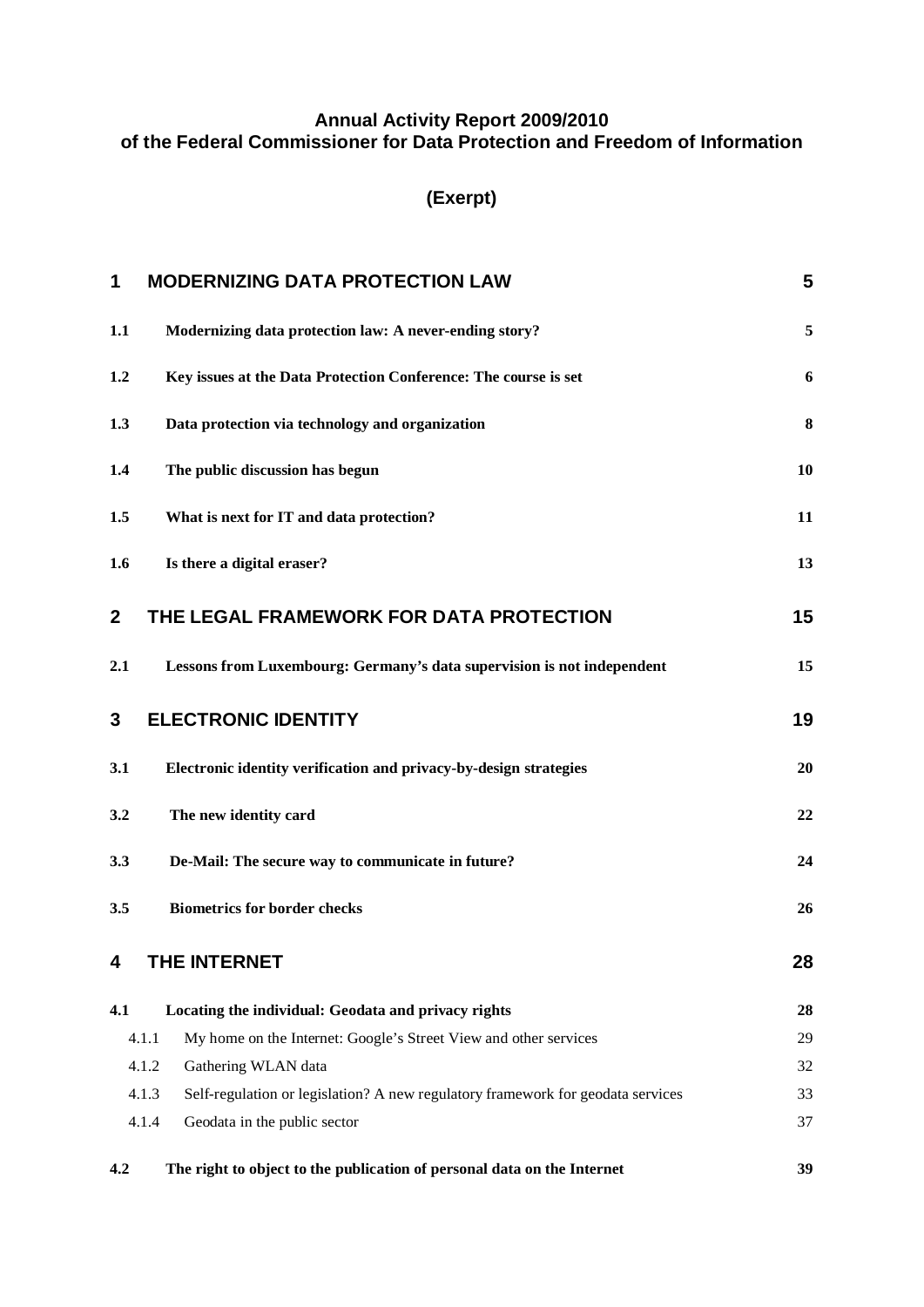| 4.3                            | Unnoticed: Web analysis programs in the service of website operators                   | 40 |
|--------------------------------|----------------------------------------------------------------------------------------|----|
| 4.3.2                          | Disagreement over IP addresses continues                                               | 42 |
| 4,4                            | A long process comes to an end: The EU telecommunications directives have been adopted | 43 |
| 4.5                            | In good hands? In the clutches of social networks                                      | 46 |
| 4.6                            | And now: What has happened to the Act to Impede Access to Child Pornography in         |    |
| <b>Communication Networks?</b> |                                                                                        |    |
| 4.7                            | ACTA: No data retention for possible future use in the private sector                  | 49 |
| 4.8                            | <b>Identifying IP addresses to fight copyright violations</b>                          | 50 |
| 4.9                            | The Joint Internet Surveillance Centre of the security authorities                     | 51 |
| 4.11                           | Improving international cooperation on data protection                                 | 52 |
| 5                              | <b>TECHNOLOGICAL DATA PROTECTION</b>                                                   | 54 |
| 5.1                            | Smart metering: The intelligent electricity meter                                      | 57 |
| 5.3                            | Privacy framework/technical standardization                                            | 60 |
| 5.4                            | Collected once, stored forever? Problems with data deletion                            | 62 |
| 5.6                            | Cloud computing: Data protection in the cloud?                                         | 63 |
| 5.8                            | Electronic engine control units: Cars as computers on wheels                           | 66 |
| 5.9                            | <b>RFID PIA at European level</b>                                                      | 67 |
| 6                              | <b>TELECOMMUNICATIONS AND POSTAL SERVICES</b>                                          | 69 |
| 6.1                            | Data retention: Quo vadis?                                                             | 69 |
| 6.2                            | They know where you are: The growth of location services                               | 75 |
| 6.5                            | Deep Packet Inspection: Are operators allowed to inspect communication content?        | 79 |
| 6.7                            | The underestimated risk of interception                                                | 81 |
| 6.8                            | The E-Postbrief is on its way. Will it arrive safely?                                  | 83 |
| 6.9                            | Due diligence requirements of telecommunications companies vis-à-vis their customers   | 86 |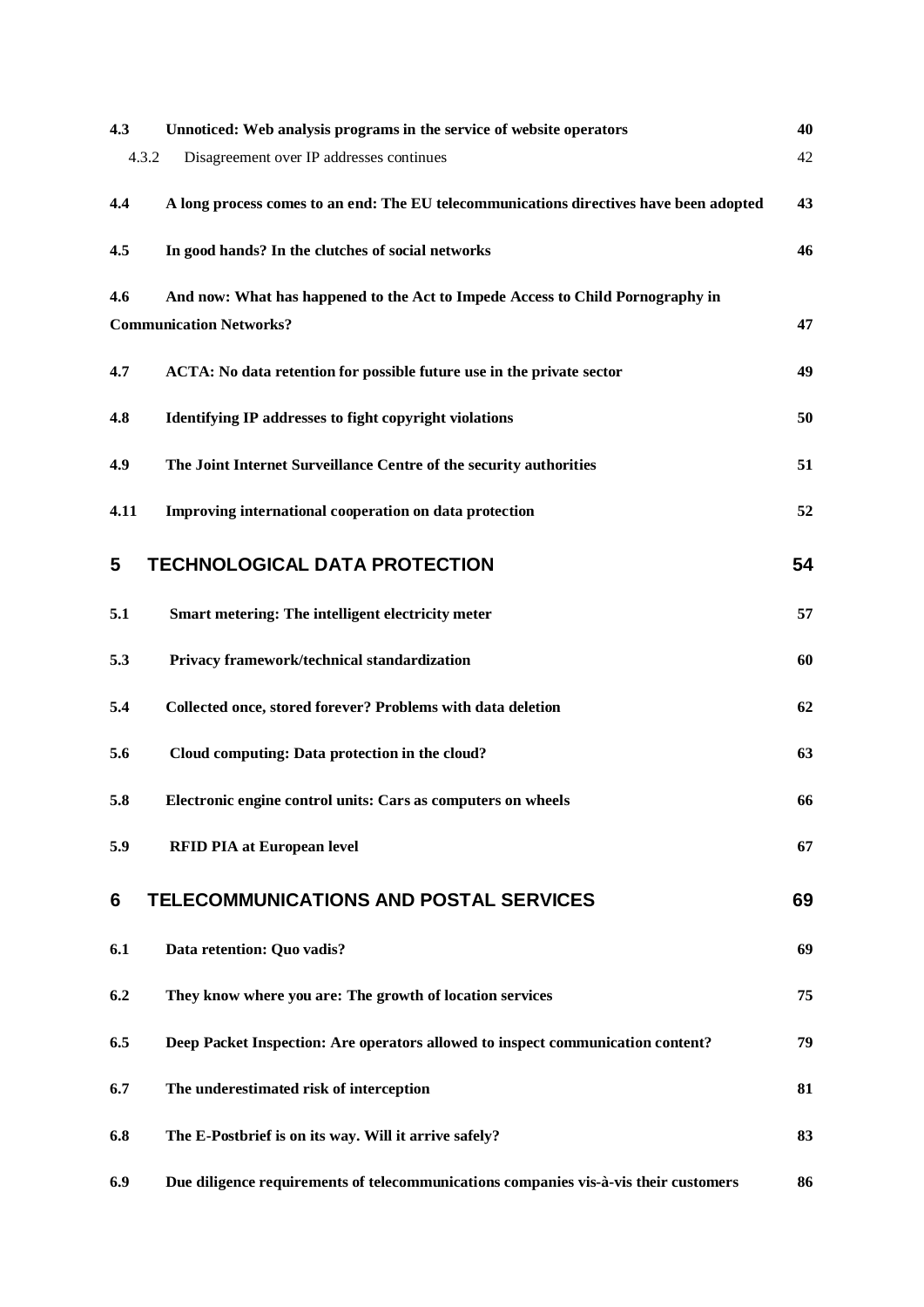| 6.10  | Re-assignment of e-mail addresses                                                                   | 87         |  |  |  |
|-------|-----------------------------------------------------------------------------------------------------|------------|--|--|--|
| 7     | <b>INTERNAL SECURITY</b><br>87                                                                      |            |  |  |  |
| 7.1   | <b>Federal security architecture</b>                                                                | 87         |  |  |  |
| 7.1.2 | The counter-terrorism database of the federal intelligence services                                 | 87         |  |  |  |
| 7.1.3 | Logging conducted by the security authorities                                                       | 88         |  |  |  |
| 7.1.7 | Police investigation using social media                                                             | 89         |  |  |  |
| 7.2   | <b>Federal Criminal Police Office</b>                                                               | 90         |  |  |  |
| 7.2.1 | Very late: A statutory instrument on the types of data which the BKA as central agency may store 90 |            |  |  |  |
| 7.2.2 | Politically motivated crime: The BKA's IGAST database                                               | 92         |  |  |  |
| 7.3   | <b>Federal Police</b>                                                                               | 94         |  |  |  |
| 7.3.1 | Full-body scanners at German airports: Progress and problems                                        | 94         |  |  |  |
| 7.3.2 | Biometric border checks at airports: Sorting airline passengers into risk categories?               | 96         |  |  |  |
| 7.3.3 | Federal Police introduce electronic criminal records                                                | 97         |  |  |  |
| 7.4   | Preventive telecommunications surveillance and telecommunications interception at the source 98     |            |  |  |  |
| 7.5.1 | Should the federal and Länder domestic intelligence agencies be allowed to set up a comprehensive   |            |  |  |  |
|       | information pool?                                                                                   | 100        |  |  |  |
| 7.5.2 | Problems with the right to information from the domestic intelligence agencies                      | 103        |  |  |  |
| 7.6   | <b>Intelligence services</b>                                                                        | 104        |  |  |  |
| 7.6.1 | Data processing conducted by the Federal Intelligence Service                                       | 104        |  |  |  |
| 8.1.1 | The 2011 census                                                                                     | 105        |  |  |  |
| 8.2   | Law on foreigners                                                                                   | 107        |  |  |  |
| 8.2.1 | Central Register of Foreigners: Time to provide better protection for the data of EU citizens!      | 107        |  |  |  |
| 8.2.2 | The electronic residence title: A document in credit-card format, with fingerprints                 | 108        |  |  |  |
| 9     | <b>FINANCIAL MATTERS</b>                                                                            | 110        |  |  |  |
| 9.1   | CD-ROMs of data on tax cheats: Data protection should not go out the window because of              |            |  |  |  |
|       | government budget deficits!                                                                         | <b>110</b> |  |  |  |
| 9.2   | The power of tax identification numbers                                                             | 112        |  |  |  |
| 9.3   | Introducing the electronic wage tax card                                                            | 113        |  |  |  |
| 9.7   | Sharing tax-related information with other countries                                                | 117        |  |  |  |
| 10    | <b>BUSINESS AND TRANSPORT</b>                                                                       | 117        |  |  |  |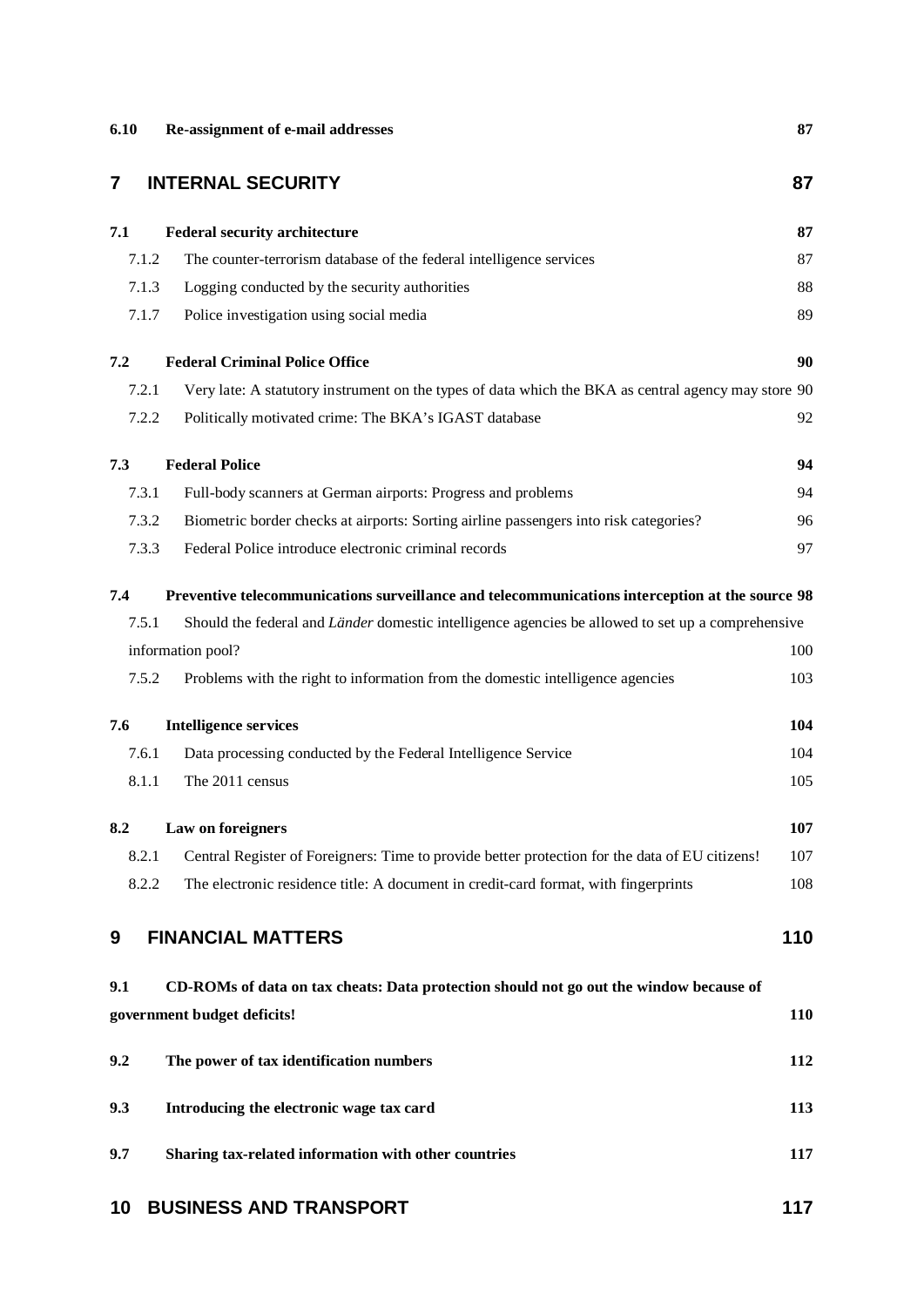| 10.1                                                     | <b>Binding corporate rules</b>                                                | 117 |  |  |
|----------------------------------------------------------|-------------------------------------------------------------------------------|-----|--|--|
| 10.8                                                     | A Europe-wide motorway toll? Only with good data protection!                  |     |  |  |
| 12                                                       | <b>PROTECTION OF EMPLOYEE DATA</b>                                            | 119 |  |  |
| 12.1                                                     | Protection of employee data: Good things take time?                           |     |  |  |
| <b>EUROPE AND INTERNATIONAL AFFAIRS</b>                  |                                                                               |     |  |  |
| 13.1                                                     | Treaty of Lisbon brings changes for data protection                           |     |  |  |
| 13.2                                                     | <b>Amending the European Data Protection Directive</b>                        |     |  |  |
| 13.3                                                     | The Article 29 Data Protection Working Party                                  |     |  |  |
| 13.4                                                     | <b>Safe Harbour</b>                                                           |     |  |  |
| New developments between Stockholm and Lisbon<br>13.5    |                                                                               |     |  |  |
| 13.6                                                     | 132                                                                           |     |  |  |
| 13.7<br><b>Checking data against lists of terrorists</b> |                                                                               | 135 |  |  |
| 13.8                                                     | A new framework agreement with the U.S.                                       | 137 |  |  |
| 13.9                                                     | Airline passenger data                                                        | 138 |  |  |
| 13.9.1                                                   | New developments in agreements with third countries on airline passenger data | 139 |  |  |
| 13.9.2                                                   | Will customs authorities soon have access to passenger data too?              | 140 |  |  |
| 13.10                                                    | Implementing the "Swedish Initiative"                                         | 140 |  |  |
|                                                          | 13.11 Europol                                                                 | 141 |  |  |
|                                                          | 13.11.1<br>Europol: Central office for police information-sharing in the EU   | 141 |  |  |
|                                                          | 13.11.2<br>Complaints from Germany to Europol's Appeals Committee             | 143 |  |  |
| 13.12                                                    | <b>International organizations</b>                                            | 144 |  |  |
| 13.13                                                    | <b>European Privacy and Data Protection Commissioners' Conference</b>         | 145 |  |  |
| 13.14                                                    | <b>International Conference of Data Protection and Privacy Commissioners</b>  | 145 |  |  |
|                                                          |                                                                               |     |  |  |

# **15 IMPORTANT ITEMS FROM PAST ANNUAL REPORTS 146**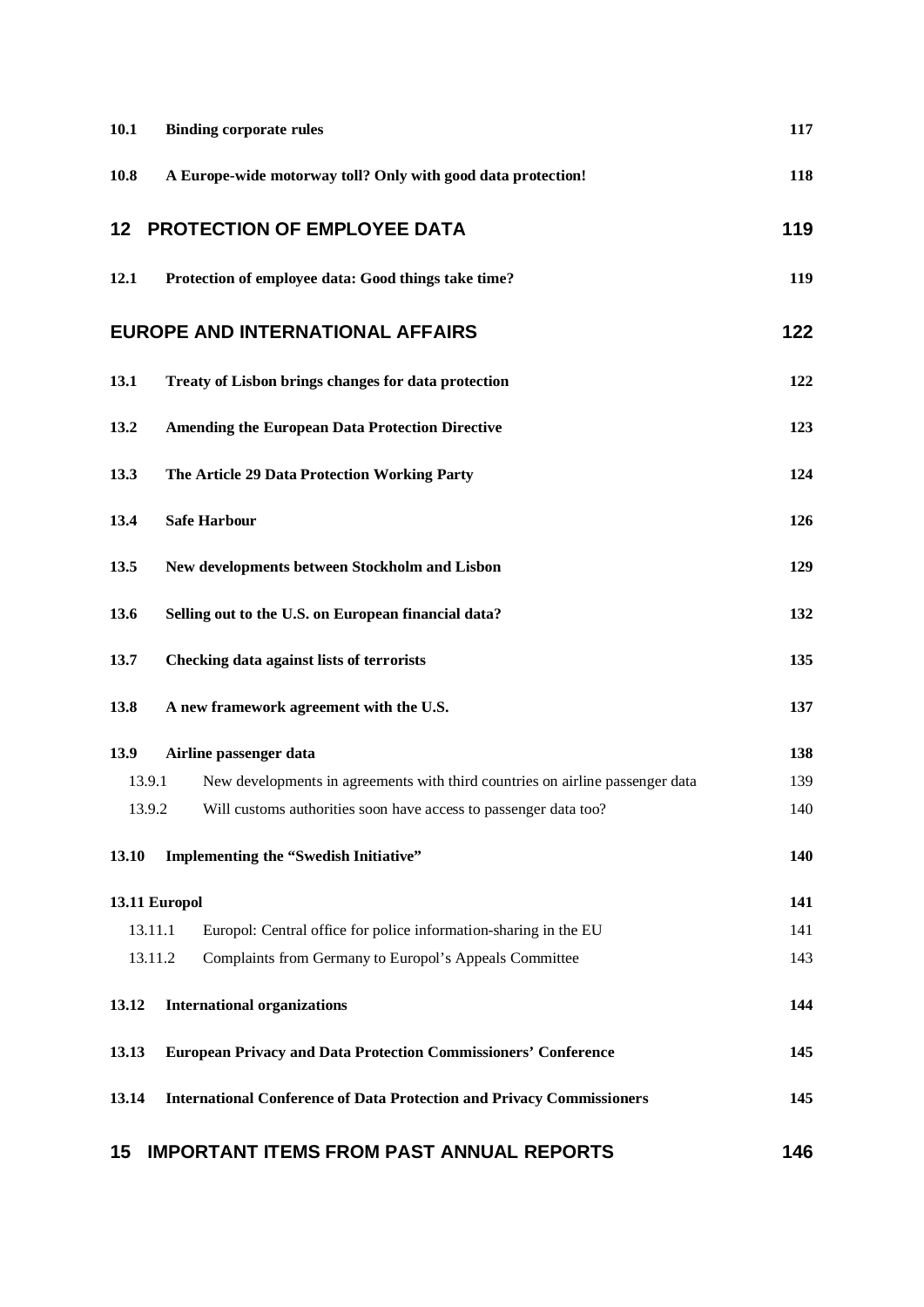# **1 Modernizing data protection law**

## **1.1 Modernizing data protection law: A never-ending story?**

*Now that isolated improvements have been made to data protection law, a general overhaul is urgently needed.*

Ten years have passed since the Federal Data Protection Act (BDSG) last underwent a major revision: In 1998, the governing coalition of Social Democrats and Greens decided to thoroughly revise Germany's data protection law. Instead, however, in 2001 they took only the small step of revising the Act in line with the EU Data Protection Directive, which had entered into force in 1995. Immediately after this amendment, the "second phase" of data protection reform was to be undertaken – at least according to the Federal Ministry of the Interior. To prepare for this fundamental modernization, the Federal Ministry of the Interior had commissioned a comprehensive report, which was completed in autumn 2001 (Roßnagel, Pfitzmann, Garstka, *Modernisierung des Datenschutzrechts* (Modernizing data protection law), 2001). However, no further action has been taken to date, despite changing political majorities and despite the growing urgency of such reform (see the 22nd Annual Report, no. 2.1).

It is generally acknowledged that data protection law urgently requires a general overhaul. The German Bundestag has repeatedly called for such steps, for example in its unanimous resolutions on my 21st Annual Report (see no. 2, Annex 4) and 22nd Annual Report (no. 1, 2, 3, Annex 5).

During the reporting period, new rules were formulated for individual areas where data protection scandals and public debate had revealed a need for action (see nos. 2.2 and 2.3). But the basic structure of data protection law is still awaiting a fundamental revision.

Sometimes one has the impression that the reform backlog in data protection law has grown so large that no one has the heart to take on this enormous task. In view of the growing challenges, however, remaining with the legal status quo would have devastating consequences extending to the gradual erosion of individual privacy.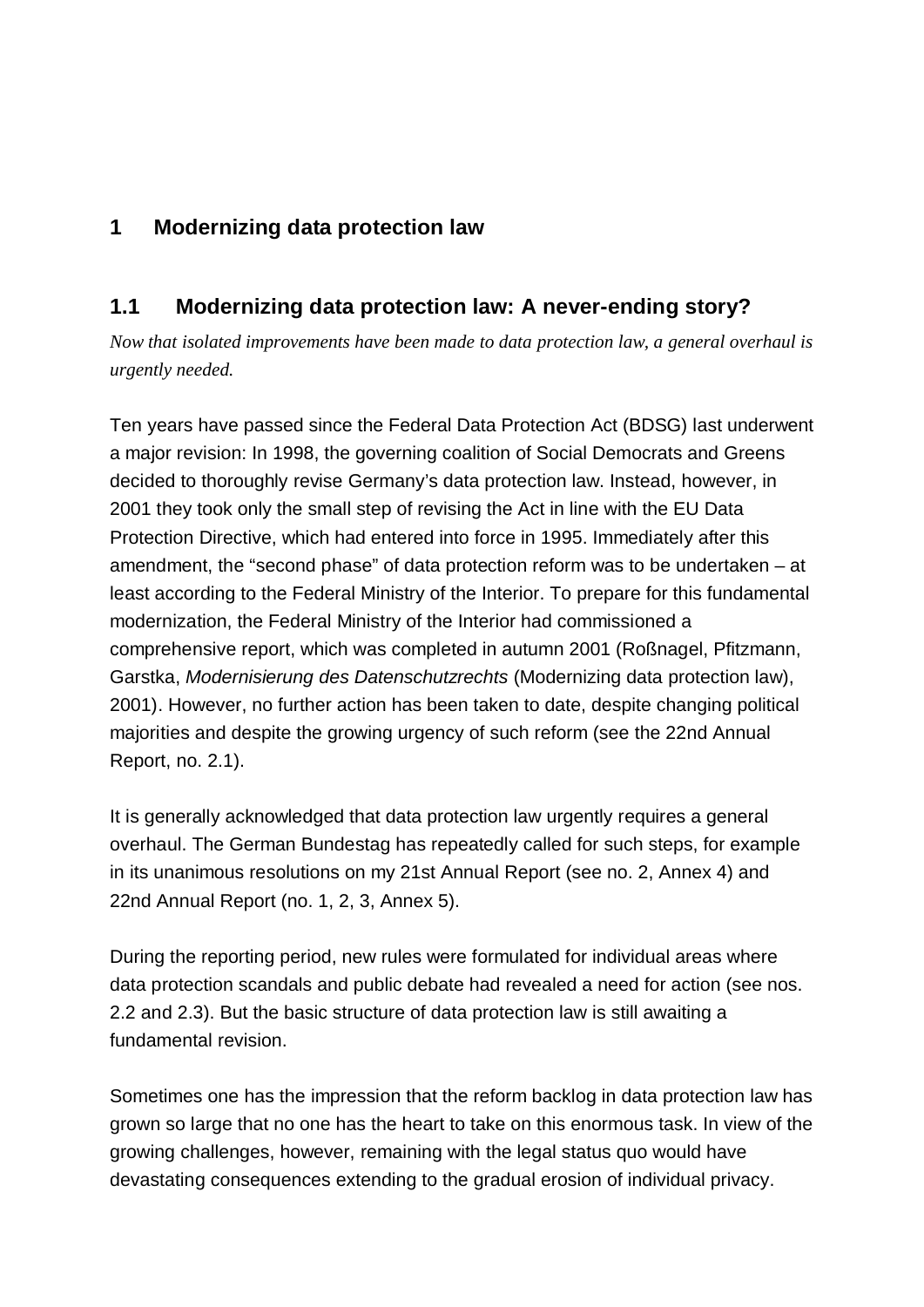In order to start moving on the modernization of data protection law, the Conference of Data Protection Commissioners of the Federation and the *Länder* established a working group, which under my direction drafted specific recommendations for data protection reform. In March 2010, the Data Protection Conference adopted the paper "Ein modernes Datenschutzrecht für das 21. Jahrhundert" (Modern data protection law for the 21st century) (see Annex 6) and presented it to the public.

# **1.2 Key issues at the Data Protection Conference: The course is set**

*The outline paper of the Data Protection Conference is intended to set the parameters for the reform discussion.*

The paper outlines the central challenges to data protection, analyses the shortcomings of the current legal framework and draws conclusions in the form of specific recommendations for future regulation.

For the overall design of data protection law, the paper recommends passing legislation in which central, generally applicable aims of protection defining a binding minimum standard would be anchored. These aims should provide the foundation for all data protection regulation and measures for public- and private-sector bodies. Based on this foundation, central principles, in particular necessity, restrictions on use and the ban on secretly creating profiles, should be anchored and enforced with appropriate sanctions.

The handling of personal data should always be open and transparent; the principle of data reduction and data economy should be binding and should be more effectively enforceable. The paper also recommends that, for data processing in divided systems (such as cloud computing) or involving multiple bodies (as in the case of central databases jointly run by multiple bodies), responsibilities under data protection law should be defined in a way that makes it easier to comply with data protection law and to monitor such compliance.

To ensure technical and organizational data protection and data security, in place of specific measures fixed to a certain technical environment, general and binding protection goals should be set by law. Doing so would create a technology-neutral and flexible approach capable of doing justice to the constitutional right to determine the use of one's own data and the right to confidentiality and integrity of information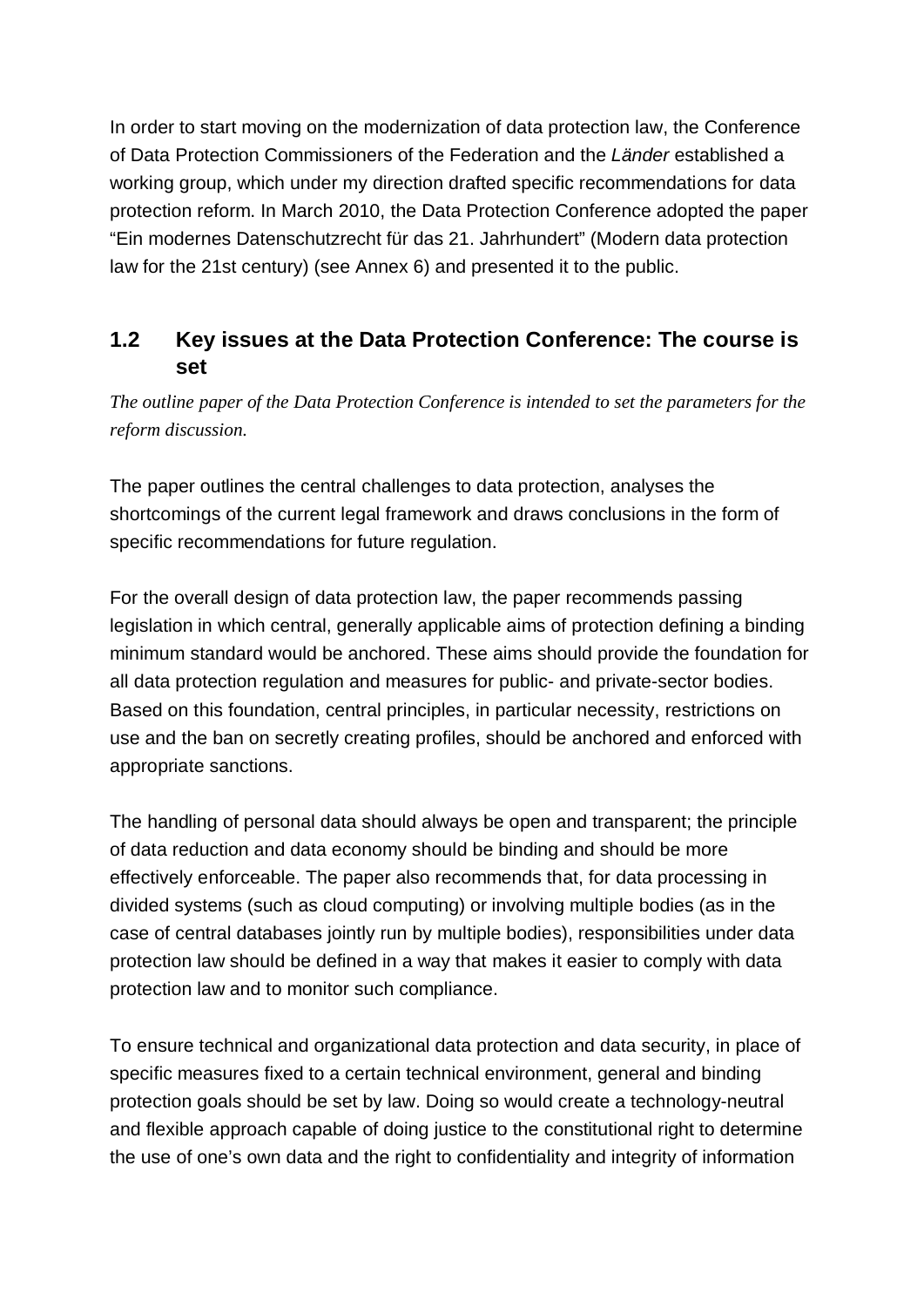technology systems even under changing technological or organizational framework conditions (see below).

Data protection is not an end in itself; it is focused on the individual, whose basic rights are affected by the processing of his or her personal data. Data processing therefore needs to be more transparent. Data subjects must be able to exercise their rights to information, correction and deletion easily and using electronic media. Developers and users of IT systems should be required by law to provide and apply technology which is conducive to data protection ("privacy by design"; see no. 3.1). Data subjects, who are increasingly becoming active participants in IT processes in which they use their own and others' personal data, should have access to IT products and services with preferences set to ensure the highest level of data protection ("privacy by default").

Data protection law must be capable of dealing with the Internet. In this context, the typically unmonitored use of electronic services plays a key role. It is necessary to create the conditions enabling data subjects to adequately exercise their rights also on the Internet. Just as the Internet is global, minimum legal standards of data protection must apply and be enforceable globally.

Legal mandates for a high and binding level of data protection continue to be important. However, we must also increase incentives so that controllers will view data protection as being in their own interest, for example by means of data protection audits, that is, independent inspections to certify the data protection aspects of products and services. Data protection audits whose quality is guaranteed by law could help products which are conducive to data protection be more successful in market competition.

Government data protection oversight and its independence must be strengthened in order to guarantee enforcement of data protection law in practice. For example, the staffing and budgets of the supervisory authorities must be adequate to carry out their growing tasks, and they need effective powers of enforcement. The requirements for independent data protection supervision defined by the European Court of Law in its decision of 9 March 2010 (cf. no. 2.1) must be implemented soon at federal and state level.

Current sanctions in case of violations of data protection law have sometimes proved inadequate. This is why we must make it easier to enforce claims for compensation and to prosecute administrative offences.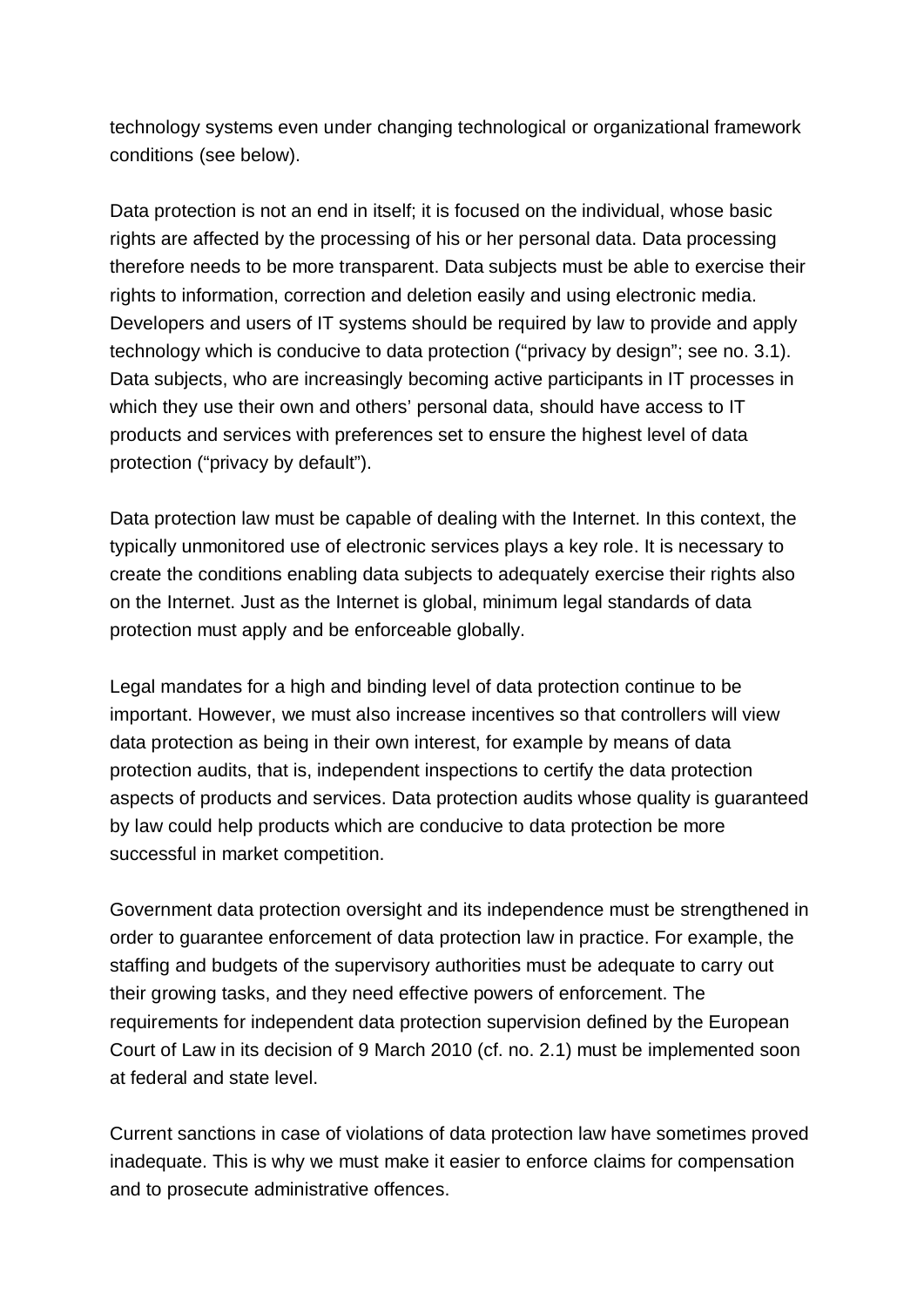Finally, we must make data protection law easier to understand and therefore easier to apply. Due to the many amendments since 1990, some provisions of the Federal Data Protection Act have become so extensive that users – even those with legal training – can hardly understand them. And contradictions, gaps and excessive regulation have arisen in some cases, almost guaranteeing uncertainty and conflict over the interpretation of provisions.

I hope that our recommendations will take the data protection policy discussion on fundamental modernization to a new level and ultimately lead to legislative action. I see it as a positive sign that the German Bundestag has received our paper favourably and has called on the Federal Government to examine ways to implement it (see no. 6, Annex 5). I will of course refer to these recommendations also in the discussion of restructuring the European legal framework (see no. 13.2).

The complete paper is included in this report as Annex 6 and is available on my website.

# **1.3 Data protection via technology and organization**

*In the Data Protection Conference recommendations for reform, technological and organizational components play an important role.*

Based on Articles 1 and 2 of the Basic Law, the Federal Constitutional Court has defined the right to confidentiality and integrity of information technology systems as a new basic right (Decision of the Federal Constitutional Court on the basic right to confidentiality and integrity of information technology systems, 1 BvR 370/07 of 27 February 2008). As a result, the validity of these two classic aims of protection, which have already found their way into some data protection legislation of the *Länder*, has been confirmed in constitutional law. For this reason, the following conditions should be taken into account when considering the further development of technical and organizational provisions in data protection legislation:

- 1. Elementary aims of protection should lay the groundwork for systematically deriving additional aims (of protection). The aims of protection should be simple, understandable and practical (see box for no. 1.3).
- 2. The aims of protection correspond to the elementary aims of protection of IT security (availability, integrity, confidentiality) and partly overlap with these. At the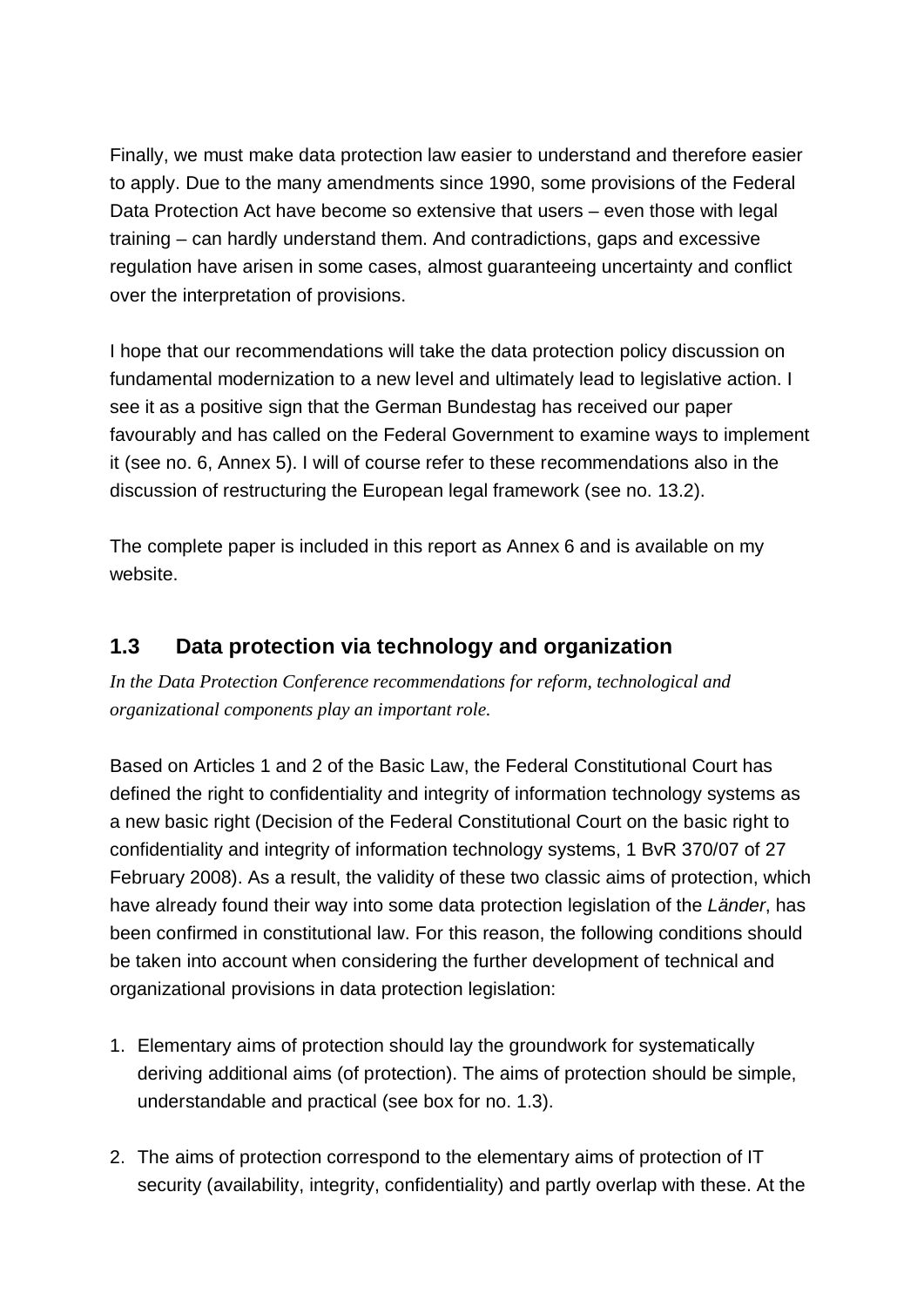same time, however, the special perspective of data protection should be brought to bear.

- 3. The aims of protection must be sustainable over the long term.
- 4. It should be possible to base application-independent and specific catalogues of data protection measures on the aims of protection, which, like the BSI's IT basic protection catalogue, can be implemented in flexible, practical and software supported procedures and can serve as catalogues of criteria for data protection audits.
- 5. The basic aims of protection should be defined independently of specific technology as far as possible, while the measures based on them should take into account the specifications and operating conditions of the various IT systems. This means: The aims of protection remain the same, while the measures must constantly be updated.
- 6. IT systems should be configured in compliance with and ideally support the basic legal requirements of data protection (data reduction, data economy, restrictions on use, rights of data subjects such as correction and deletion). Concepts such as system data protection and privacy-enhancing technology (PET) take up this idea. Exemplary:
	- deletability must be implementable
	- technical implementation of data subjects' rights (e.g. right to information, correction and deletion)
	- identity management (anonymization and aliasing)
	- revision-proof logging (i.e. not even the system administration can make changes)

7. It must be possible to adequately represent the technical and organizational measures resulting from technological progress and technologies conducive to data protection.

In the interest of preventive system data protection, the technical and organizational measures should be taken even before it is known that personal data are to be processed. Instead, the many options for personalizing anonymous data and the subsequent inclusion of personal data should be taken into account. Precautions to be taken in such cases include those preventing the unauthorized de-anonymization or personalization of data.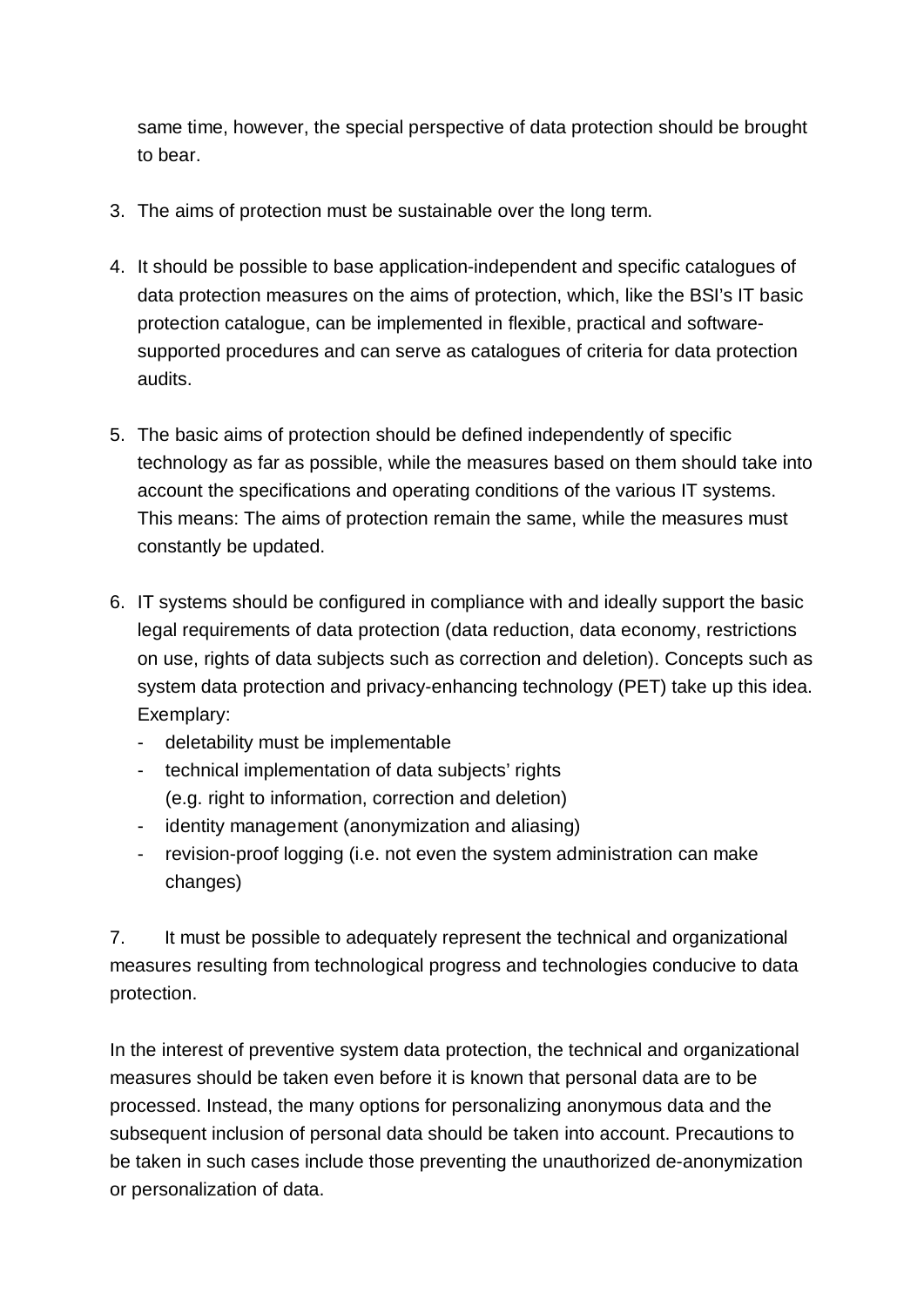Box for no. 1.3

Elementary data protection aims

| Availability:         | Guaranteeing that personal data and procedures for<br>processing them are available on time and can be applied<br>appropriately.                                                                                                          |
|-----------------------|-------------------------------------------------------------------------------------------------------------------------------------------------------------------------------------------------------------------------------------------|
| Confidentiality:      | Ruling out the possibility of unauthorized access to personal<br>data and procedures.                                                                                                                                                     |
| Integrity:            | Guaranteeing the integrity, attributability and completeness of<br>data from processes used with personal data.                                                                                                                           |
| Transparency:         | Guaranteeing that the collection, processing and use of<br>personal data can be understood, inspected and evaluated<br>with a reasonable effort.                                                                                          |
| Restrictions on use:  | Guaranteeing that processes used with personal data are<br>organized in such a way that the data cannot be collected,<br>processed or used for any other purpose than that indicated,<br>or that doing so would require excessive effort. |
| Ability to intervene: | Guaranteeing that processes used with personal data are<br>organized in such a way that data subjects can effectively<br>exercise their rights.                                                                                           |

# **1.4 The public discussion has begun**

*The outline paper was presented to a broad audience.*

In order to present the proposals for reform to those in the field of data protection, and to discuss the key issues with experts, the Conference of Data Protection Commissioners of the Federation and the *Länder* organized a symposium on modernizing data protection law in Berlin on 4 October 2010 (see also no. 14.1).

Two expert presentations focused on basic legal and technological issues.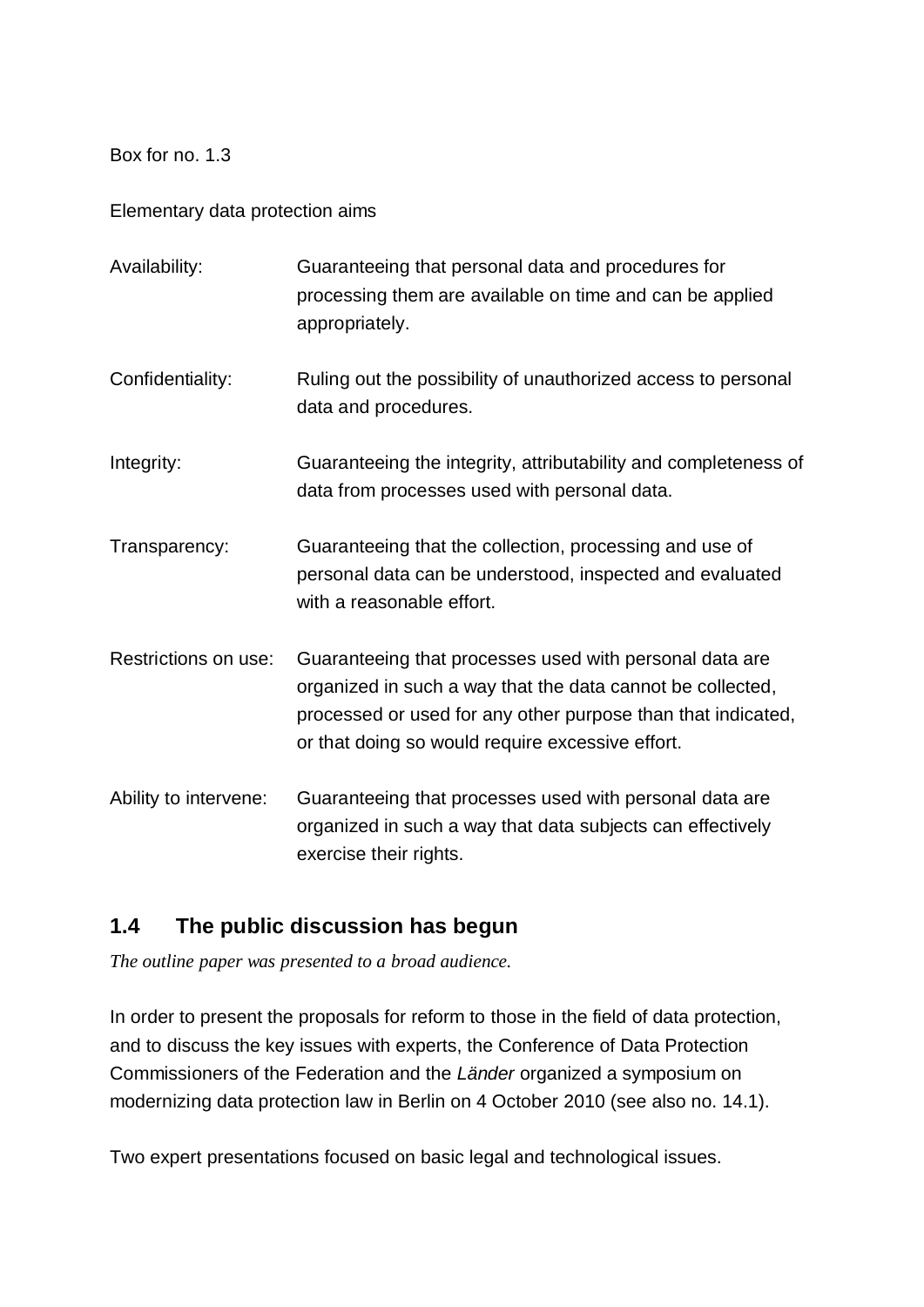State Secretary Cornelia Rogall-Grothe of the Federal Ministry of the Interior presented the Federal Government's position. She welcomed the data protection commissioners' specific proposals for improving data protection law presented in their outline paper. The Federal Ministry of the Interior sees the greatest need for action in improving data protection on the Internet. State Secretary Rogall-Grothe stated that in the 17th legislative term, the Federal Ministry of the Interior had increasingly addressed Internet policy issues, to which data protection law certainly belonged. She said that the ministry set a priority on voluntary regulation, for example with regard to a code of conduct for personal geodata (see no. 4.1.3).

Prof. Friedemann Mattern of the Swiss Federal Institute of Technology (ETH) in Zurich explained what technological developments can be expected in the near future, what these will mean for the right to determine the use of one's personal data, and what options information technology offers to manage emerging risks. Prof. Mattern especially focused on mobile technology and the possibility to link location data with additional information about the data subject, saying that the real and the virtual world were becoming ever more strongly linked and that increasingly comprehensive and detailed information about individuals' behaviour was being generated.

A panel discussion with representatives from the world of politics (Jan Philipp Albrecht, MEP), law (Prof. Michael Kloepfer), computer science (Prof. Hannes Federrath), industry (Prof. Dieter Kempf, BITKOM) and data protection supervision (Dr Alexander Dix) provided an opportunity to discuss individual issues in greater detail. In addition to the issues already mentioned, these included the European and international dimensions. For example, it was considered important that the Data Protection Conference recommendations played a role in the debate over restructuring the European legal framework on data protection. Participants agreed that international companies based outside Europe but active in European markets should be more accountable under European data protection law.

# **1.5 What is next for IT and data protection?**

*New information technologies continue to be associated with growing risks to privacy. They have entered all areas of life and bring additional potential for monitoring.*

Data protection law must be aware of technological developments. That is easier said than done, because forecasting technological developments is extremely imprecise. Formulating general aims of protection (see above) and integrating technical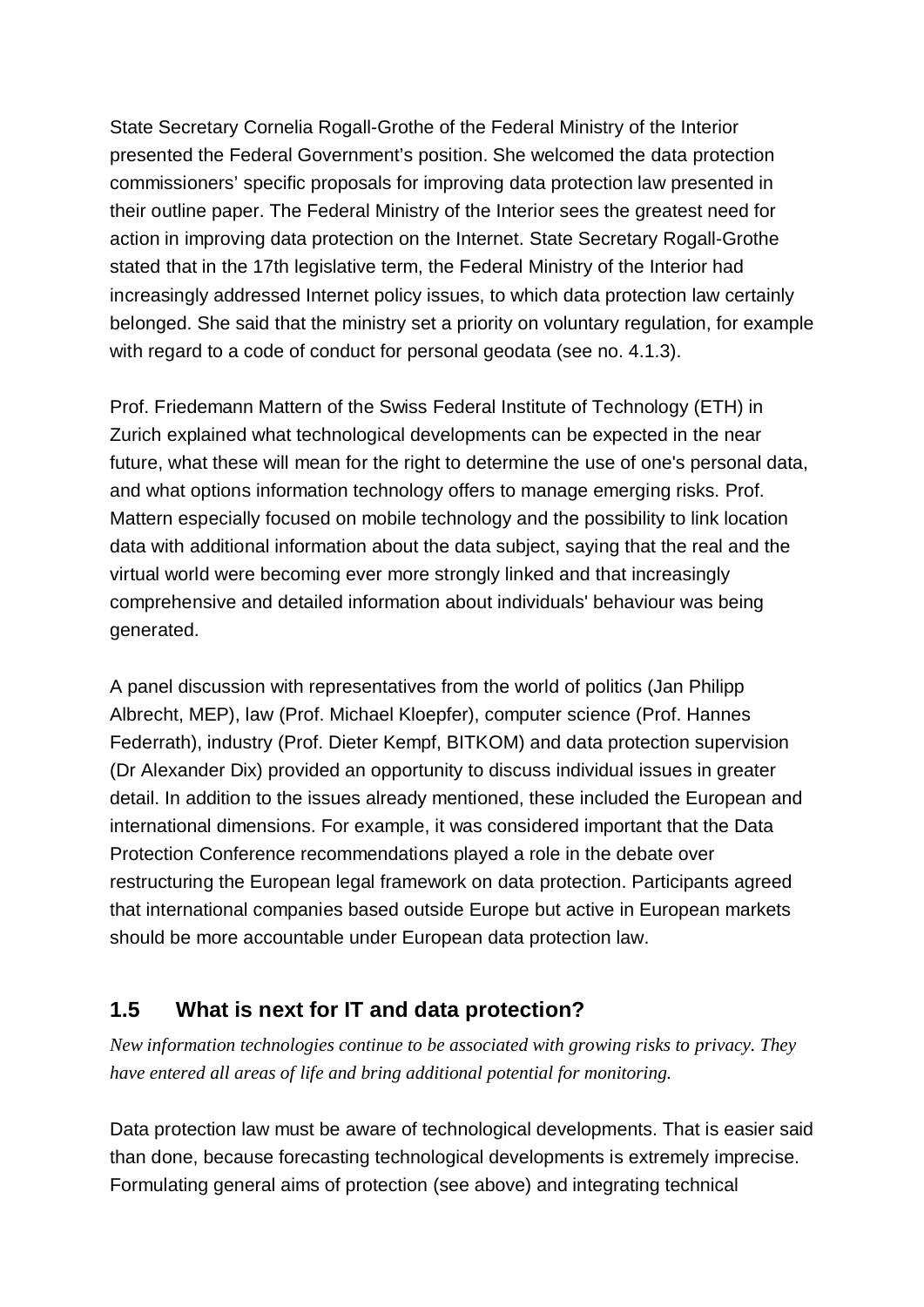innovations in data protection law in an abstract and technology-neutral way must keep up with the enormous speed of innovation in the IT sector – a challenging task!

The trend to ever smaller and more powerful IT systems also continued unabated during the reporting period, and networking in IT continues its inexorable progress.

The upgrading and linking of previously separate IT systems, new software strategies and business models create ever more extensive potential for monitoring by government bodies and businesses. It is therefore all the more important to take these risks into account by means of regulations and technological solutions in order to protect individual privacy rights.

This is why fundamental requirements are aimed at data economy, the anonymous use of services/use of an alias, the use of identity management systems conducive to data protection, transparency of all processing and a ban on creating personal profiles without the knowledge and consent of data subjects. In view of the growing importance and rapid development of information and communications technologies, it is essential to improve IT literacy through basic and advanced training in all areas of society.

The following examples are intended to illustrate how IT systems have a growing influence on our private and professional lives and are entering ever more areas of life:

• Social networks

Today it is child's play to publish personal information and photos on the Internet. Many people exercise far too little caution in entrusting private information – also of third persons – to the Internet without regard for the consequences.

· Ubiquitous computing

More and more products are equipped with RFID tags (see no. 5.9) which can be read by stationary monitoring units and other "smart" devices at a distance of a few centimetres or metres. In this way, data processing is becoming ubiquitous.

· Geolocation

The trend towards constantly determining the location of mobile devices (such as smartphones and laptops) via GSM- and WLAN-networks and forwarding this information – in some cases without the user's knowledge – continues unabated. This information can be combined with other sources (such as electronic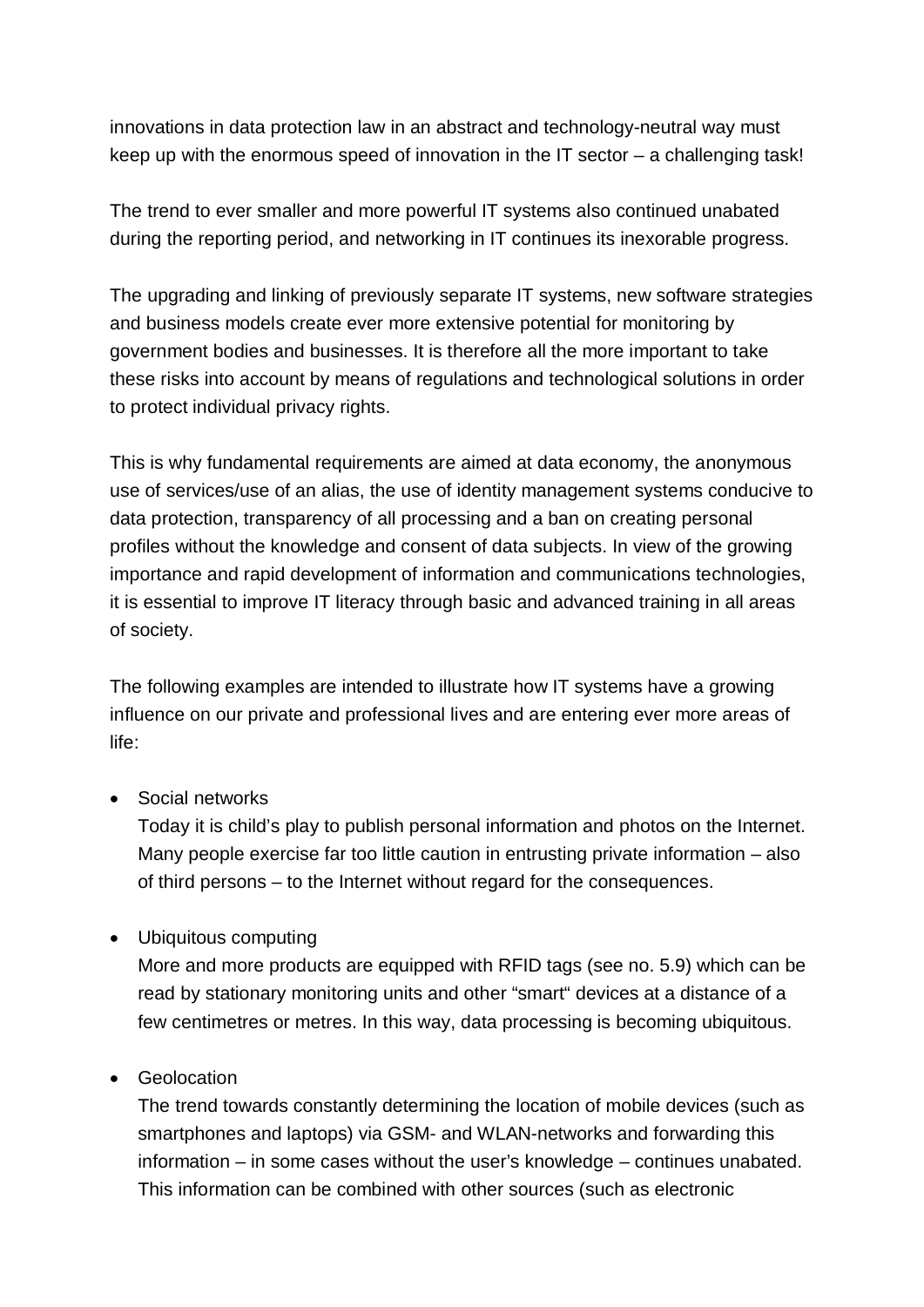telephone and address registries, street view software, entries in social networks) to create movement, behaviour and personality profiles.

### · Biometrics

Methods of biometric recognition today are available not only to government bodies and businesses; they can be used by practically anyone. I find it unsettling when digital photos, such as those taken using smartphones, can be used to identify ordinary people by comparing them with photos published on the Internet or in social networks.

### • Cloud computing

The use of (standardized) services via the Internet, as in the case of cloud computing (see no. 5.6) could revolutionize the entire IT industry and the way we use IT. But "software as a service" should not be allowed to let responsibility for data processing and the ability to supervise it vanish into the cloud.

### · Convergence of services and networks

The integrated use of the Internet, language services and multimedia content multiplies the specific risks through interaction between these services and cumulative effects among service providers.

### **1.6 Is there a digital eraser?**

*It should go without saying that personal data can be erased. But this is not the case in practice, especially on the Internet.*

One of the basic requirements of data protection is to delete personal data when they are no longer needed for the purpose for which they were collected or when they were collected without authorization. What should therefore go without saying, according to the law and the rulings of the Federal Constitutional Court, leads in practice to major difficulties (see for example no. 5.4).

The question of erasing data on the Internet, which by its nature is oriented towards global dissemination and unlimited use of information once published, remains largely unresolved. The problems start with the providers of online services, which either fail to offer any possibility for deleting information once posted or offer them only in difficult-to-find settings. But even if this function is available and data subjects take advantage of it, it does not always mean their data will indeed be removed. Often the data remain stored and can be analysed later.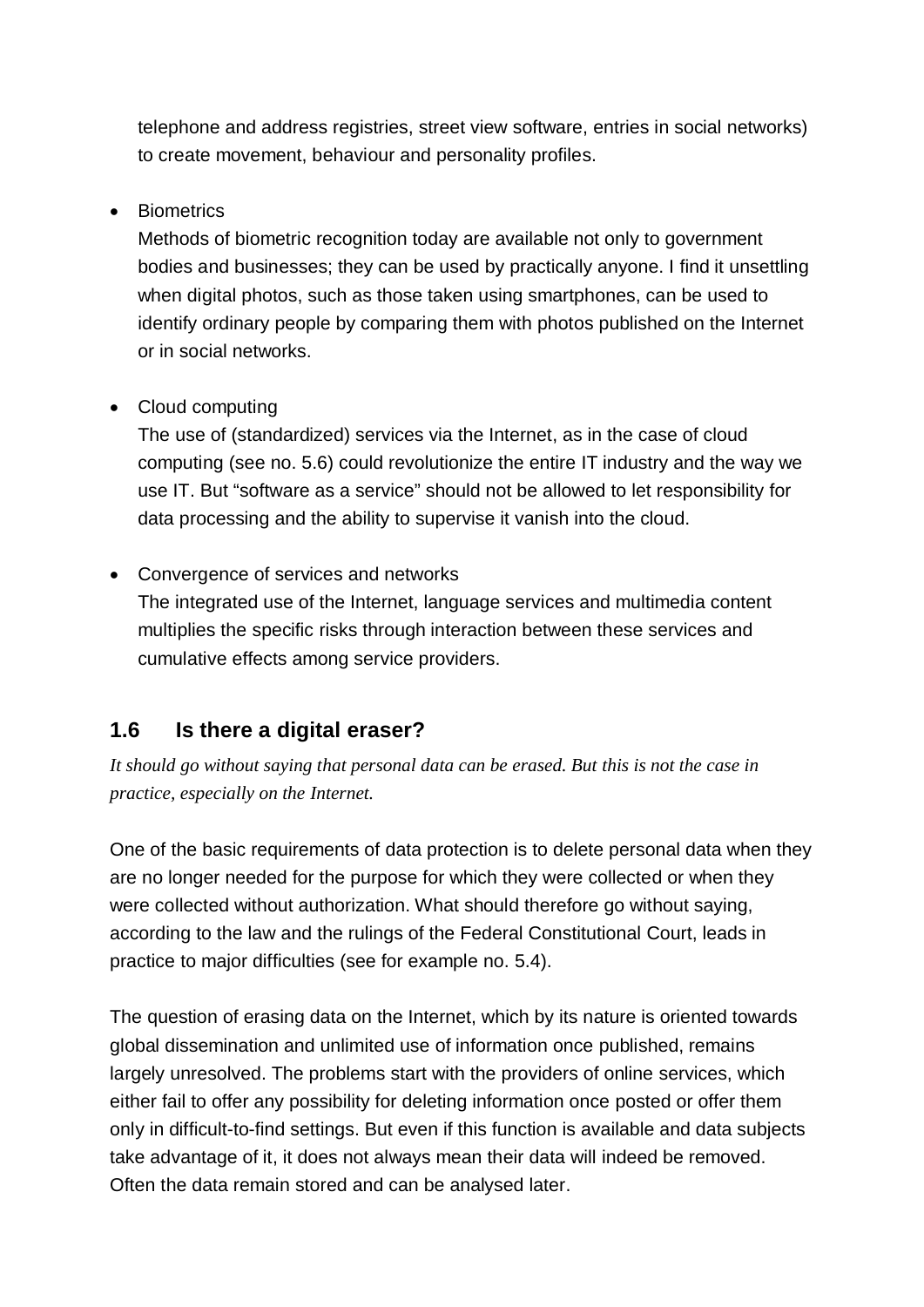In addition, online services often provide technical ways to make personal data available to other providers, which then store the data themselves and are never informed when these data are later deleted.

So effective data protection in the Internet age must aim to teach the Internet how to forget or develop an Internet eraser.

Upon closer examination, however, the problem of removing one's personal information from the Internet easily and permanently becomes almost insoluble. The real-word eraser proves impossible to duplicate in the digital world, as it assumes that data subjects know all the places where their data are published on the Internet and that they truly have control over their own data.

The idea of an expiration date on the Internet – independent of the rules for individual service providers – was recently given initial shape. In a system developed at the University of Saarbrücken (x-pire), the data subject publishes her personal data on the Internet in encrypted form; when other users download the data, they are decrypted. By defining how long the necessary decryption key should remain valid, the data subject determines how long her data can be accessed.

This solution met with some criticism, raising questions as to the trustworthiness of the key administrator or how to prevent downloaded data from being copied and published elsewhere. Nonetheless, I find this contribution helpful in the effort to develop ways to ensure the right of individuals to delete their personal data from the Internet.

Additional approaches are needed to give users as much control as possible over their data.

- · The principles of data reduction and data economy must apply at the time the data are collected. Services should be designed to collect and store only those data which are truly necessary. It should be possible to use services under an alias.
- · Default settings should be conducive to data protection, ensuring that user provided content can be accessed only by a group defined by that user. Content should be made available to a general, global Internet audience only at users' explicit wish.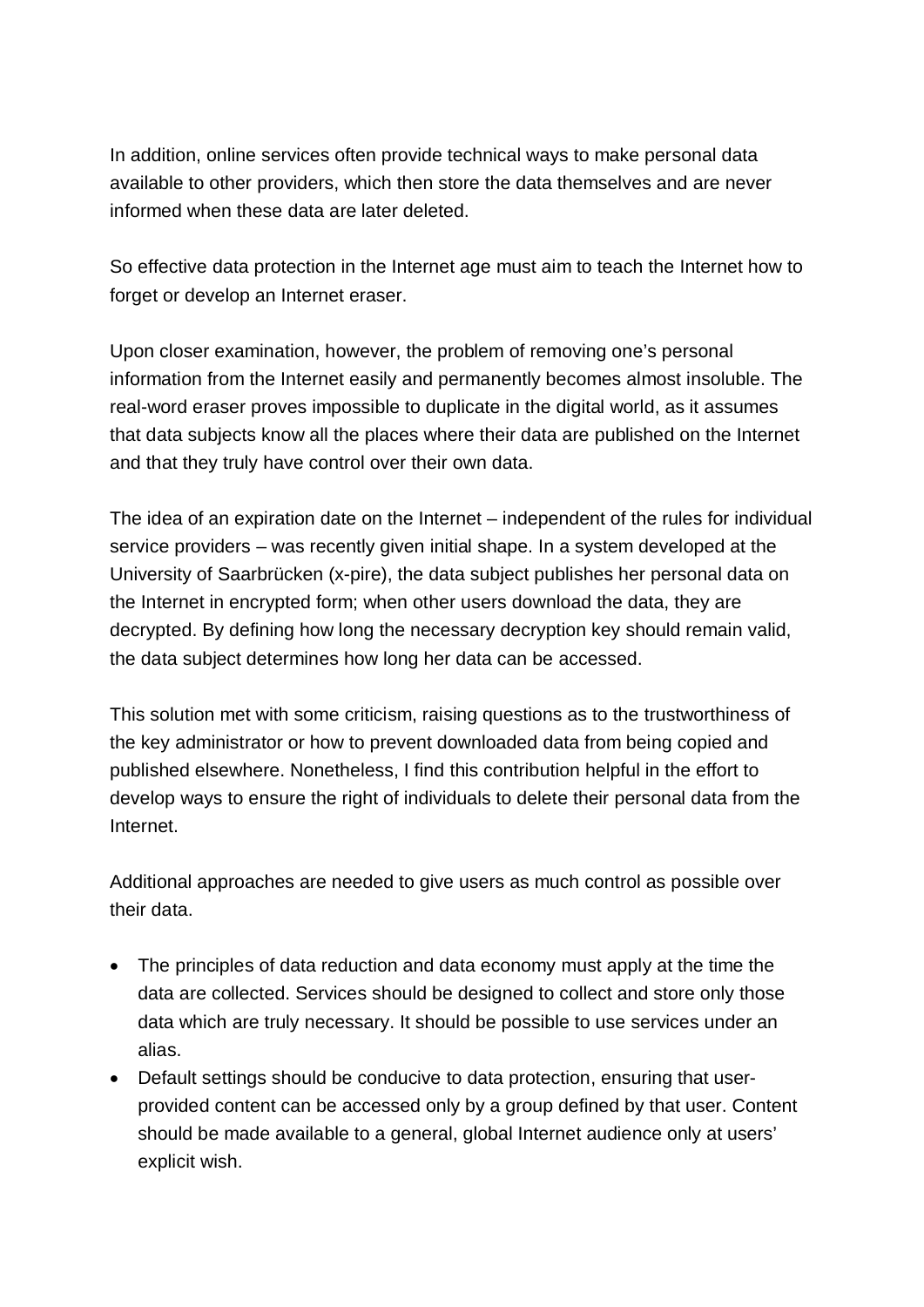- · Providers should be required to make access to the delete function as simple and understandable as possible.
- · Publishing personal data of third persons without their knowledge should be regulated and should always be subject to the data subject's consent.
- · Online providers should be allowed to make personal data available to third parties (such as software developers and providers of games or other services) only with the explicit consent of the user after explicitly informing her which recipients may access, copy, store and evaluate the data and for which purposes.

Technical and legal solutions for these issues are urgently needed, but they will be effective only if they are internationally accepted and enforceable. For this reason, efforts to improve data protection at the European and global level are extremely important (see no. 13.2).

# **2 The legal framework for data protection**

# **2.1 Lessons from Luxembourg: Germany's data supervision is not independent**

*As the European Court of Law ruled on 9 March 2010 (C-518/07), data supervision in Germany's private sector does not satisfy the conditions for complete independence as defined in the EC Data Protection Directive 95/46. The Court's judgement now needs to be rapidly implemented, at both federal and state level.*

The European Commission initiated the proceedings (see the 21st Annual Report, no. 2.2), because in its view, the organization of data supervisory authorities for the private sector in Germany violated Art. 28 (1) of the EC Data Protection Directive: The supervisory authorities could not perform their duties with the required "complete independence". This applied not only to those *Länder* in which the supervisory authorities are located in agencies within the internal administration or the interior ministry itself, but also to those *Länder* where the supervision of the private sector was assigned to the *Land* data protection commissioner.

The European Court of Justice largely agreed with this view. Its judgement clearly states that supervisory authorities must be free from all external influence. According to the Court, complete independence means not only freedom from influence by the bodies under their supervision (functional independence); complete independence must be understood in the broad sense: a supervising authority must be free from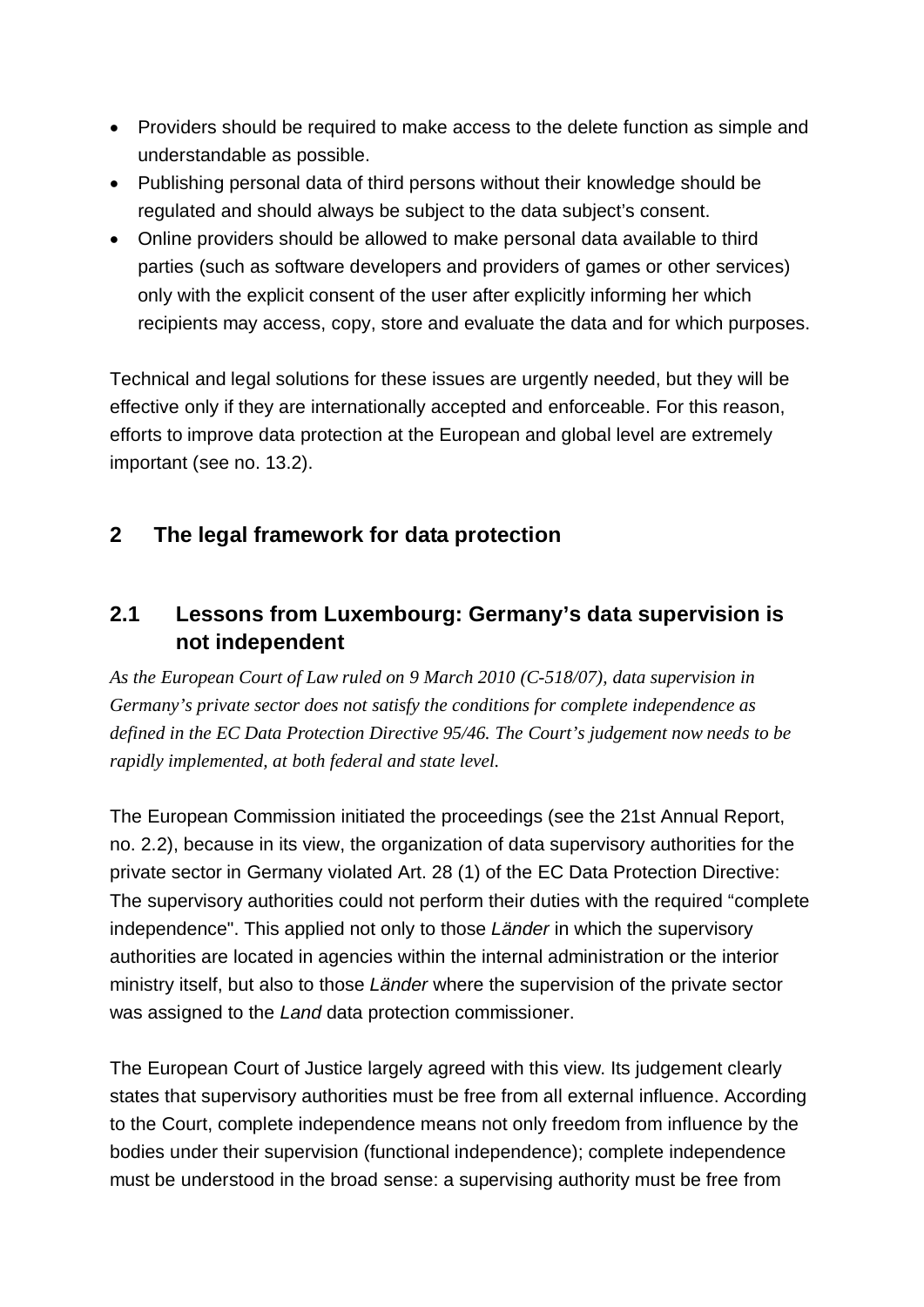any political or institutional influence, for example supervision by other authorities. Even the appearance of such influence must be avoided.

In order to comply with the court's judgement, most of the *Länder* will have to change the organizational status of their supervisory authorities, as these authorities are usually subject to legal supervision or are part of the internal administration and thus even subject to expert supervision. Neither complies with European law. According to the court, administrative supervision must be restricted to ensure that it cannot result in direct or indirect influence on decisions made by the supervisory authority. The judicial independence of members of the federal and state courts of audit could serve as a model.

As a result of this judgement, almost all the *Länder* are working to comply with the requirements defined by the court. Most of the *Länder* in which private-sector supervision is still carried out by agencies of the internal administration are planning to transfer this task to the *Land* data protection commissioners or have already done so.

The 79th Conference of Data Protection Commissioners of the Federation and the *Länder* on 17–18 March 2010 adopted a resolution calling for rapid compliance with the judgement (see box for no. 2.1).

Even though the European Court of Justice judgement formally addresses only the state supervisory authorities for the processing of personal data outside the public sector, it has consequences for supervision in the public sector as well, because the EC Data Protection Directive requirement of complete independence for supervisory authorities is not limited to the private sector. In the public sector it is even more important that the executive should have no influence over the supervisory authorities, since the executive is under their supervision. Thus the standards set by the European Court of Justice apply even more to the public sector.

So my office also needs greater independence, in particular with regard to my legal status. In performing his duties, the Federal Commissioner for Data Protection and Freedom of Information is subject to the legal supervision of the Federal Government. Although legal supervision – unlike expert supervision – cannot exert any direct influence on my decisions, the Federal Government can determine basic issues of interpretation and thus set the direction for how I carry out my duties. This violates European law. Even though no legal supervision has so far been exercised, the possibility of such influence contradicts the complete independence required by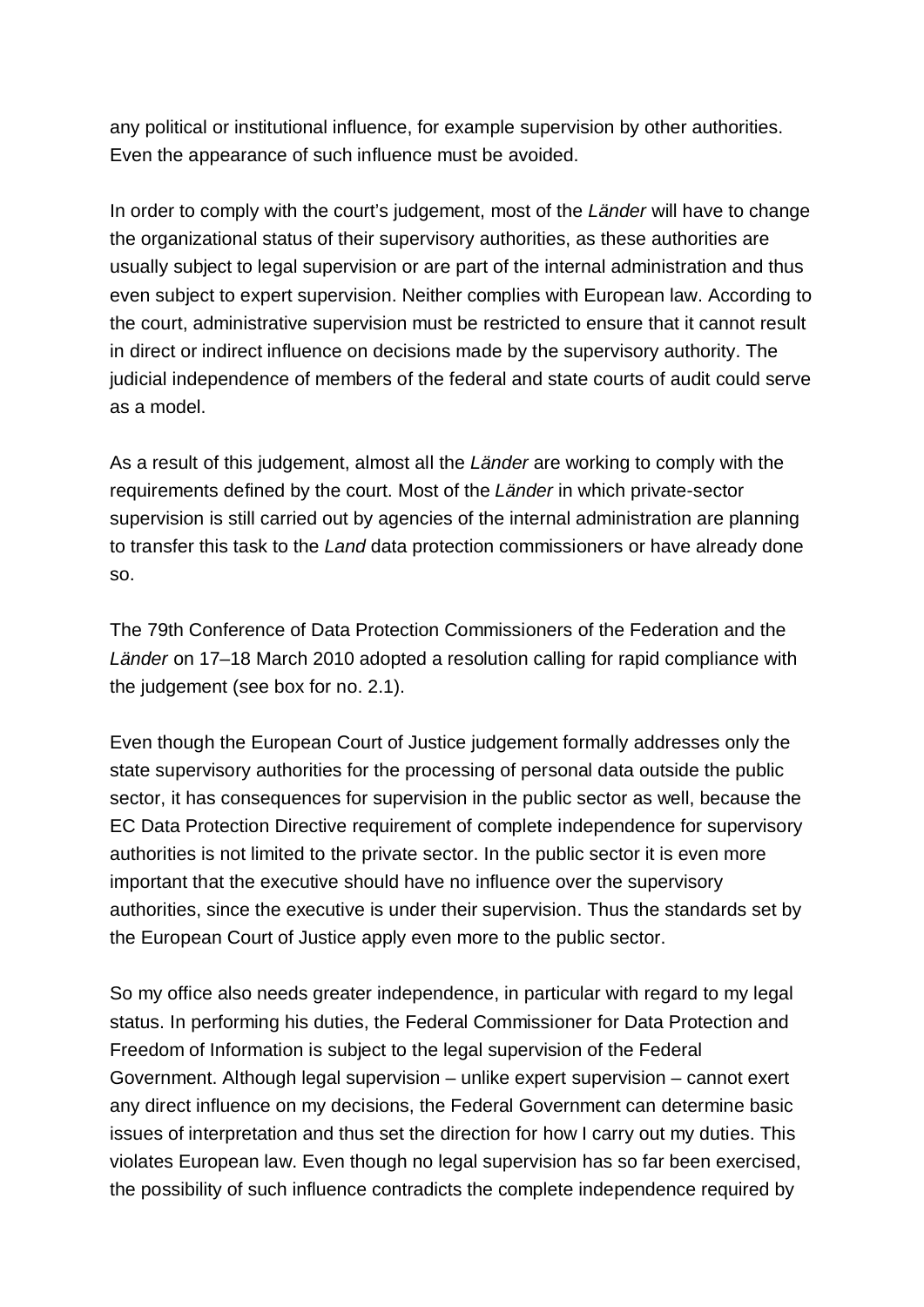the Directive. Further, it creates precisely that appearance of influence which according to the judgement is to be avoided. And the administrative supervision of the Federal Ministry of the Interior over the staff of the Federal Commissioner for Data Protection and Freedom of Information and his right to hire should be questioned, along with the Federal Ministry of the Interior's right to appoint the senior officer.

Nor do I have the powers of enforcement required under European law with regard to supervising post and telecommunications operators or commercial enterprises under public law: Unlike the data protection commissioners of the *Länder*, I do not have the authority to prohibit the unauthorized processing of personal data, to recall corporate data protection officials who fail to meet legal requirements, or to issue fines. Instead, I must approach the relevant expert supervisory authorities (such as the Federal Network Agency for the post and telecommunications sector) and try to convince them to take action. In the past, there were times I disagreed with these agencies, which are subject to the orders of the ministries.

But even these supervisory authorities do not perform the same duties as the data protection supervisory authorities under Section 38 of the Federal Data Protection Act and, unless explicitly granted additional legal authority, they can take action only in case of violations of specific regulations, such as data protection provisions in the Telecommunications Act (TKG). They are not authorized to impose sanctions for violations of other data protection provisions, such as those in the Federal Data Protection Act. Nor do they have the power to prohibit data processing in case of serious violations or to recall corporate data protection officials. For this reason, the Federal Commissioner for Data Protection and Freedom of Information should be granted authority in these areas, which the *Länder* data protection supervisory authorities have, including the power to prosecute and impose sanctions in case of administrative offences under the Federal Data Protection Act.

However, the Federal Ministry of the Interior has so far seen no need for action, as the court's judgement did not address the legal status of the Federal Commissioner for Data Protection and Freedom of Information.

Furthermore, the autonomous data protection supervision of religious communities and in the administration of public broadcasters should also be examined, as it also lacks complete independence as defined in European law.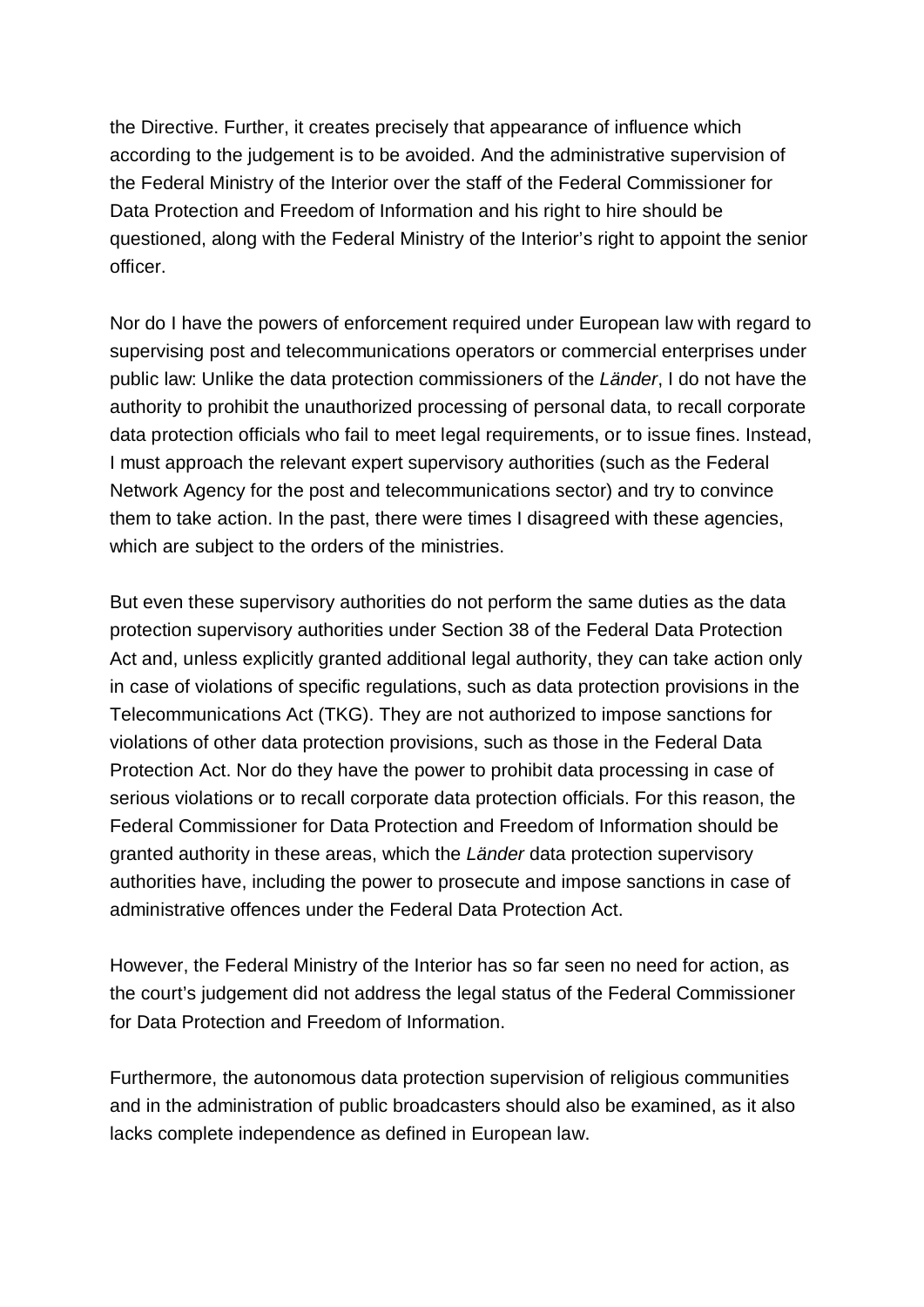Apart from its concrete implementation, the court judgement could serve as an opportunity to re-examine the fragmented system of data protection supervision in Germany. Given the differing jurisdictions of supervisory authorities, it is not always possible to ensure effective and rapid supervision especially in the case of companies active nation-wide, Europe-wide or globally, despite intensive efforts by bodies such as the Düsseldorf Group of supervisory authorities.

Box for no. 2.1

### **Resolution of the 79th Conference of Data Protection Commissioners of the Federation and the** *Länder* **of 17–18 March 2010**

### **Effective data protection requires independent monitoring!**

In order to enforce citizens' basic right to data protection, independent data protection monitoring is needed. The European Court of Justice found that the supervisory authorities for the monitoring of data processing outside the public sector are not completely independent and that the Federal Republic of Germany has therefore failed to fulfil its obligations under Art. 28 of Directive 95/46/EC (Judgement of 9 March 2010, C-518/07). Not only the fact that many data protection supervisory authorities for the private sector are part of the state interior ministries, but also the government supervision of the supervisory authorities violates European law. Fundamental restructuring of data protection supervision in Germany is advised. The principles of this decision on independence are to be applied to the data protection monitoring of public bodies.

The Conference of Data Protection Commissioners of the Federation and the *Länder* calls on federal and state legislators to restructure data protection supervision as quickly as possible in line with the provisions of Directive 95/46/EC.

In order to ensure the complete independence of the data protection supervisory authorities, the following criteria in particular must be met:

- The supervisory authorities must be able to perform their duties free of all direct and indirect influence from third parties.
- They must not be subject to expert or legal supervision.
- No administrative supervision may lead to indirect or direct influence on decisions made by the data protection authorities.
- They must be free of any influence from bodies under their supervision.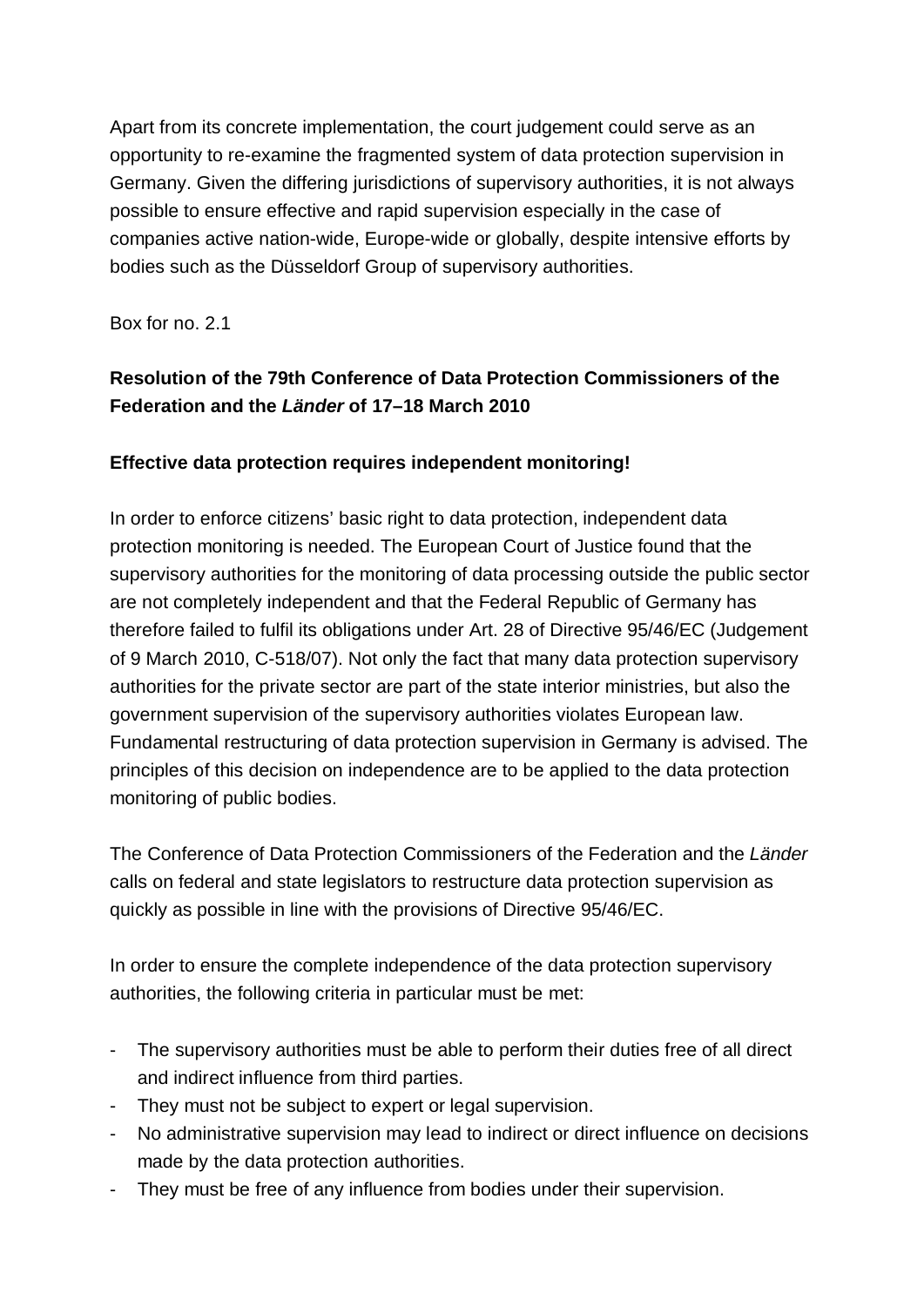- Independence in performing their duties requires sufficient powers of intervention and enforcement.
- In order to ensure that the data protection supervisory authorities perform their duties independently, they must have the necessary decision-making authority in staffing, budgetary and organizational matters.

# **3 Electronic identity**

"Who am I – and if so, how many?" is the title of the 2010 non-fiction bestseller by Richard D. Precht. One could ask the same question about our identities on the Internet, in government records or in social networks. The amount of personal data held by government and private agencies is constantly growing. It is easy to link various information and create credible, detailed personality profiles of individuals.

Examples of electronic identities are the personal De-Mail address (see no. 3.3), the tax identification number (see no. 9.2) and user names for online shops and social networks.

The individual's right to determine the use of her personal data is in danger if these and similar data are linked without the necessary legal underpinning. So technologies are needed which allow data subjects themselves to decide which electronic identities are used where. The paper "Ein modernes Datenschutzrecht für das 21. Jahrhundert" (Modern data protection law for the 21st century) adopted by the Conference of Data Protection Commissioners of the Federation and the *Länder* (see no. 1) points out the need for identity management which is conducive to data protection. "Identity management should be based on the anonymous or pseudonymous use of electronic processes and local storage of identifying data, under the greatest possible control by the data subjects."

With the introduction of the new electronic identity card (see no. 3.2), the issue of identity management assumes even greater importance, as for the first time the government will issue individuals an electronic identity. The card will enable authentication for use with government and private-sector websites as well as the use of different aliases for different applications.

To protect against identity theft and unlawful profiling, it is becoming increasingly important to create a way for individuals to manage their own identities. Such a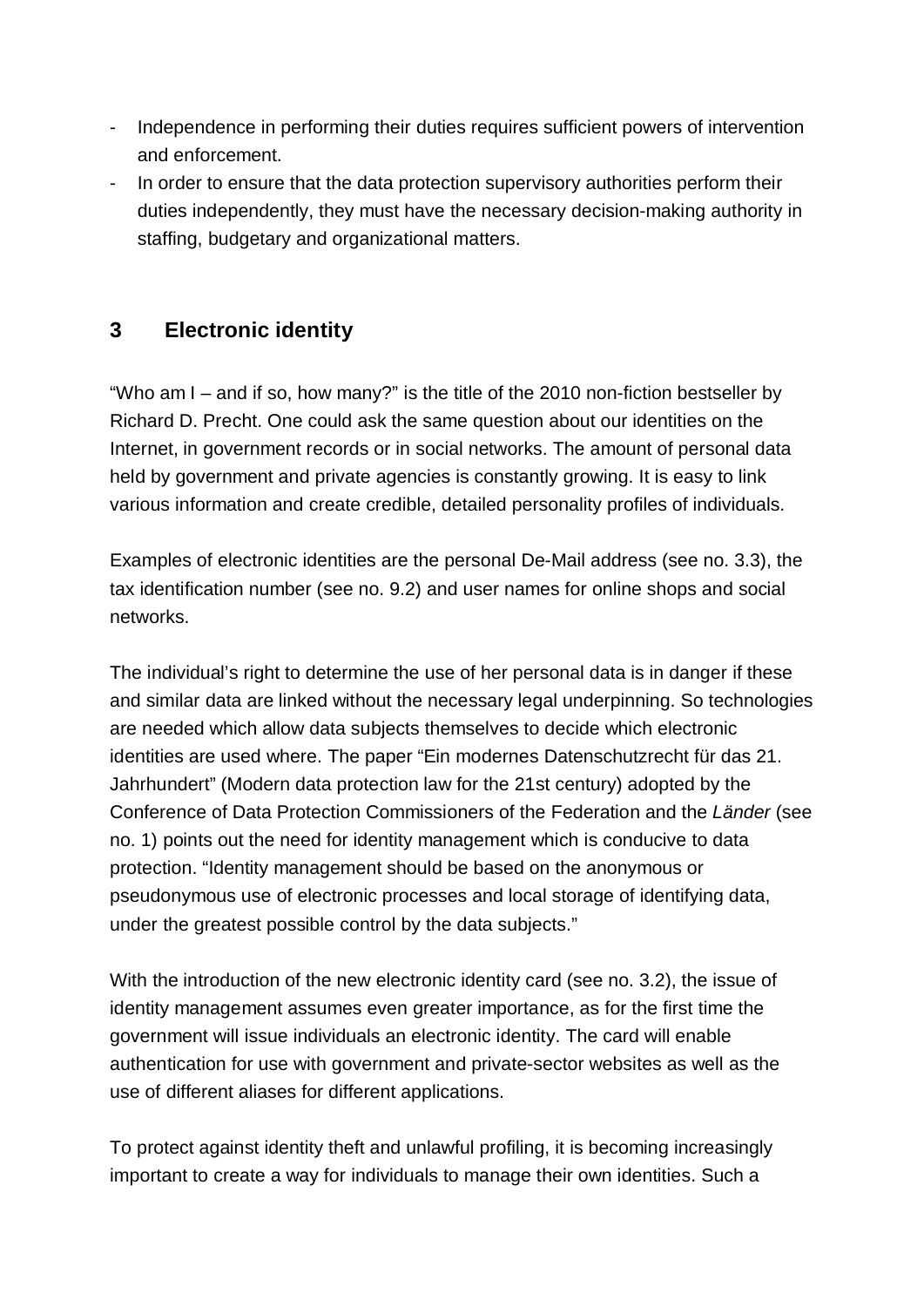system must be easy to use and transparent; from a technological standpoint, standardized interfaces and the possibility of independent review should be required.

# **3.1 Electronic identity verification and privacy-by-design strategies**

*In view of rapid technological change, the special requirements of data protection should be considered at the earliest possible stage.*

New technological systems often have hidden risks which are difficult to remedy once the basic outline has been set. So it makes more sense to identify and test any problems with data protection during the earliest phases of developing new technologies. This approach is known as "privacy by design" (PbD).

The idea of incorporating technical data protection into IT systems is not entirely new. For example, recital 46 of Directive 95/46/EC states that "appropriate technical and organizational measures [should] be taken, both at the time of the design of the processing system and at the time of the processing itself, particularly in order to maintain security".

Privacy by design is valuable for all kinds of IT systems used for processing personal data. PbD should be a key requirement for all products and services for third parties and individual clients (e.g. WiFi routers, social networks and search engines). Many users have only limited IT skills and are therefore unable to take the necessary security measures themselves in order to protect their own personal data or that of third persons. This is why the default settings for such IT processes should ensure basic data protection (privacy by default).

In addition, providers should also help users protect their personal data better, for example by offering appropriate tools (access controls, encryption, measures for anonymous use).

But PbD does more than just provide security; it also means designing and building systems to minimize the amount of personal data to be processed. Important elements of data economy include separating personal identifying features from content data, using aliases, rendering anonymous and deleting personal data as soon as possible. Good examples of PbD in Germany are the digital health card (eGK) (see no. 3.5), the new identity card (nPA) (see no. 3.3) and the electronic proof of earnings (ELENA) (see no. 3.9).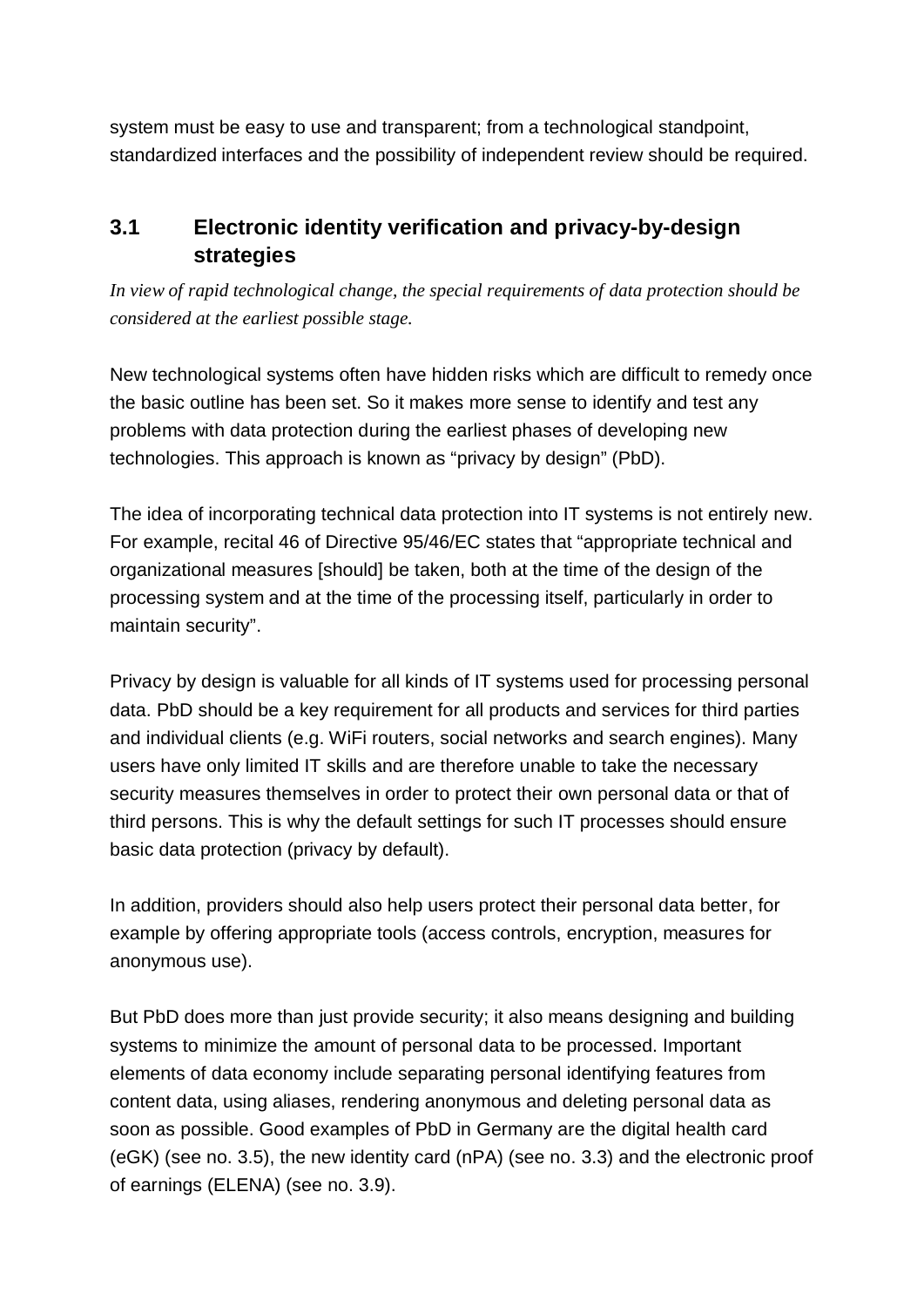The basic principle of PbD should be binding for technology developers and manufacturers as well as those who are responsible for the data and for acquiring and operating IT systems. They should be required to provide for technical data protection already in the planning phase of IT processes and systems. Providers of IT systems and services should demonstrate that they have taken all necessary measures to satisfy this requirement.

The growing importance of data protection during the development and operation of IT systems places additional demands on IT specialists. Data protection should therefore be an important part of their training.

Box for no. 3.1

### **Aims of data protection**

Decisions on designing, acquiring and operating a processing system should take the following general aims into account:

Data reduction: Data processing systems should be designed and chosen to collect and use as few personal data as possible.

Control: An IT system should give data subjects effective control over their personal data. Technological means should help with the possibility to agree or reject.

Transparency: Both developers and operators of IT systems must make sure that data subjects are thoroughly informed about how the systems work.

Data confidentiality: IT systems should be designed and secured so that only authorized bodies have access to personal data.

Data quality: Those responsible for data must support data quality using technical means. Relevant data should be accessible for lawful purposes as needed.

Possibility of separation: IT systems which can be used for different purposes or are operated in a multiple-user environment (i.e. virtually linked systems such as data warehouses and cloud computing) must make sure that data and processes used for different tasks or purposes can be securely separated.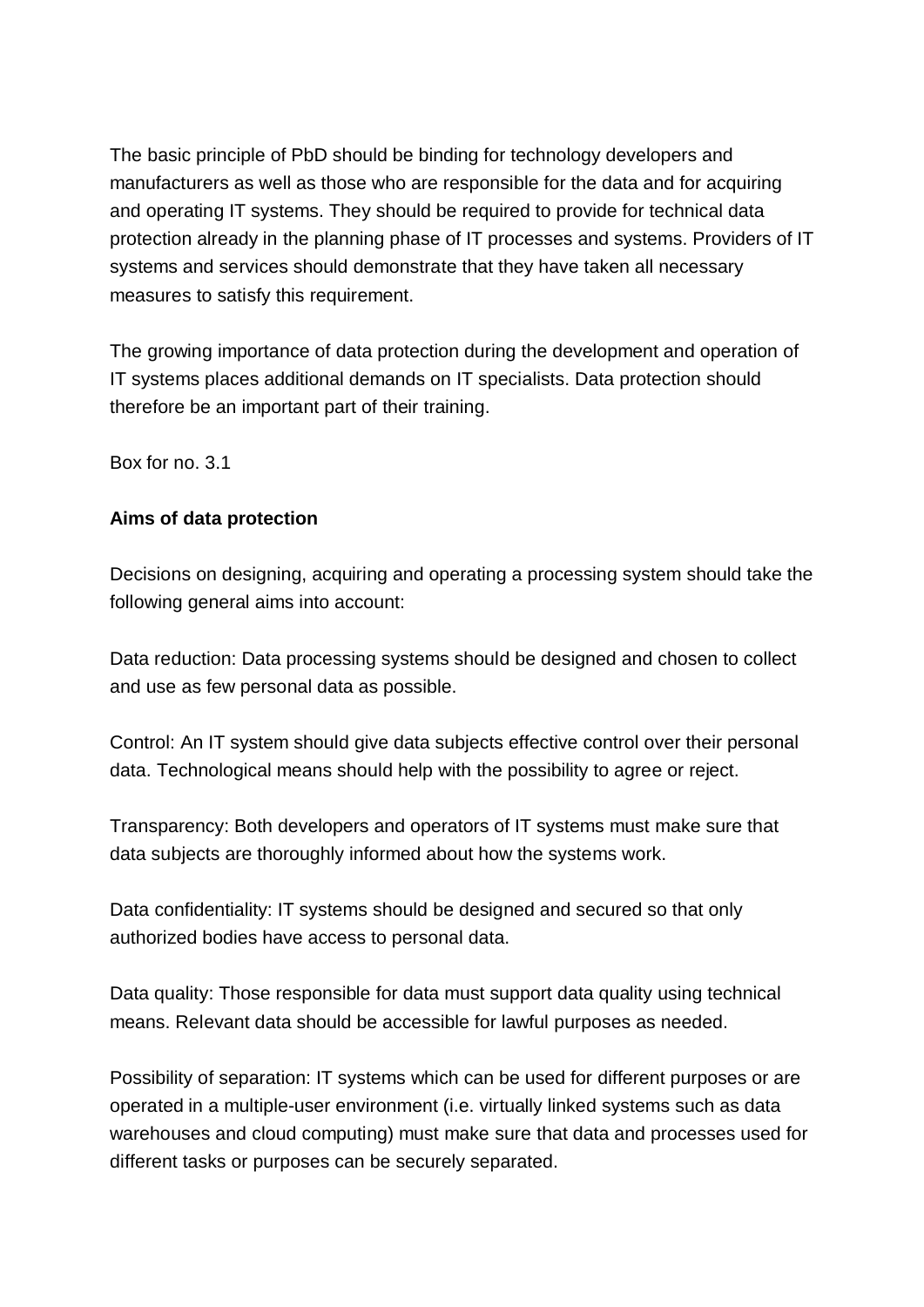# **3.2 The new identity card**

*The new identity card is supposed to do more than the old one, but is it also good for data protection?*

The new electronic identity card was launched on 1 November 2010. It is the size of a credit card and, in addition to the "classic" identification function, it can serve as electronic identity verification for e-commerce and e-government functions. This is why, in addition to further security features, the card has a chip, with a secure area for biometric data, the electronic identity verification function and the qualified electronic signature function. The chip contains all the data printed on the card other than height, eye colour and the card holder's signature.

The draft legislation at first required fingerprints to be stored on the chip, but after criticism from me and others, this was changed to be more conducive to data protection. Now fingerprints are stored on the card only at the explicit request of the card holder. Card holders should think twice before storing these sensitive data on their identity card; storing fingerprint data yields few recognizable benefits and only a marginal increase in security.

Only government agencies with specially certified devices are able to read the biometric data on the card, for example to conduct police checks of identity. I am pleased that the electronic biometric data are not being centrally stored except during the production phase, and that no central register for the identity cards is planned. Equally positive is the fact that the government functions are separate from the identity verification functions for e-commerce and e-government.

The electronic identity verification (eID) function is intended to provide greater security and better data protection for Internet users. Using the eID function is voluntary. The eID function is activated in all cards issued to persons over age 16, but it can be deactivated by the issuing authorities free of charge on request and reactivated as needed, for a fee. Card holders should not use their birth date or other insecure series of numbers for their card PIN, which is needed for the eID function. Card holders who wish to use the eID function should make sure that the computer to be used is free of malicious software. This means above all that the computer has a current anti-virus programme and firewall, and that security updates have been carried out regularly.

While I welcome these recommendations, I am critical of the fact that they put most of the burden for the secure use of the eID function on the card holder. Because the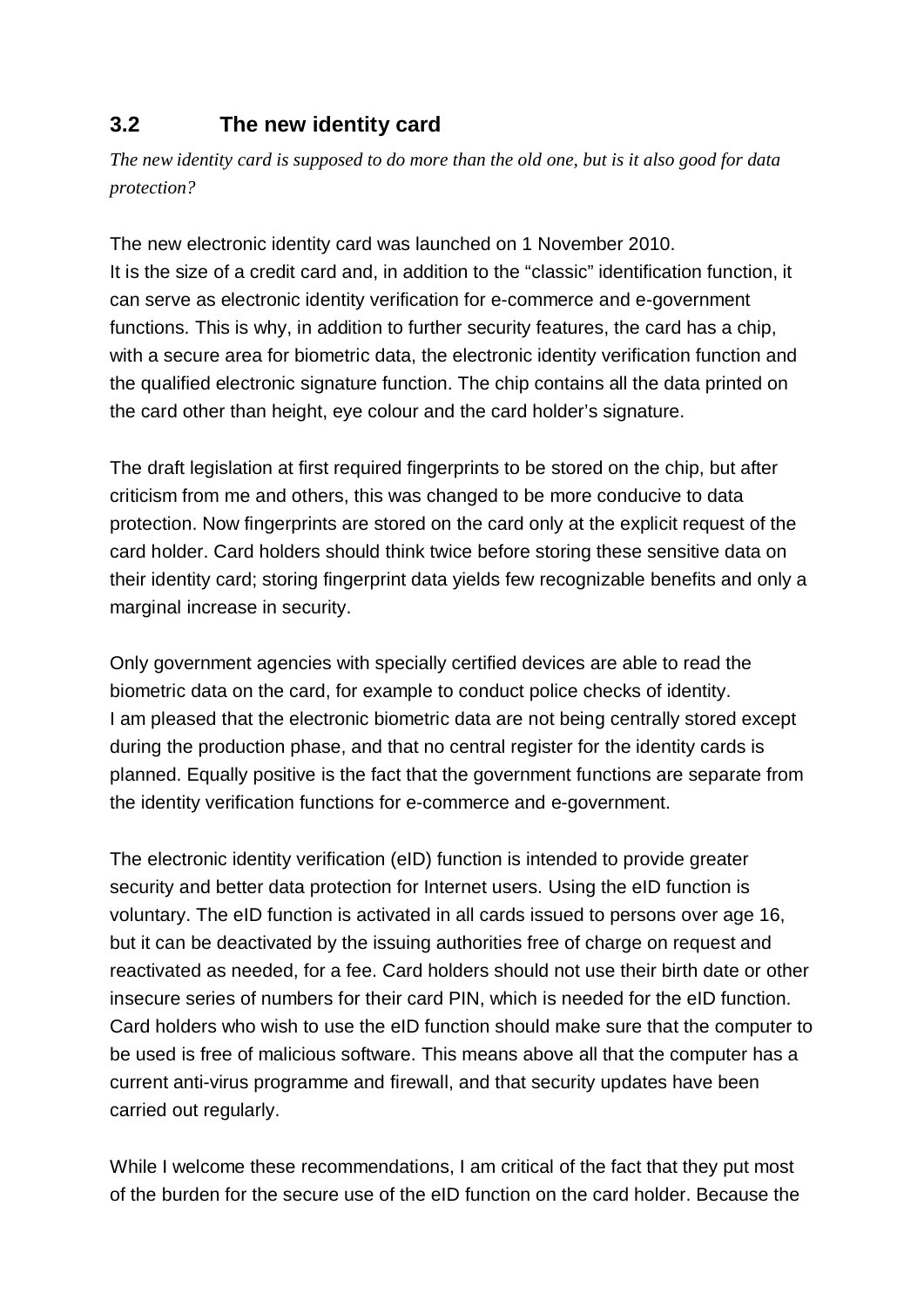basic card readers do not have their own keyboard, the card PIN must be entered using the computer keyboard. If the computer is infected with spyware, hackers could gain access to the PIN. To avoid this risk, I recommend using the more secure standard or deluxe card readers with the electronic identity card which have their own keyboard and display. Unfortunately, as part of its stimulus package the Federal Government provided subsidies mainly for the more risky basic card readers. One other thing: A deluxe card reader is required to be able to use the qualified electronic signature.

In order to use the eID function, special software, "AusweisApp" must be installed on the computer. The very tight schedule set by the Federal Ministry of the Interior for introducing the electronic identity card may have been one reason why the first version of this software demonstrated security gaps. In particular, there was a possibility that a counterfeit version of AusweisApp could infect users' computers with malware (trojans, viruses). According to the Federal Ministry of the Interior, this problem was solved with the release of a new version of the AusweisApp software.

Companies and public authorities wanting to verify client identity using the eID function must first register with the Federal Office of Administration, which is responsible for checking service providers before issuing them an authorization certificate. The issuing office determines what information on the identity card a service provider needs and what information it will be authorized to read from the card. For users, the authorization certificate reliably identifies service providers. Depending on the purpose of the service offered, the certificate allows different types of access to the card data. For example, in order to verify the age of someone wanting to buy something from a vending machine, fewer data are needed than to conclude a contract for mail-order goods. I welcome this differentiated access based on the principle of necessity as defined in data protection law.

However, I note with some concern the fact that certificates are issued solely on the basis of information and declarations from the service provider. In my view, it would be better if checking the actual data protection standard were required. In addition, consumer protection advocates point out that it is still possible for dubious providers to receive authorization certificates and subsequently cheat consumers, as the Federal Office of Administration is not required to check the business models of service providers.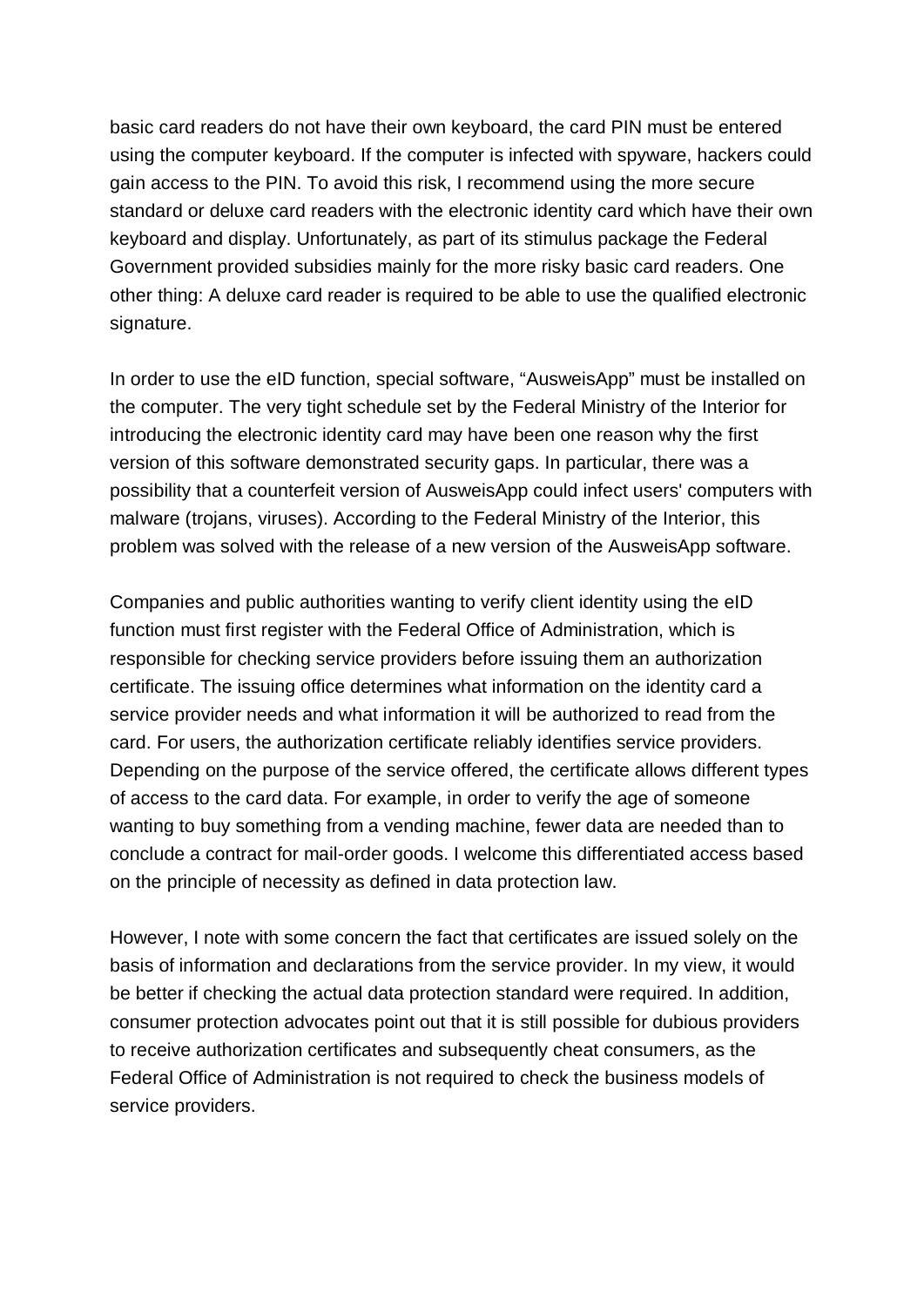But in individual cases, card holders may restrict access to their eID data even further than allowed by the authorization certificate. Enabling data subjects to control access to their data is definitely a positive development.

I hope that the issuing authority at the Federal Office of Administration receives the necessary support to ensure appropriate checking. Data protection guidelines for issuing authorization certificates were prepared by a working group whose members included staff from my office, from the Federal Ministry of the Interior, the Federal Office of Administration and the *Land* data protection commissioner.

With the new identity card it is also possible to take advantage of online offerings using an alias: A pseudonym is transmitted instead of the card holder's name. For example, if an online shop uses an online payment service and sells digital goods via downloads, in principle it is possible to buy such products without having to reveal the buyer's name or mailing address.

In addition, a qualified electronic signature function can be optionally activated on the chip, enabling the card holder to sign legally binding documents such as contracts. The card holder must request the qualified electronic signature function from a certification service provider and download it to the chip on the identity card. Downloading and use of the function are subject to a fee.

I will continue to monitor how data protection develops with regard to using the eID function and whether this function and the qualified electronic signature change identity management on the Internet. I will also include in my inspection programme the card readers distributed by the government to read biometric data as soon as larger numbers of these readers are in use.

Because the new identity cards are personalized and issued by local authorities, data protection and IT security for the card largely depend on the organizational and technical conditions at local level. The *Land* data protection commissioners, who are responsible for data protection at this level, found serious shortcomings during the initial phase. I hope that these problems were simply the result of start-up difficulties.

# **3.3 De-Mail: The secure way to communicate in future?**

*The De-Mail project introduced reliable, secure and legally binding communication. Although important legal and technical data protection issues were taken into account, some questions remain.*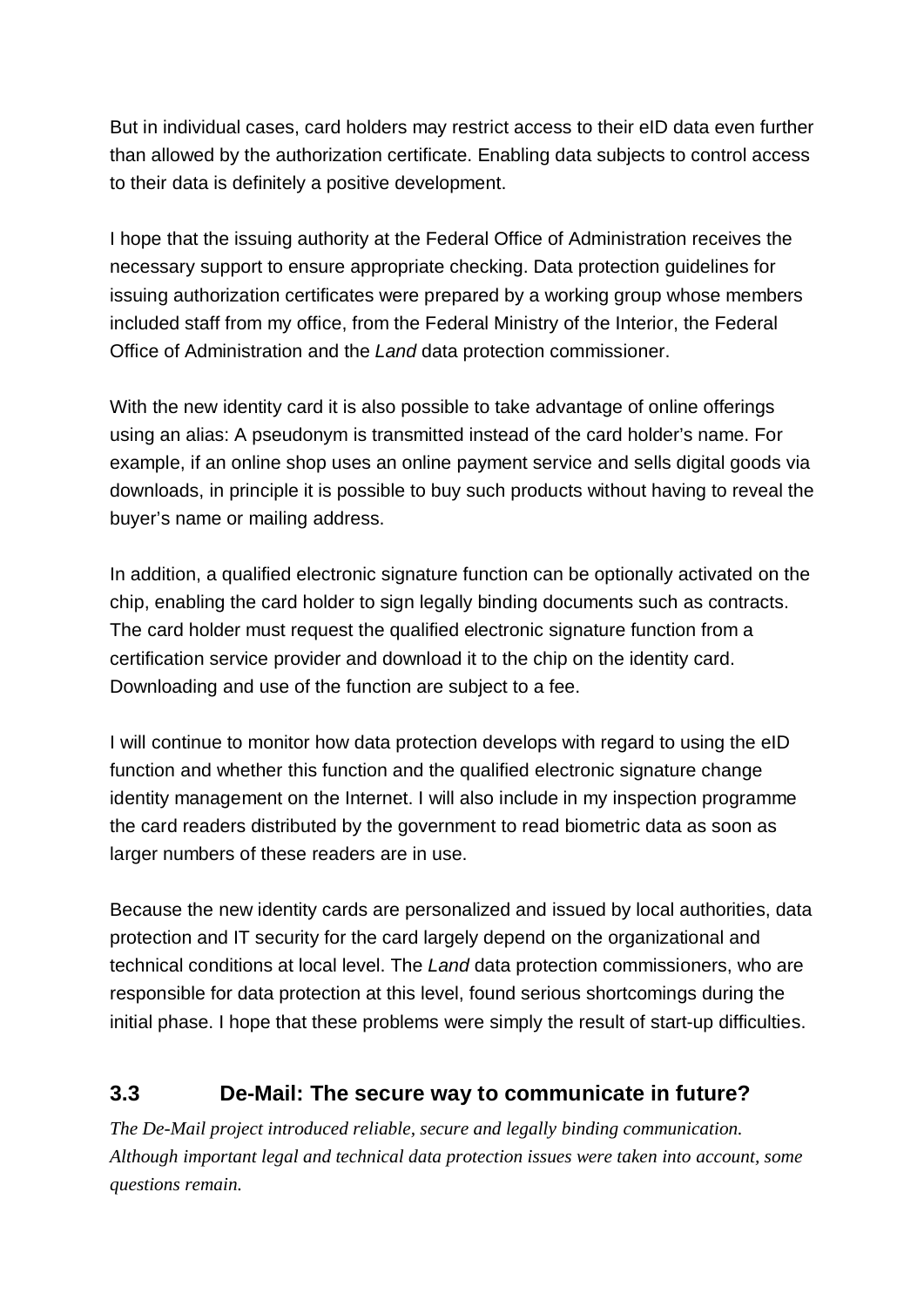I reported on the De-Mail project (formerly called "citizen portals") in the 22nd Annual Report (no. 6.6). Since then, the Federal Government has adopted a bill governing De-Mail services and amending other legislation (Bundesrat doc. 645/10). At the time of printing, the parliamentary consultations were not yet completed.

The aim of this project is to create an infrastructure for secure and legally binding electronic communications. This infrastructure includes a mailbox and mailing services as well as a secure document safe. Messages are sent via an encrypted channel (see box for no. 3.3 for a diagram). Messages are checked en route for malicious software, and transmission notification is sent, along with delivery confirmation as needed. For proof of delivery, public authorities may request confirmation that the recipient has picked up the message.

During the legislative process, some important improvements were made in terms of data protection: For example, optional end-to-end encryption from the sender to the recipient, in addition to the mandatory transport encryption, was created to protect De-Mails against interception. Clear limits were established for third-party claims to information about the communication and data of De-Mail users.

De-Mail is supposed to be offered only by e-mail providers accredited by the Federal Office for Information Security (BSI). One requirement for accreditation is that e-mail providers have been certified as meeting data protection criteria. The government's draft De-Mail legislation requires the service provider to obtain from a data protection expert an assessment which I will then check. If the assessment meets my approval, I will issue a data protection certificate, which the service provider must present to the BSI as the authority responsible for accreditation.

The data protection examination is based on a catalogue of criteria for which I am responsible. I published a preliminary version of the catalogue of criteria on 19 January 2011; it is available on my website, [www.datenschutz.bund.de.](http://www.datenschutz.bund.de.) The final and binding version will be published in the electronic Federal Gazette when the De-Mail legislation enters into force.

Some data protection considerations have not been taken into account at least so far. Further improvement is needed with regard to the following:

● In future, De-Mail users should be able to save their correspondence with public authorities in encrypted form on the servers of their De-Mail service provider. To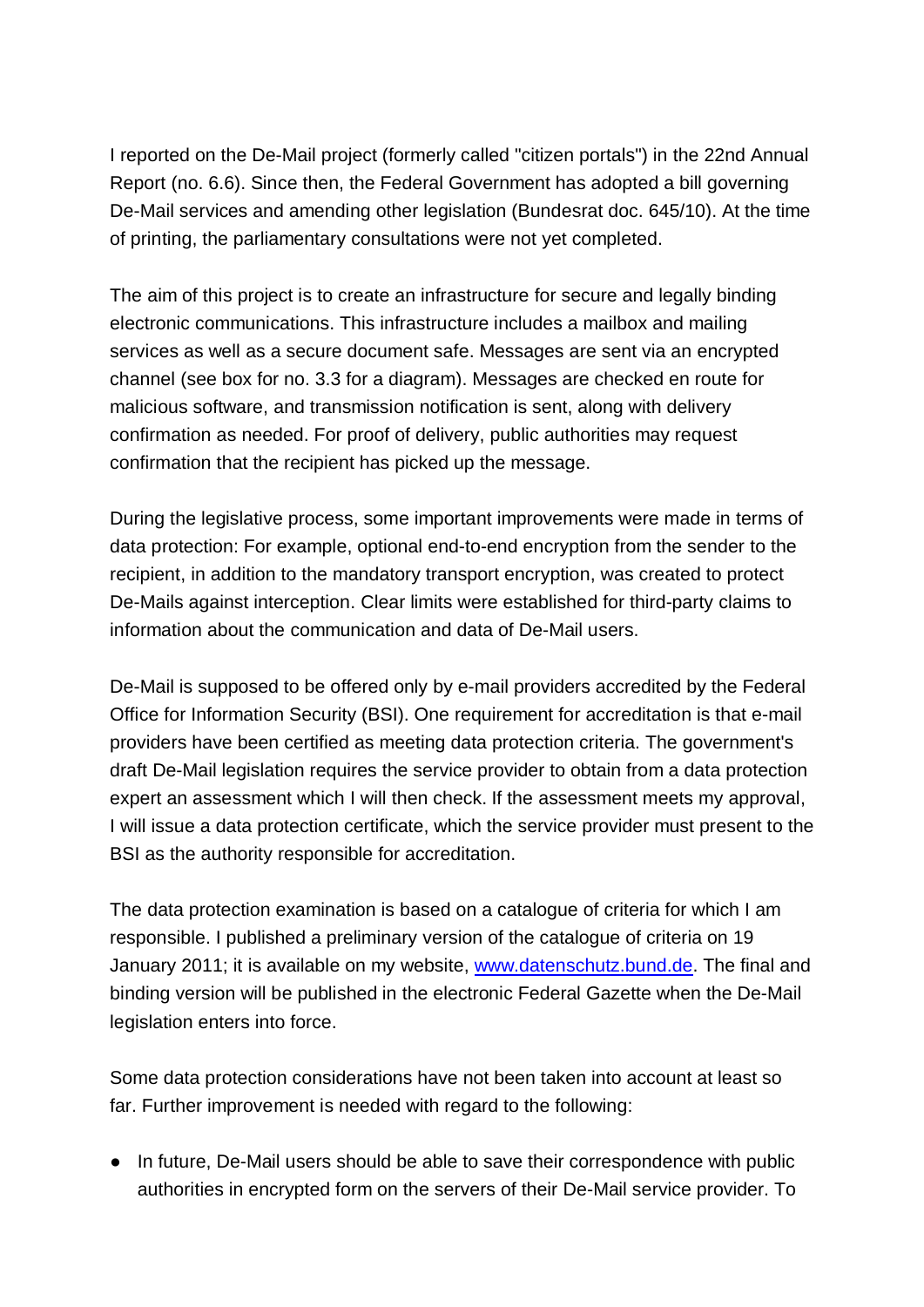support the secure storage of sensitive documents, De-Mail providers must offer a document safe ("De-Safe"). Users can store documents in the safe, where they are secure from manipulation and loss. To ensure the confidentiality and integrity of this storage, only the user should be able to control the encryption process.

● My demand that the planned retention period of 30 years for logging the opening of the account, every change of data and blocking or closing a De-Mail account was only partly met. Retention periods should comply with the principle of data economy and should be significantly shorter. Another option would be different retention periods for different types of data.

The question remains whether De-Mail or similar services such as the E-Postbrief (see no. 6.8) are appropriate for sending data in need of special protection. In my view, additional protection, such as end-to-end encryption, is needed on top of existing security measures for sensitive data, such as health information.

I definitely approve of the aim of more secure and reliable electronic communication. In this age of electronic mailing of invoices, account statements and access data for websites, it is urgently necessary to provide additional security measures for electronic communications. De-Mail's acceptance among the public will be the deciding factor. And its acceptance depends on the security, data protection and transparency of the process.





# **3.5 Biometrics for border checks**

*For background checks and border inspections, biometric procedures are to be used to verify identity on the basis of the identity documents presented.*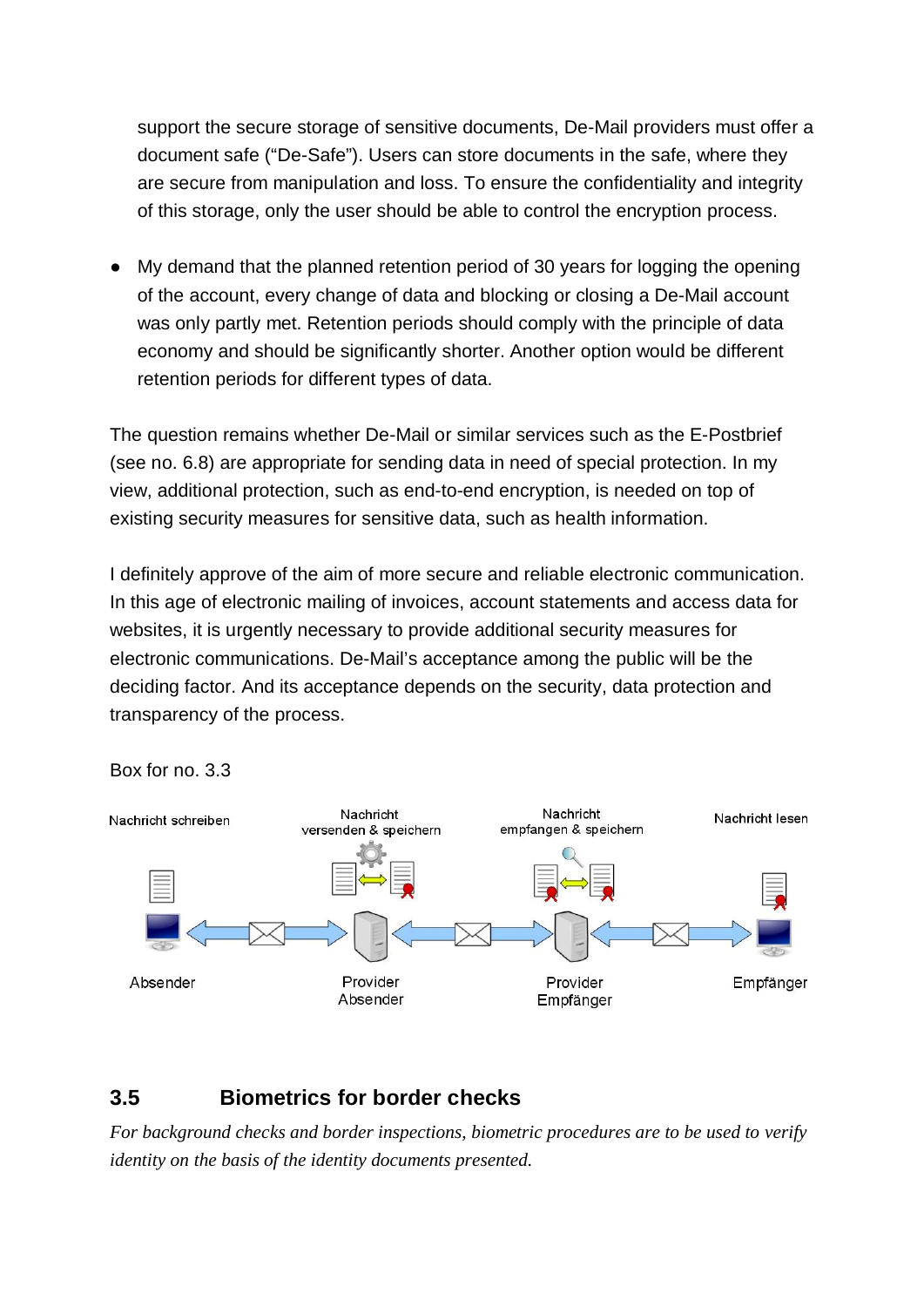Biometric features have been used in border checks at Frankfurt Airport since 2004. I have repeatedly reported on these biometric checks (see 20th Annual Report, no. 5.3.5; 21st Annual Report, no. 4.5.2). In the absence of electronic travel documents, the Automated and Biometrics-Supported Border Controls (ABG) programme relied on voluntary submission of biometric data, which were stored locally by the Federal Police.

With the introduction of the new electronic passport, it is now possible to use this document to verify identity without prior registration and without having to store the data externally. In 2009, the first tests of automated border checks using facial recognition were conducted at Frankfurt Airport as part of the EasyPASS programme (see 22nd Annual Report, no. 6.4). In terms of technical and organizational framework conditions, a control lane with good lighting for facial recognition was set up. Experience gained from earlier federal biometrics projects was applied to maintain a high level of efficiency in the recognition process. The programme is expected to provide highly accurate recognition and faster identity verification using the data on the passport or new identity card (see no. 3.2) presented, with the aim of reducing the burden on staff and speeding up passenger flows. The inspection process is also intended to create framework conditions in compliance with data protection.

Participation in EasyPASS is currently voluntary, and no prior registration is needed. Every citizen of the EU, the European Economic Area and Switzerland over age 18 and in possession of an electronic passport can take advantage of the EasyPASS programme.

The traveller first lays her passport on a document reader, which reads the data and checks whether the traveller is eligible to participate in the automated check. In my view, it is problematic that in this way every traveller is checked against the national or Schengen database of wanted and missing persons. This is not the intention of the Convention Implementing the Schengen Agreement or the Schengen Borders Code, which state that persons entitled to free movement are not to be systematically checked against national and European databases. I have asked the Federal Ministry of the Interior to evaluate this procedure.

In the control lane, the traveller's face is photographed. Using facial recognition software, this digital photograph is compared with the facial image stored on the passport chip. At the same time, the authenticity of the passport is checked. If the system finds that the images match and the passport is authentic, the barrier opens and the traveller may cross the border. Federal Police officers monitor the automated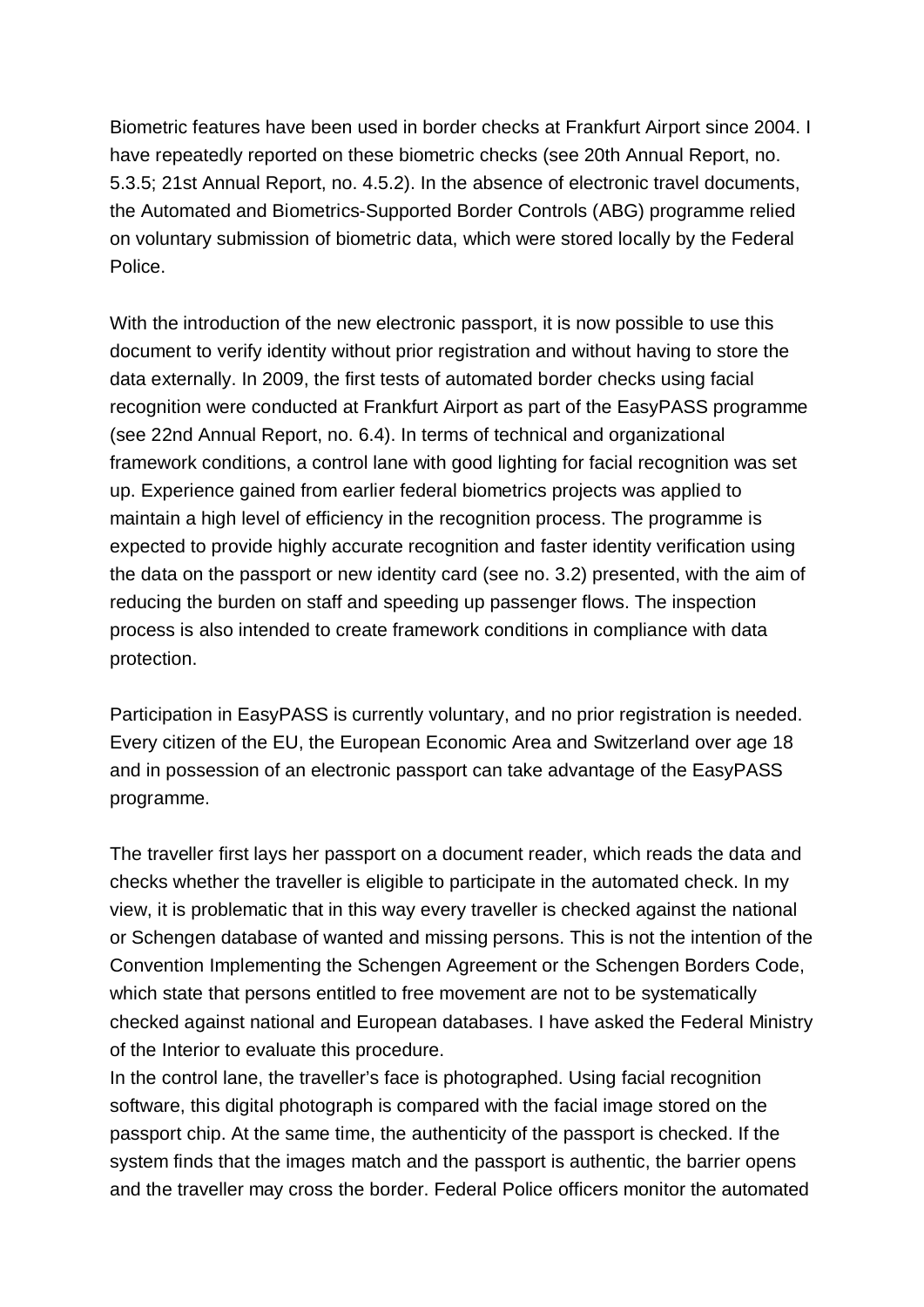process and may intervene as needed. They also decide whether additional inspection measures are necessary.

The procedure is intended to assist border control personnel in checking travellers, to speed up the inspection process and avoid lengthy waits for travellers.

I welcome the fact that EasyPASS – in contrast to ABG – does not require prior registration by travellers. Nor does it require that travellers' personal data be stored in a database for an unlimited length of time in order to participate. As a result, authorities are not tempted to use these biometric data for other purposes.

It remains to be seen whether the ABG programme will be discontinued if EasyPASS is successful. The ABG framework conditions for frequent travellers (e.g. registration) can also be applied to EasyPASS.

I have monitored the EasyPASS project and the necessary tests and will continue to do so (see no. 7.3.2).

The test phase was completed in 2010 and the procedure approved for routine use. There are plans to introduce the procedure at other airports as well.

### **4 The Internet**

### **4.1 Locating the individual: Geodata and privacy rights**

*As expected (see 22nd Annual Report, no. 7.1), the significance of geoinformation has grown enormously – with major consequences for privacy. The combination of geodata and Internet services is especially problematic.*

From data subjects' point of view, the huge popularity of smartphones has resulted in countless services ("apps") being offered which use or process location data. The constant combination of one's location with other information has created a new dimension in profiling (see no. 6.2).

When it was introduced in Germany, Google's Street View service was the subject of much discussion. Apart from responding to an extraordinarily large number of comments and questions about this topic, I focused in particular on discussing with policy-makers and the business sectors concerned whether and to what extent the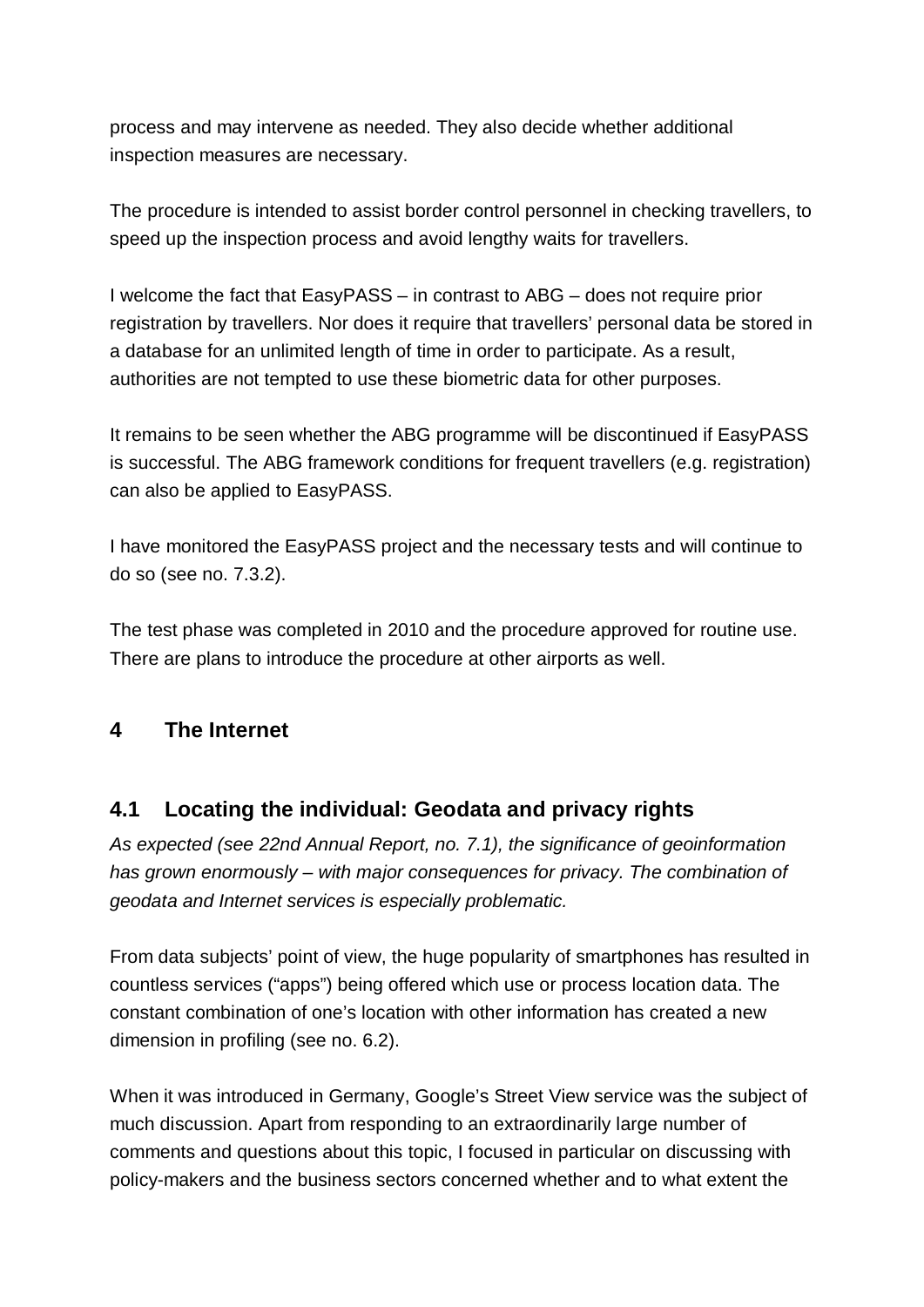relationship between processing geoinformation and preserving individual privacy needed to be readjusted (see no. 4.1.1).

The debate only grew when it was revealed that Google had not only taken pictures but had also collected data from WLAN networks in gathering information for Street View (see no. 4.1.2).

The public debate over Google's Street View ultimately led lawmakers to consider whether new legislation was needed on handling personal geoinformation. The Internet industry has presented a geodata code of conduct, while the Federal Ministry of the Interior plans to introduce some fundamental regulations (see no. 4.1.3).

Personal geodata are increasingly collected, processed and used not only by private companies; government has long been interested in geoinformation to help it carry out its tasks. In this area too, the possibilities offered by information technology have a growing relevance for privacy rights.

### **4.1.1 My home on the Internet: Google's Street View and other services**

*It is no longer possible to entirely evade the Internet, as many renters and homeowners have found out.*

In my last Annual Report (22nd Annual Report, no. 7.2), I described Google's planned Street View service in detail along with its impact on privacy, and called for data protection measures in response. Street View displays digital photos of building facades and property on the Internet, enabling virtual tours. In terms of data protection law, the service is problematic because Google and any other Internet user can combine this information with additional information about residents and owners of the property thus displayed. Street View and similar services thus serve as further sources for increasingly extensive and detailed personality profiles (see nos. 1, 4.1.3, 6.2).

In the meantime, Google has amassed significant amounts of photographic material and has launched its service for Germany; other companies are offering similar services. However, many property owners and residents are concerned about the photographic reproduction of entire streets. Google's announcement that it was launching the service led to intense public debate. Even though my office is not responsible for supervising this activity, I received a relatively large number of complaints, indicating the level of public concern.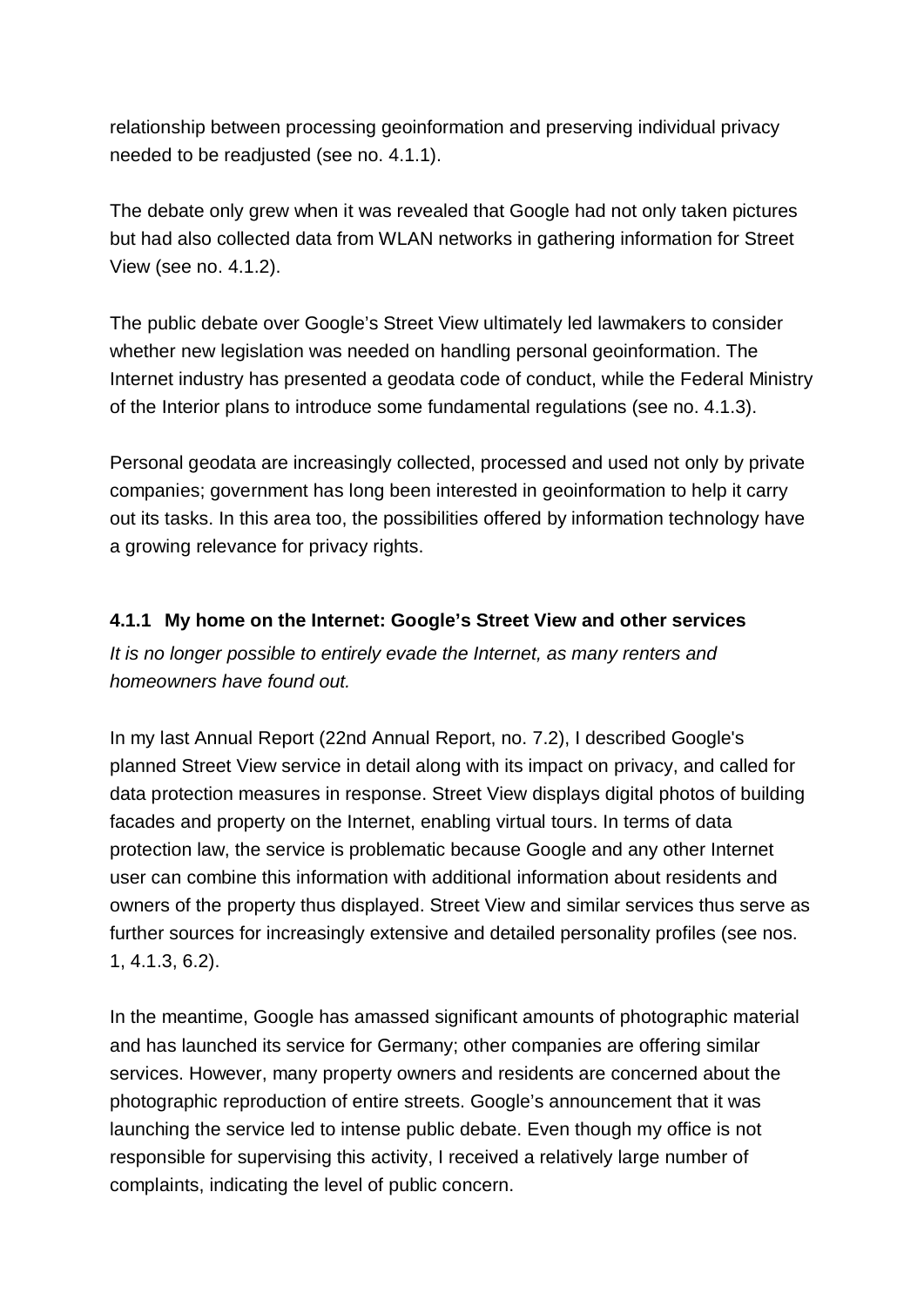The Hamburg commissioner for data protection and freedom of information, who is responsible for this area, and representatives of other supervisory authorities met with Google; after intensive discussions, they were able to get Google to agree to most of the conditions described in my 22nd Annual Report (box for no. 7.2). In talks with the Hamburg commissioner, the company agreed to comply with 13 points (see box for no. 4.1.1). The most important points are automatically blurring images of faces and car number plates before publishing them and allowing data subjects to oppose the dissemination of their personal data both before and after images are made public. These points are required by the Federal Data Protection Act.

Unfortunately, despite intensive coordination with the data protection authorities in other European countries, it has not yet been possible to achieve a comparable level of privacy protection in most of the European countries concerned. This underscores the need to ensure that, as part of its fundamental overhaul, European data protection law also applies to services offered by non-European providers on the European market which have an impact on the data of European residents.

Whereas technical options already existed for individuals to object to the publication of their personal data after the fact, Google had to develop a new technical solution to process requests to opt out of the service prior to publication. This solution had to be able to process these requests quickly and to reliably match them to the photos taken. It also had to be able to prevent fraudulent requests as far as possible.

The solution that was ultimately found had largely positive results for Street View, although it did create some fundamental problems. To opt out of Street View before data were published, data subjects could use an online tool already integrated in Google's map service to mark the relevant point. If specific photographs of this point were found, the data subject was sent a verification code in the mail with which to conclude the opt-out process. By the end of 2010, Google had gone live with its Street View service for Germany's 20 largest cities.

The problem with the opt-out process is that it provides Google with additional personal data, and supervisory authorities have a difficult time monitoring how Google uses these data: names, addresses and detailed descriptions of homes and property. Numerous comments sent to the data protection commissioners indicated that this kept many persons from participating in the opt-out process; obviously, few people trust Google to handle these data with the proper care.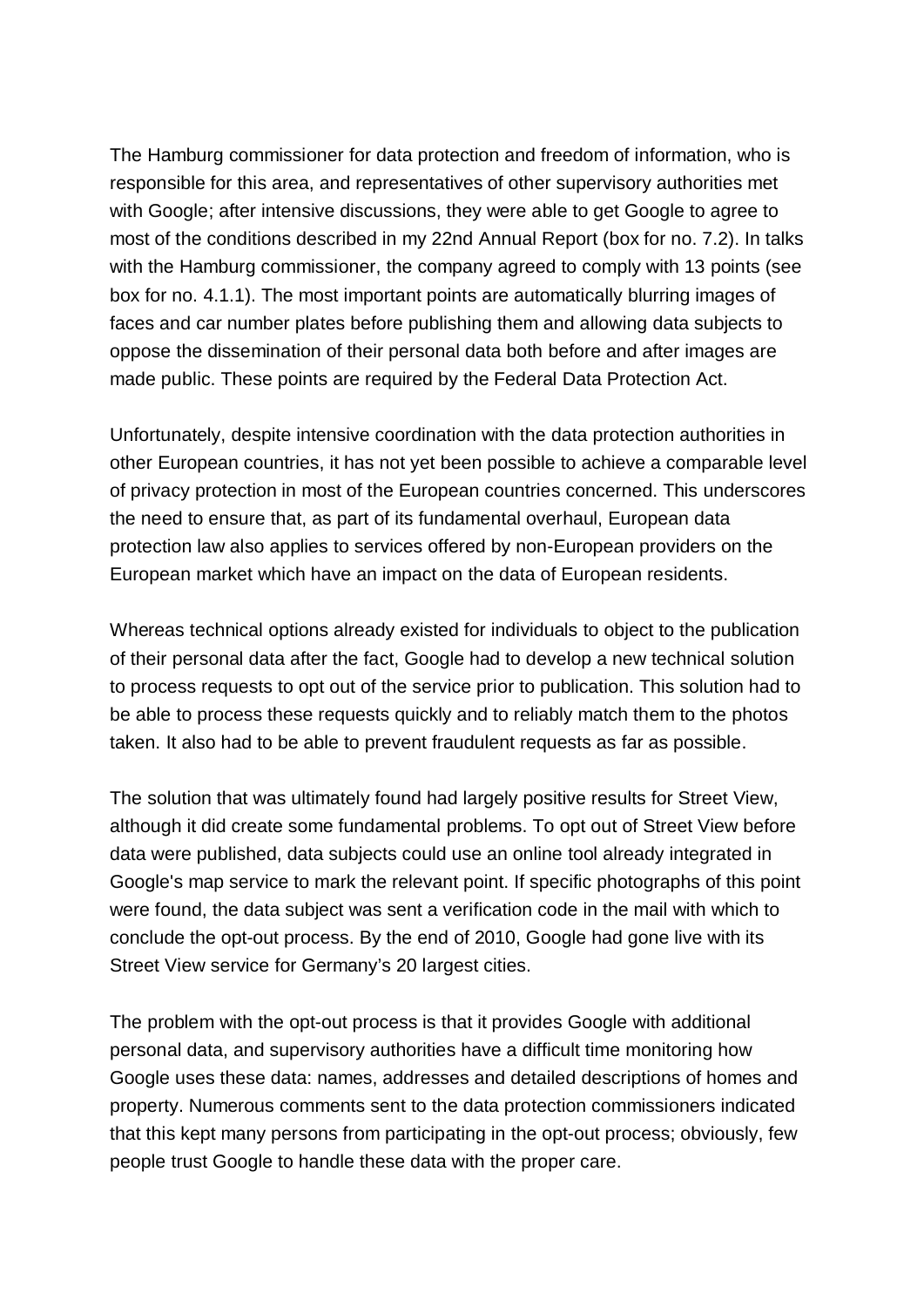For this reason, I called for establishing a central opt-out register based at a trustworthy agency (compare no. 4.2) in order to ensure that the opt-out process is as conducive to data protection as possible.

Box for no 4.1.1

### **13 concessions by Google regarding Street View**

The following points are compiled from the measures already included in the service and concessions made to the Düsseldorf Group in April 2009 and to Hamburg's commissioner for data protection and freedom of information in June 2009:

- 1. Google agreed to use technology to render faces unrecognizable before publishing facial images.
- 2. Google agreed to use technology to render car number plates unrecognizable before publishing their images.
- 3. Google agreed to provide a mechanism for residents and property owners to request that a building be removed or rendered unrecognizable, and to process such requests.
- 4. Google agreed that requests concerning persons, number plates, buildings and property would be taken into account in a simplified form with the result that the corresponding images would be rendered unrecognizable before being made public, on the condition that the property, person or vehicle is identified.
- 5. Google agreed to publicize in advance on the Internet when and where its vehicles were scheduled to gather photographic data along with a reference to the possibility to opt out. Existing schedules will be published up to two months in advance and constantly updated. Google agreed to specify the list more precisely and to include districts and towns not belonging to a county. The latter have already been added, while districts are to be included by about mid-July 2009.
- 6. Google agreed that it would still be possible to opt out after images were published.
- 7. According to Google, the raw data are needed to upgrade and improve Google technology to render faces, vehicle number plates and building facades unrecognizable. Google agreed to erase raw data or render them unrecognizable by substituting the results of the rendering process for the raw data as soon as the raw data no longer need to be stored or processed for the purposes mentioned above.
- 8. Google agreed to erase or render unrecognizable the raw data of persons, vehicles and building facades which are subject to opt-out requests. These data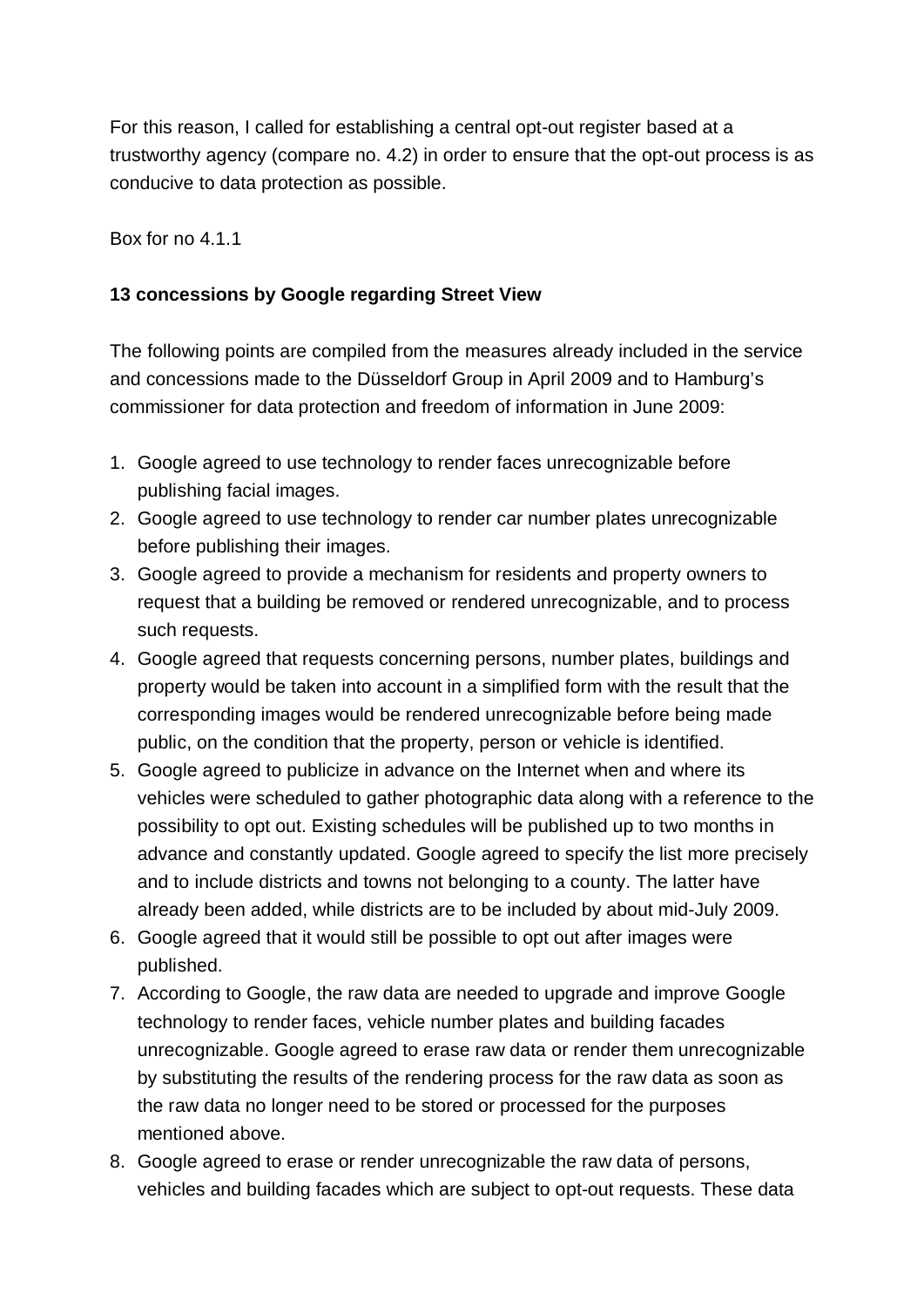will be erased or rendered unrecognizable in the raw data before being made public if Google receives the opt-out request at least one month before the images are made public. In the case of opt-out requests received later or after the images have been made public, the raw data will be erased within two months.

- 9. Google agreed to draw up a list of data processing operations.
- 10.If other service providers link to the Street View service, Google reserves the right to terminate such links if applicable law is violated.
- 11.Google agreed to provide a description of the data processing operations as well as technical and organizational measures for Street View, including in particular a detailed description of how it manages the data of those opting out, from the time an opt-out request is received until the data are finally erased or rendered unrecognizable.
- 12.Opt-out requests can be submitted via the Internet to [www.google.de/streetview](http://www.google.de/streetview) or by mail to Google Germany GmbH, Street View, ABC-Strasse 19, 20354 Hamburg. A link to FAQs for Street View and the possibility to opt out is now on the first of the Google Maps Germany help pages. Users can find these pages by clicking on "Help" in the upper right-hand corner of the Google Maps homepage.
- 13.Google will confirm receipt of opt-out requests without delay. E-mail requests are already being confirmed; letters are being confirmed on an ongoing basis.

### **4.1.2 Gathering WLAN data**

*Google's vehicle-mounted cameras were not only taking digital pictures of buildings; they also gathered data from private wireless networks. Neither the responsible data protection authorities, the data subjects nor the public were informed of this.*

During the discussions of Google's Street View (see above, no. 4.1.1), it was revealed that the company's image-gathering vehicles were also collecting and storing information from public and private wireless local area networks (WLANs) and transmitting it to the U.S. for further processing. Interestingly, Google collected the WLAN data without informing the responsible data protection authorities, the data subjects or the public. This was confirmed by Google only after a foreign data protection authority found that this was the case after examining one of Google's camera vehicles and this information became public.

The company argued that it had compiled the locations of wireless networks in order to use this geoinformation later in location-based services (see no. 6.2).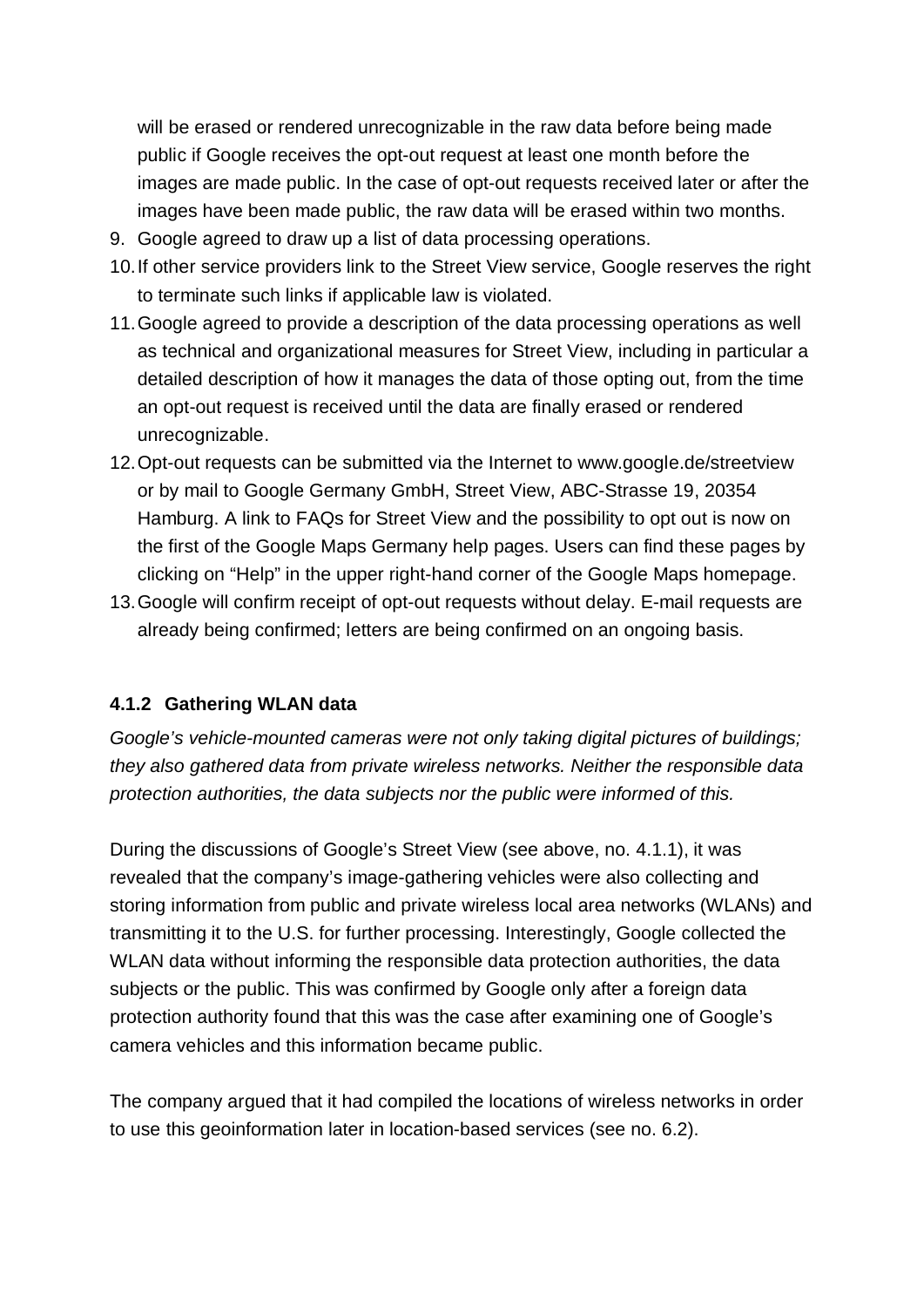The lawfulness of this WLAN scanning is in dispute, as some of the data compiled constitute personal information: the unique identifier of the WLAN router, or MAC address; the network name chosen by its owner (Service Set Identifier, or SSID); the field strength of the signal; and whether the network is encrypted or not. The SSID in particular may include the network owner's name or even address and thus may clearly identify an individual. But even the MAC address combined with the geocoordinates of the location and signal strength suffices to identify the WLAN's specific address. Especially in less densely populated areas, a wireless network may be tracked to a specific individual. For this reason, my European colleagues and I believe that WLAN scanning requires the consent of the wireless network operators.

And under no circumstances may payload data, that is, the content sent and received via the WLAN, be gathered. Such data can be gathered by WLAN scanners if the network is not encrypted; these data are covered by telecommunications privacy and are protected under the Basic Law. Secretly gathering such information is therefore a criminal offence.

Google initially denied gathering such information from wireless networks, but data protection authorities found that such data had indeed been gathered on a large scale and stored. The data stored included user names, passwords and other sensitive information. Once again, the company confirmed that this was the case only after the fact and publicly apologized for secretly collecting the data.

The Hamburg public prosecutor's office has launched an investigation into this matter.

I find this behaviour by the global leader in the Internet industry scandalous. Google apparently felt that the openness and data transparency it otherwise preaches did not apply to its own practices.

### **4.1.3 Self-regulation or legislation? A new regulatory framework for geodata services**

*When it comes to data protection for Internet services, the Federal Minister of the Interior counts on industry self-regulation; lawmakers should limit themselves to defining "red lines". It is doubtful whether the requirements of data protection can be satisfied in this way.*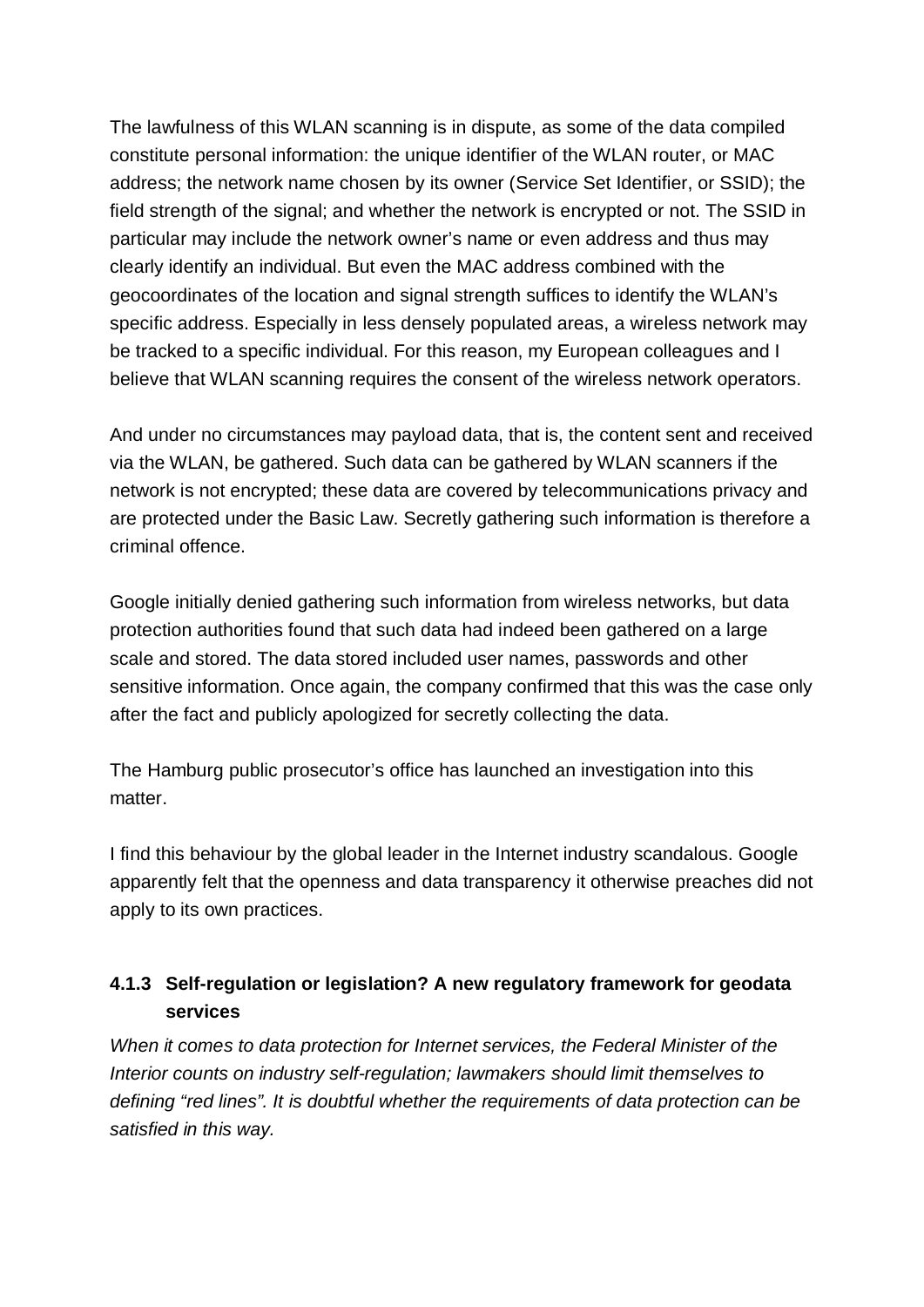The Federal Government responded with political activity to the ongoing public discussion of Google's Street View (see no. 4.1.1). At a high-level meeting with representatives from industry, politics, data protection authorities and public administration on 20 September 2010 (see also no. 1), the Federal Minister of the Interior recommended that the Internet industry should regulate itself by drafting a data protection code of conduct for dealing with personal geoinformation and coordinating it with the data protection authorities. In the view of the Federal Ministry of the Interior, if this code fulfilled certain conditions, lawmakers would only need to define a "red line" of minimum standards for handling such data in order to prohibit serious infringements of privacy rights. The minister stated that a general right not to have one's personal data published on the Internet was not necessary.

Like my counterparts at *Land* level, I view this approach with scepticism. I see lawmakers as being responsible for ensuring appropriate privacy protection on the Internet, including the handling of personal geodata. This includes introducing a general right to object to having one's personal data published on the Internet.

If this self-regulatory model is to be pursued, a data protection code of conduct must include some minimum requirements such as the general right to object. Above all, such a code must be binding for all companies and enforced by the supervisory authorities (see box to no. 4.1.3).

The industry association BITKOM presented a draft geodata code of conduct on 1 December 2010, the same day the Federal Minister of the Interior made public his ideas concerning a law on minimum standards ("red line"). The BITKOM draft is limited to the publication of panoramas and does not apply to the overall publishing of personal data on the Internet. It provides for a general right to object after images have been published and for establishing a central website where such objections can be submitted. It does not provide for a way to opt out before data are published. The draft provides for sanctions if the code is violated but is binding only for signatories.

Unlike the BITKOM draft, the Federal Ministry of the Interior proposals also target other Internet services, although they are limited to serious infringements of privacy rights. According to these proposals, only the publication of those data should be prohibited that would constitute a serious infringement of privacy, such as data which could be used to create detailed personality or movement profiles, defamatory information or especially sensitive data; the proposals would however uphold freedom of the press.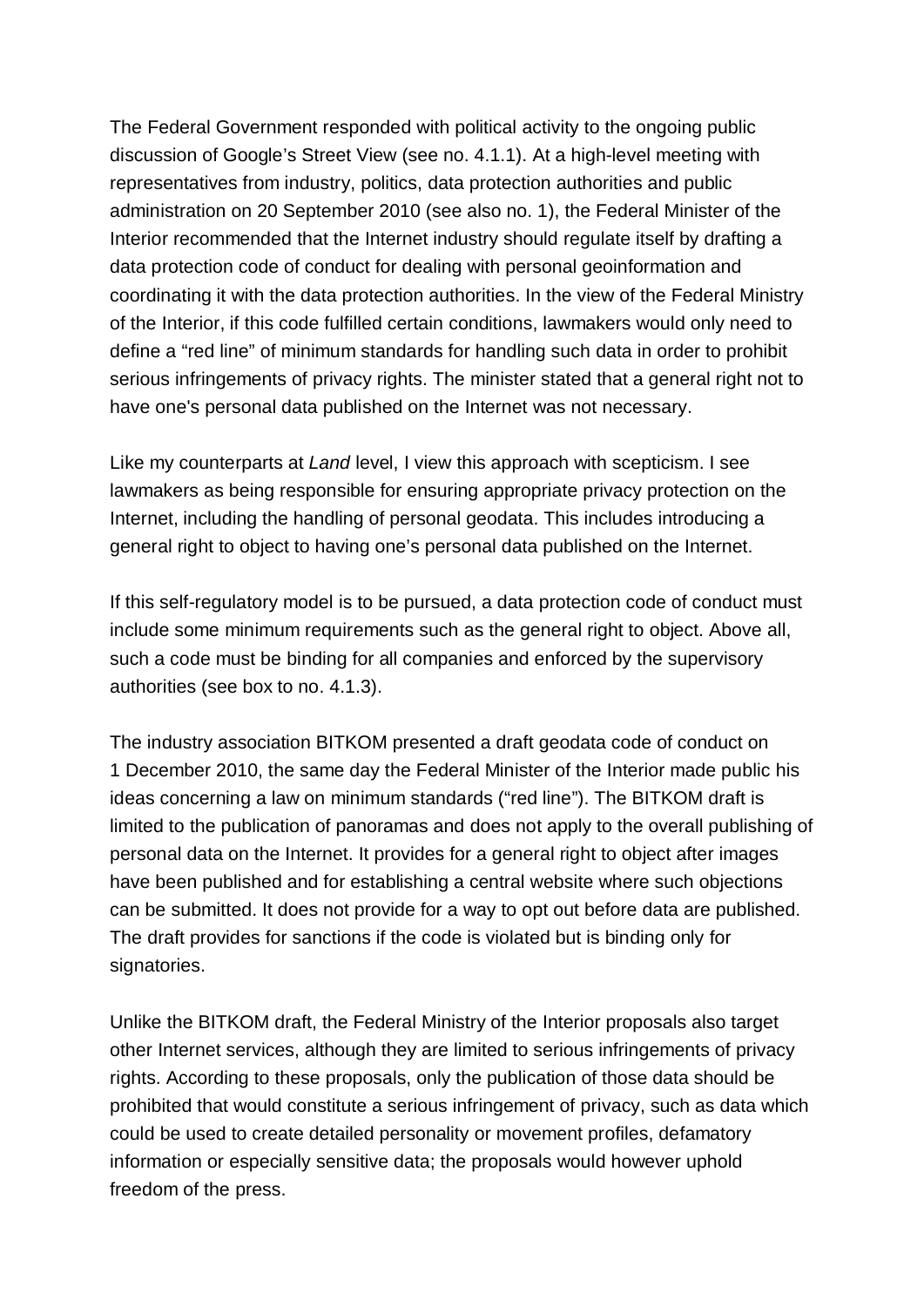The federal and state data protection officers have so far had no part in drafting these proposals. BITKOM initiated a process of coordinating with the supervisory authorities in early 2011. Together with my counterparts at state level, I will examine these proposals thoroughly and assist with the process.

No matter how the discussions progress, it can be said that the draft geodata code in particular contains some positive approaches but overall does not satisfy the demands of the federal and state data protection commissioners:

For example, although the code provides for a general right to object to publication, this right can only be exercised after the fact. Effective enforcement of privacy rights, however, would require opting out prior to publication: Once data are out on the Internet, it is very difficult to call them back. In the same way, simply creating a website to coordinate the objection procedures of individual service providers is insufficient and only partly fulfils the call for a central opt-out register. And the binding nature of the data protection code must be significantly improved. Section 38a of the Federal Data Protection Act provides for implementing a binding code of conduct; this procedure should be used. Finally, the proposals so far have entirely overlooked the international dimension of this issue. Service providers active in European markets which process personal data of European residents must also be made to comply with the rules of European data protection, if necessary by revising the European legal framework (see no. 13.2). Making rules conditional on having a subsidiary in Europe or on using data processing means located in Europe is insufficient, as it would not apply to many major Internet companies.

The amendments to the Federal Data Protection Act announced by the Federal Ministry of the Interior are completely inadequate, at least with regard to the creation of personality profiles. It is already unlawful to publish detailed, systematic personality profiles without a legal basis and without the data subject's consent, as such publication would harm overriding interests of the data subject, thereby violating Section 28 of the Federal Data Protection Act. A provision to this effect which was limited to the publication of personality profiles would not improve data protection on the Internet. Instead, what is needed is a ban on creating personality profiles. However, the Federal Ministry of the Interior has so far resisted such a ban.

It remains to be seen whether the Federal Government will introduce the draft legislation announced and how it will be regarded by the Bundestag and Bundesrat.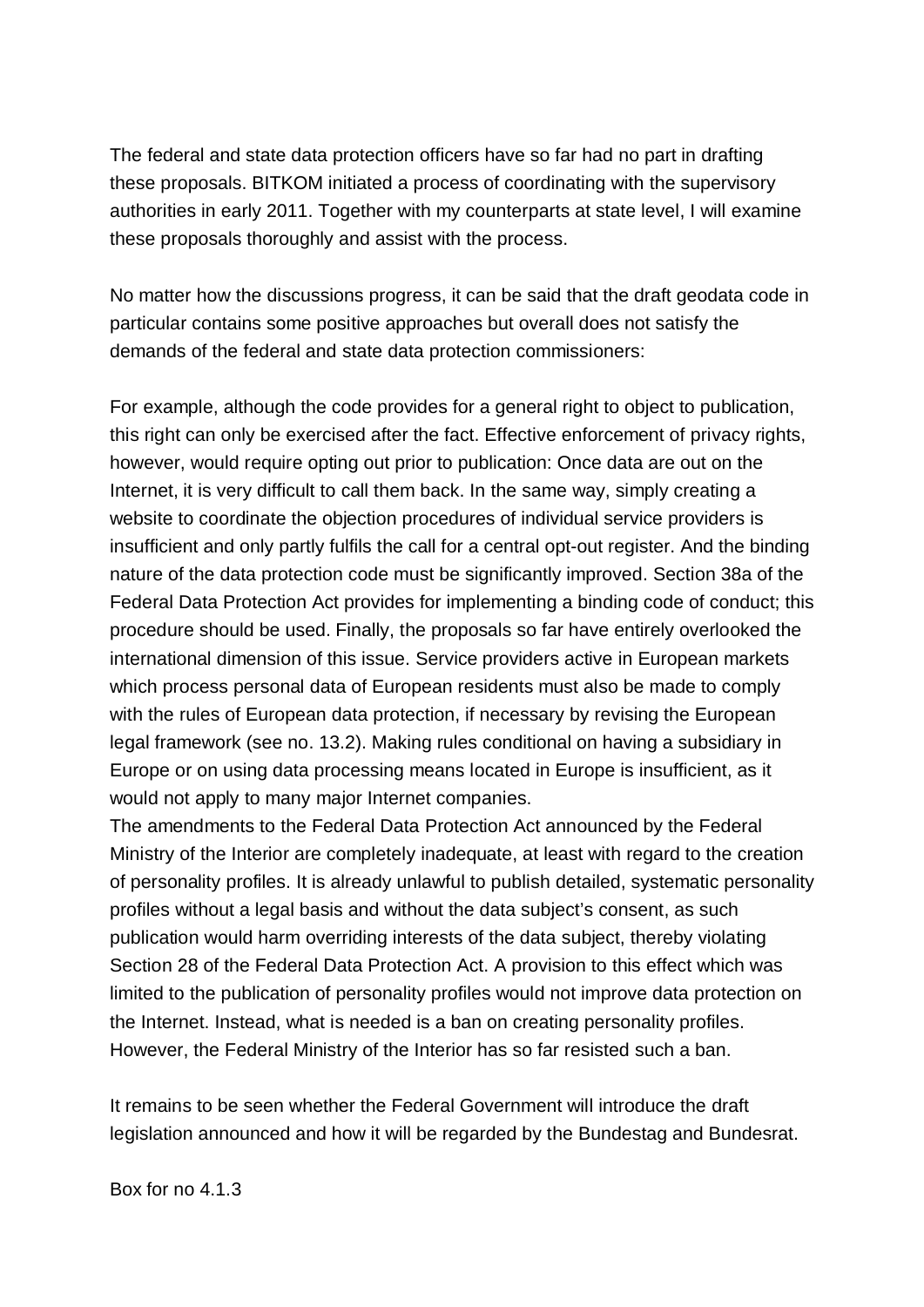### **Modern data protection on the Internet: A first step**

Joint statement by the Federal Commissioner for Data Protection and Freedom of Information and the North Rhine-Westphalia and Hamburg *Land* Commissioners for Data Protection and Freedom of Information dated 22 September 2010

Participants in the high-level meeting on urban and rural digitization called by Federal Minister of the Interior Thomas de Maizière on 20 September 2010 included the North Rhine-Westphalia Commissioner for Data Protection and Freedom of Information, Ulrich Lepper, chair of the Düsseldorf Group of data protection supervisory authorities for the private sector; the Hamburg Commissioner for Data Protection and Freedom of Information, Prof. Johannes Caspar, head of the supervisory authority responsible for several major Internet companies; and the Federal Commissioner for Data Protection and Freedom of Information, Peter Schaar, who together provide the following joint statement:

- 1. The high-level meeting impressively underscored the significance of data protection in handling geoinformation and for Internet services in general. The enormous diversity of offerings is in sharp contract to the vague and inadequate legal framework for protecting privacy rights. We therefore believe that regulation in the form of clear and binding requirements for protecting privacy is urgently needed.
- 2. Rules for handling geoinformation can only be a first step towards modernizing data protection on the Internet.
- 3. Government is obligated to ensure appropriate protection, also in the private sector, of the basic right to determine the use of one's own information. The necessary measures should be covered by legislation without delay. This includes a general right to object to having one's personal data published on the Internet.
- 4. We view positively the fact that the Federal Minister of the Interior seeks legislation defining the essential minimum requirements for processing personal geoinformation ("red line"). But these requirements must ensure appropriate protection of the right to determine the use of one's data. Voluntary regulation by the Internet industry (data protection code of conduct for geo services) cannot take the place of government regulation. If the Federal Government nonetheless chooses voluntary regulation, this must fulfil at least the following requirements:
	- a. A general right to object to having one's personal location data published on the Internet must be created.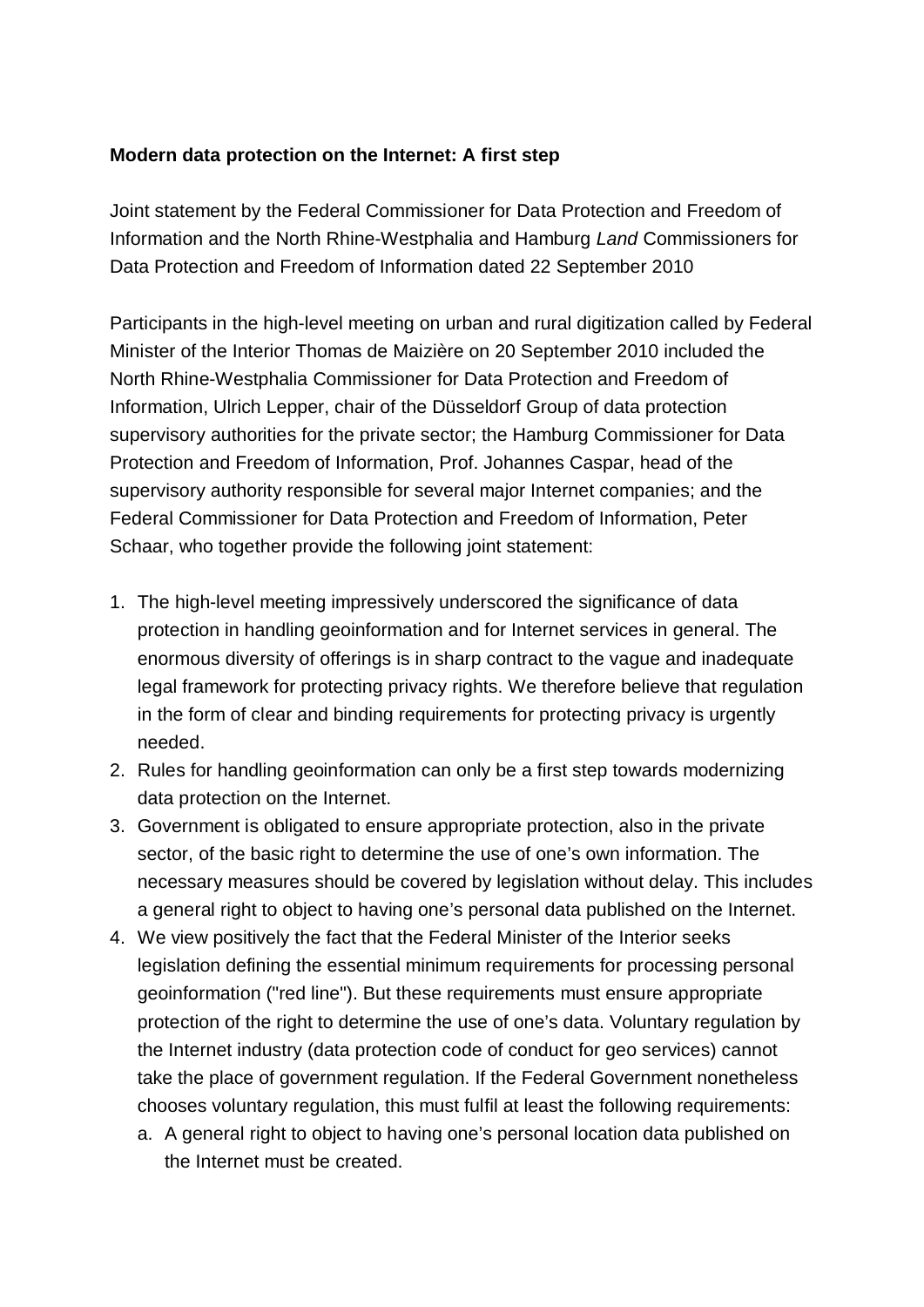- b. In order to enable individuals to exercise this right with as little bureaucracy as possible while providing optimal protection for their data, a central opt-out register should be established at an independent and trustworthy agency.
- c. Voluntary obligation must be binding for the entire Internet industry.
- d. Effective sanctions must be available in case this voluntary obligation is violated.
- e. The data protection code of conduct must meet the standard of the results achieved in negotiations between the responsible supervisory authorities and the providers of relevant services (in particular Google's Street View).
- 5. If the Internet industry is unable to present a voluntary code of conduct which satisfies these requirements in time for the 5th IT Summit on 7 December 2010, legislators must then create the necessary regulations.

#### **4.1.4 Geodata in the public sector**

*Geodata gathered by government agencies can also infringe on privacy rights.*

Government also depends to a large extent on processing geoinformation, for example to provide vital services or for planning or statistical purposes. Further, a number of agencies have the task of gathering geoinformation and making it available for other agencies or the private sector to use. This refers primarily to what are known as basic geodata (see box for no. 4.1.4), but also to detailed and specialized geodata.

In implementing the INSPIRE Directive, the federal and most state governments have passed laws on access to geodata which provide for establishing a national, Europe wide geodata infrastructure and the right of general access to geodata (see 22nd Annual Report, no. 7.1).

The Federal Government is planning to present draft legislation to govern how federal agencies handle basic geodata. The Federal Ministry of the Interior draft is currently being submitted to the other ministries for their approval; I will also be involved in this process.

In terms of data protection law, the discussion centres on the extent to which geodata are personal data. Data protection law applies only to personal data, to protect individuals. There is no question that basic geodata can be used in a variety of ways which have little impact on privacy. Some have suggested that, if there is no intent to link such information to specific individuals, it is safe to assume that such data are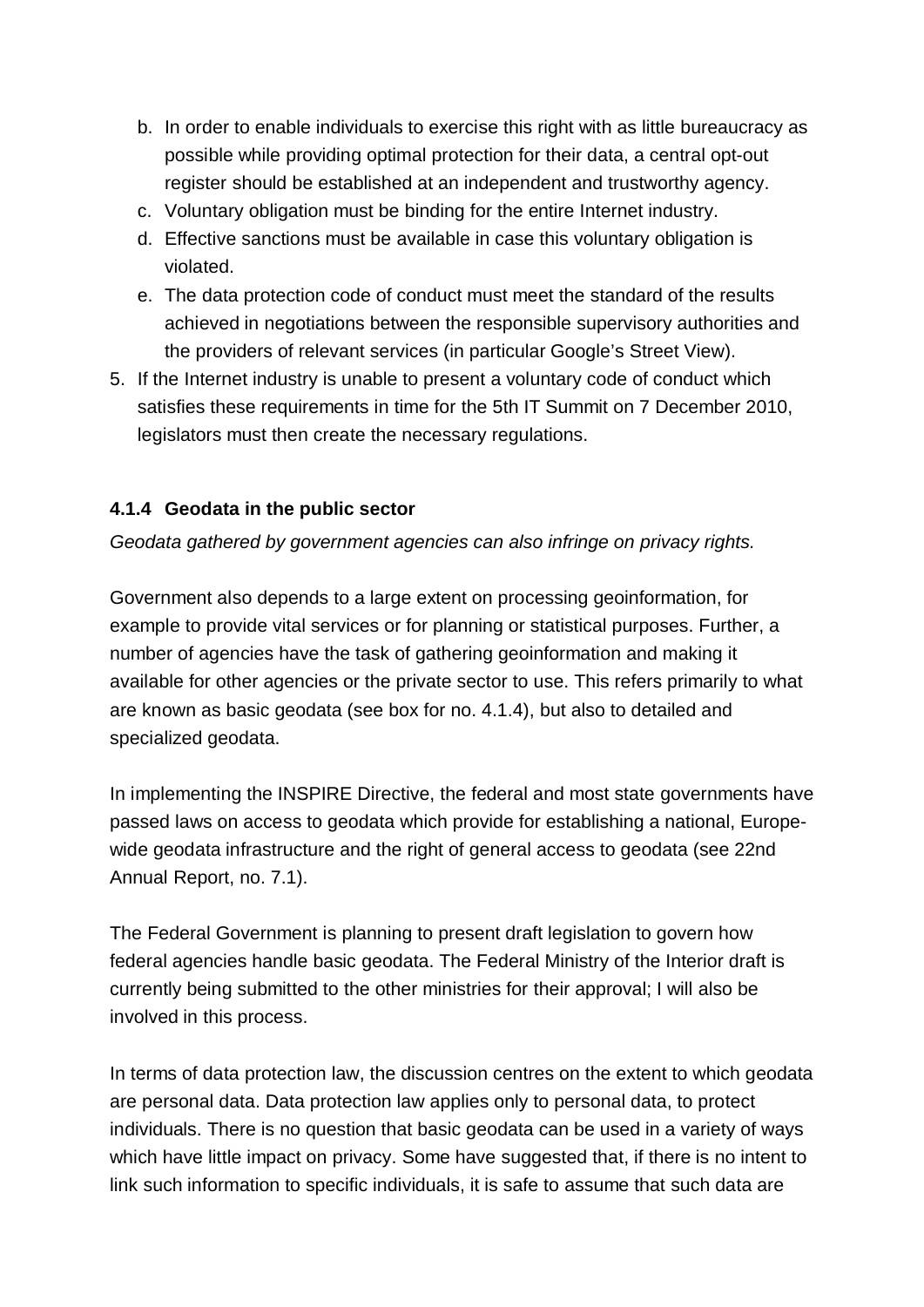not personal. In my view, however, orientation on the intended use is risky and the wrong approach in legal terms. According to the Federal Constitutional Court decision on the census, there are no innocuous data. All that matters is whether the data are or can be linked to an individual without unreasonable effort. Excepting supposedly non-sensitive data from the scope of data protection law would have serious consequences: Firstly, if used in a different context these data could very well have an impact on privacy. Secondly, there is a danger that not only official geodata, but all kinds of other data which in certain constellations have only an indirect link to individuals (IP addresses, telephone numbers, car number plates) would no longer be protected.

Given the reduced likelihood and intensity of possible privacy infringement, I believe it is better to facilitate the use of data in certain applications, as in the federal Act on Access to Geodata (which provides for very extensive facilitation). Due to the unresolved question of the relevance of basic geodata for privacy rights, the draft federal Act on Basic Geodata has so far not addressed these issues but leaves general data protection law to solve the problems of data protection.

Box for no. 4.1.4

#### **Geodata keywords:**

**Basic geodata** are those geodata which describe geotopography in a single geodetic reference system in an application neutral way. They provide the basis for specialized spatial applications. Basic geodata include landscape and properties linked with a uniform system of coordinates.

**Specialized geodata** are those from a certain field of expertise; their spatial reference arises either directly from coordinates or indirectly from reference to basic geodata. They include spatial data relating to climate, population, traffic, the environment, etc.

Geodata are **personal data** when they are specific, i.e. information related to a specific property, which express particular information (e.g. the type and extent of structural use, flooding danger or road access). The prerequisite is that the property owner is a natural person who can be identified without unreasonable effort in terms of time, money or labour.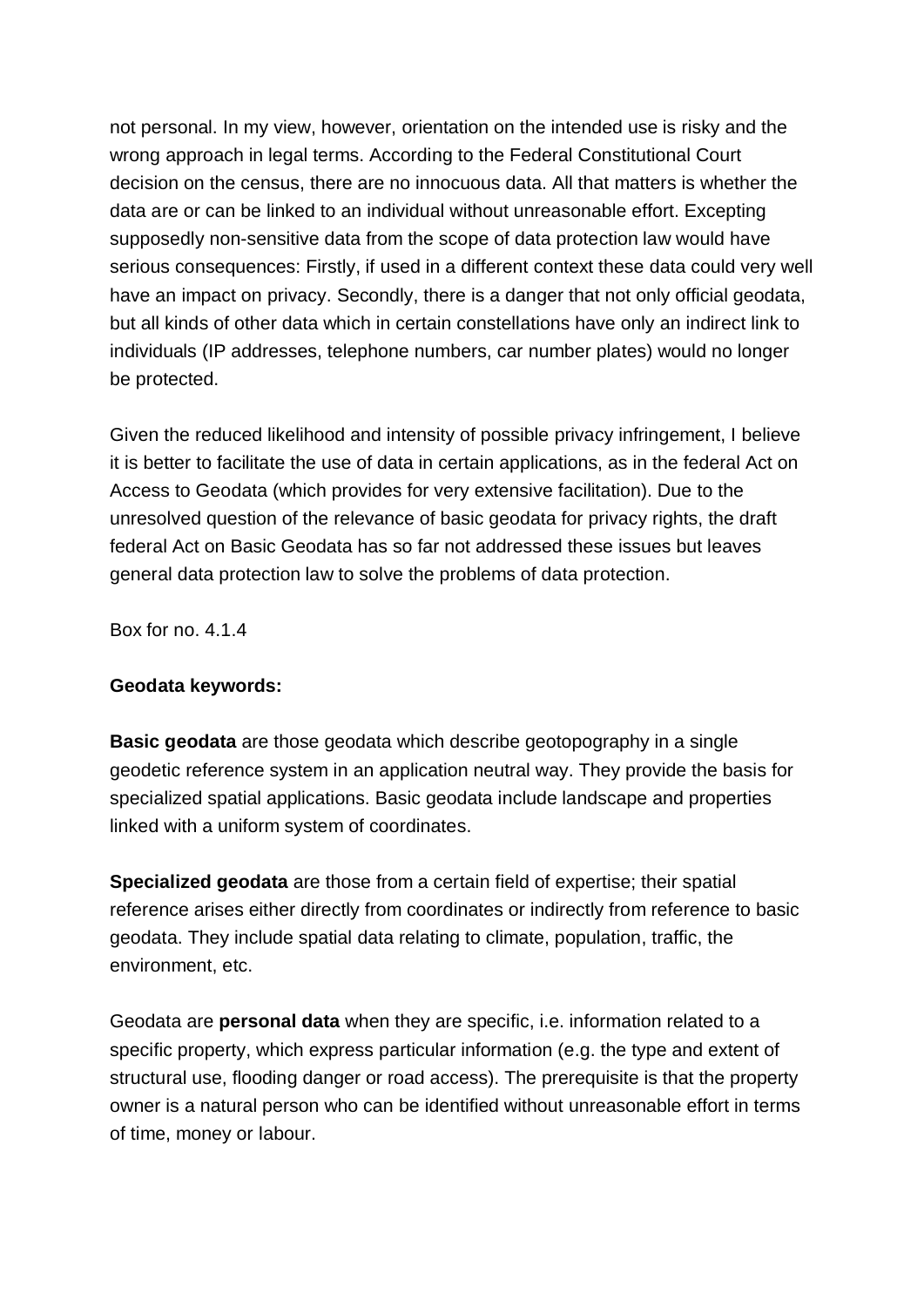## **4.2 The right to object to the publication of personal data on the Internet**

*Effective data protection requires an attested right to object and an uncomplicated procedure for objecting to the publication of personal data on the Internet.*

The photographing of street views and their publication on the Internet by Internet geodata services (see no. 4.1.1) once again demonstrates that existing data protection law does not offer adequate protection against the publication of personal data on the Internet.

Effective data protection requires a binding right to object to the publication of personal data on the Internet. However, any regulations to this effect would have to be formulated in a way that does not infringe the right to freedom of expression guaranteed by Article 5 of the Basic Law. It is lawmakers' responsibility to legislate the key consumer and data protection rights. The data protection code of conduct presented by the Internet industry in December 2010 cannot take the place of a legally attested, actionable right to object, but can have only a supplementary nature.

With regard to the use of geodata on the Internet, as discussed in the case of Google's Street View service, it is clear that rights to object must be flanked by user and data protection-friendly procedures. So far, data subjects must submit separate objections to each individual geodata service, assuming the service even allows for objections. This requires a significant effort by both data subjects and service providers. Data subjects must repeatedly explain their objection to all services, while revealing additional personal information. And they must constantly be on the alert as to whether a new service intends to publish their data. Service providers must identify data subjects and the relevant properties, which also involves significant effort. Finally, it is even more work for data subjects when the procedures for submitting objections differ from provider to provider.

In the interest of effective and user-friendly data protection, which must equip data subjects with easily exercised and enforced rights, a central opt-out register, for example based at the future data protection foundation Stiftung Datenschutz (see no. 2.5) as a trustworthy agency, could help and ensure that data subjects would have to submit only one objection in order to protect their personal data against publication on the Internet by any service provider. This would also be in the interest of data protection, as providers would not need information identifying the data subject, but only information about the data covered by the objection, in order to comply.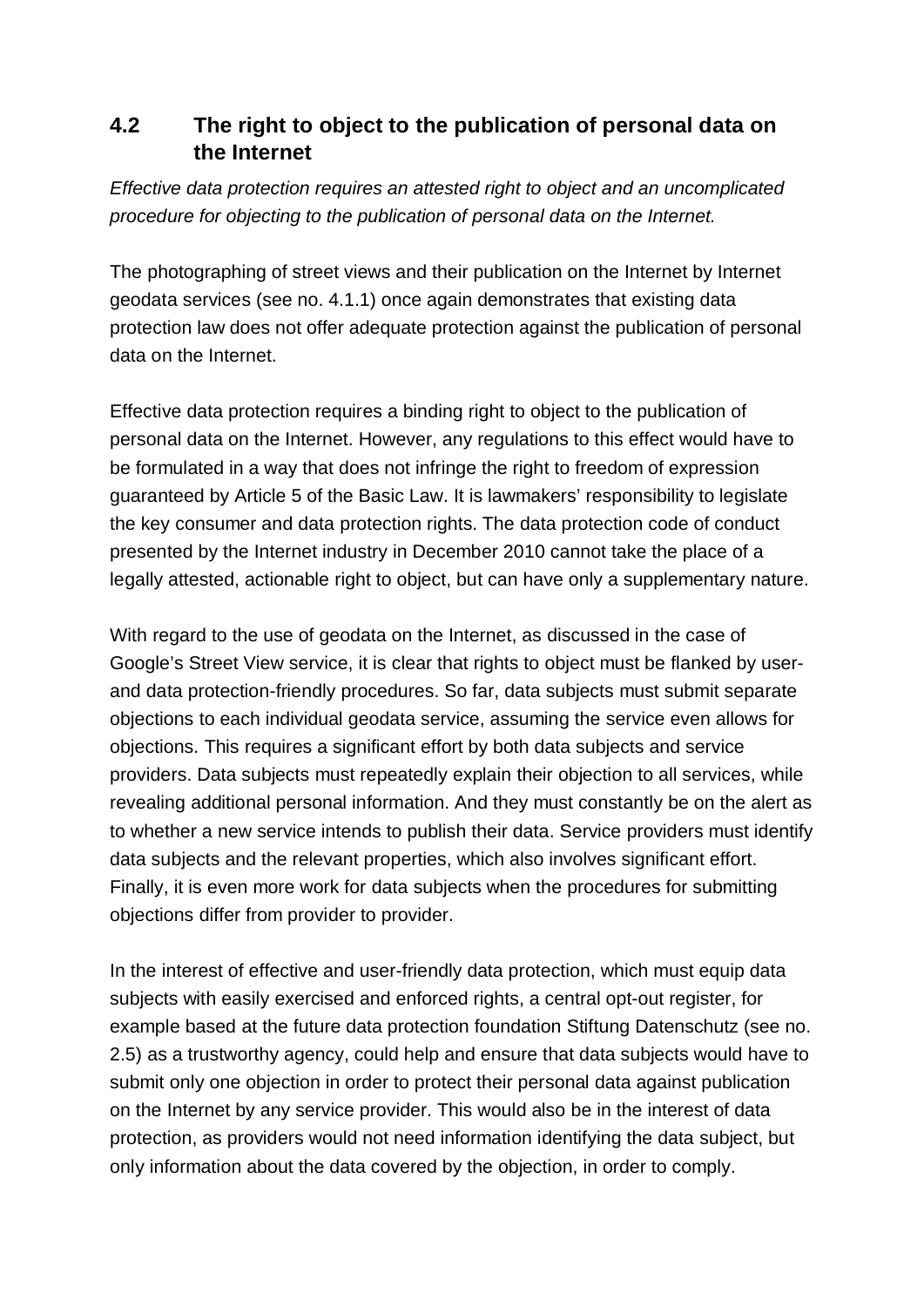The central information and opt-out agency proposed in the data protection code of conduct presented by the Internet industry in December 2010 (see no. 4.1.3) would not meet these requirements, as data subjects would still have to contact every geodata service provider separately. For this reason, I find it preferable to establish a central opt-out register to object to the systematic publication of identifiable geodata. If experience with such a register proves positive, it could be expanded to further Internet data, for example to opt out of telephone and address registries on the Internet.

## **4.3 Unnoticed: Web analysis programs in the service of website operators**

*Providers of telemedia use analysis programs to optimize their website offerings and design. Such programs must meet the data protection requirements given in the Telemedia Act (TMG) and may not be used to track individual user behaviour.*

Anyone who offers goods or information on the Internet would like to know how users behave when visiting the website, which pages are accessed most frequently, how users navigate the website and where they exit the website. This is no different in the real world, where marketing psychologists analyse consumer behaviour and both shops and department stores present their wares to appeal to consumers and encourage (or seduce) them into buying.

The digital world on the Internet uses electronic means to perform this task, because users leave digital traces which are easy to analyse. So there are numerous services and programs which website operators can use to record and analyse user behaviour in order to optimize their marketing (on the use of Google Analytics by the statutory health insurance, see no. 4.3.1). These services use different methods: In many cases, the IP address is used to track users' "movement" through a website, or a cookie is set to recognize a returning user. Often, both methods are used – unnoticed by the computer user.

So much for the facts. The Telemedia Act, which applies to Internet offerings, requires two conditions for creating use profiles: They must use aliases, and users must have the possibility to opt out. To clarify: IP addresses constitute personal data, not aliases. And users can exercise their right to opt out only if they are aware of such monitoring, and if an appropriate mechanism is in place to submit an opt-out request. To my knowledge, almost none of the services or programs on offer meets these two conditions.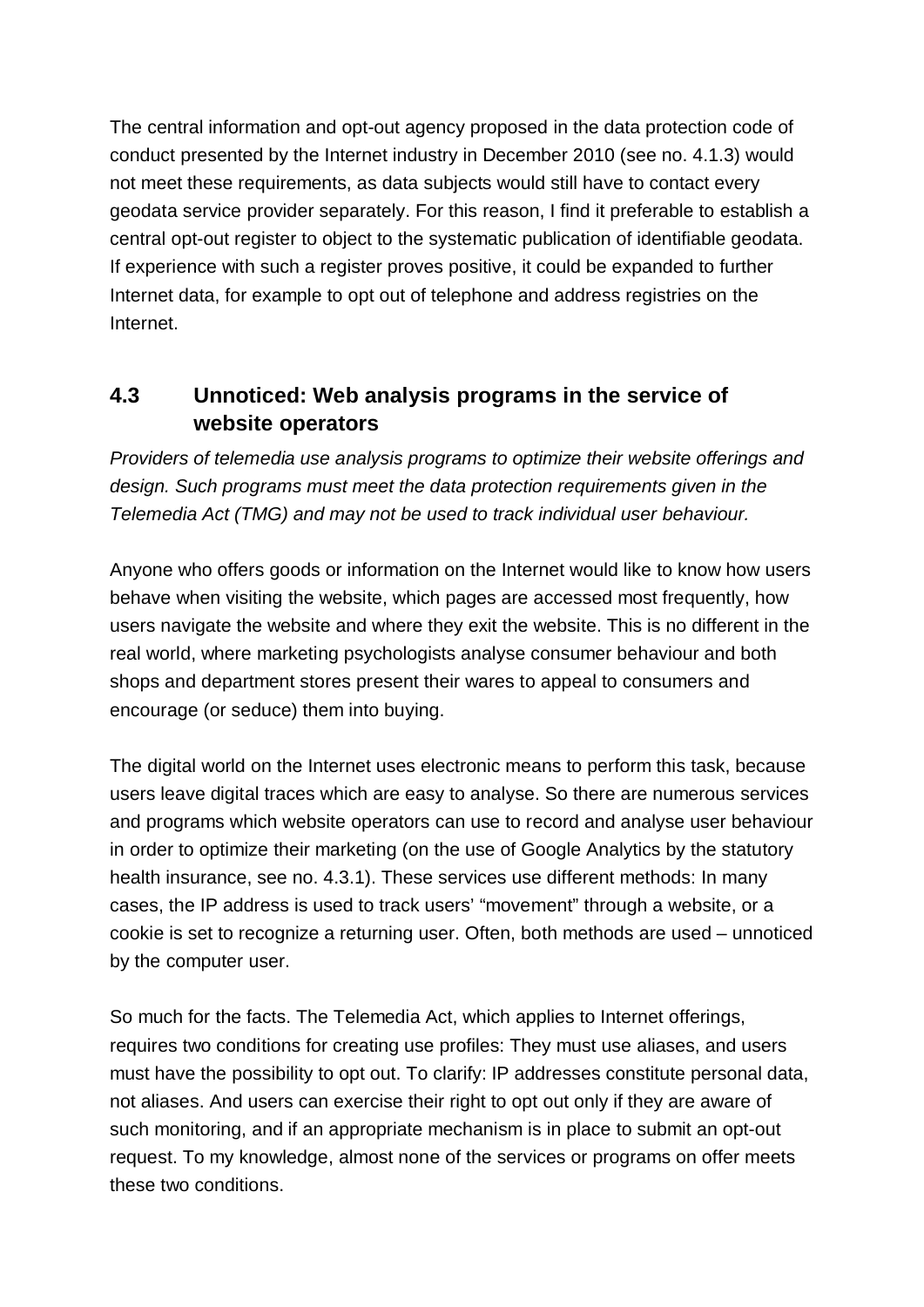The Düsseldorf Group of data protection supervisory authorities adopted a resolution summarizing the requirements for web analytics (see box for no. 4.3). Website operators should check to see whether the programs they use fulfil these requirements and if not, they should make changes or use a different product. I have used this resolution as an opportunity to remind the federal authorities once again of what the law requires.

By the way, traffic on my own website is analysed only in anonymous form, as users' IP addresses are abbreviated.

Box for no. 4.3

# **Resolution of the supreme supervisory authorities for data protection in the private sector**

(Düsseldorf Group, 26-27 November 2009)

### **Data protection-compliant design of web analytics to measure the scope of Internet offerings**

Many website operators analyse the traffic on their sites for advertising and marketing research purposes, or to optimize their website design. To create use profiles, they often use software or services provided by third parties free of charge or for a fee.

The supreme supervisory authorities for data protection in the private sector point out that the provisions of the Telemedia Act (TMG) apply to website operators when creating use profiles. According to these provisions, use profiles may be created only with the help of aliases. IP addresses are not aliases as referred to in the Telemedia Act.

In particular, the following rules from the Telemedia Act are to be followed:

- · Users must have the possibility to opt out of the creation of use profiles. User opt out requests must be effectively implemented.
- · Depersonalized use data may not be combined with data on persons using an alias. These data must be deleted when no longer needed for analysis or at the user's request.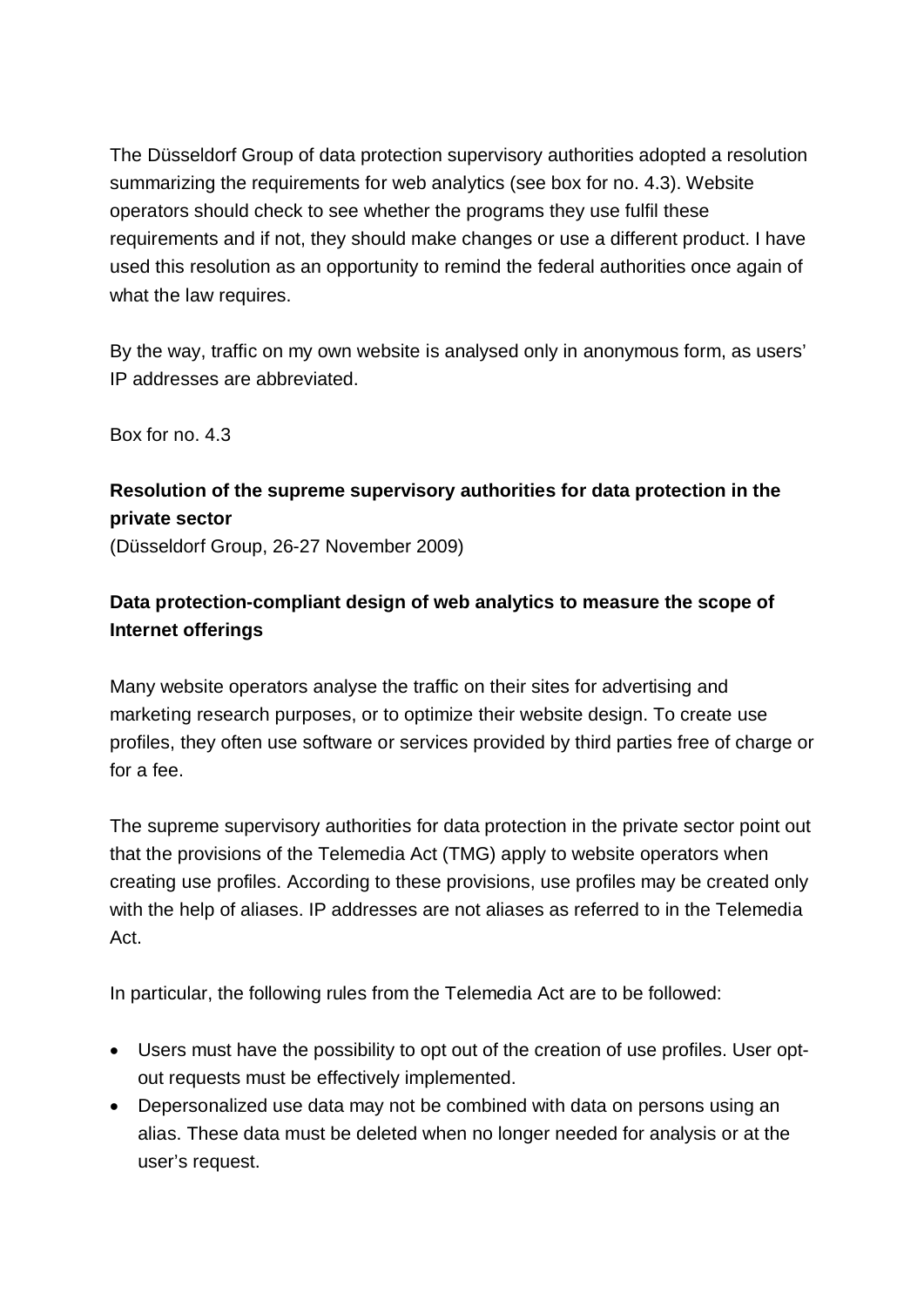- · In the data protection statement on their website, operators must clearly indicate that they create depersonalized use profiles and that users may opt out of this process.
- · Personal data of website users may be gathered and used without consent only where necessary to enable access to telemedia and to calculate charges for such access. Any other use requires the consent of the data subject.
- · Because these data may identify specific persons, analysing website usage with the help of complete IP addresses (including geolocation) is permitted only with informed and unambiguous consent. In the absence of such consent, the IP address is to be abbreviated prior to analysis so that is cannot be used to identify a specific person.

If a third party creates depersonalized use profiles, the provisions of the Federal Data Protection Act concerning third-party processing also apply.

### **4.3.2 Disagreement over IP addresses continues**

*IP addresses are personal data. Not everyone agrees.*

In my supervision of federal agencies, the "old" question whether IP addresses constitute personal data plays a significant role. According to the Federal Ministry of the Interior and the Federal Office for Information Security (BSI), IP addresses do not constitute personal data when accumulated by website operators as usage data. So operators may retain them as long as they like and use them for statistical and data security purposes.

By contrast, I assume that in most cases, IP addresses should be viewed as personal data, because they can be used to identify an individual with the help of additional information. This is also the position of the Article 29 Data Protection Working Party of the European data protection authorities. In its Opinion 4/2007 on the concept of personal data (WP 136,

[http://ec.europa.eu/justice/policies/privacy/docs/wpdocs/2007/wp136\\_en.pdf\),](http://ec.europa.eu/justice/policies/privacy/docs/wpdocs/2007/wp136_en.pdf),) the group finds that IP addresses, whether gathered by access providers or website operators, should be regarded as personal data, as they refer to an identifiable person.

I have already stated that federal agencies are not permitted to retain website users' IP addresses (see for example 22nd Annual Report, no. 7.9) and called for a change in retention practices. Unfortunately, a significant number of federal agencies refer to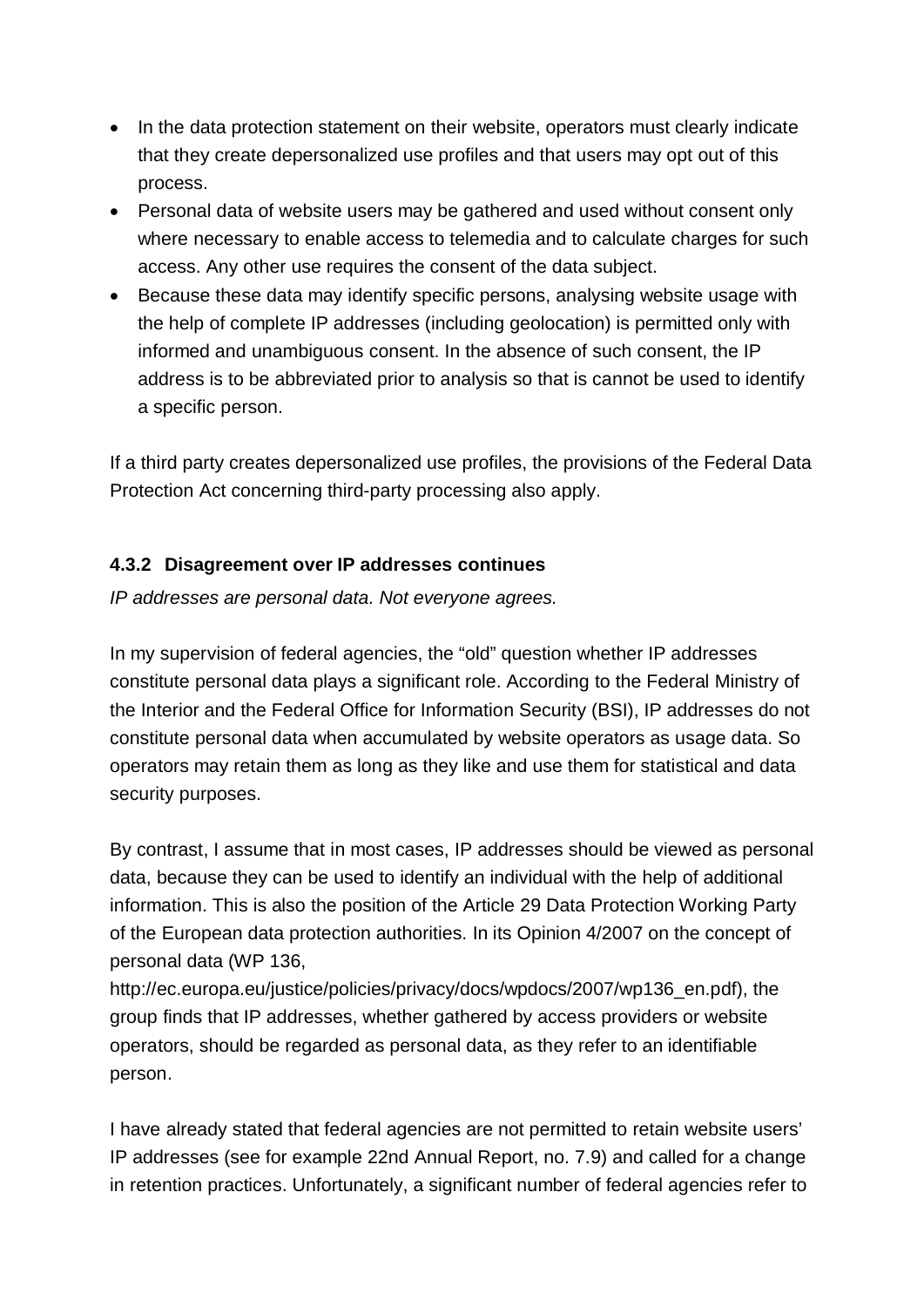the position of the Federal Ministry of the Interior, which is awaiting the decision in a lawsuit against the Federal Government, represented by the Federal Ministry of the Interior, arguing that the IP addresses of visitors to the websites of federal agencies were unlawfully retained.

In the BSI's opinion, until this lawsuit is resolved, it will also remain unclear in which form usage data may be processed on the basis of the Act to Enhance the Security of Federal Information Systems. The Act does not state whether IP addresses should be regarded as personal data or not. However, one provision covers both eventualities: Protocol data accumulating within the federal communications network must be depersonalized by the BSI prior to processing for purposes of data security only if they contain personal data (see no. 5.2 below).

# **4.4 A long process comes to an end: The EU telecommunications directives have been adopted**

*The directives amending directives regulating the telecommunications sector entered into force on 18 December 2009 with their publication in the Official Journal (L 337/11) and must be transposed into national law by 25 May 2011.*

The amended directives on a regulatory framework for the telecommunications sector finally entered into force in December 2009. The process of amending the directives, intended to take market developments into account and pay greater attention to consumer interests, had taken more than two years. After tough negotiations on some controversial issues (cf. 22nd Annual Report, no. 7.12), the European Parliament agreed to the reform package.

Some of the changes affect Directive 2002/58/EC on the protection of privacy in the electronic communications sector, known as the e-Privacy Directive. One important addition is the new mandatory notification of personal data breaches: Communications and Internet service providers must inform data subjects if their personal data have been compromised – although only if the breach is likely to adversely affect them. However, the responsible supervisory authority must be notified in every case. This obligation will significantly improve transparency for individual users and will enable them to take appropriate action in case of personal data breaches. This provision introduces for the first time a binding obligation to report violations of data protection. I hope a similar provision will be introduced as part of the amendment of the EU legal framework for data protection in general. General German data protection law has provided for such mandatory notification for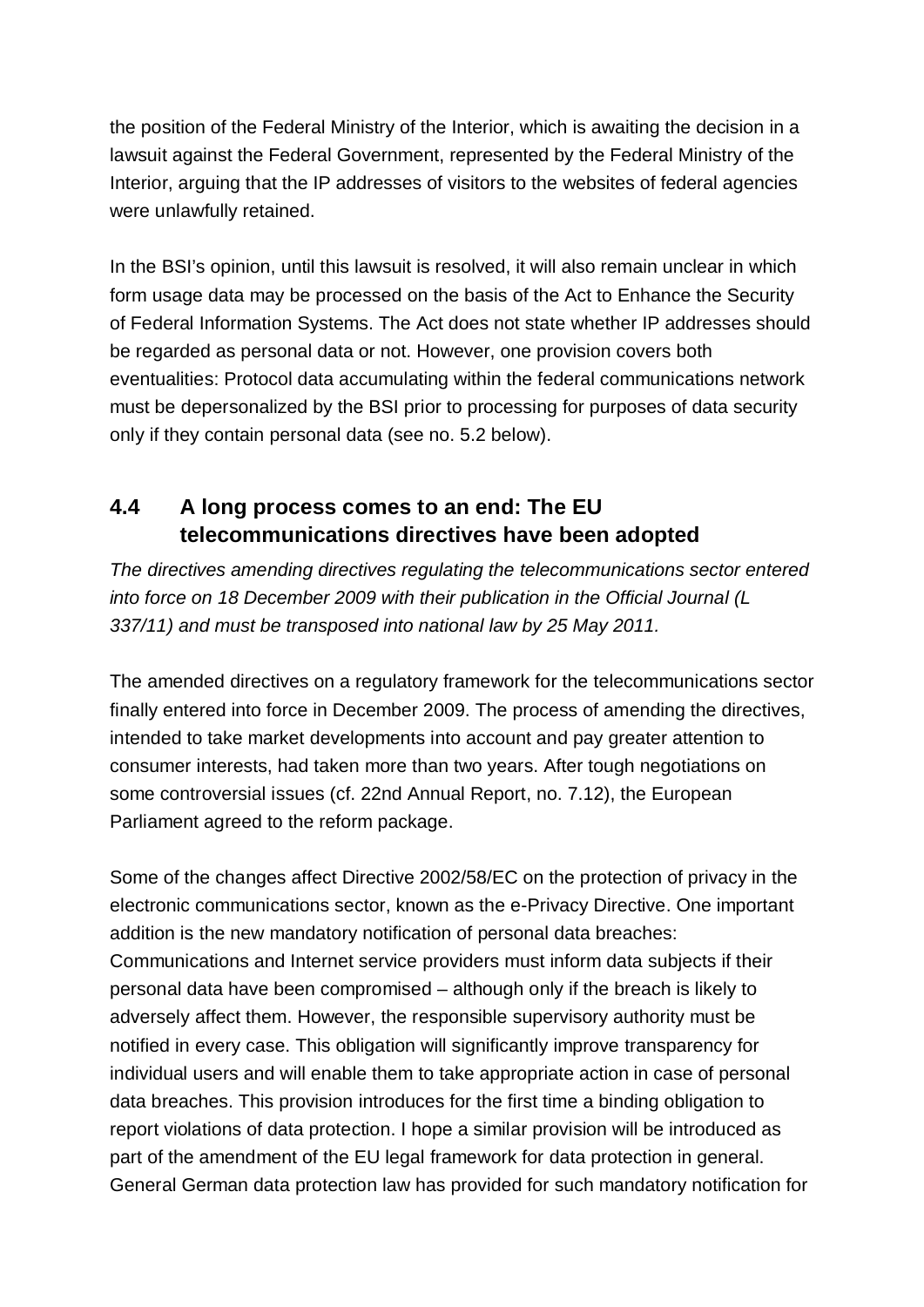private-sector bodies since the Federal Data Protection Act was amended effective September 2009 (see no. 2.2 above).

Unsolicited e-mails were prohibited already under the old e-Privacy Directive; in an attempt to address growing fraud on the Internet, the new directive expands and specifies the ban on marketing e-mails which violate certain notification requirements (e.g. clearly identifiable, unambiguous and easily accessed conditions for access to a service) with fraudulent intent or which link to such websites. However, I doubt the effectiveness of this provision, as those with fraudulent intent will not abide by it.

During the amendment process, another provision generated discussion: This provision requires the user's informed consent for tracking cookies, which can be used to create use profiles. This would be a major step towards greater transparency and self-determination for users, but service providers and marketing networks regard it as an obstacle to business. At the last minute, and unnoticed by many, wording was added to the relevant recital that consent could also be expressed through the Internet browser setting, if technically possible and effective and if consent could be provided without force, for the specific case and with knowledge of the situation.

Current browsers offer only very general options, however. Further, almost all browsers are preset to accept cookies. Information is almost always lacking. It is obvious that these browsers are so far inadequate to ensure effective informed consent. Even though they would prefer to keep the status quo, website operators and marketers, possibly in cooperation with the makers of Internet browsers, now need to come up with solutions.

The Article 29 Working Party took the same position in its Opinion 2/2010 of 22 June 2010 on online behavioural advertising: It calls for informed consent and sees it as the task of marketing networks to create opt-in mechanisms.

In Germany, the discussion of the "cookie" provisions continues as the directive is being implemented, because the amended directive means that the Telemedia Act (TMG) also needs to be revised. But the responsible Federal Ministry of Economics refuses to do so. The ministry believes that current law already requires consent to set cookies, but neither the wording nor the grounds for the Act back up this position. It also contradicts many years of practice by the supervisory authorities and the general understanding.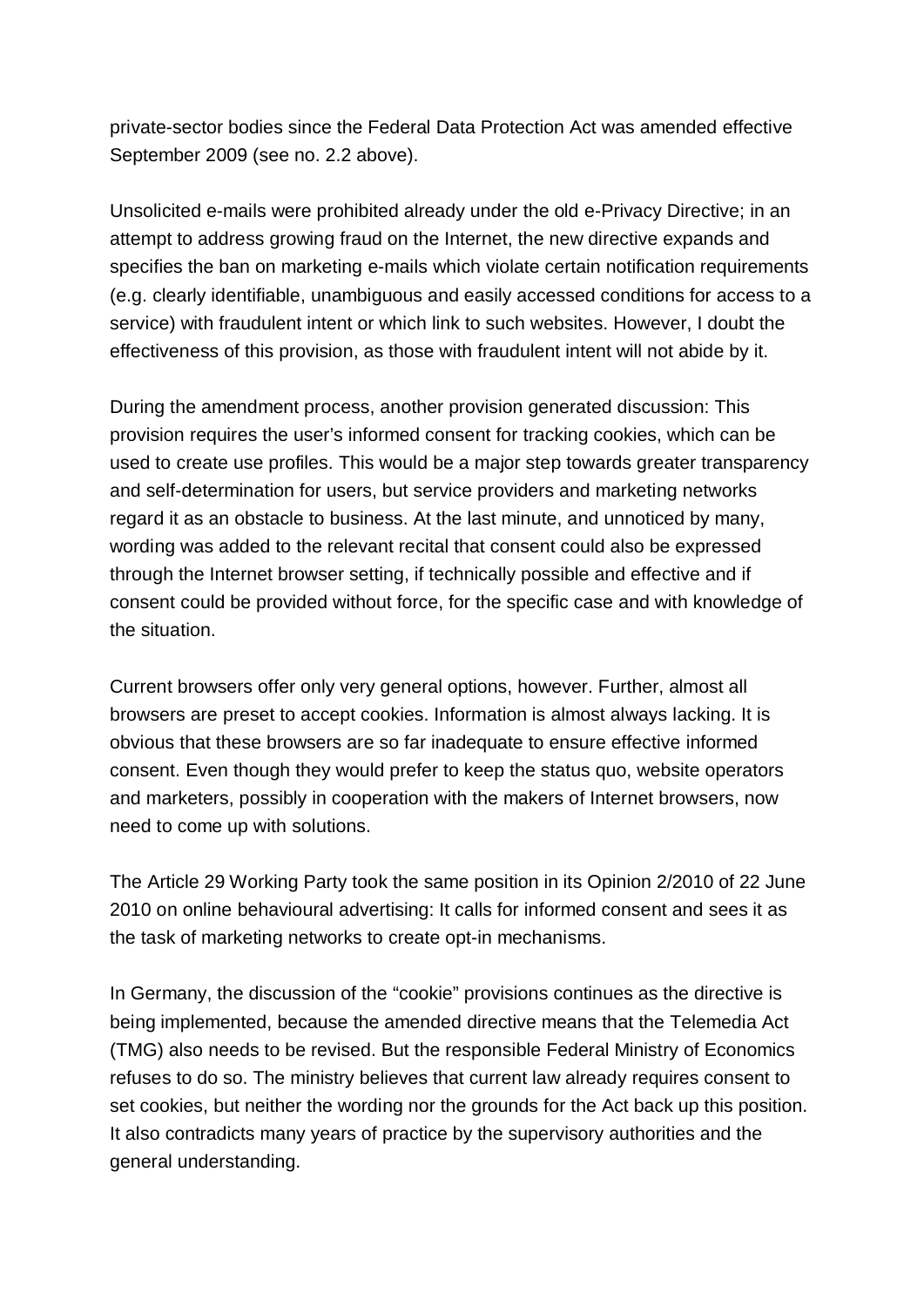In its resolution of 25 November 2010, the Düsseldorf Group of data protection supervisory authorities called for the Telemedia Act to be revised accordingly, thereby lending support to my position (see box for no. 4.4). Perhaps the Federal Ministry of the Interior's legislative initiative concerning data protection on the Internet, the "red line" (see no. 4.1.3 above) will be modified during the legislative process to create clear rules on consent for cookies. Cookies are almost always stored on users' computers to create – often without their knowledge – a profile of their preferences and interests. In my view, this practice oversteps the bounds of what is acceptable and should be prohibited by a "red line".

Box for no. 4.4

### **Resolution of the supreme supervisory authorities for data protection in the private sector** (Düsseldorf Group, 24-25 November 2010)

### **Implementing the revised Directive 2002/58/EC concerning the processing of personal data and the protection of privacy in the electronic communications sector**

The implementation of the revised Directive 2002/58/EC (e-Privacy Directive) in national law, which must be completed by 24 May 2011, is currently being discussed. The revised directive's Article 5 (3) contains a provision redefining the conditions for dealing with cookies: The previous opt-out solution is to be replaced by an opt-in solution with prior comprehensive information about the purposes of the processing. This change in the directive now requires an amendment to the Telemedia Act, which currently uses an opt-out solution (Section 15 (3) TMG).

Such an amendment has met with significant resistance from the responsible ministry, which regards the general principles defined in Section 12 (1) and (2) of the Telemedia Act as having resolved the consent issue. If one agreed with this interpretation, the current provision would have to be interpreted and applied in a new and stricter way, which would be difficult to explain and likely impossible to enforce.

For their monitoring and supervision in the telemedia field, the data protection supervisory authorities view Section 15 (3) of the Act as key for the use of cookies in this context. According to this provision, use profiles are permitted only under an alias and if the data subject does not object. Use profiles are typically created with the help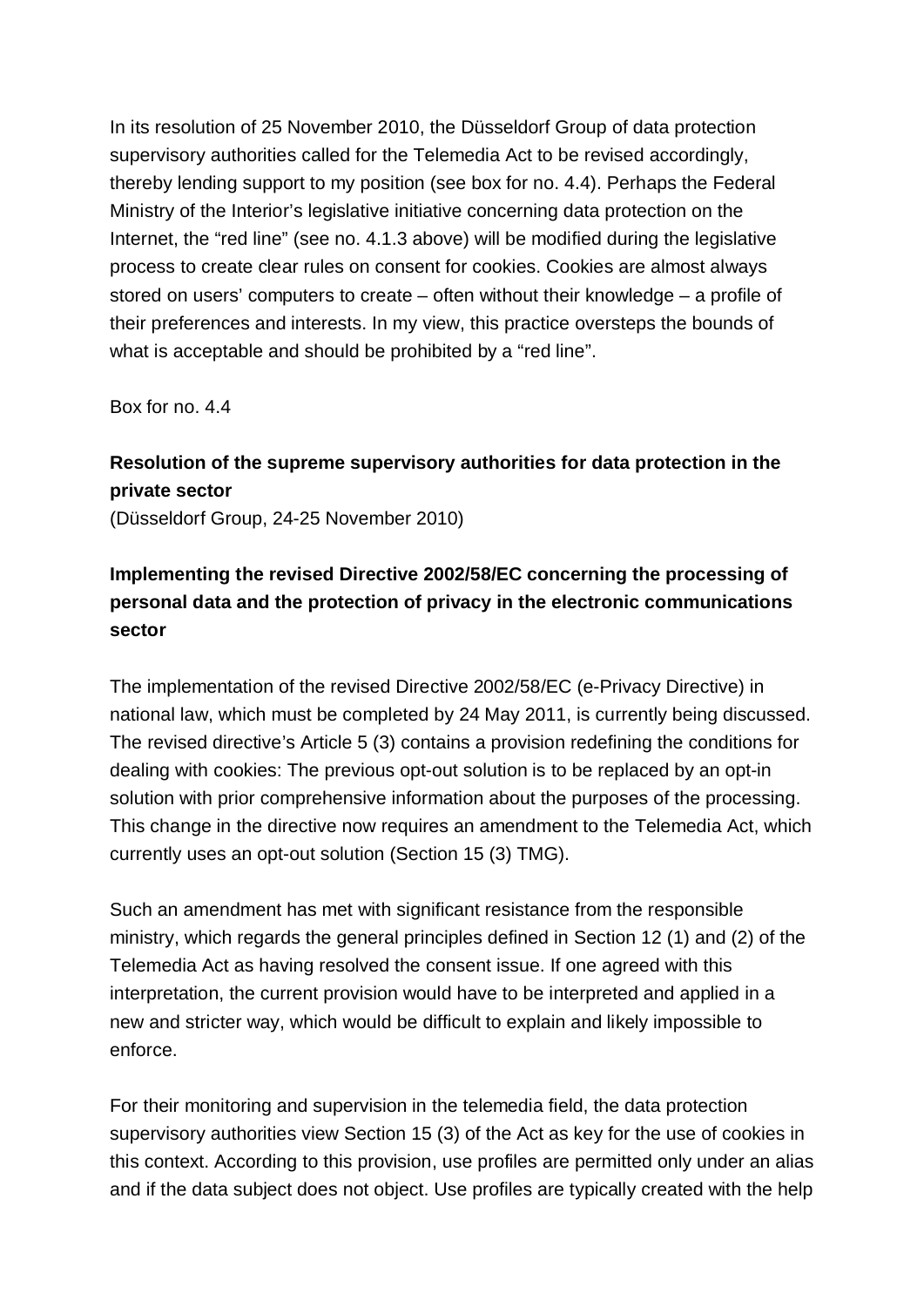of cookies; the unambiguous identification number stored in the cookie (cookie ID) is thus regarded as an alias. This interpretation has proved useful in practice and is generally accepted.

The implementation of the e-Privacy Directive therefore requires a legislative amendment of the Telemedia Act.

### **4.5 In good hands? In the clutches of social networks**

*More and more people belong to social networks. So it is increasingly important for them to manage their data carefully. But network operators too must protect the data and privacy of their users.*

You don't have to be part of the Internet Generation to belong to a social network, and more and more people are joining, out of curiosity or the desire to know what's going on, or because friends, family or acquaintances have already joined.

During the reporting period, social networks have frequently been in the news, in most cases not in a positive sense. They regularly anger members and scare off potential members with constantly new ideas which do not respect the private sphere.

For example, various social networks changed their terms of use and data protection provisions and set a deadline for members to provide consent, after which they would be dropped. And e-mail addresses uploaded from members' address books were used to find other members with the same contacts, often non-members. In this way, the social networks caught even those persons who did not want to take part. The network operator and third parties used profile data for marketing purposes – without asking, since the data were already there. Most recently, the "like" function on a major American network caused an uproar: Using this little button, which can be found on many web pages, the operator also collects information about what members do and "like" outside the network. And members can see what their "friends" like – a simple marketing strategy.

Given the careless way network operators treat personal data, national and international data protection authorities were forced to respond. Following the Düsseldorf Group and the International Working Group on Data Protection in Telecommunications, the Article 29 Working Group published its comprehensive Opinion 5/2009 on online social networking, which is also available on the Internet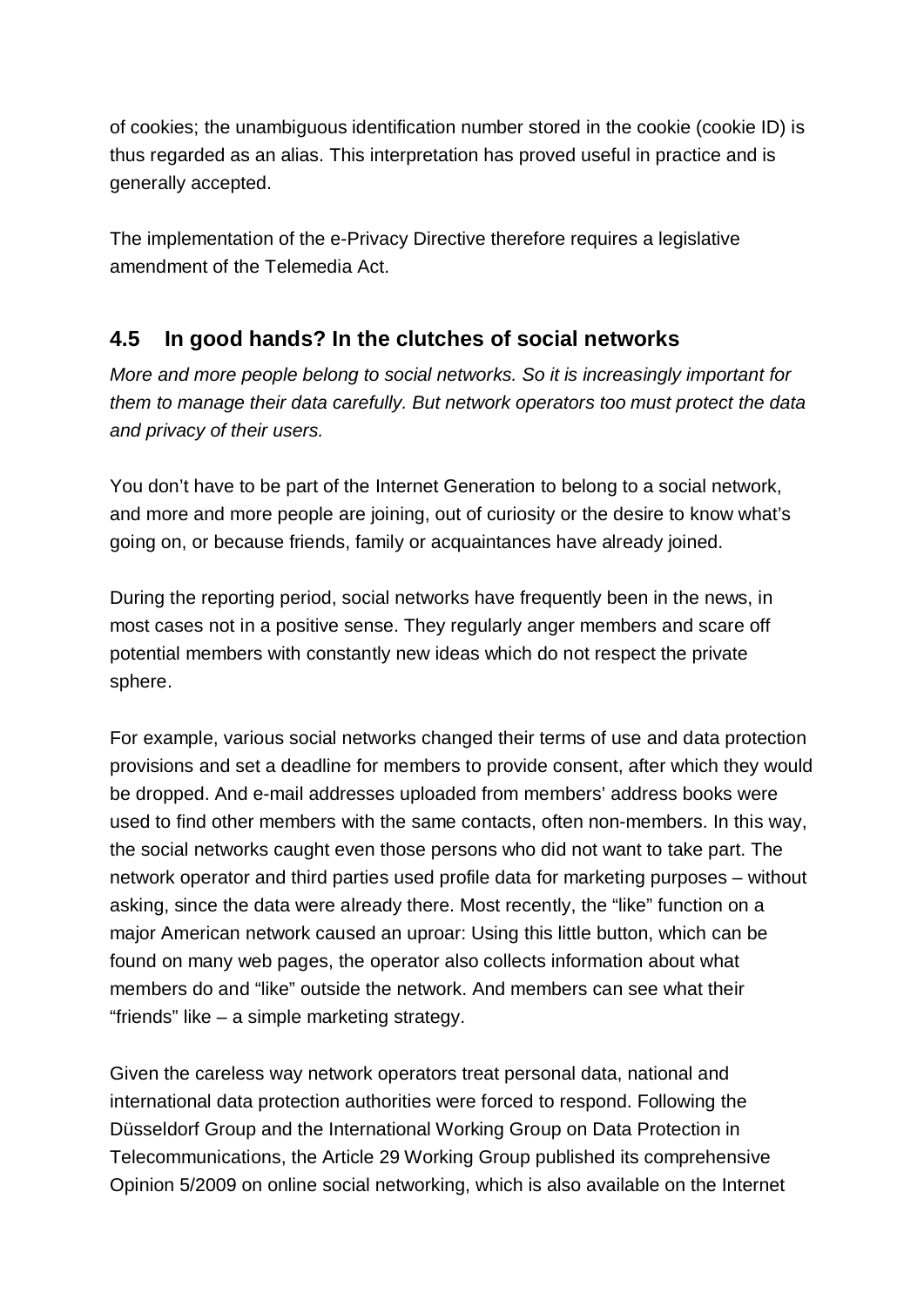(WP 163, [http://ec.europa.eu\).](http://ec.europa.eu).) The opinion is primarily directed at network operators but also has some helpful information for users.

In the meantime, some improvements have been made: Data protection statements have been revised and structured more clearly, and possibilities to opt out have been added. Once again, I call on Internet users to be careful with their data.

# **4.6 And now: What has happened to the Act to Impede Access to Child Pornography in Communication Networks?**

*The Act to Impede Access to Child Pornography in Communication Networks (Federal Gazette I, p. 78) entered into force on 23 February 2010. But the access blocking provided by the law is not being carried out. There are increasing calls to repeal the law.*

As soon as the initiative to fight child pornography, launched by the president of the Federal Criminal Police (BKA) and the Federal Minister for Families, became public in early 2009, the plan to block access to the Internet polarized the public, child advocates, victims, legal experts and civil rights advocates. Under the original plan, based on an agreement with the BKA Internet service providers were to filter all Internet traffic and block websites with child pornographic content, showing a stop sign instead of the requested page. The BKA was to update its list of websites with child pornographic content daily and send it to the ISPs via a secure channel.

The subsequent legislative process was very brief and accompanied by sometimes loud and emotional debate. There was and is no question that child pornography must be opposed. But the debate focused on whether blocking access is even effective, as it is easy to get around with a little effort and the necessary expertise. And providers and users of child pornography constantly use normal Internet technology, such as fast flux (see box for no. 4.6), to hide their electronic tracks. This would at least leave in doubt the BKA's daily update of the list. It was also feared that creating the necessary technical infrastructure would open the door to government censorship of other "undesirable" content. And it is obvious that such infrastructure could also be used for commercial purposes.

I found it problematic that checking against the BKA list would require infringement of the privacy of telecommunications without legal authority. The technical implementation of access blocking means expanding the original purpose of DNS lookup (see box for no. 6.4): The traffic data of all Internet users would be subject to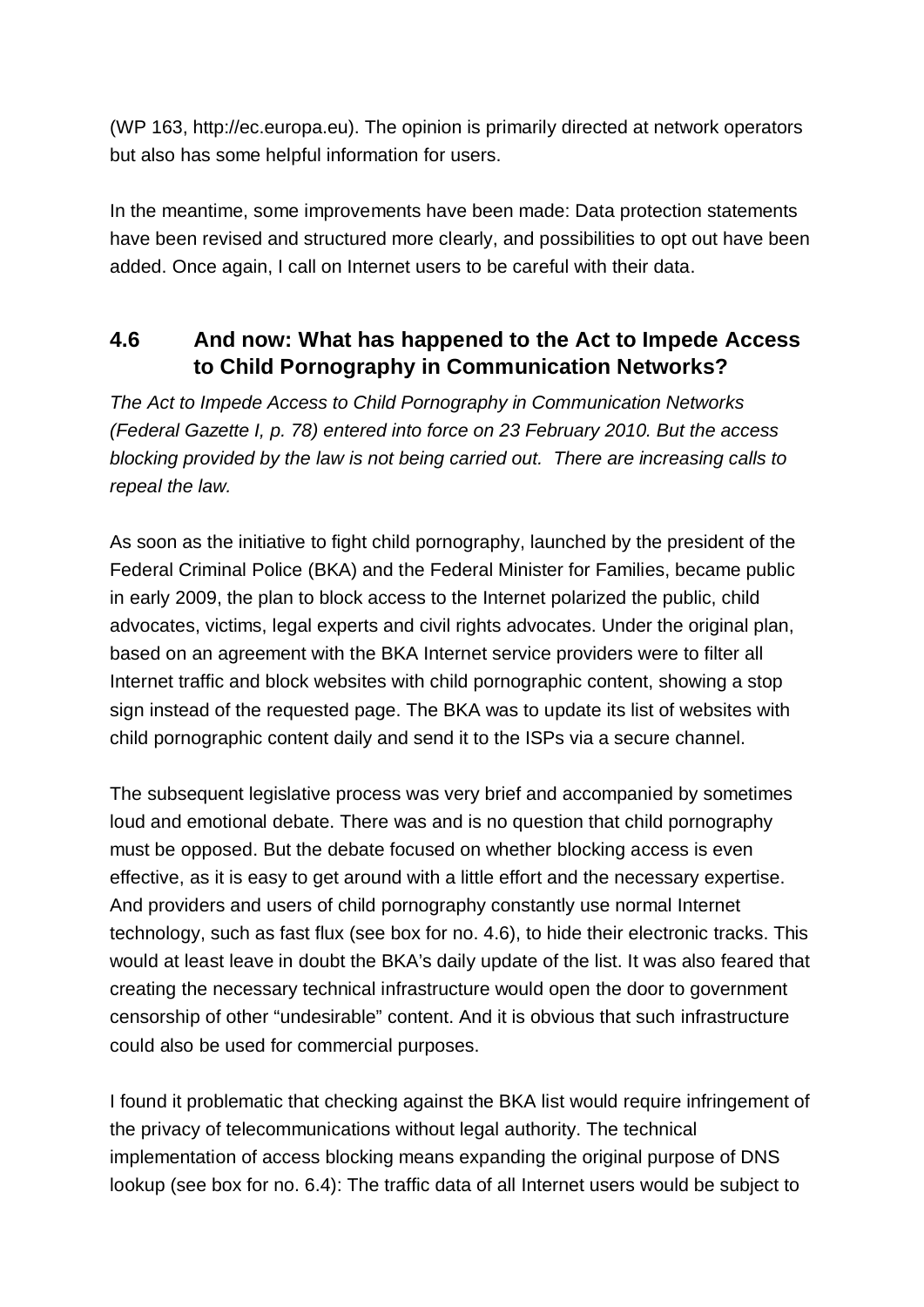further processing in addition to what was technically necessary. In order to decide whether the stop sign would be displayed instead of the requested web page, every time the page is requested the provider must check whether the page address matches one in the BKA list. However, the discussion did not focus on the proportionality of the measure but on the question of how providers could be reminded of their responsibility. Because a basic right cannot be limited by a simple contractual agreement, legislation was hastily drafted to legalize this limitation.

The law was approved by the Bundestag shortly before the end of the 16th legislative term and was enacted by the Federal President on 17 February 2010 following intensive examination. The Act assigns the Federal Commissioner for Data Protection and Freedom of Information the task of appointing an expert committee within the Commissioner's office to monitor the lawfulness of the entries on the BKA list. I opposed this assignment during the legislative process, because it would interfere with my independence and damage the reputation of my office as an independent data protection monitoring agency. However, this argument failed to influence the majority in the Bundestag.

Then nothing more was heard about access blocking, as in the meantime, the new government had stated in its coalition agreement that it would not enforce the law. Without further ado, the BKA was instructed by decree not to draw up any lists of Internet addresses with child pornographic content, which amounted to non enforcement. Although I agree with the aim, I question the constitutionality of failing to enforce, by decree, a law passed by the parliament.

Because the BKA did not draw up any lists of websites to block, I saw no further need to appoint an expert committee to monitor such lists.

In response to the petitions of the various parliamentary groups to repeal the Act, a public hearing of the Bundestag Legal Affairs Committee was held in November 2010 in which experts expressed their views on the constitutionality and necessity of a law which requires every Internet access to be checked. It remains to be seen what the parliament ultimately decides.

Box for no. 4.6

**Fast Flux**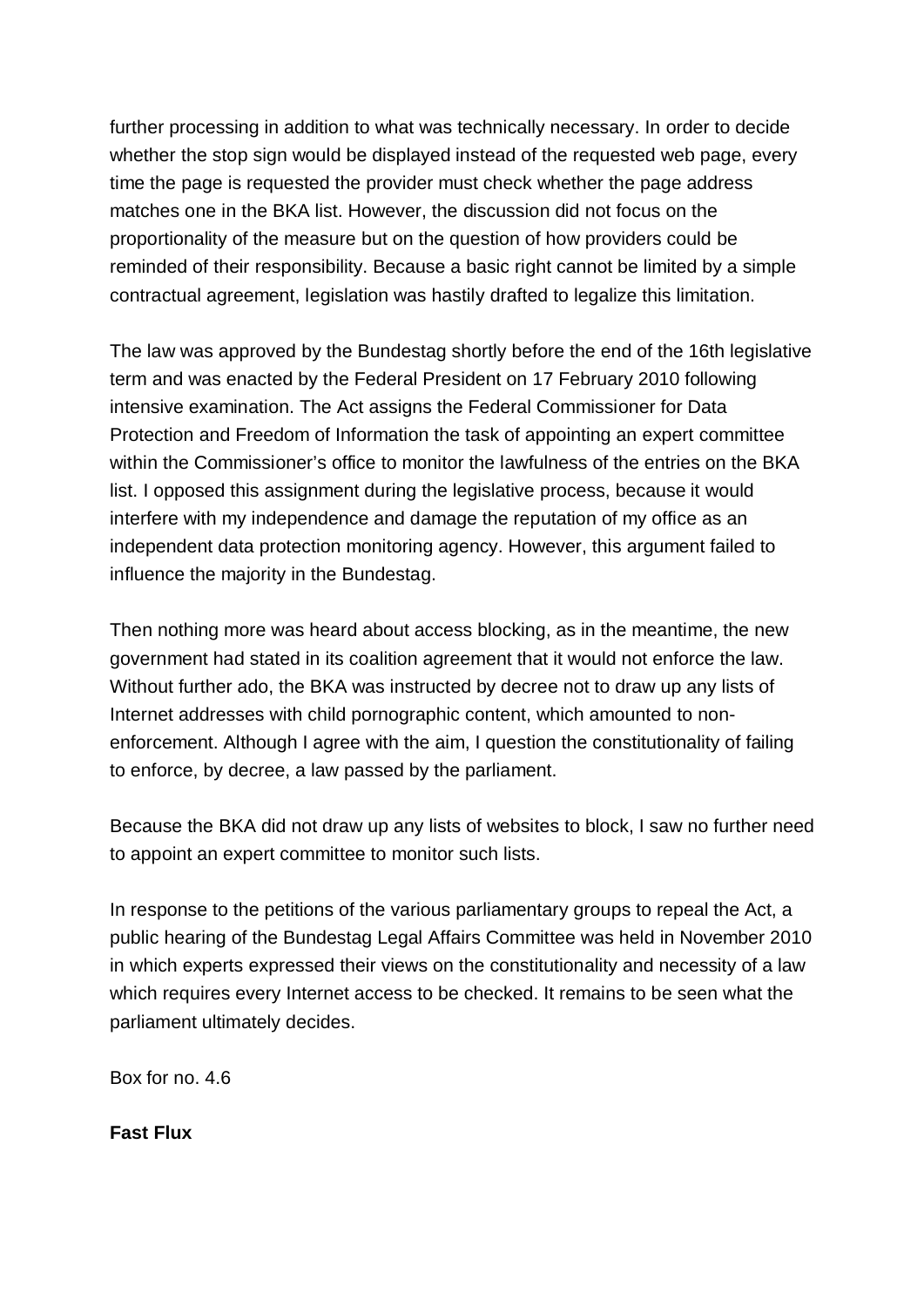When accessing the website [www.bfdi.bund.de,](http://www.bfdi.bund.de,) for example, the Domain Name System (DNS) server delivers the IP address 77.87.228.65 to the requesting computer. The DNS is responsible for assigning this IP address to the website, or domain name, [www.bfdi.bund.de.](http://www.bfdi.bund.de.) The system also allows multiple IP addresses to be assigned to the same domain name. As a result, accessing a domain name returns all the IP addresses assigned to that name. This technique can be used in legitimate networks to distribute burdens.

But botnets, comprised of personal computers infected with malicious software, also use this technique to disguise the location of the servers where the illegal content is actually stored. In this case, one domain name may be assigned hundreds or even thousands of IP addresses of infected PCs which are changed rapidly in these networks. The different IP addresses are provided to the requesting computer according to a certain method – sometimes this one, then that one. In this way, the request is sent first to an infected PC. Because the infected PCs are manipulated to operate as signposts to the server where the illegal content is actually stored, they provide the requesting computer with the correct IP address, where the illegal content is then accessed.

## **4.7 ACTA: No data retention for possible future use in the private sector**

*An international requirement for telecommunications service providers to monitor their customers and provider liability for illegal customer behaviour were stopped.*

The Anti-Counterfeiting Trade Agreement (ACTA) is an international agreement between the European Union, its member states and other countries, including Australia, Japan, Canada, Mexico, Switzerland and the U.S., intended to increase protection of intellectual property and copyright on the Internet. It is supposed to supplement existing World Trade Organization agreements and set an international standard for protecting and enforcing intellectual property rights. The European Commission represented the EU member states in the negotiations, which lasted over three years and were initially conducted in secret. Only after protests from civil rights advocates did the Commission decide to publish comprehensive documentation on its website in April 2010. After agreement had been reached on almost all the major issues at the closing conference in Tokyo in early October 2010, the final text of the agreement, dated 3 December 2010, was made public.

The consultations focused among other things on requiring telecommunications services providers to monitor users of their services for possible violations of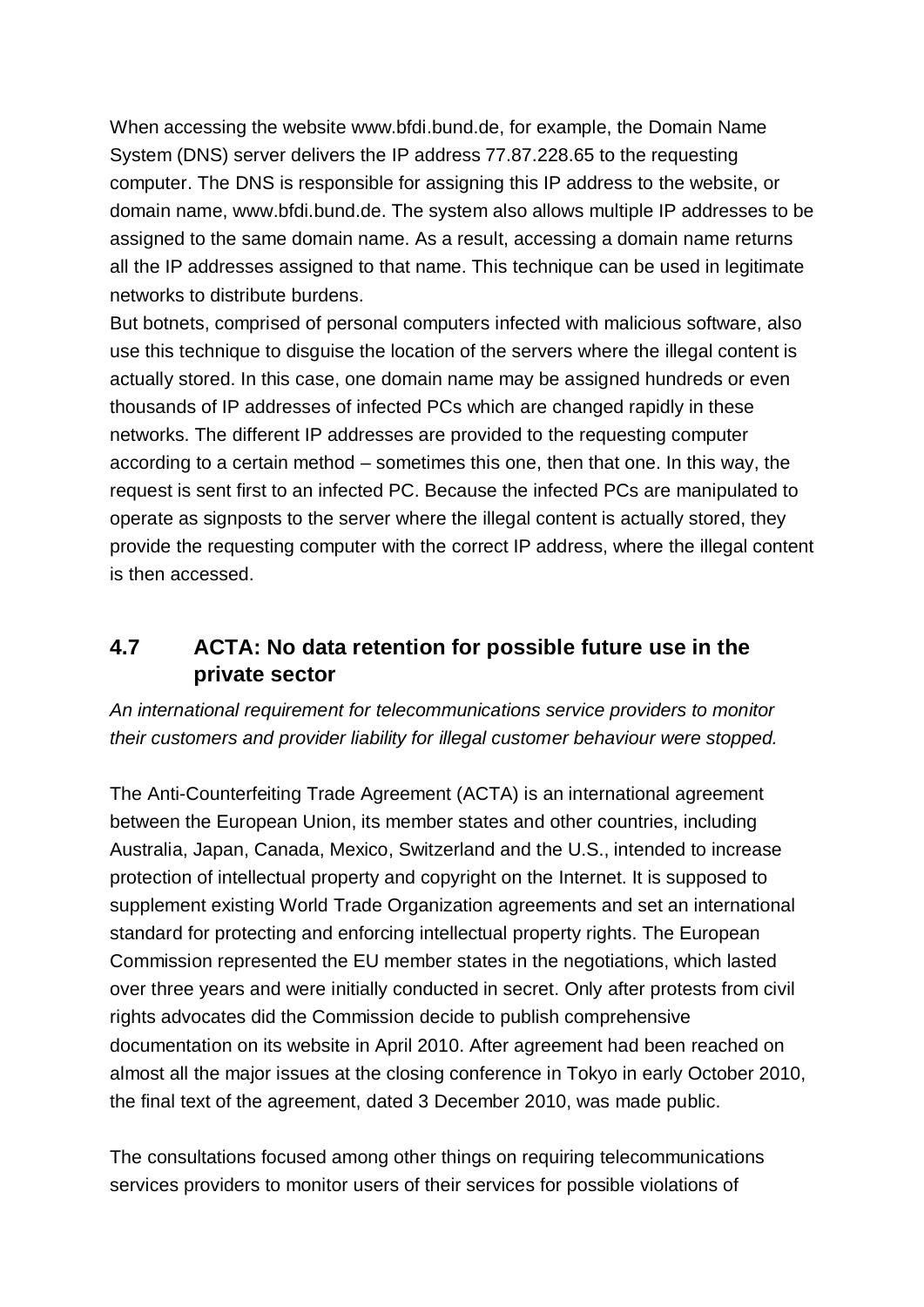copyright law, for example. If providers failed to conduct such monitoring as required, they were to be liable for any violations committed by their customers. Because providers would have to store relevant data in order to monitor customer behaviour, from the perspective of data protection law, this would mean storing IP addresses and telecommunications traffic data of non-suspicious persons without specific grounds. Ultimately, however, this provision was left out of the agreement.

I view the overall result of negotiations as a victory for data protection law. ACTA is to be ratified by the individual parties to the agreement in the coming months.

# **4.8 Identifying IP addresses to fight copyright violations**

*Internet service providers do not violate data protection law by providing, in response to a court order, the names and addresses of persons assigned a specific IP address at a particular time. This practice by copyright holders nonetheless raises questions.*

During the reporting period, a large number of individuals contacted my office after receiving warnings from copyright holders; these individuals complained that their Internet service providers (ISPs) had revealed their names and addresses to the copyright holders without their knowledge.

From the perspective of data protection law, there is nothing wrong with ISPs releasing customer information in response to a court order. Such information may be released only on the basis of a court order under Section 101 (9) of the Copyright Act (UrhG). Without such an order, the ISP may not release this information to private third parties. Based on the complaints concerning this issue, I realized that the public is not aware that, under current law, ISPs are **not** required to inform their customers when they release this information. ISPs are not allowed to keep a record of such releases, so they cannot inform customers upon request.

The release of customer information occurs in two steps: First, the court issues an order not to delete the data. Next, after checking whether the situation meets the conditions given in Section 101 of the Copyright Act, the court issues the order to release the desired information to the party who has requested it. If the data have already been deleted at the time the court issues the first order, then the copyright holder will not receive any information. This may happen, as ISPs are supposed to delete user data immediately after use and are therefore allowed to keep access data for only a short time (no more than seven days) where necessary for billing purposes, to limit technical faults and to investigate abuse.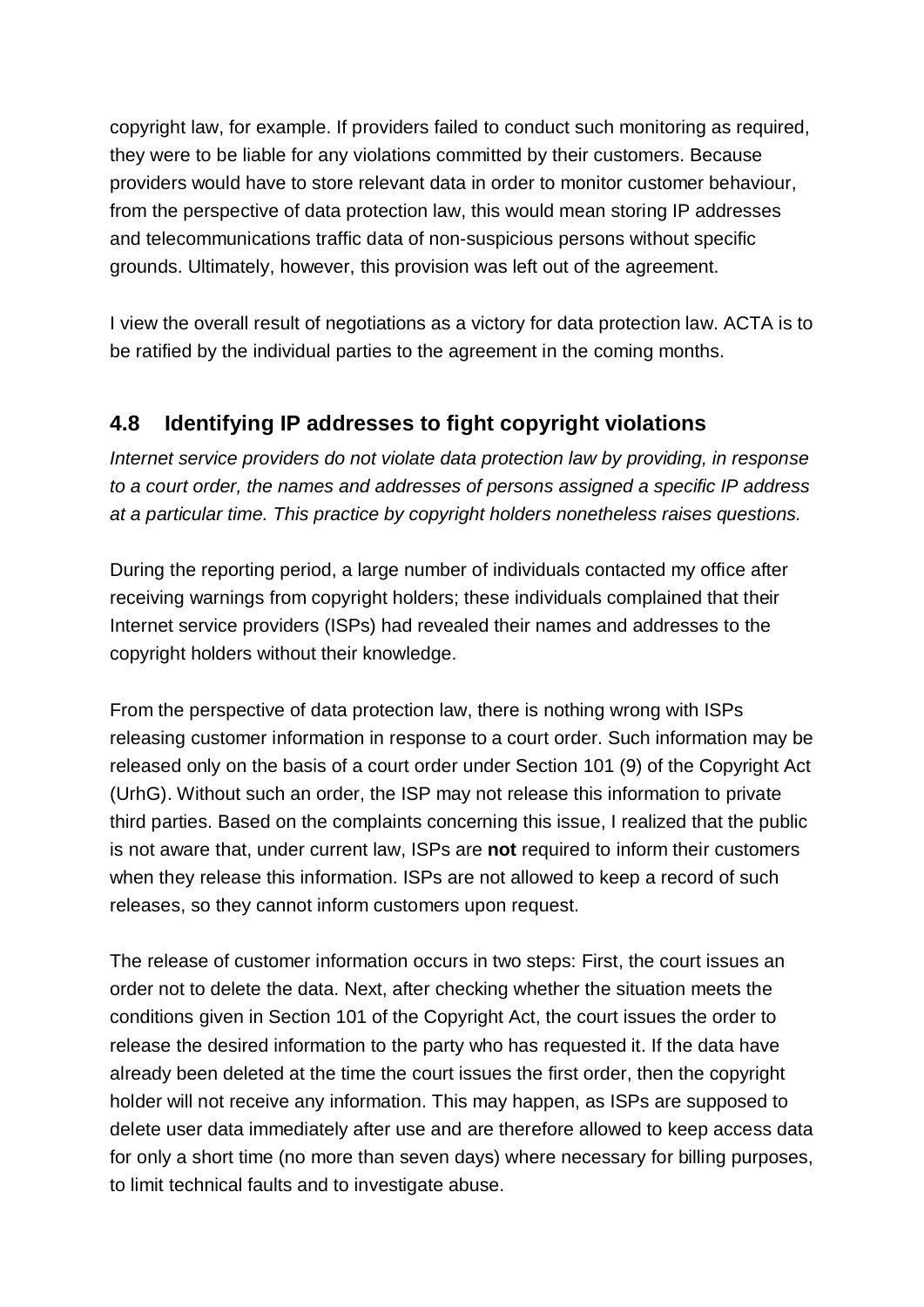My office is unable to investigate whether an individual did in fact unlawfully download a copyrighted work from the Internet; in this case, recourse is possible under civil law.

Regardless of this legal situation, however, the question arises as to whether storing and analysing massive numbers of IP addresses gathered from filesharing sites as practised by specialized companies and legal firms violates the principles of data economy and transparency. And the form-letter and often unspecific requests for information leave a bad taste in the mouth.

I am also very critical of calls to use data retained for possible future use on the basis of legal provisions and for the purpose of investigating serious crime (see no. 6.1) also to combat copyright violations. Fortunately, the Federal Constitutional Court has put a stop to such plans.

### **4.9 The Joint Internet Surveillance Centre of the security authorities**

*The work of the Joint Internet Surveillance Centre (GIZ) infringes the right of data subjects to determine the use of their own data.*

The Joint Internet Surveillance Centre is a forum for cooperation in which the participating agencies (Federal Office for the Protection of the Constitution, Federal Criminal Police Office, Federal Intelligence Service, Military Counterintelligence Service and Federal Public Prosecutor General) pool their subject-specific, linguistic and technical resources to search the Internet for indications of extremist and terrorist activity.

To this end, the participating agencies monitor in particular Islamist websites, relevant newsgroups, forums and chatrooms and analyse what they find. This information is compiled in periodic or special reports (known as a GIZ-LOG) and provided to cooperation partners. In a speech introducing the centre in October 2007, the Federal Minister of the Interior explained that it monitored only the publicly accessible Internet and that its task therefore required no special sovereign authority.

What seems plausible at first glance becomes inconsistent upon closer observation. On an advisory and supervisory visit to the centre in December 2009, I looked into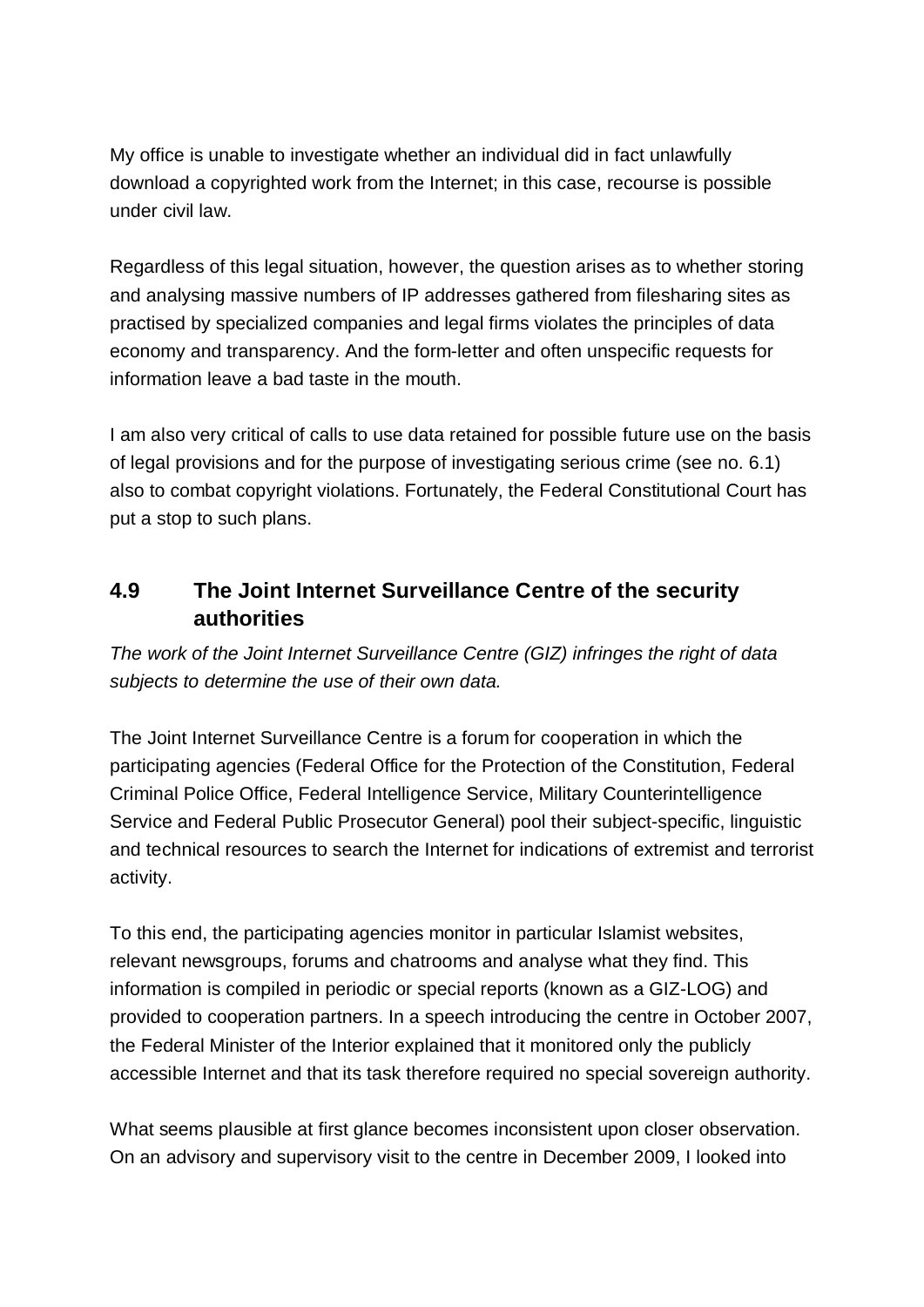whether its activities infringed on the rights of data subjects to determine the use of their personal data.

In its judgement of 27 February 2008 on remote searches of computer hard drives (1 BvR 370/07; see also 22nd Annual Report, no. 4.1.1), the Federal Constitutional Court found that the government may take note of publicly accessible information. This also applies to personal information gathered in individual cases, for example by participating in chat and discussion forums using a pseudonym, as long as the government agency does not exploit the legitimate trust of the data subject in the identity and motivation of the person with whom he or she is communicating. That means: As long as a security agency affiliated with the centre is active in chats or forums in which a fictitious name and password can be used to register, the legitimate interest of data subjects is not affected.

However, if security officers supply fictitious detailed personal information, such as a fictitious name, address, telephone number, e-mail address, etc. disguising their affiliation with a security authority when registering to participate in a chat or discussion forum, then legitimate trust is affected. In my view, officers' active participation in chats and forums also exploit the legitimate interests of communication partners. Because some communication platforms require members to submit comments in order to maintain their membership, the agencies in the centre must submit comments in order to retain access. By doing so, for example when answering questions from another member of the forum, they may create the false impression that they actively support the community.

Although it may be difficult in individual cases to determine at what stage Internet surveillance by the authorities exploits the legitimate trust of data subjects in their communication partners, the court's judgement mentioned above assumes that the individual's right to determine the use of his or her own data is infringed whenever the collected data are purposely compiled, stored and analysed using additional data. This is precisely the task and aim of the Joint Internet Surveillance Centre. The participating security agencies therefore need a legal basis for their work (see also no. 7.1.7).

## **4.11 Improving international cooperation on data protection**

*In view of the growing global streams of data, closer cooperation among national data protection authorities is assuming increasing importance. Various initiatives in*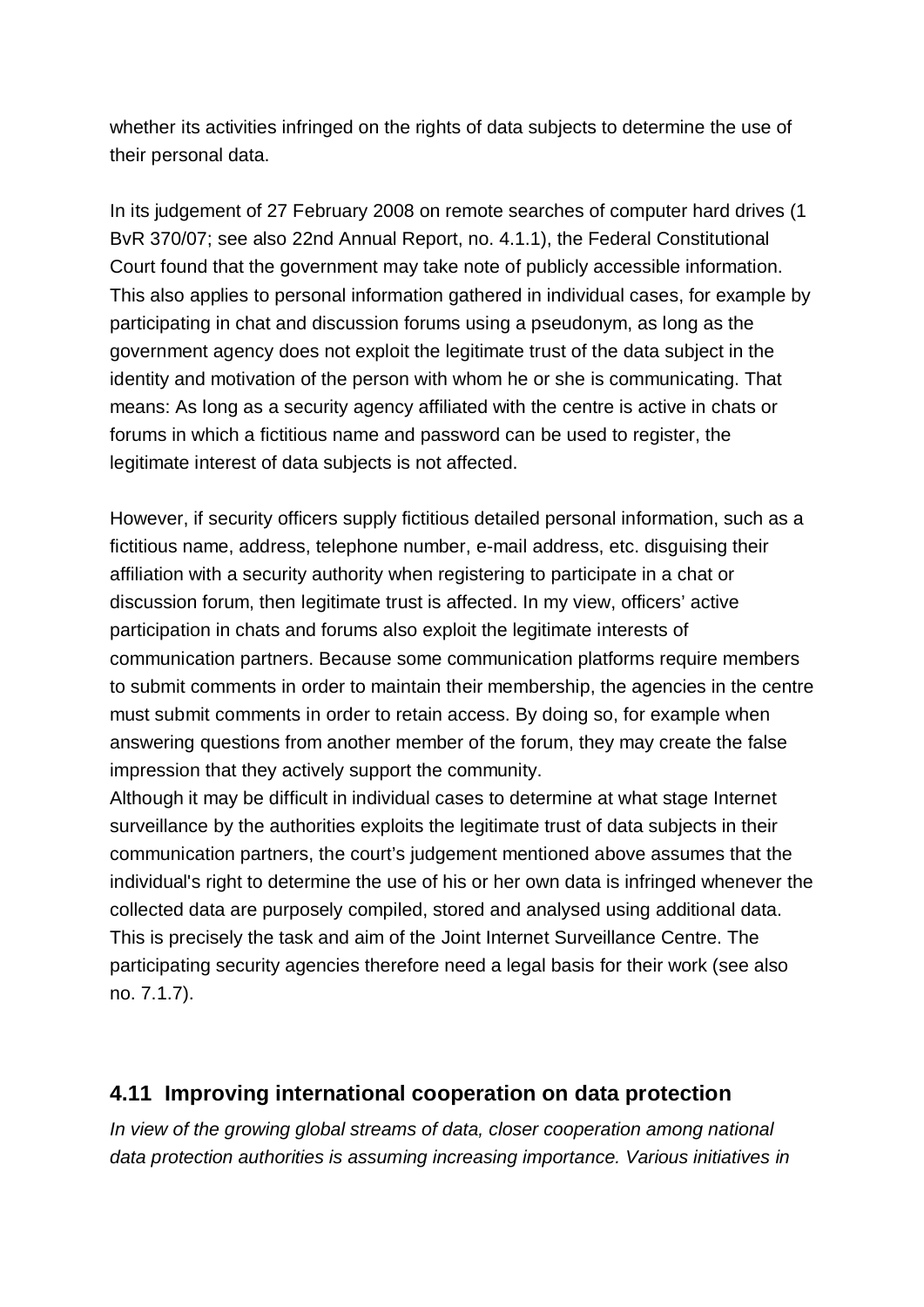*which I have actively participated have been launched to improve international cooperation.*

In April 2010, ten national data protection authorities wrote a **joint open letter asking Google** to do a better job of protecting user privacy in its new Buzz service.<sup>1</sup> With Buzz, Google expanded its existing e-mail service, G-Mail, into a social network. The letter criticized in particular the fact that the new service revealed users' personal data without sufficiently informing them beforehand, so they were not in a position to decide for themselves how their data should be used. Google publicly apologized for the data protection violations which occurred with the introduction of Buzz.

Also in spring 2010, the **Global Privacy Enforcement Network (GPEN)** was founded as an informal association of national data protection authorities. The aim of the network is to improve international cooperation on enforcing data protection law. Planned activities include regular sharing of experience among members and advanced training together with representatives of industry, academia or international organizations. Bilateral support and cooperation measures are also to be agreed on. The network has agreed to hold telephone conferences on a regular basis and to meet on the margins of international conferences, such as the International Conference of Data Protection and Privacy Commissioners. In addition, the GPEN has launched a website with OECD support to assist with the network's activities. The website has both a public and a members-only area (see [www.privacyenforcement.net\).](http://www.privacyenforcement.net).)

Four **case-handling workshops** were held in 2009 and 2010, in which staff from my office took part. These workshops were created by the European Conference of Data Protection Authorities to share experience and insights and in this way to arrive at a consistent approach for dealing with similar issues and citizens' queries. The case handling workshops differ from other forums for European cooperation in that the target audience is primarily staff from the data protection authorities (case officers) who deal with specific problems and questions. The two most recent workshops were held in Brussels (March 2010) and Manchester (September 2010) on data protection in research and the health-care sector, data protection in modern mobility systems and efficient ways and methods to process cases and complaints. The case-handling workshops are open to staff of data protection authorities in all European countries, not just EU member states.

 $1$  The joint letter was signed by the data protection authorities of Canada, France, Ireland, Israel, Italy, the Netherlands, New Zealand, Spain, Germany and the U.K.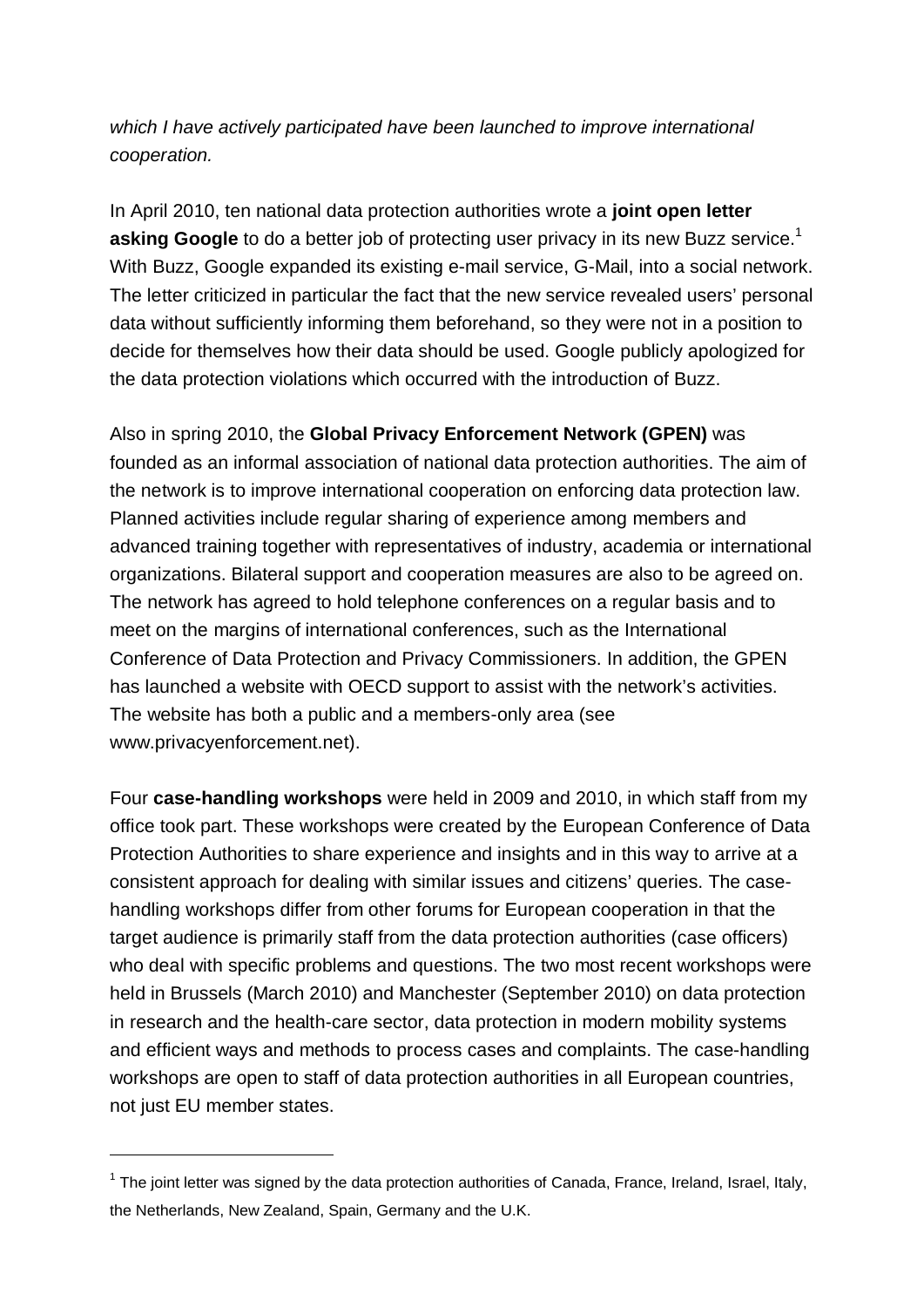### **5 Technological data protection**

*Even though data protection has traditionally been understood primarily as a legal matter, the significance of technology for both threats to and protection of privacy continues to grow.*

Protecting data through technology: This theme has permeated the annual reports of the federal and *Länder* data protection commissioners for many years. Nonetheless, it is anything but old hat; on the contrary, even IT specialists and users who don't ordinarily pay much attention to data protection seem to have heard that new products, services and business models need protective mechanisms. Anyone who has not yet heeded this lesson should take a closer look at the data protection scandals and spectacular cases of data misuse, especially with regard to the image of the companies concerned and to the potential for harm.

Technological data protection and commercial success – this can even be a win-win constellation, at least when the competitive edge in terms of data protection is used as a marketing tool. This is another reason I have long advocated data protection audits, or certificates of approval for those products, services and companies which guarantee an especially high level of data protection. Certification of technical systems using protection profiles (see for example 22nd Annual Report, no. 8.1) also falls into this category.

Data protection and IT security go hand in hand, at least most of the time, such as when developing new security standards for mobile communications (see no. 5.11). But sometimes conflicts arise, for example when government agencies use the argument of increasing IT security when calling for additional possibilities for surveillance.

Issues of technological data protection come up in every chapter of this report. It is a core element in the modernization of data protection law (see no. 1), is reflected in measures to further develop the framework of data protection law (see nos. 2.3 and 2.4) and has been incorporated into plans for a data protection foundation, the Stiftung Datenschutz (see no. 2.5). Electronic identity (see no. 3) is also an issue of technological data protection, along with the Internet (no. 4). Whether telecommunications and postal services (no. 6) or internal security projects (no. 7), technological issues arise everywhere. There are numerous projects requiring technological data protection expertise even in the areas of internal administration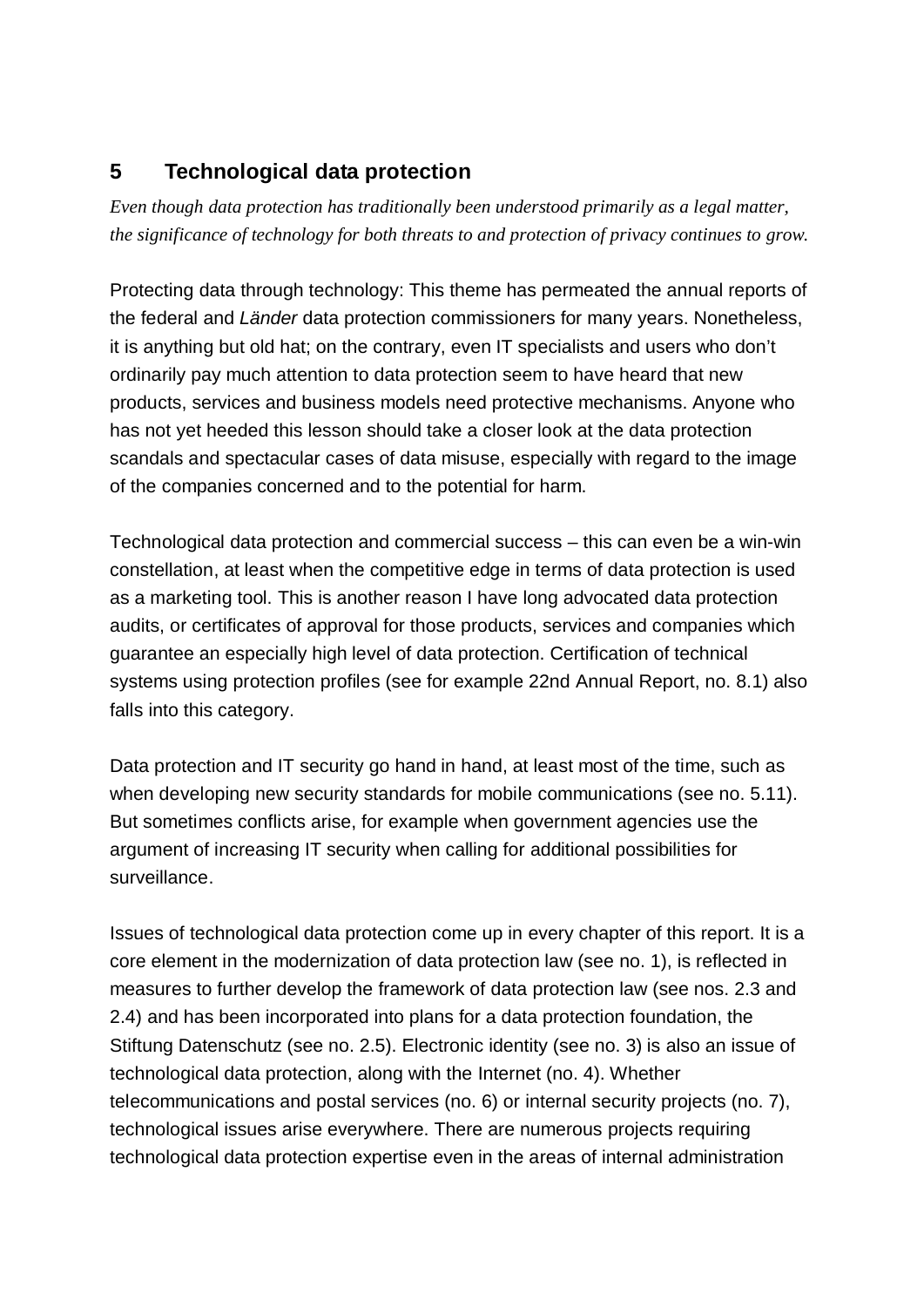and legal affairs (no. 8), finances (no. 9), business and transport (no. 10), health and social affairs (no. 11) and protection of employee data (no. 12).

It takes people to provide technological data protection, so I am very pleased that I was able to add IT specialists to my team during the reporting period (see no. 14.4), significantly improving the technical advisory and inspection competence of my office.

It is hardly surprising that the Federal Government also has interministerial projects addressing data protection issues, although the results so far are sometimes less than entirely satisfying.

The fifth national IT summit, an annual meeting of high-ranking representatives from the world of politics, business and research, was held in 2010 in Dresden. Unfortunately, the summit rarely devotes enough attention to data and consumer protection issues. One could have expected more from the 2010 IT summit in particular, The discussions this year focused on the new ICT strategy "Deutschland Digital 2015", but paid little attention to public interests concerning data and consumer protection. For this reason, the board of the Federation of German Consumer Organizations (vzbv) and I published a five-point catalogue ahead of the IT summit, so that large-scale digital projects could not ignore data and consumer protection concerns (see box a for no. 5).

During the reporting period, the IT Planning Council was created to coordinate IT issues among the federal, state and local governments. The necessary article in the Basic Law, Article 91c, was added in August 2009 (see box b for no. 5). As the adviser to the Council, I supported including a representative of the *Land* commissioner for data protection.

At its meeting on 24 September 2010, the IT Planning Council adopted the National E-Government Strategy. Thanks in part to my involvement in preparing this strategy, data protection and freedom of information were included as one of its six central goals. For example, the strategy states that relevant applications must pursue the goals of data reduction and data economy, and that administrative services should be available to users anonymously or with an alias if possible. The plans to bundle tasks and establish cross-level cooperation between various administrative bodies and authorities can be carried out only with strict adherence to privacy rights and the principle of separation of informational powers.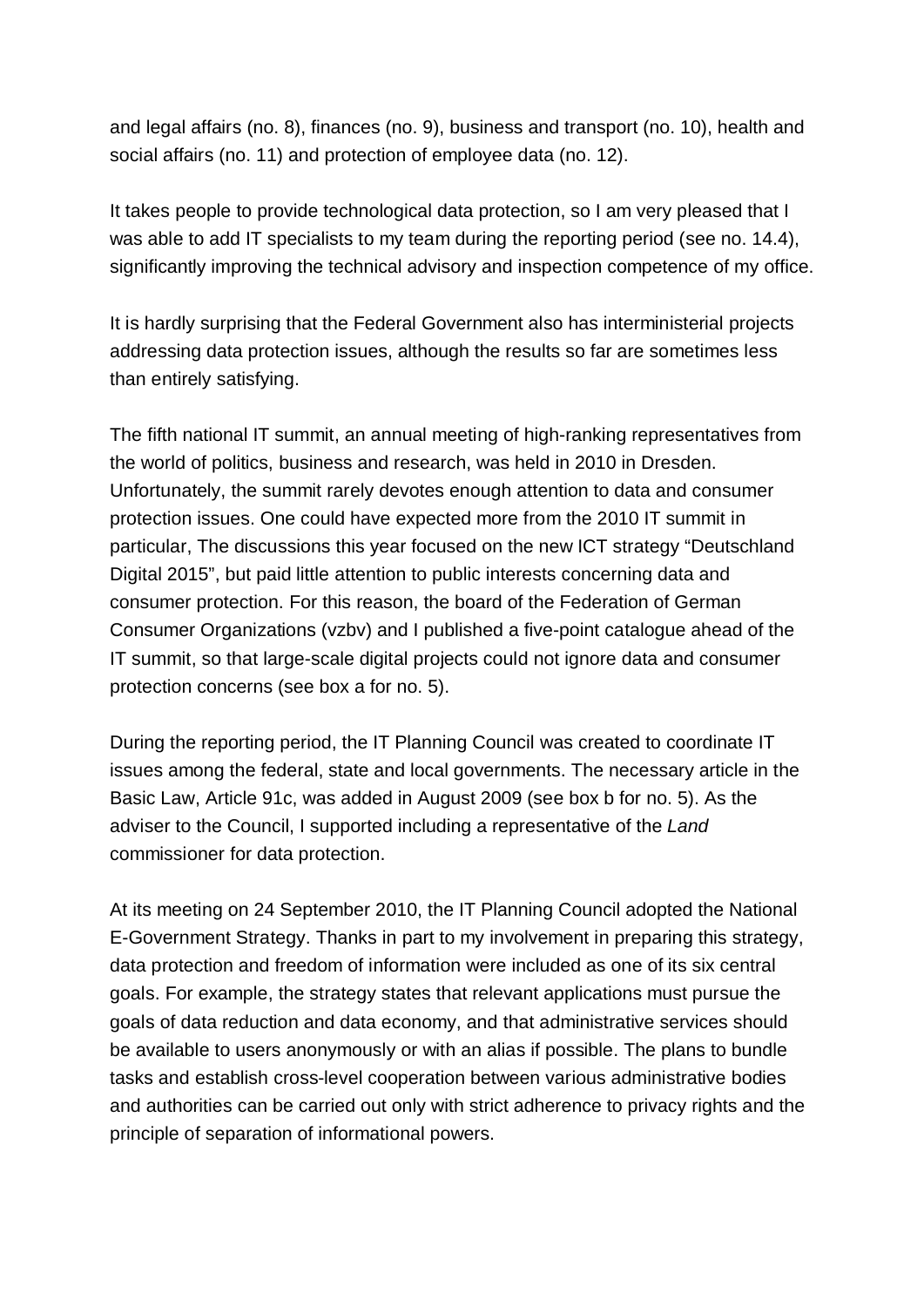The National E-Government Strategy also contains the obligation to make appropriate policy and administrative information available to the public, thereby bringing the idea of open government to life. In view of my second area of responsibility, freedom of information, I am especially pleased about this.

Box a for no. 5

### **Five-point catalogue**

- 1. Strengthening technological data protection When new technologies are being developed, data protection must be taken into account early on (privacy by design). Preferences for social networks and Internet browsers should be pre-set to provide a high level of data and consumer protection (privacy by default).
- 2. Making data collection and processing more transparent Information about technologies used to gather and process data must be appropriate to the context, understandable and easy to access. Consent to gather and process data should remain valid only for a limited period of time. Active, informed consent should be required to gather and process data.
- 3. Improving the legal framework

Key rights of consumer and data protection should be covered by law. This includes an attested right of data subjects to opt out of having their data published on the Internet and a ban on creating profiles without the data subject's consent.

4. Making voluntary self-regulation more binding

Voluntary self-regulation, such as the data protection code of conduct recently presented by geodata services (including Google's Street View), are to be welcomed. However, they must be accompanied by monitoring and sanctions in case of violations. Self-regulation is no substitute for an attested, actionable right to object.

5. Enforcing consumer and data protection internationally

Even though it takes place locally, Internet surfing is a global affair. Internet services covered by the Safe Harbor Agreement must comply with European and national law and must inform users of this fact. To achieve this, the agreement must be improved and effectively enforced.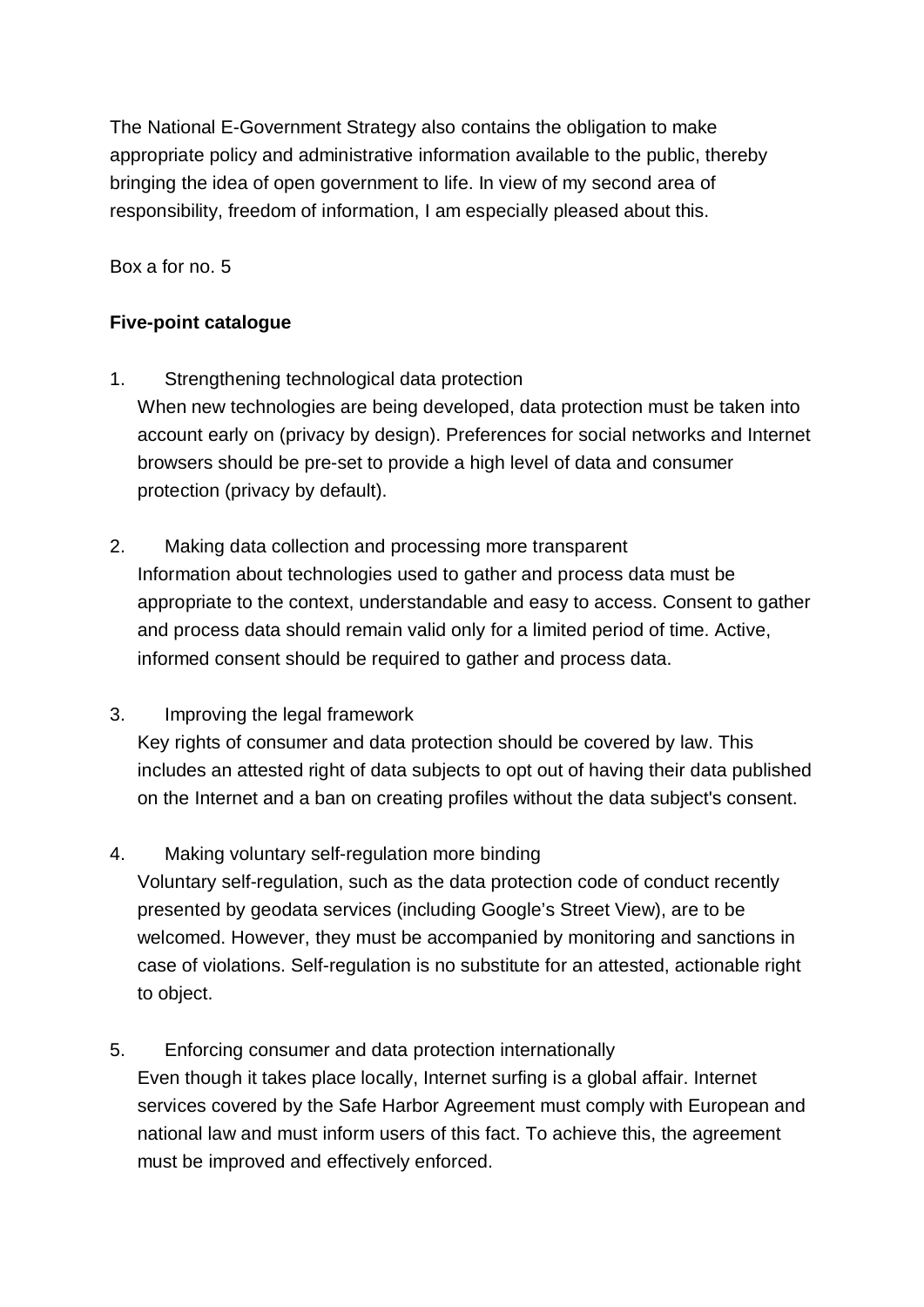Box b for no. 5

Article 91c of the Basic Law

(1) In planning, setting up and operating information technology systems needed to carry out their tasks, the Federation and *Länder* governments may work together.

(2) On the basis of agreements, the Federation and the *Länder* may define standards and security requirements needed for communication between their information technology systems. Agreements on the basis for cooperation under (1) may, for individual tasks depending on their content and scope, require that more specific rules enter into force for the Federation and the *Länder* upon approval of qualified majorities, to be determined in the agreement. They require the approval of the Bundestag and the parliaments of the participating *Länder*; the right to terminate these agreements cannot be ruled out. The agreements shall also govern the responsibility for costs.

(3) In addition, the *Länder* may agree to operate information technology systems jointly and to set up the facilities for that purpose.

(4) The Federation shall create a network to connect the federal and *Länder* information technology networks. A federal law subject to Bundesrat approval shall govern the details of setting up and operating this network.

## **5.1 Smart metering: The intelligent electricity meter**

*Ensuring a sustainable energy supply is an important goal which includes efficient and environmentally friendly production and distribution – but not at the price of transparent energy consumers.*

Sustainability depends on the widespread use of renewable energy and on greater energy efficiency. Producing energy from renewable sources creates new challenges for energy suppliers and requires intelligent connections between energy production, transport, storage and consumption. Smart grids and the use of new metering and management technology is intended to ensure that the right amount of power is produced just in time and can be delivered without the need for expensive storage. To do so, more usage and management information is necessary than can be provided by conventional, analogue metering and management technology.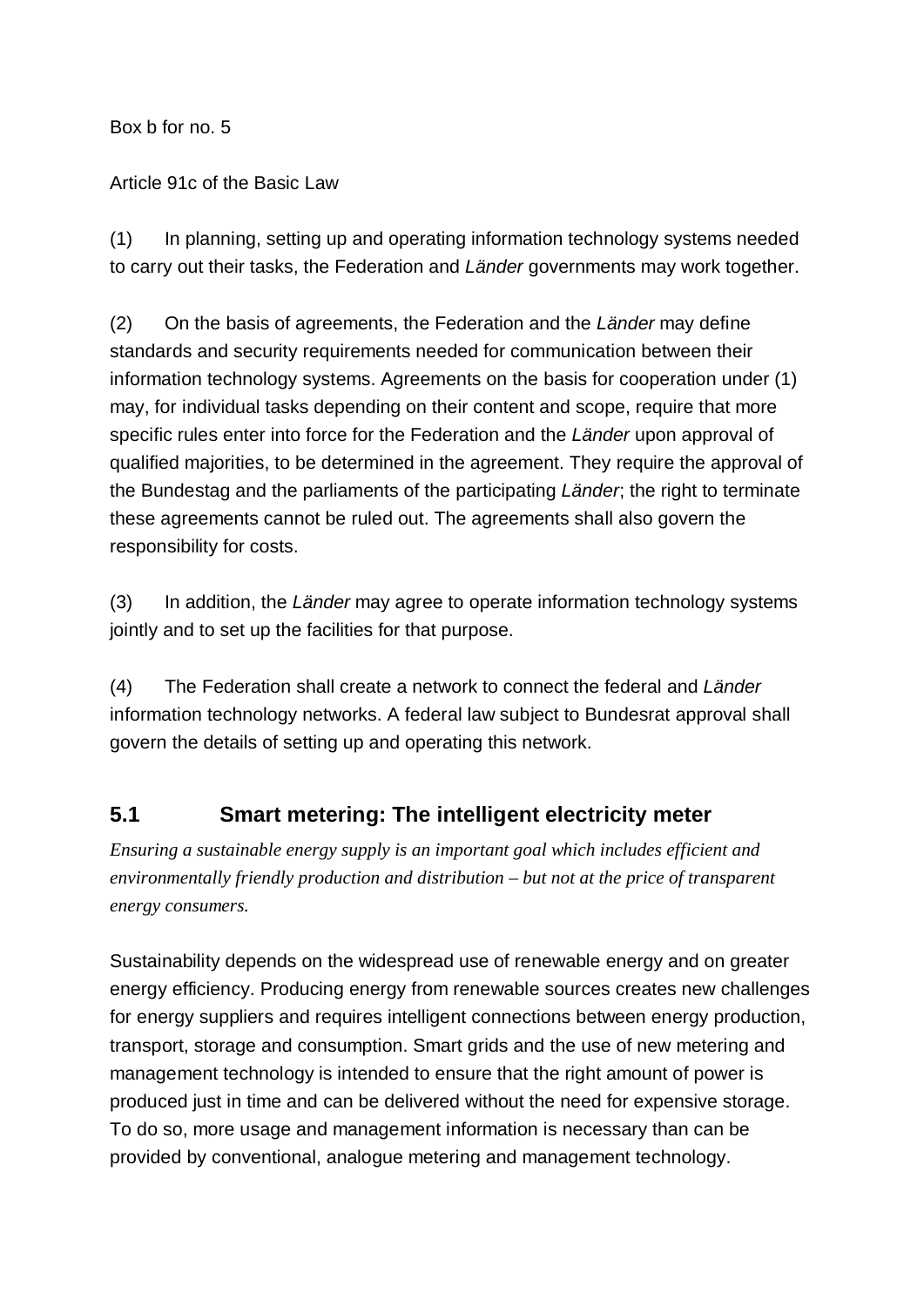A first step towards more efficient energy production and consumption is user rates which create incentives for individuals to manage their energy use and thereby cut consumption. To display actual consumption and time of use, thereby enabling a more effective use of resources, Directive 2006/32/EC requires new "smart" meters to be provided in all EU Member States. As a result, Section 21b (3a) of the Energy Industry Act (EnWG) requires such smart meters to be used in all new construction and major renovations since 1 January 2010, so that consumers can take advantage of economy rates to be offered by 1 January 2011 at the latest.

Many of our activities at home, at work and in our leisure time rely on technology and are reflected, depending on the devices we use, in patterns of energy consumption and time of use. Measuring energy consumed by various devices makes it possible to develop an increasingly precise picture of individual and highly personal activities. Each activity can be recognized distinctly and in real time. Over the course of a day, this yields a record of activities containing key information for a behaviour profile. It is therefore obvious that these new metering and energy conservation technologies must comply with data protection law in order to protect the privacy of energy consumers.

"Privacy by design" is the keyword for such data protection-compliant solutions. It means first of all recognizing and questioning the impact of future information technologies at an early stage. Privacy by design also means acting on this awareness and reducing the risks and threat of misuse not only through legal measures such as bans and penalties, but also by incorporating data protection into the design as early as possible (see also no. 3.1).

For smart metering to comply with data protection law, this means assessing the need for every plan to gather, record and use personal data; depersonalizing data at the lowest step of the system at the earliest possible stage; and ensuring complete transparency and unlimited data autonomy for consumers. Consumers should not be forced to accept a "black box" whose data storage, evaluation, transmission and remote control functions they do not understand. Data subjects must retain control over their consumption data.

The Conference of Data Protection Commissioners of the Federation and the *Länder* found a lack of data protection legislation covering digital metering and management of energy consumption (see box for no. 5.1). Current legislation on the introduction of digital meters does not adequately protect consumers' privacy. The Conference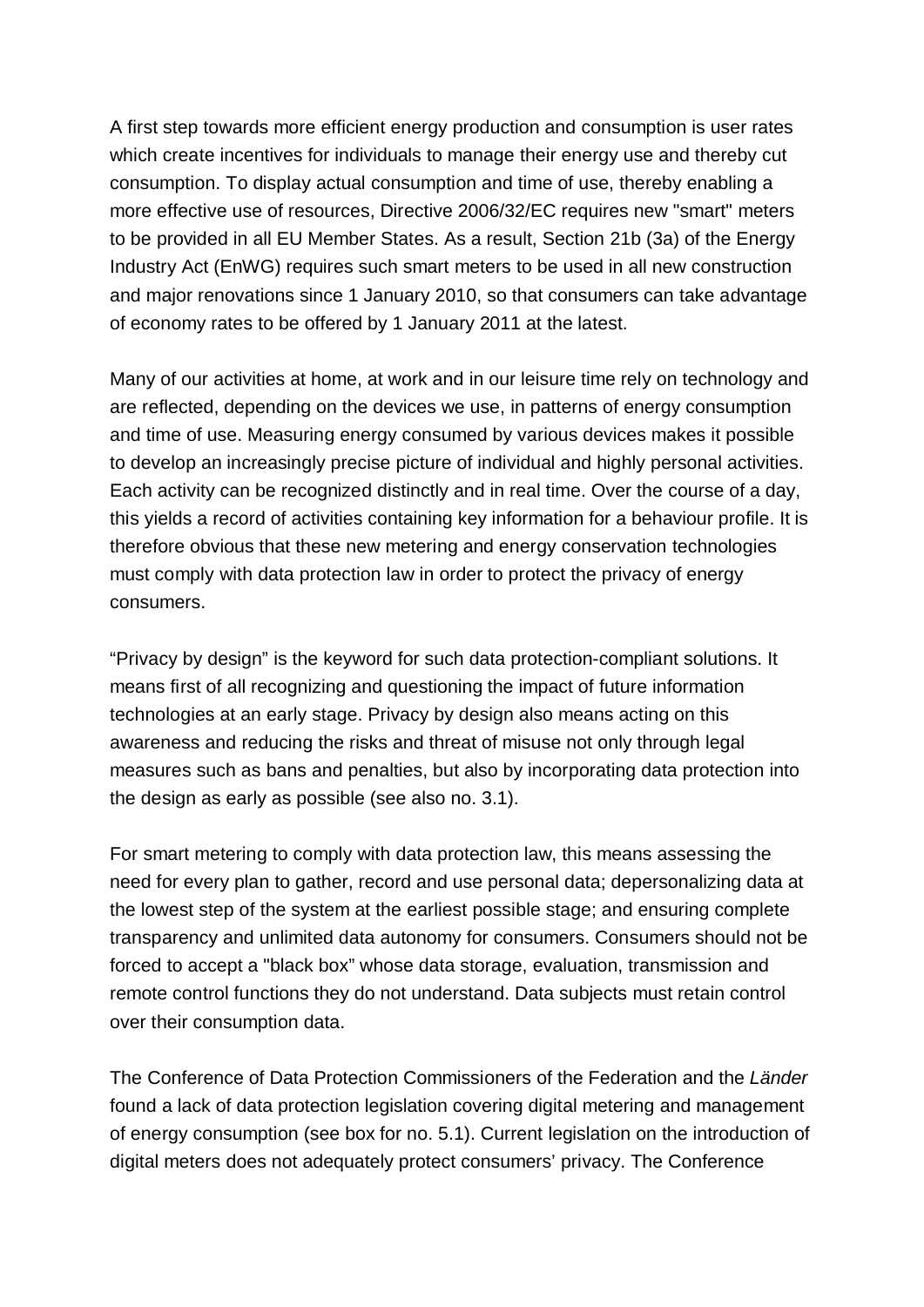therefore calls for legislation covering the collection, processing and use of digitally collected information on energy consumption.

I have asked the parliament and the Federal Ministry of Economics and Technology to support smart metering that complies with data protection law and ensures secure information processing. At my suggestion, that ministry and the Federal Office for Information Security (BSI) have started working on secure protection profiles for the new metering technology. The Energy Industry Act is in the process of being amended; the new version will also contain provisions on smart metering. During the legislative process, I will insist that these provisions satisfy data protection law.

Box for no. 5.1

### **Resolution of the 80th Conference of Data Protection Commissioners of the Federation and the** *Länder* **of 3/4 November 2010**

### **Data protection for the digital metering and management of energy consumption**

The Energy Industry Act requires that, starting in January 2010, digital meters which measure actual energy use (e.g. electricity and gas) and the actual time of use must be used in homes (smart metering). These are intended to enable consumers to monitor and control their energy consumption better and to help improve energy efficiency.

Digital meters make it possible to measure consumption to the second. This information is personal data which can be used to create detailed usage profiles. Many activities in daily life at home use energy, at least indirectly, so using these resources also reflects daily routines. For this reason, tracking consumption in detail creates enormous potential to track individuals' daily habits. This applies especially when energy consumption of individual devices is measured in addition to overall household consumption. Enhancing digital meters to control household devices creates additional risks.

Tracking energy consumption in detail can result in serious violations of privacy and interfere with the right to determine the use of one's own information and the constitutionally guaranteed inviolability of the home. Additional threats to privacy may result from long-term recording of this information, the possibility to link such usage profiles with other data, and the remote monitoring of data.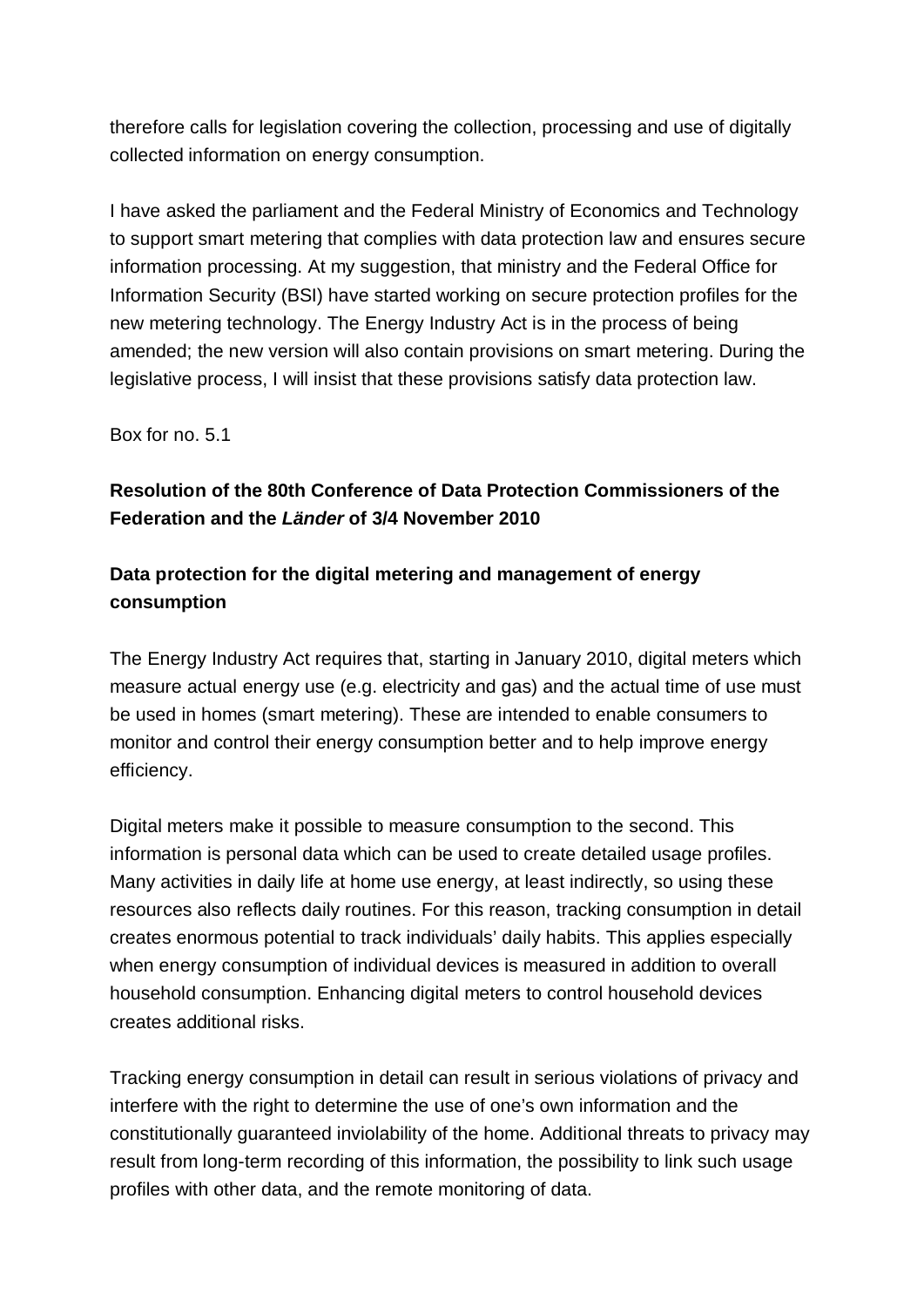Efficient energy supply and use must not have a negative impact on data protection. But current legislation on the introduction of digital meters does not adequately protect consumers' privacy.

The Conference of Data Protection Commissioners of the Federation and the *Länder* therefore calls for legislation covering the collection, processing and use of digitally generated information on energy consumption. This legislation must respect the legitimate interests of data subjects and require that the personal data collected are subject to strict restrictions on use. The legislation must also ensure that the principles of transparency in data processing are upheld and that rights of data subjects are protected.

Ensuring data protection must be incorporated into the planning and design of the infrastructure and technical facilities for measuring energy use. This applies in particular to the principle of data reduction and to data subjects' sovereignty over their own data. For example, detailed data on energy consumption of individual devices must be processed under the exclusive control of data subjects and must not be transmitted to third parties in a way that allows individuals to be identified directly or indirectly. All consumers should be able to take advantage of environmentally friendly and less-expensive energy rates without having to reveal profiles of their personal energy consumption.

State-of-the-art technical and organizational measures are to be taken to ensure that digital meters and smart grids preserve confidentiality, integrity, availability and transparency when processing energy consumption, management and other data. This includes encrypting personal consumption data. Binding standards for technological data protection and IT security should be defined in line with the sensitive nature of the data and the anticipated risk of misuse. An integrated data protection and security management system should also be created for the data processing systems.

### **5.3 Privacy framework/technical standardization**

*Many technical processes and products must meet data protection requirements. Standards for these processes and products must therefore also meet these requirements.*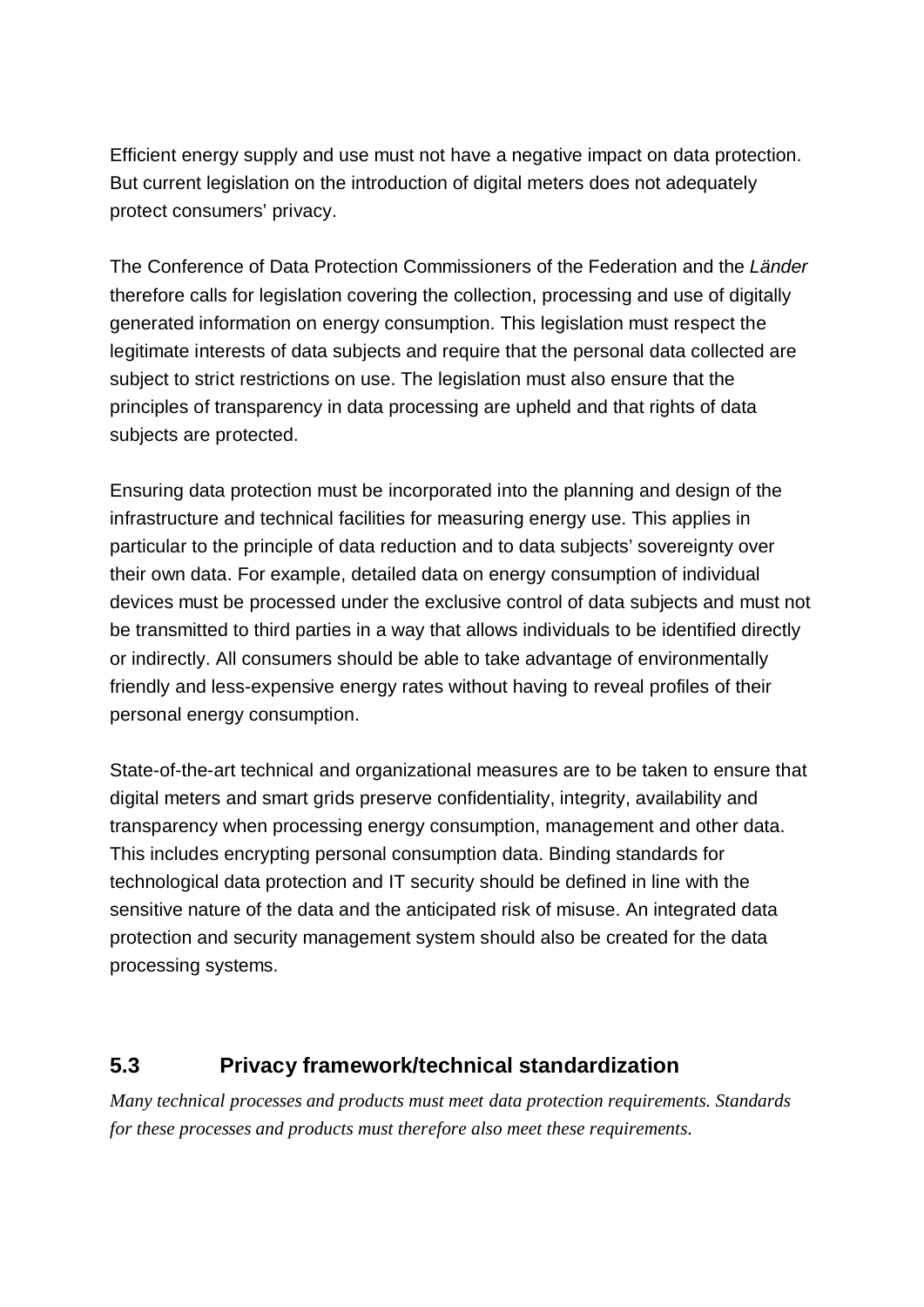The standardization of technical processes has become more important in recent years. The globalization of markets has increased the demand among device manufacturers and service providers for global standards. Many technical standards also have ramifications for data protection, although these are often recognized only after the fact. Together with foreign data protection authorities and *Länder* data protection commissioners, I have therefore decided to become more involved in developing these standards, both international (ISO) and German (DIN) standards.

For example, I am currently assisting with the revision of DIN 32757 on the secure destruction of digital storage media. If personal data are stored on digital media, these media must be securely destroyed to ensure the effective erasure of the personal data. Due to the miniaturization of data storage media and the growing information density (number of bits per surface), DIN 32757 is no longer able to keep up with current technology. As storage media have become less expensive, there is less and less incentive to delete data. I have therefore decided to assist with revising these provisions in the working group on the destruction of digital storage media, part of the information technology and applications standards committee of the German Institute for Standardization (DIN). Since 1995, the DIN 32757 standard has defined terms and set minimum standards for machines and facilities with regard to the destruction of digital storage media in five levels of security. These levels are characterized by particular cutting widths and lengths which are based on the technology on the market at the time.

For example, cutting widths for paper media are based on printers and font sizes current when the standard was created. With the dot matrix printers common at the time, shredding according to security levels S1 through S5 yielded acceptable results for data protection purposes. This is no longer true for today's printers and font sizes. Today's smaller and more readable fonts also reduce the amount of paper needed, and this economic incentive means that these fonts are increasingly used. When it comes to destroying paper, however, this means that the cutting widths specified in the standard no longer satisfy data protection requirements: Sometimes longer sections are still legible on the remaining paper strips.

The same applies to digital storage media. For example, a DVD can store four times more information than a CD. With other storage media as well, miniaturization means that the cutting widths for destruction are no longer adequate. For example, the old DIN 32757 is sufficient for a classic SD memory card, which is 32x24mm, but levels S1 to S2 would not be able to safely destroy a microSD, at 11x15mm, because the cutting width is too large.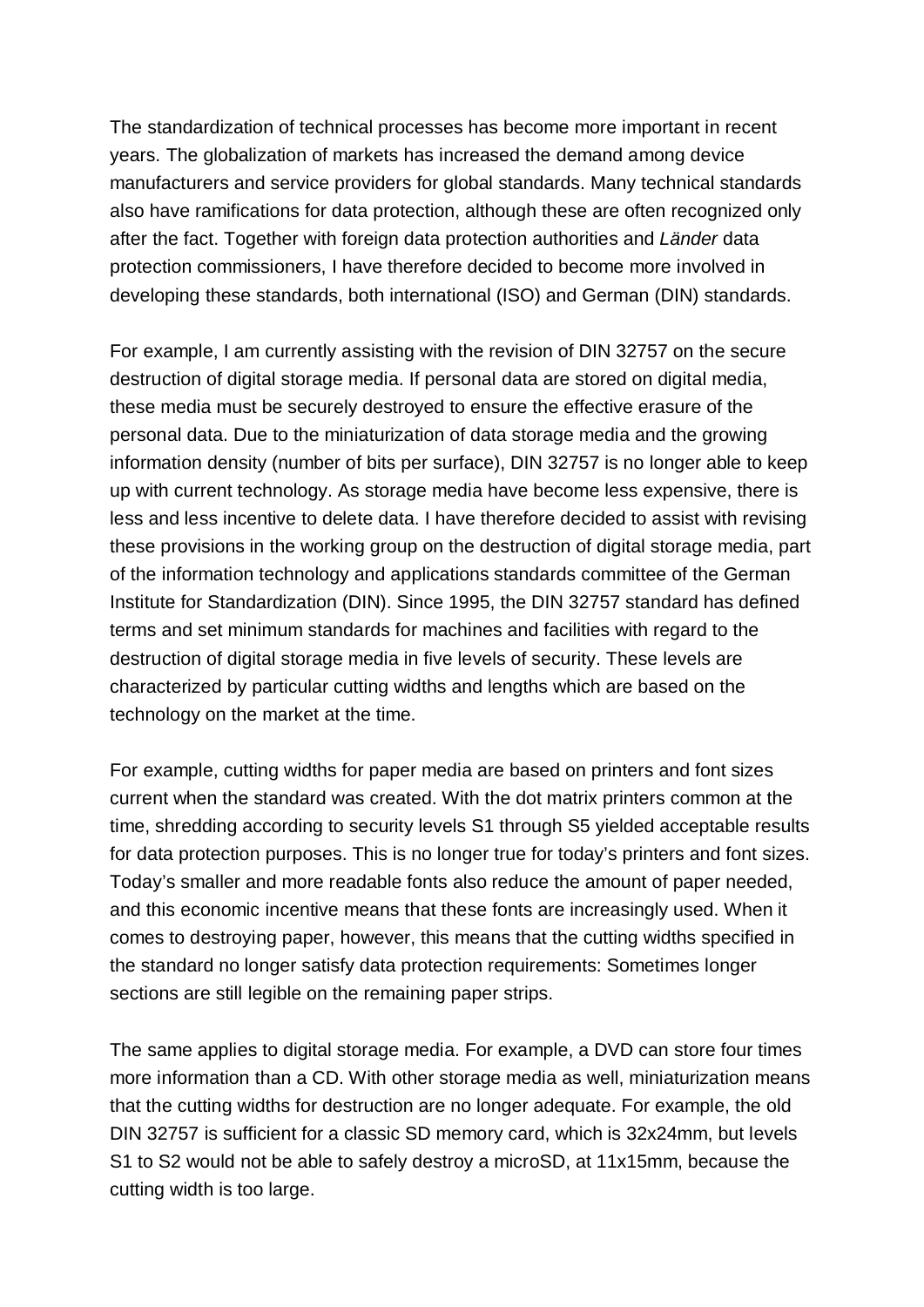These examples show that revision is urgently needed in order to meet data protection requirements when new devices are being developed. Another consideration with regard to destroying storage media that must be taken into account has to do with the question of recycling the destroyed media. In recycling, the following rule applies: the larger the remaining parts, the better they can be recycled. But this rule runs contrary to data protection requirements, because larger parts also contain a greater density of information. Everyone in the working group agrees that the previous five levels of security are no longer sufficient and that at least a sixth level will be needed in the future.

The discussions are ongoing and are scheduled to be completed in spring 2011. I am optimistic that the data protection requirements will be met.

### **5.4 Collected once, stored forever? Problems with data deletion**

*Personal data must be deleted when they are no longer needed or when they are stored without authorization. Unfortunately, not all IT systems meet these legal requirements.*

SAP software helps manage goods, services, staff and customer data. The federal administration increasingly uses SAP software to automate its business processes. In some installations, it has proved impossible to delete personal data from SAP systems.

According to the Federal Data Protection Act, personal data are to be deleted when they are no longer needed or if their storage is not permitted for other reasons. The Act defines deletion as rendering stored personal data unreadable. This is achieved neither by logically deleting the data, while leaving open the possibility of restoring them, nor by preventing the possibility of searching for them.

On various occasions, I have found that procedures based on SAP R/3 (especially with the HR module for human resources management) fail to meet the requirements of deletion in line with data protection law (see also nos. 5.4.1 and 5.4.2). For this reason, I sought a general overview of the use of SAP systems within my area of responsibility. Using a questionnaire to this effect, I gathered information on the use of SAP systems and the kind of personal data processed using such systems (e.g. customer data, human resources data, data on sickness allowances for civil servants, budget data). I also wanted to know whether a data protection strategy had been developed and whether processing instructions existed.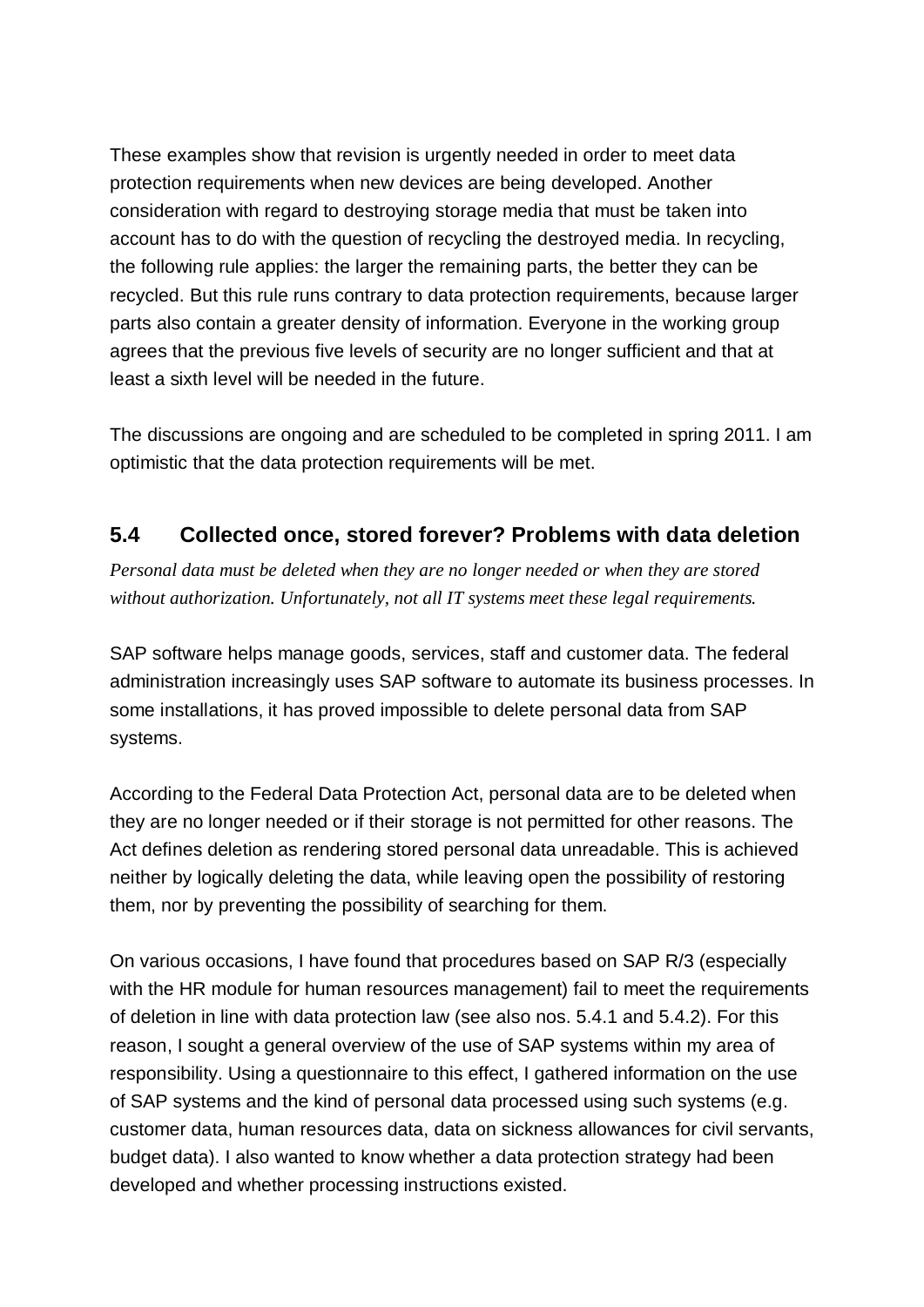In examining the questionnaire responses, I found that the federal administration uses SAP products in only a few cases. Where these products are used, however, personal data are affected, often those in need of special protection, such as data from personnel files and human resources data. With regard to deleting personal data, the results were worrying: Many government agencies have so far assumed that the data within the system can be deleted. Not all were aware that SAP software is not always able to delete data. My initiative seems to have caused the agencies concerned to reconsider the matter and examine the existing deletion routine more critically. Based on the sobering results of the questionnaire – data are not always deleted properly according to data protection standards – I contacted SAP directly in order to work with the software manufacturer to find a solution. SAP agreed to provide a module in 2010 for deleting data which might solve the problem. SAP reported that the module was available in the software SAP R/3 4.7 Enterprise, and that the agencies concerned had installed and tested the module. However, the anticipated success failed to materialize. The module delivered by SAP did not delete any data and in some cases caused problems with the database. In this case, the data had to be deleted manually. As a result, I will discuss this problem with SAP at length in spring 2011. If the situation does not change, I will no longer be able to endorse the use of SAP products.

### **5.6 Cloud computing: Data protection in the cloud?**

*Cloud computing – the provision of computing capacity over the Internet – raises many data protection issues.*

Cloud computing refers to the dynamic provision of resources such as computer capacity, data storage or ready-made program packages over networks, especially the Internet. Cloud computing services claim they save money and offer greater flexibility; but it is unclear how they ensure data protection and data security.

Cloud computing in its purest form, as an open, global model, is difficult to reconcile with current data protection law. If a data controller, a client of cloud services, decides to store personal data on servers around the world, this approach soon reaches its limits. In the extreme, the controller does not even know who is technically processing the data or where. So restrictions on the use of cloud computing are needed.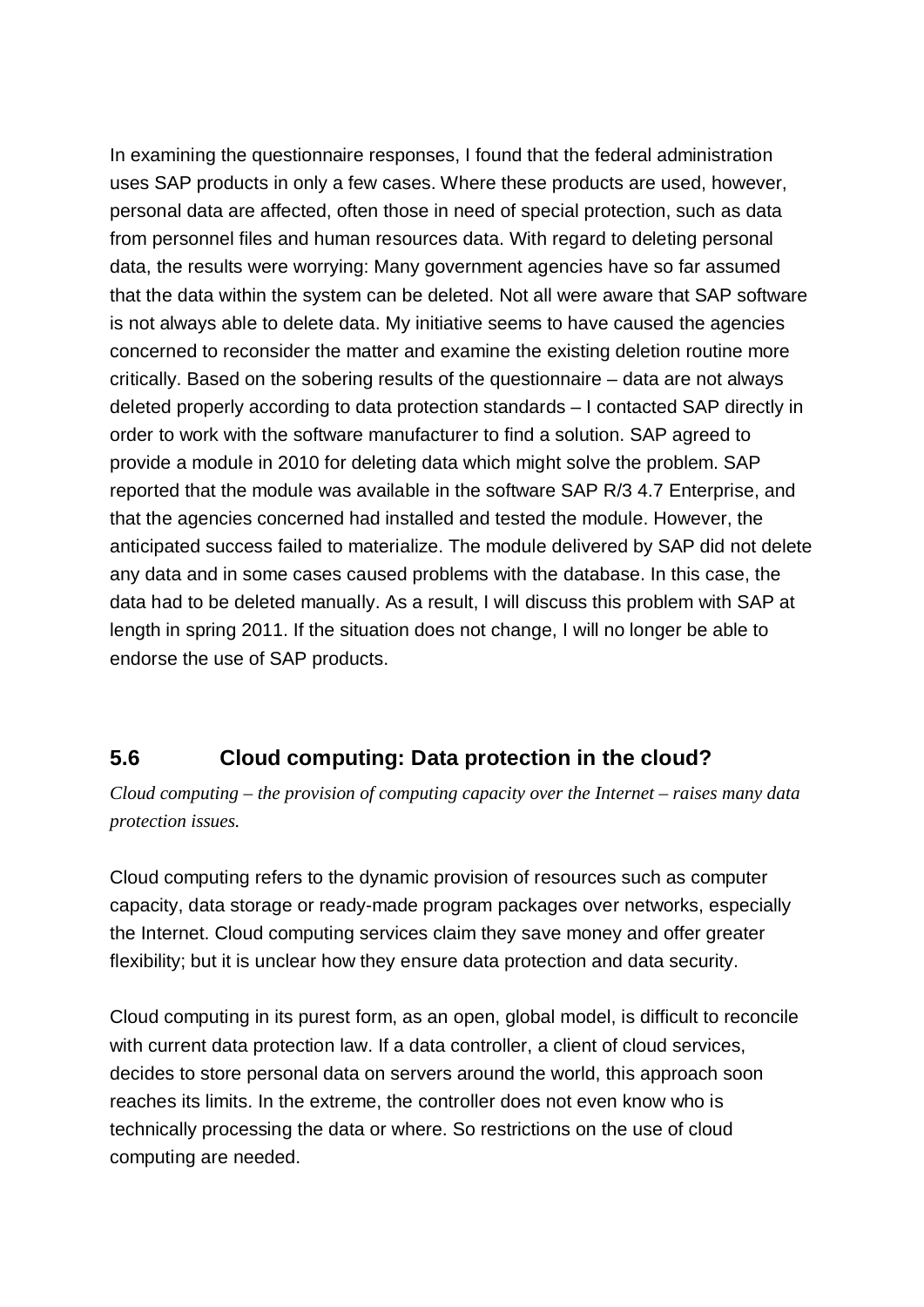In most constellations, controllers do not want to delegate responsibility for their data, so according to the European Data Protection Directive and the Federal Data Protection Act, the situation is regarded as a form of third-party data processing. In this case, according to Section 11 of the Act, the responsibility for data protection typically remains with the controller. This means that a series of legal, formal, technical and organizational requirements must be taken into account (see also no. 2.4 on third-party data processing). In cloud computing it is necessary to pay attention to the following:

Processing may be shifted to the cloud only when delegating data processing procedures to private third parties as third-party processing is permitted. It is necessary to abide by restrictions for specific areas, such as social legislation.

Processing in the cloud does not usually remain within Germany's borders. The same standards as in Germany apply to foreign processors only if these processors are based in the EU or in countries of the European Economic Area, or if the data are processed in these countries.

For third parties which process the data outside the EU or the EEA, it is necessary to ensure appropriate data protection in the relevant third countries and possibly gain permission from the data protection authority responsible for the data controller. The same standards as for data transmission to a third country apply to the suitability of these measures.

The requirements specified in Section 11 of the Federal Data Protection Act must be met whether the processor is German or foreign. For example, the written contract must specify the subject and length, scope, type of data and groups of data subjects, the technical and organizational measures, rules for correction and deletion and additional measures under Section 11 (2) of the Act. This means that the controller must know in detail which data are processed where and under what conditions. This is difficult to achieve in cloud computing, where available server capacity is assigned ad hoc.

Before data processing begins and regularly thereafter, the controller must make sure that the processor complies with the technical and organizational measures to ensure data protection, whether through local inspections or certification by an independent, neutral and trustworthy third party. The conditions of the individual computing centres and the local conditions must also be inspected.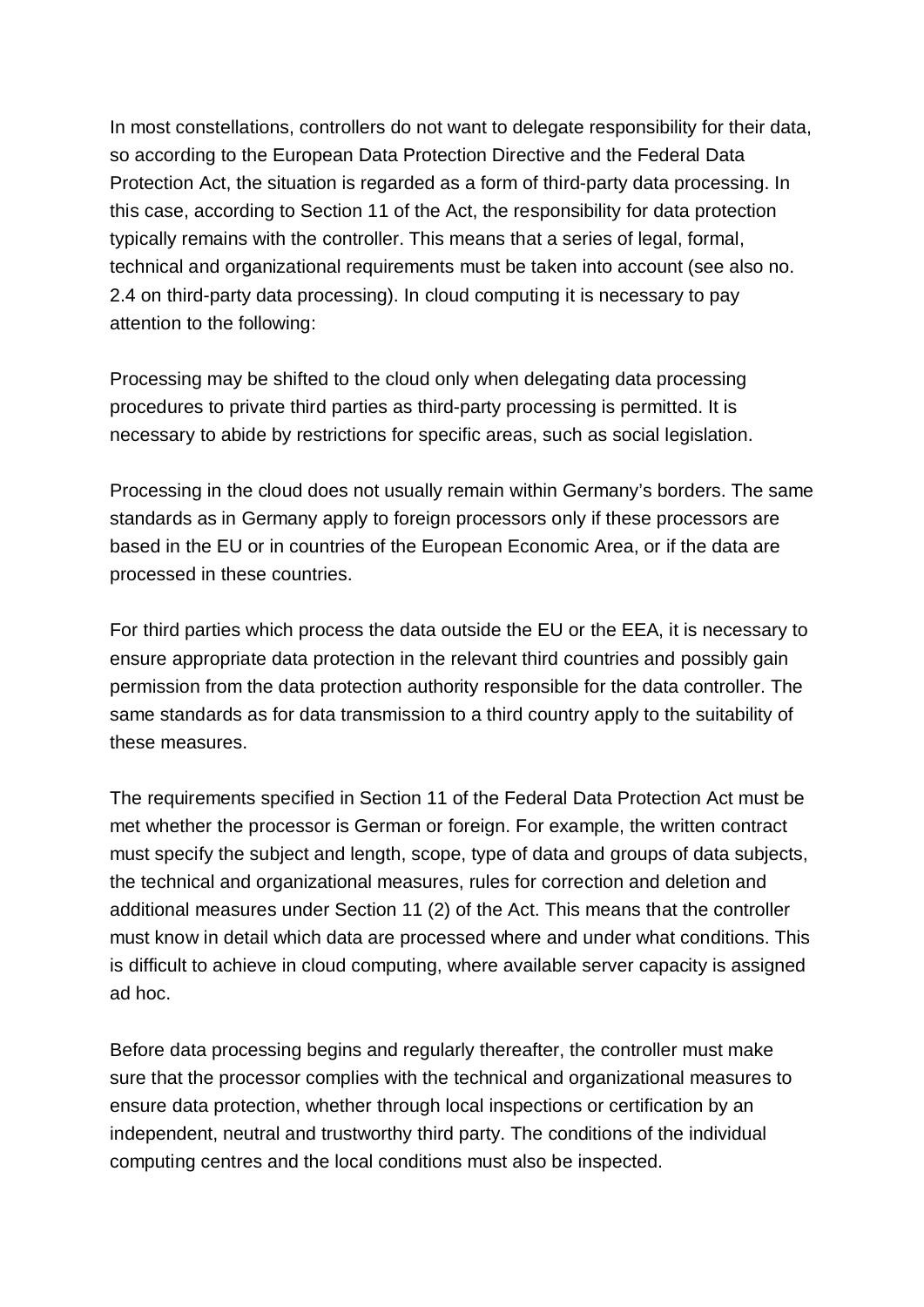The data processor must also ensure effective data protection inspections. Various practical difficulties are likely here as well due to the dispersed approach.

For these reasons, cloud computing is currently permitted and practical only under restrictive conditions.

One solution would be a provision on joint data processing of several data controllers. The concept of accountability might be helpful in this regard. Accountability means that if more than one body is involved in data processing, legal provisions should make the responsibility for the lawfulness of data processing depend on the actual possibilities for exerting influence and the interests of the data subjects. In its outline on modernizing data protection law, the Conference of Data Protection Commissioners of the Federation and the *Länder* has already presented initial recommendations (see no. 1).

Responsibilities must be distributed in a way that does justice to different interests; in the case of cloud computing, this means those of the processor(s) as well. Every body which in fact can determine means and purposes of data processing should be responsible to that degree for the lawfulness of the data processing.

Services should be performed in the cloud only when certain legal, technical and organizational conditions are met (see box for no. 5.6). Personal data may be processed in the cloud only when they are effectively protected against misuse. The principle of privacy by design should also be followed here, in order to implement effective data protection at an early stage, i.e. when cloud services are created. In addition, a high level of transparency must be assured when using cloud services. Overall, I still see many unresolved legal and technical questions in relation to cloud computing.

#### Box for no. 5.6

A set of guidelines for **using cloud computing**, "BSI minimum standards for providers of cloud computing services", is currently undergoing the public approval process. This document (version 0.96 of 27 September 2010) lists basic requirements, requirements for a high level of confidentiality and of availability on the basis of basic IT protection when using cloud computing. Among other things, it considers the provider's security management, security architecture, ID and rights management, transparency, organizational requirements, possibility for user monitoring and data protection/compliance. These guidelines are intended to enable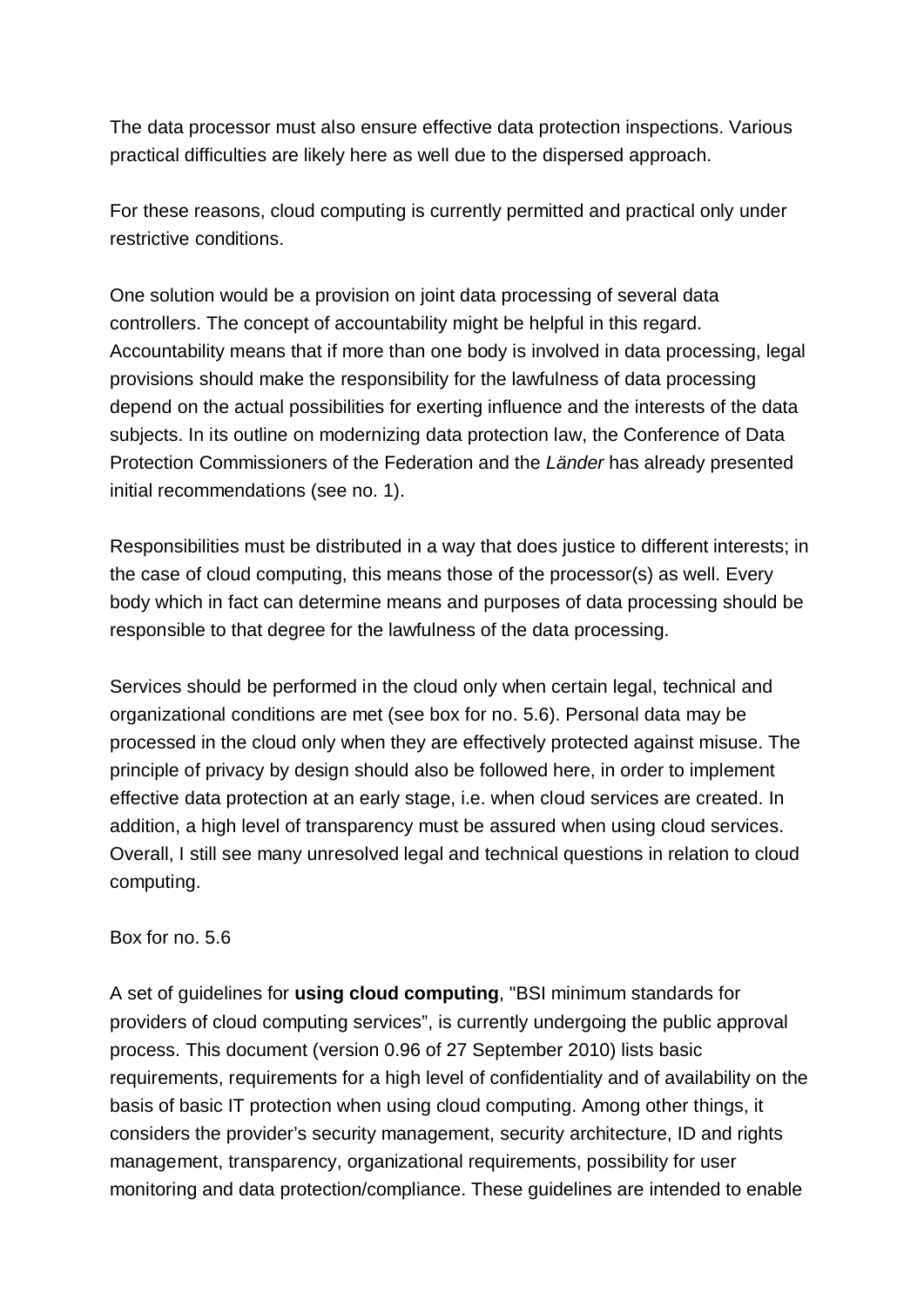providers of cloud services to deal with an issue as complex as the use of cloud computing from the perspective of IT security.

### **5.8 Electronic engine control units: Cars as computers on wheels**

*Electronic engine control units in cars are intended to improve vehicle safety and assist with maintenance. At the same time, however, there is a growing risk that this trend could result in the "transparent driver".*

From humble beginnings about thirty years ago, cars are now equipped with increasingly complex and powerful electronic aids and data recorders. Most car owners and drivers know very little, if anything, about them or how they work. Some of the data generated, such as those related to technical engine management, have little to do with identifiable individuals. However, when further, behaviour-related information is recorded, the threshold of being able to identify specific persons is quickly reached. This applies for example to the frequency distribution of readings on speed, (lateral) acceleration, vehicle position, braking and the resulting deceleration rate.

Ordinary cars today have between 40 and 60 engine control units (ECU) connected to an engine management system. The recorded data can be retrieved by car repair shops and manufacturers from a central port. Data used for car maintenance provide information on the driver's acceleration, speed and braking behaviour, resulting in a detailed vehicle-use profile and possibly also driver profile. If these are combined with online data, such as geolocation via GPS, the "transparent driver" becomes increasingly likely.

Repair shops are permitted to use these data for repair and maintenance work at the car owner's request, if the car owner is also the driver and has access to understandable information about the data recorded in the ECUs before requesting the repair/maintenance work, either from the owner's manual, sales contract or repair/service contract. The same applies to the collection, processing and use of vehicle data from the data recorder which only the manufacturer is able to access.

General remarks such as the following do not constitute "understandable information" as referred to above: "Your car records data on its operation, problems and user settings. These data are stored in the vehicle and can be retrieved using appropriate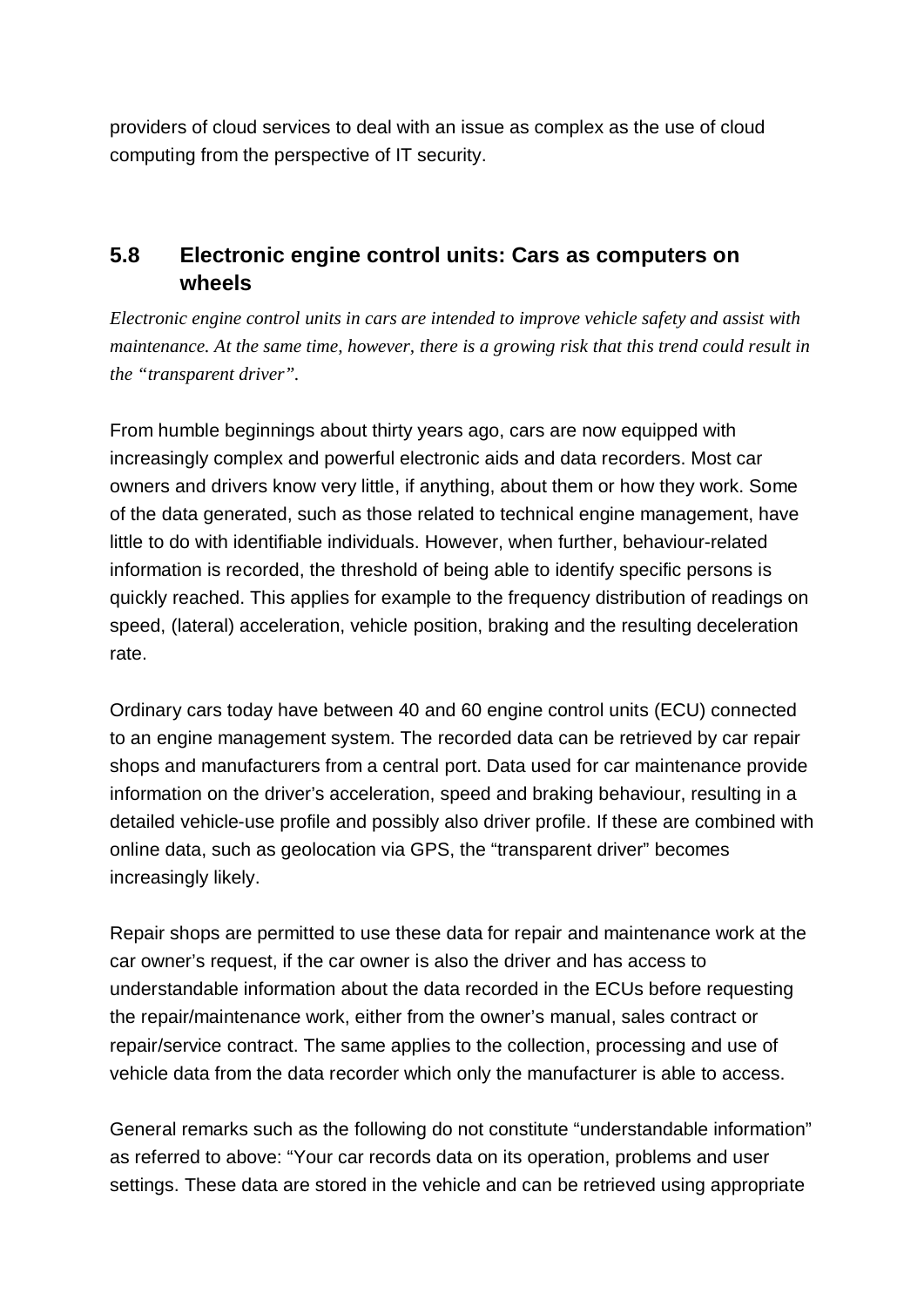devices, particularly when servicing the vehicle. The data are used to assist with service and repairs or to optimize and enhance vehicle functions."

The Düsseldorf Group has addressed the data protection problems associated with electronic engine control units and has established a working group, to which I belong. This working group first analysed the collection, processing and use of vehicle data in light of their ability to identify specific persons. This analysis is intended to improve information for data subjects provided in owner's manuals, sales contracts and repair/service contracts. The necessary work was still in progress at the time this report went to press.

# **5.9 RFID PIA at European level**

*In order to analyse data protection risks and impacts associated with the use of radio frequency identification (RFID), a strategy for privacy impact assessment (PIA) was developed at European level. In future, industry, trade and businesses using RFID are to produce PIA reports and submit them to the national supervisory authorities for examination before beginning RFID operations.*

RFID is taking over the world while largely escaping the public's notice. RFID chips are now integrated in clothing made by well-known manufacturers, in customer loyalty cards and in Germany's new identity card. The RFID Information Forum recommends that products containing RFID chips should be marked with a logo chosen in a contest (see box a for no. 5.9). All passports containing RFID chips in accordance with the ICAO standard are marked with a logo (see box b for no. 5.9). I reported at length on the RFID issue in my latest annual reports (see most recently 22nd Annual Report, no. 6.7).

The European Commission's strategy calls for developing guidelines for technology impact assessment for RFID systems (RFID PIA). Developing an RFID PIA is based on the recommendation of the European Commission dated 12 May 2009, 2009/387/EC (L 122, p. 47), which states that several principles should be followed when using RFID.

These include:

- · special marking of goods containing RFID tags;
- using the same logo Europe-wide to indicate the use of RFID;
- · general information on the use of RFID;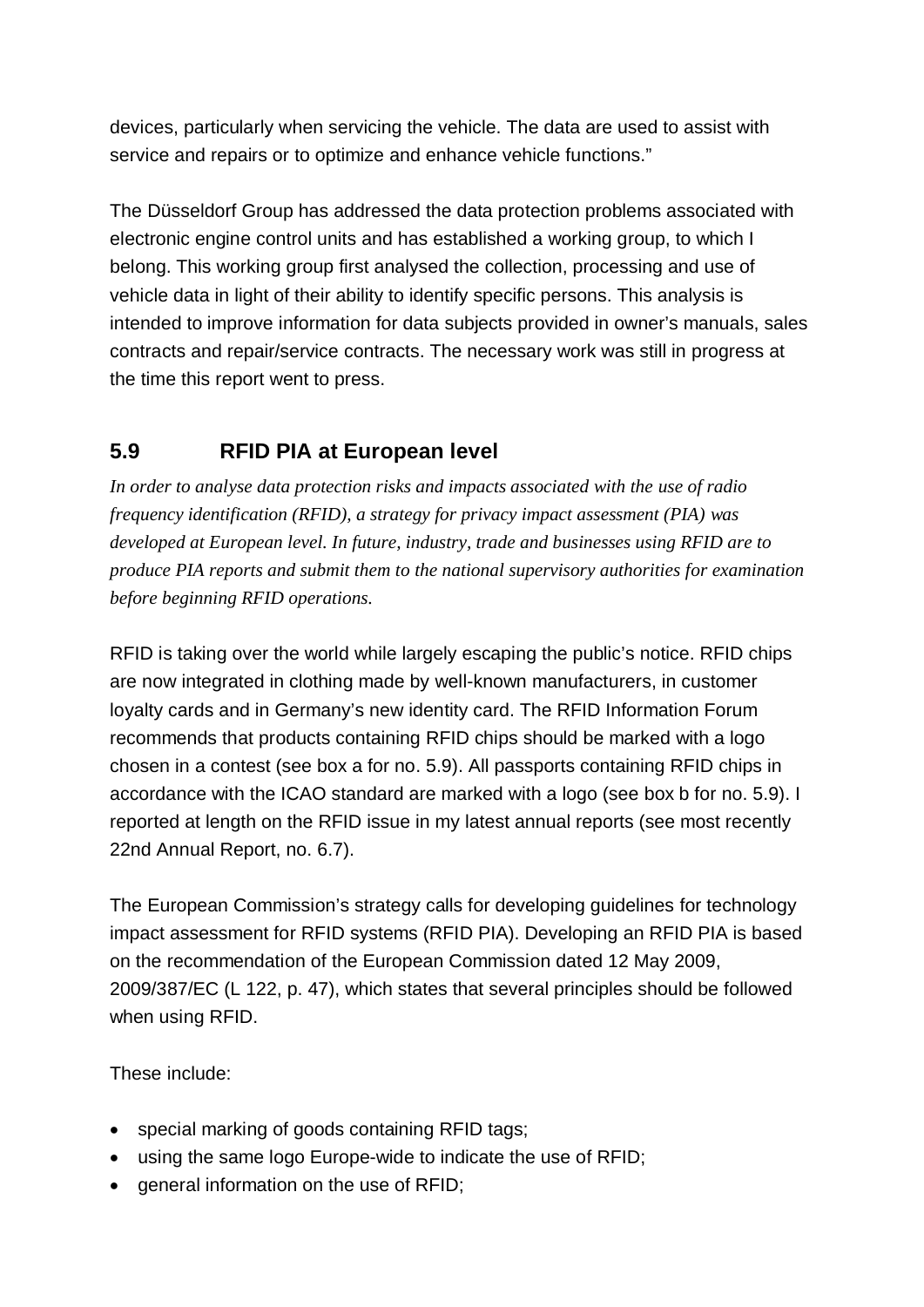· automatic deactivation of RFID tags at the point of sale.

In line with the opt-in principle, RFID tags should be allowed to continue transmitting after the item has been paid for only at the customer's explicit request. RFID reading and writing devices and communication processes should be clearly apparent to customers. There should be comprehensive information about which personal data are processed for what purposes.

Before going into operation, RFID systems should be subject to impact assessments to determine whether they comply with data protection requirements. And a report should be submitted to the national data protection authorities at least six weeks before the systems are to go into operation. This (non-binding) recommendation, based on an online consultation in 2006, is intended to create the same starting conditions for RFID manufacturers and users throughout Europe.

The Article 29 Data Protection Working Party of the EU member states found a paper on RFID PIA submitted by industry representatives in March 2010 to be inadequate (WP 175 of 13 July 2010). In particular, the committee noted that PIA should not merely describe the technology, but must identify its risks. Further, the paper did not discuss RFID tags carried by persons. Finally, the paper failed to analyse the deactivation of RFID tags at the point of sale, which is important from the perspective of data protection. Since then, the RFID PIA developed under the supervision of Global Standards One/Retail is in the process of being revised. Newer versions which however also require improvement were also submitted to the Article 29 Data Protection Working Party. These versions contain significant improvements over the first version. The industry has since submitted a final version, which the Article 29 Working Party assessed positively and officially endorsed. As a result, the RFID PIA will in future enable RFID to comply with high and uniform standards of data protection in all EU member states.

Box a for no. 5.9

RFID logo for products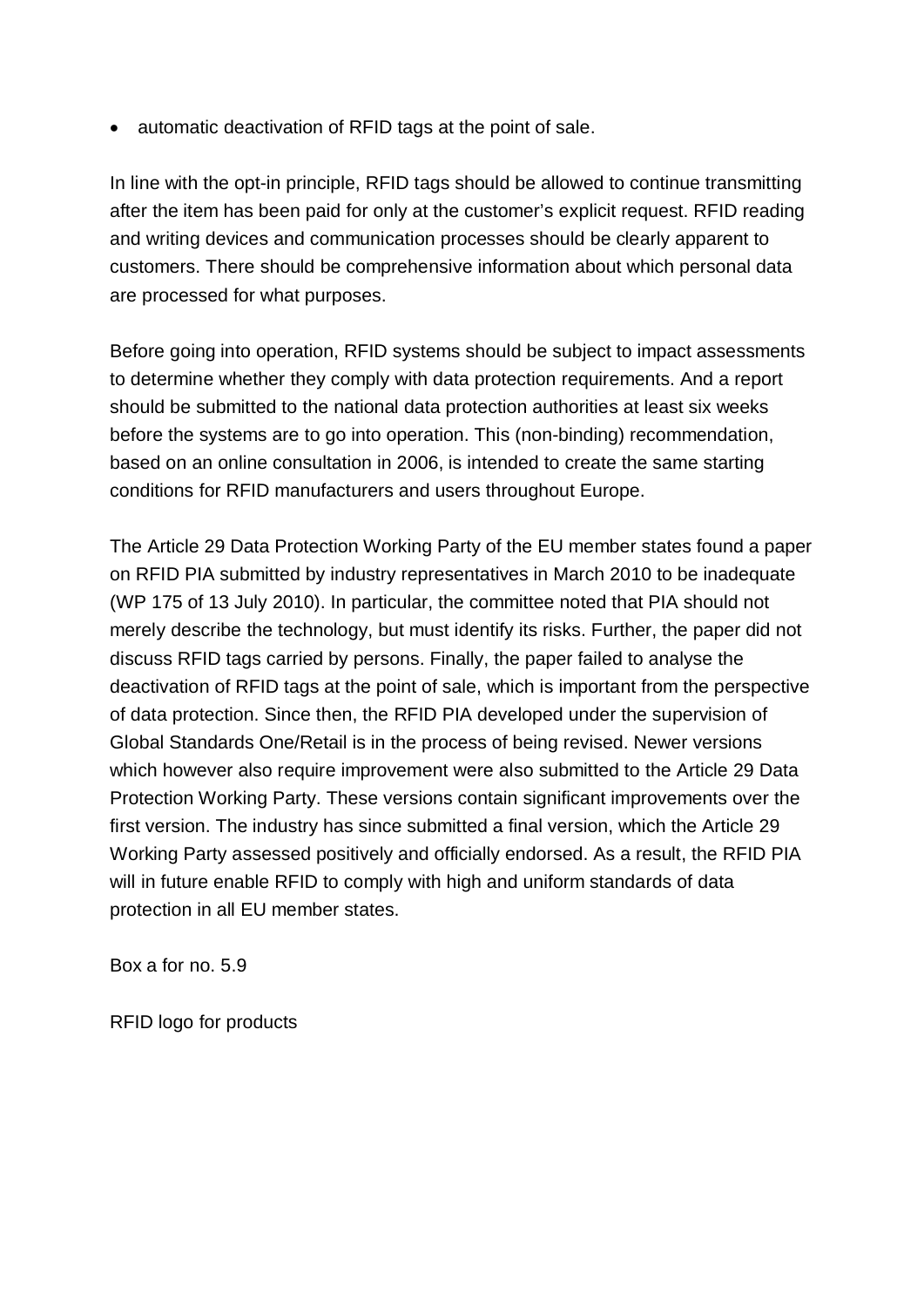

Box b for no. 5.9

RFID logo for products



## **6 Telecommunications and postal services**

## **6.1 Data retention: Quo vadis?**

*After the Federal Constitutional Court quashed the legal provisions on data retention for possible future use, the question now is what's next. The answer also depends on the evaluation of the EU directive on which the provisions were based.*

### **The Federal Constitution Court decision**

In my 22nd Annual Report (no. 3.2.1), I described the constitutional concerns regarding data retention for possible future use and reported on the constitutional complaint (for background information on data retention, see box a for no. 6.1). In its decision of 2 March 2010 (1 BvR 256/08), the Federal Constitutional Court found that the provisions on data retention violated the constitution and declared them null and void. I see this judgement as one in a series of fundamental decisions by the Federal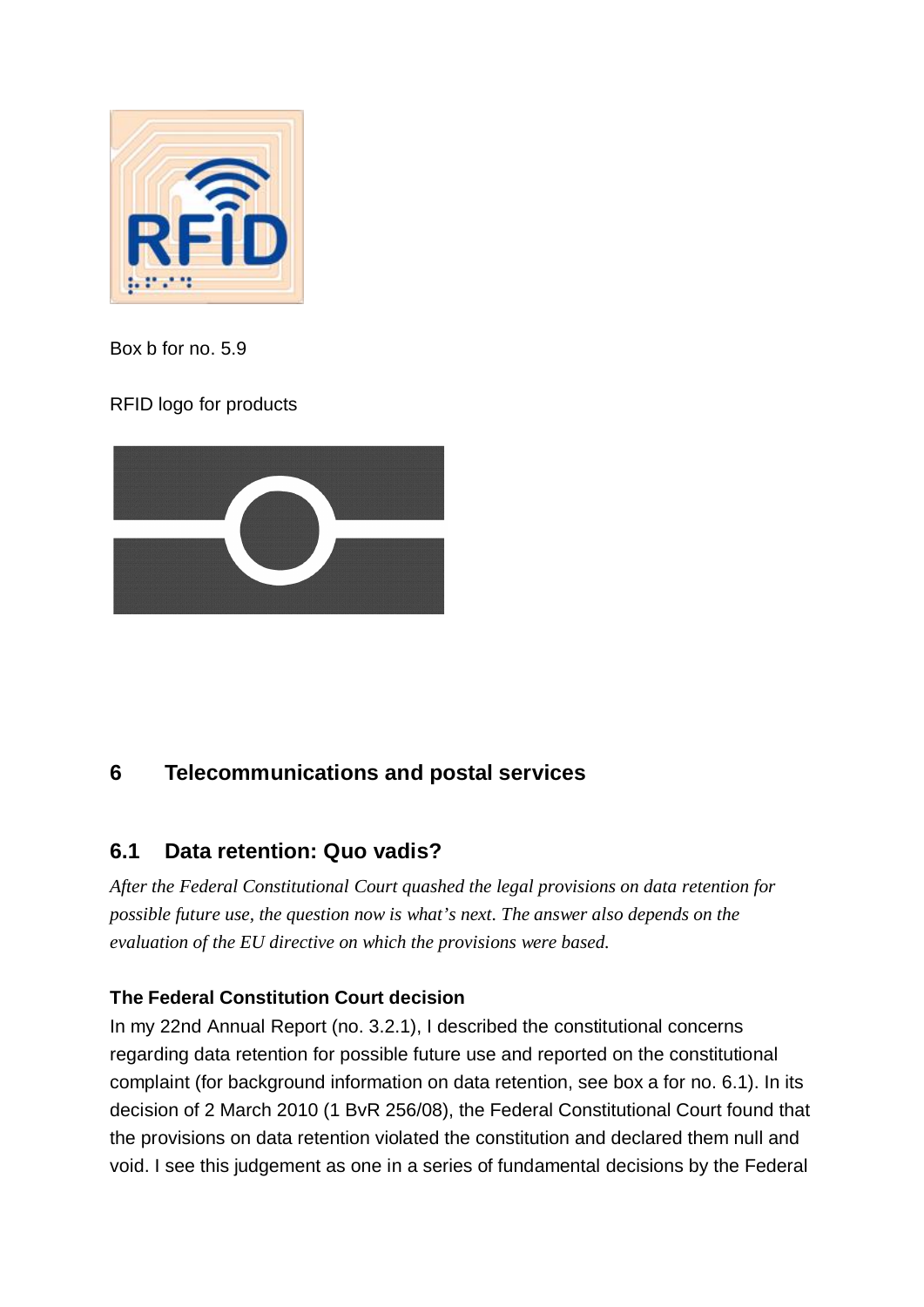Constitutional Court on the population census and remote searches of computer hard drives which have reinforced data protection in Germany.

However, the fact that the court only found the legal provisions on data retention unconstitutional should not be overlooked; it also stated its view that the European directive on data retention could be implemented without violating the constitution, although such data retention would have to be subject to especially strict conditions due to its particularly invasive nature. The court listed four criteria:

- a high standard of data security,
- · narrowly defined purpose for which the data may be used,
- · sufficient transparency, and
- effective legal redress.

With regard to the data security requirements, the court incorporated my demands: Data retained for possible future use must be kept separate from other data stored for business purposes. The data must be encrypted and subject to a secure access regime, such as the principle of greater scrutiny. Finally, a revision-proof log of data retrievals is to be kept. Even if these rules cannot rule out every possibility of misuse, they could at least greatly reduce the risk.

The court found the legal provisions on the use of the data to be particularly inadequate, stating that they failed to restrict the use of data to an exhaustive catalogue of serious criminal offences. According to the court, due to the highly invasive nature of such use, using these data for purposes other than those law enforcement purposes to be specifically defined would be lawful only if absolutely essential to protect legal rights. The court also found that the requirement of restrictive conditions on use applied not only to the transmission of data to law enforcement authorities but also to the use of data already transmitted. These may be used only for the defined purpose, must be processed as quickly as possible and deleted immediately once they have served their purpose, according to the court.

The court also clarified that data collection and use must take place with the data subject's knowledge and may be conducted covertly only in exceptional cases with a court order. The court also stated that an effective system of legal protection was needed to ensure that data are not transmitted from telecommunications operators to law enforcement authorities without a court order, and that effective legal protection proceedings ensure that the use of data is monitored after the fact.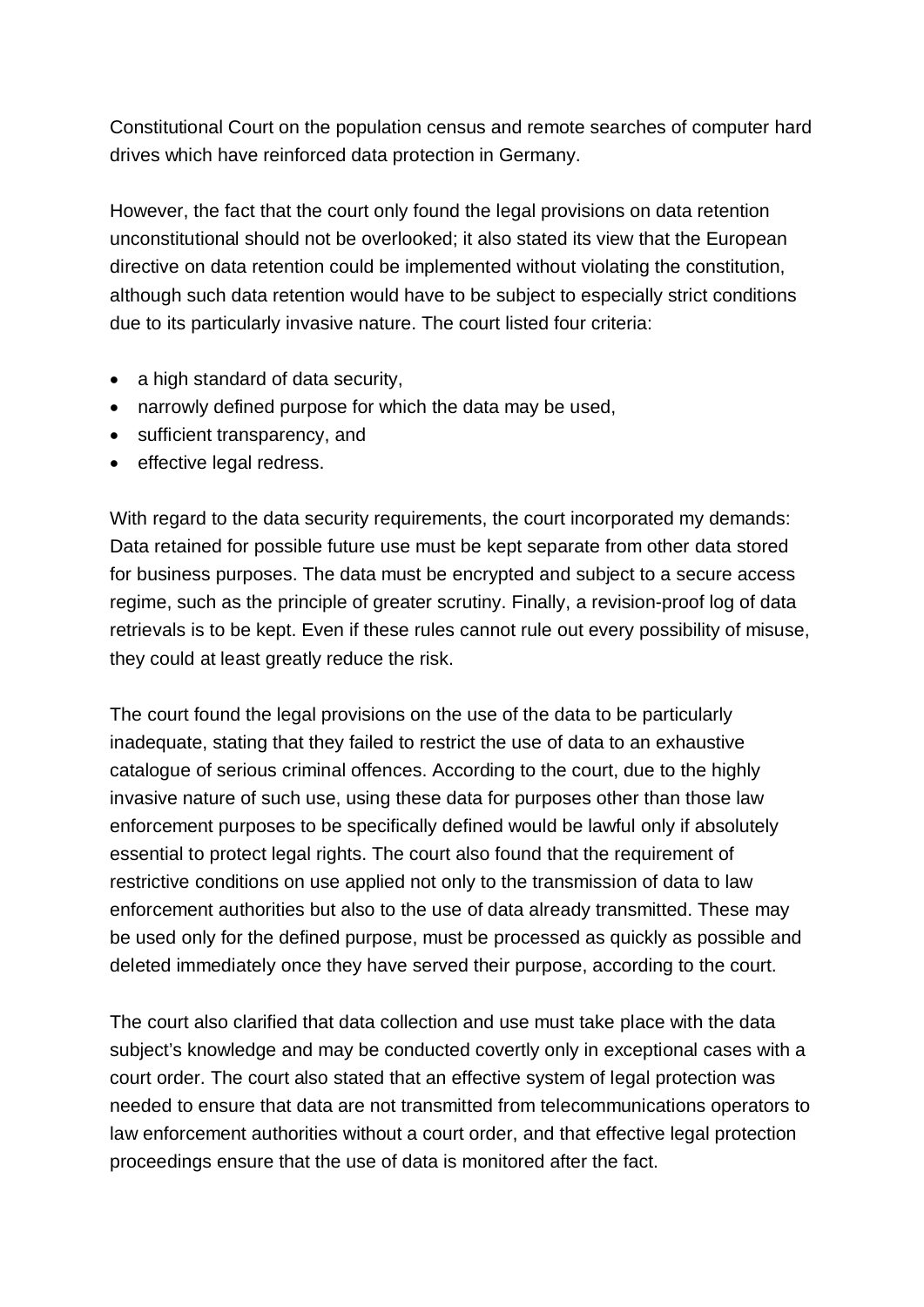The court's findings that preventive data collections in the absence of specific grounds may not exceed a certain limit should also be stressed (see box b for no. 6.1). Comprehensive monitoring without specific grounds for suspicion would contradict the constitutional identity of the Federal Republic of Germany, the court said.

I agree with the court's finding that IP addresses may be an appropriate way to identify Internet users on a large scale. But the court found that less stringent conditions apply to releasing the data of customers identified using IP addresses than to information about other telecommunications traffic data.

#### **Freezing as an alternative**

Even though the Federal Constitutional Court decision stopped the retention of telecommunications data in Germany for possible future use, this does not necessarily mean the end to all such data retention. As mentioned above, the court found that the legal provisions were unconstitutional, while indicating that the Data Retention Directive could be implemented in compliance with the constitution. As a result, the responsible Federal Ministry of Justice faces growing pressure to draft new legal provisions on data retention. Happily, the ministry has not yet bowed to this pressure.

I also believe that a hasty reintroduction of preventive data retention would be wrong. On the one hand, I have not seen convincing evidence that preventive data retention would in fact improve the clear-up rate for serious crimes to an extent that would justify this major infringement on the basic rights of all telecommunications users. The lack of empirical evidence is apparently not just a German issue: The European Commission postponed the assessment of the Data Retention Directive scheduled for 2010 until the first quarter of 2011 for lack of informative material (see below). On the other hand, it does seem plausible that certain crimes, especially those committed exclusively via the Internet, would be very difficult to solve without being able to trace dynamic IP addresses to perpetrators.

I have therefore advocated seeking a procedure which both allows effective prosecution and represents a data protection-compliant alternative to long-term preventive data retention without specific grounds for suspicion. In my view, the modified "quick-freeze" procedure I brought up in the public discussion some time ago would satisfy both conditions.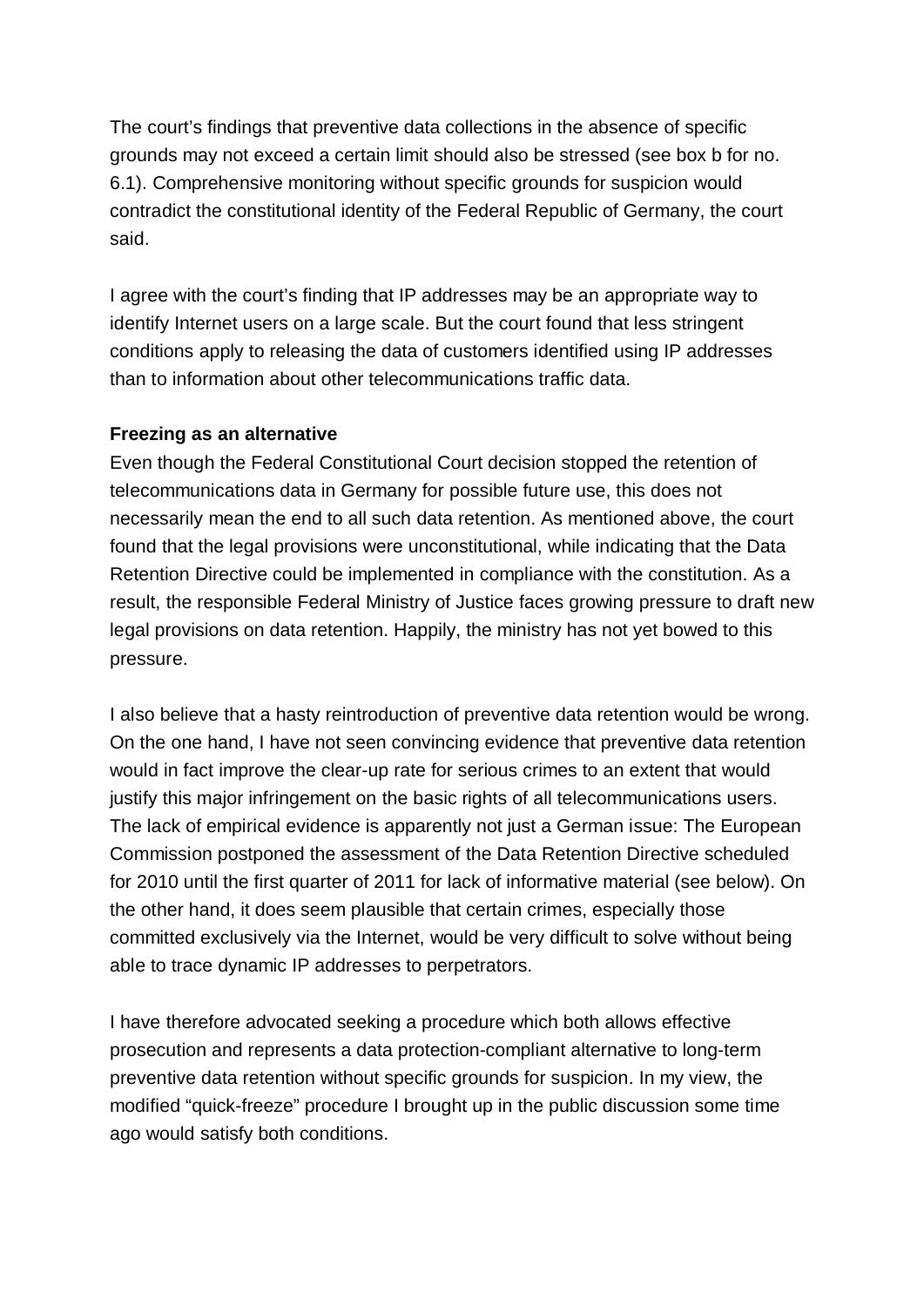According to this model, at the order of the law enforcement authorities, telecommunications operators would have to retain, or "freeze", telecommunications data which might be needed to solve a crime and would otherwise be deleted, for a certain period of time. During this period of time, the law enforcement authorities could then get a court order requiring the telecommunications operators to give them the data. If a court order cannot be obtained within a certain period set by law, the "frozen" data would be deleted without being provided to the law enforcement authorities. A similar procedure has been used successfully in prosecuting copyright violations (see no. 4.8).

This model is problematic only when data are deleted immediately after the connection is terminated, as in the case of Internet access data of flat-rate customers. These data would have to be excepted from the regular deletion for a certain short period in order to be available to "freeze" ("quick freeze plus"). But putting this into action would require specifically assessing the degree to which the very limited buffering of data would help prevent or solve serious crimes and which specific data would be needed. I believe it goes without saying that this must be an absolutely restrictive selection and that the data must be subject to special security requirements, such as those defined by the Federal Constitutional Court for data security.

I believe that such a procedure could both serve the public interest in prosecuting crimes, on the one hand, and protect the confidentiality of telecommunications and the right to determine the use of one's own data, on the other, to a degree acceptable to both sides.

#### **A new direction from Brussels**

There is yet another reason for not reintroducing legislation on preventive data retention: The European Commission is currently evaluating its Data Retention Directive and has announced that it will present the report originally scheduled for 2010 by the end of the first quarter of 2011. Even though it is unlikely according to current information that the entire directive will be repealed, as demanded in a resolution of the Conference of Data Protection Commissioners of the Federation and the *Länder* (see box c for no. 6.1), the Commission has signalled that the directive could be amended. For example, EU Commissioner Reding, who is responsible for data protection law, supports my "Quick-Freeze-Plus" proposal as a reasonable alternative to preventive data retention without specific grounds for suspicion. And Home Affairs Commissioner Malmström, who is responsible for the Data Retention Directive, hinted in a speech that the Commission is leaning towards making the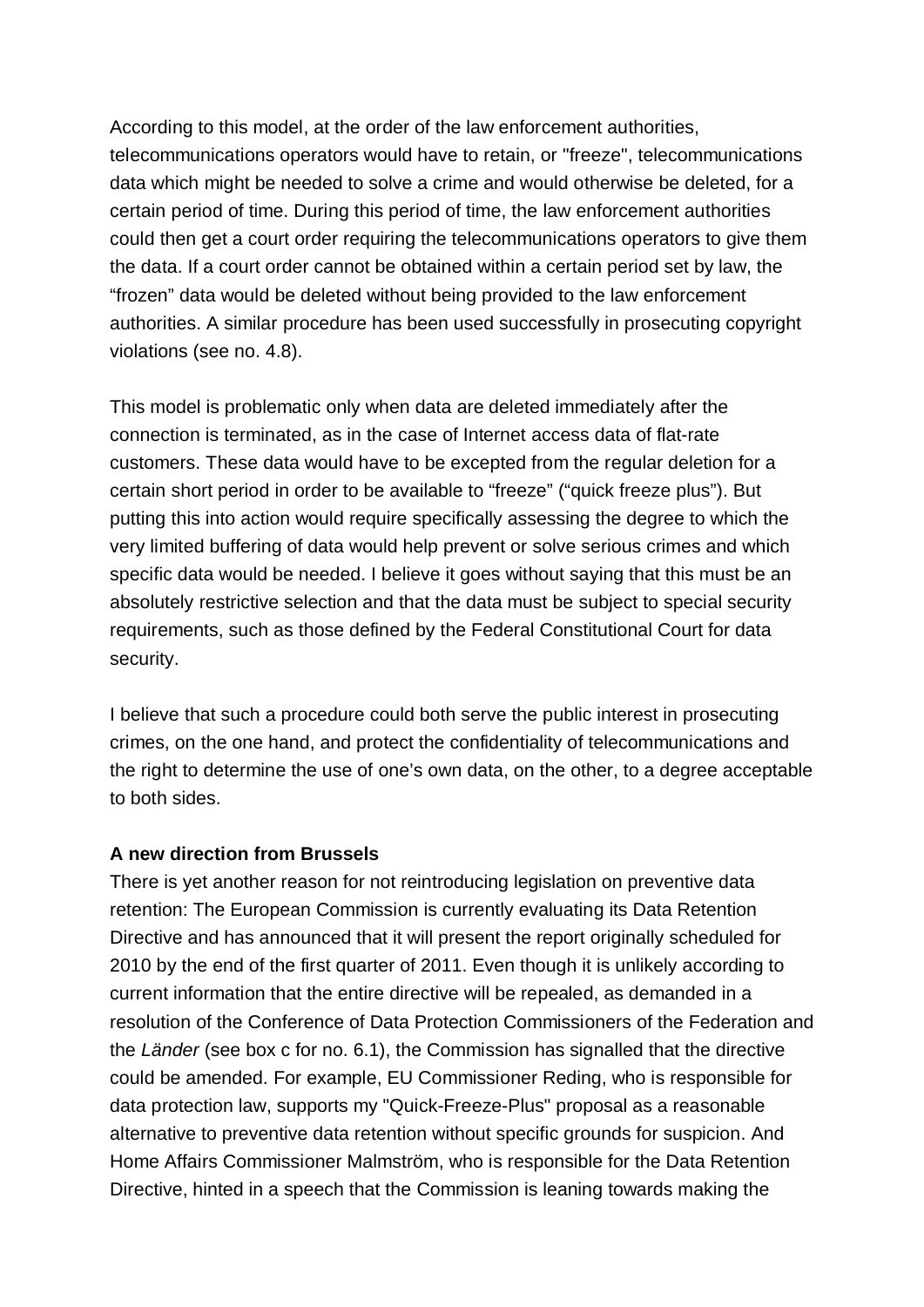directive clearer especially with regard to data use and shortening data retention periods.

The Commission will decide after the above-mentioned evaluation process, to which I also contributed, has been completed. As part of a study by the Article 29 Working Party in 2009, I inspected several telecommunications operators in order to get a better idea of how preventive data retention is implemented in practice. The insights I gained from those inspections – and the significant shortcomings in implementation I found – were included in my comments to the Federal Constitutional Court and in a report of the Article 29 Working Party (WP 172 of 13 July 2010) which was provided to the Commission in the framework of the evaluation process.

Box a for no. 6.1

#### **Background information on preventive data retention**

Directive 2006/24/EC was adopted on 15 March 2006, requiring all EU member states to introduce preventive retention of telecommunications traffic data for the purpose of prosecuting serious crime (see 21st Annual Report, no. 10.1). In Germany, this directive was transposed into national law by means of the Telecommunications Interception and Other Undercover Investigation Measures Reform and Transposition of Directive 2006/24/EC Act on 1 January 2008. With this amendment, telecommunications operators were required to save the traffic data of their customers for six months and provide them to the prosecuting authorities, the police for preventive and official duties and to the intelligence services with the proper legal authorization.

Data to be retained include telephone connection data, such as the number of the caller and the number called, the exact time and length of a call; in the case of mobile telephone calls, the cell ID at the start of the call, the SIM card number and mobile handset identification number. From 1 January 2009, data generated from e-mail and Internet use also had to be retained, in particular IP and e-mail addresses.

With its decision of 2 March 2010, the Federal Constitutional Court found the legal provisions on preventive data retention unconstitutional and void. The Romanian constitutional court also found the national implementation of the directive on preventive data retention to be unconstitutional. A similar case is pending before the Hungarian constitutional court. The Irish High Court has also asked the European Court of Justice whether the directive violates the guaranteed fundamental rights of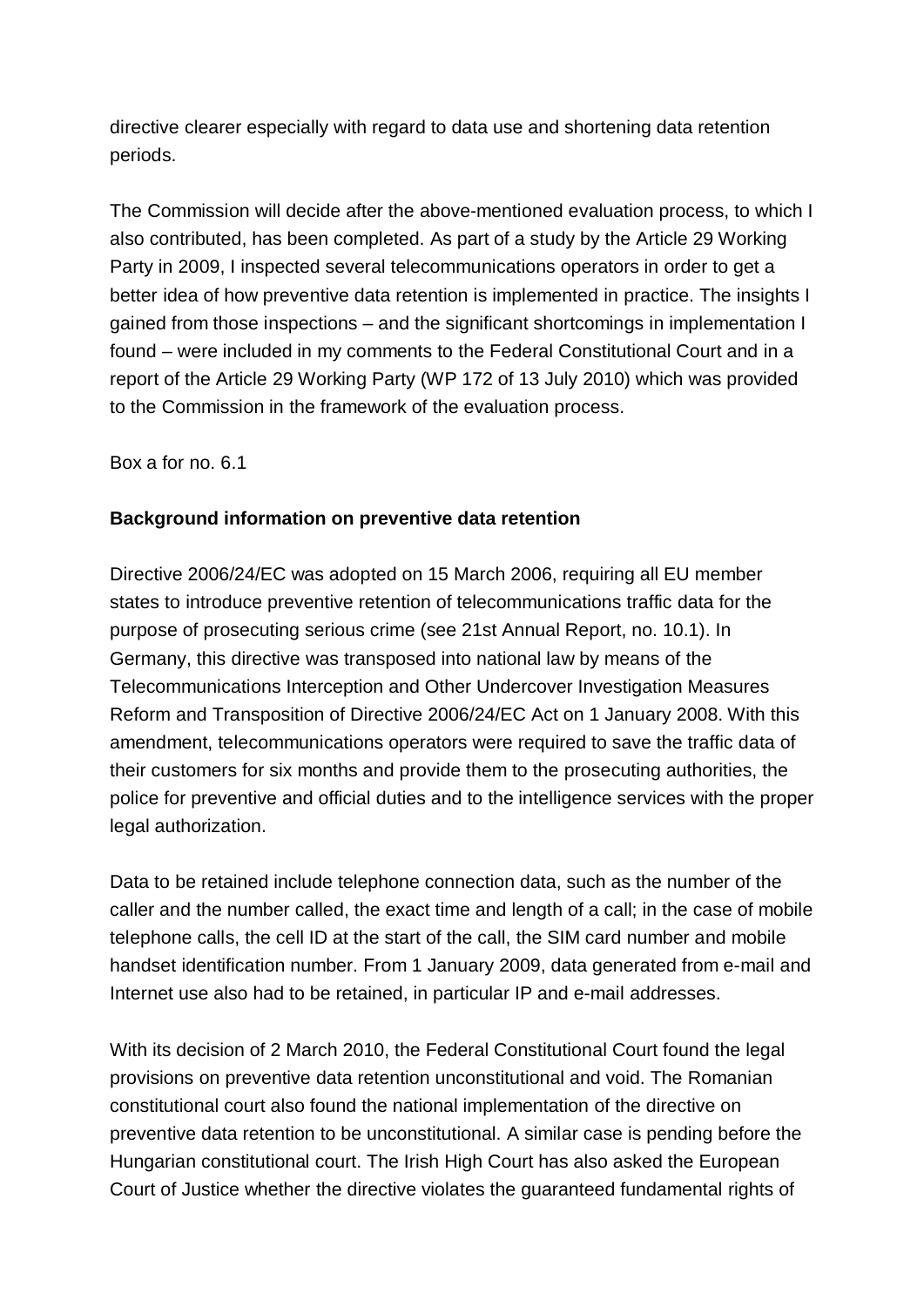the Community. In early 2009, the European Court of Justice found that in formal terms, the directive was enacted on the proper legal basis. The court deliberately did not comment on the legality of the directive's substance.

The Commission may have already amended the directive before the court makes a decision. The Commission's assessment is to be concluded by the end of the first quarter of 2011.

Box b for no. 6.1

### **Quotes from the Federal Constitutional Court decision on preventive data retention**

"Retention cannot be justified in the abstract but only as far as it serves important, specifically defined purposes."

"The constitutionality of preventive retention without specific grounds for suspicion ... depends on [such retention] remaining an exception. Nor may it be used in conjunction with other available data to reconstruct virtually all the activities of individuals."

"Individuals' exercise of their freedom may not be recorded and registered in full. This is part of the constitutional identity of the Federal Republic of Germany. The Federal Republic must defend this identity in European and international contexts."

Box c on Section 6.1

### **Resolution of the 79th Conference of Data Protection Commissioners of the Federation and the** *Länder* **of 17–18 March 2010**

#### **No preventive data retention!**

In its decision on preventive data retention of 2 March 2010 (1 BvR 256/08), the Federal Constitutional Court described the preventive retention of telecommunications data without specific grounds for suspicion as an "especially serious intrusion on a scale previously unknown in the legal system". Because such retention makes it possible to create informative personality and movement profiles of virtually everyone in Germany, the Conference of Data Protection Commissioners of the Federation and the *Länder* categorically reject preventive data retention. The ban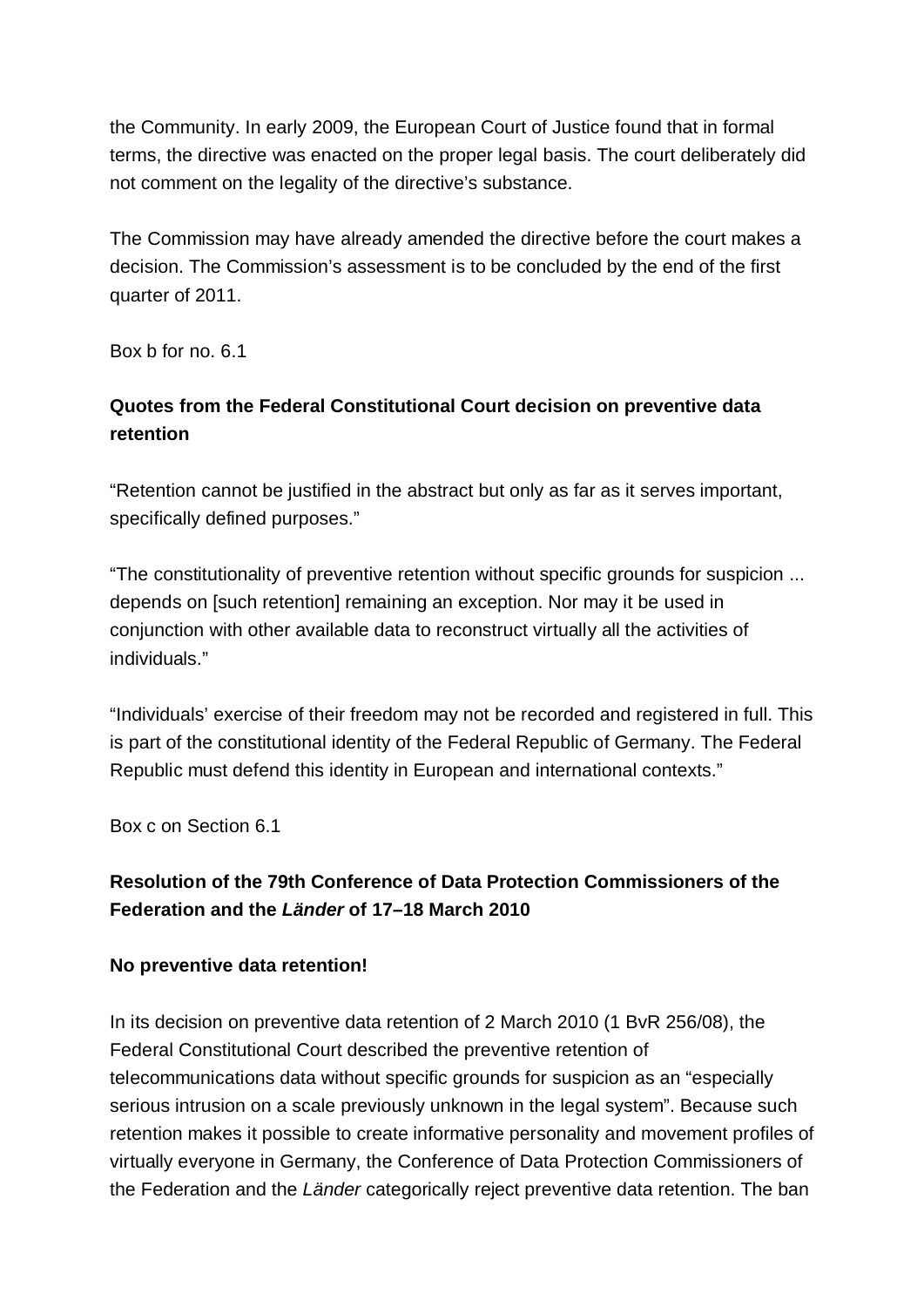on comprehensively collecting data on individuals is part of the constitutional identity of the Federal Republic of Germany, which is to be defended also in European and international contexts. The Conference therefore calls on the Federal Government to advocate the repeal of European Directive 2006/24/EC.

Further, the Federal Constitutional Court stresses that individuals' exercise of their freedom may not be recorded and registered in full. The decision therefore has implications for other areas as well, such as the controversial retention of airline passenger data and the design of road toll systems. And the central ELENA database will have to be examined. When considering new retention obligations or authorizations with regard to the totality of various data collections, legislators are called on to show greater restraint.

## **6.2 They know where you are: The growth of location services**

*More and more mobile devices make it possible to locate their owners with increasing precision.* 

Mobile telephones and other mobile end-user devices function only when connected to mobile networks. Location data, known at least to network operators, are generated in this way as by-products. But third parties are also interested in these data: providers of location-based services, advertisers and emergency services.

More and more mobile devices contain built-in technology which uses satellites and identifying data from wireless local area networks (WLAN) (see no. 4.1.2) to locate the device within a few metres – even indoors. The more precise the location data, the more they interest potential users, and the more important it is to protect data subjects against location without their knowledge. Even when the location of mobile devices is concerned, the legal assessment of location mechanisms is complicated – reason enough to update my previous reporting on this issue (see most recently 22nd Annual Report, no. 7.7).

#### **Mobile phone tracking under the Telecommunications Act (TKG)**

In my 22nd Annual Report, I reported on draft legislation to amend the Telecommunications Act, which entered into force in August 2009 (Federal Law Gazette I 2009, p. 2409). The amended legislation is intended to prevent the risk of misuse for classic mobile phone tracking carried out by network operators. The most important new features were that written permission from the subscriber was required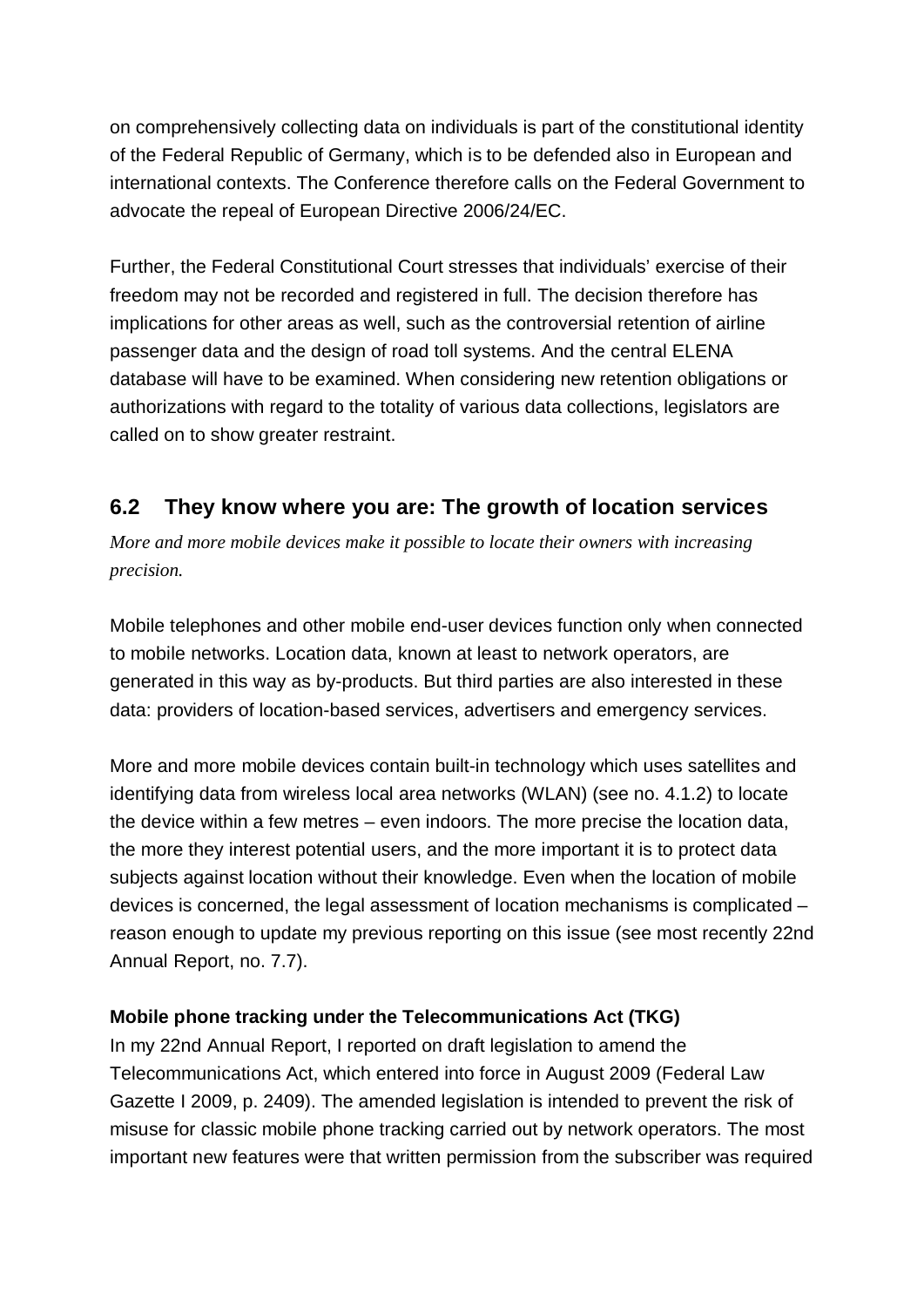for tracking by third parties, and that subscribers had to be informed by SMS after being located five times.

However, ambiguities and possibilities for getting around the provisions were revealed during their implementation. For example, the law does not make entirely clear who is responsible for what. The mobile phone service contract can be with a service provider, the mobile phone service is provided by a network operator, and a tracking service provider operates the tracking platform and makes contracts for tracking services. The subscriber is only aware of the phone service provider, which actually has nothing to do with the tracking process.

For practical reasons among others, the Federal Network Agency (BNetzA) regards providers of tracking services as being obligated to have written subscriber consent. In order to deal with the risk of misuse, according to the Federal Network Agency tracking service providers must take appropriate measures to ensure effective consent. Such measures could include requiring the subscriber to submit, along with written consent, a statement confirming that she is the contracting partner for the mobile telephone number given.

I doubt whether this will be effective in stopping misuse. The SMS required by the Telecommunications Act – theoretically to be sent by the phone service provider, which is not aware of the tracking – applies only when no objection has been made to SMS notifications. The option to forgo notification allowed by the Act could well open the door to misuse in some cases.

Another problem is subscribers tracking their own mobile phones. Under Section 98 of the Act, a subscriber who wishes to track her own mobile must neither submit written consent nor receive an SMS notification. The Act regards subscribers with multiple SIM cards, such as a partner card for a spouse or for an employer-supplied mobile phone, wanting to track these phones as also tracking their own mobiles, even though the purpose would really be to track the location of another person. In this case, no written consent is needed and no SMS notification needs to be sent, thus facilitating misuse.

In view of these risks, I am glad to see that many providers always require consent via SMS from the mobile phone to be tracked before enabling tracking.

The Federal Ministry of Economics and Technology has reacted to these problems and opened a discussion of Section 98 as part of the current process of amending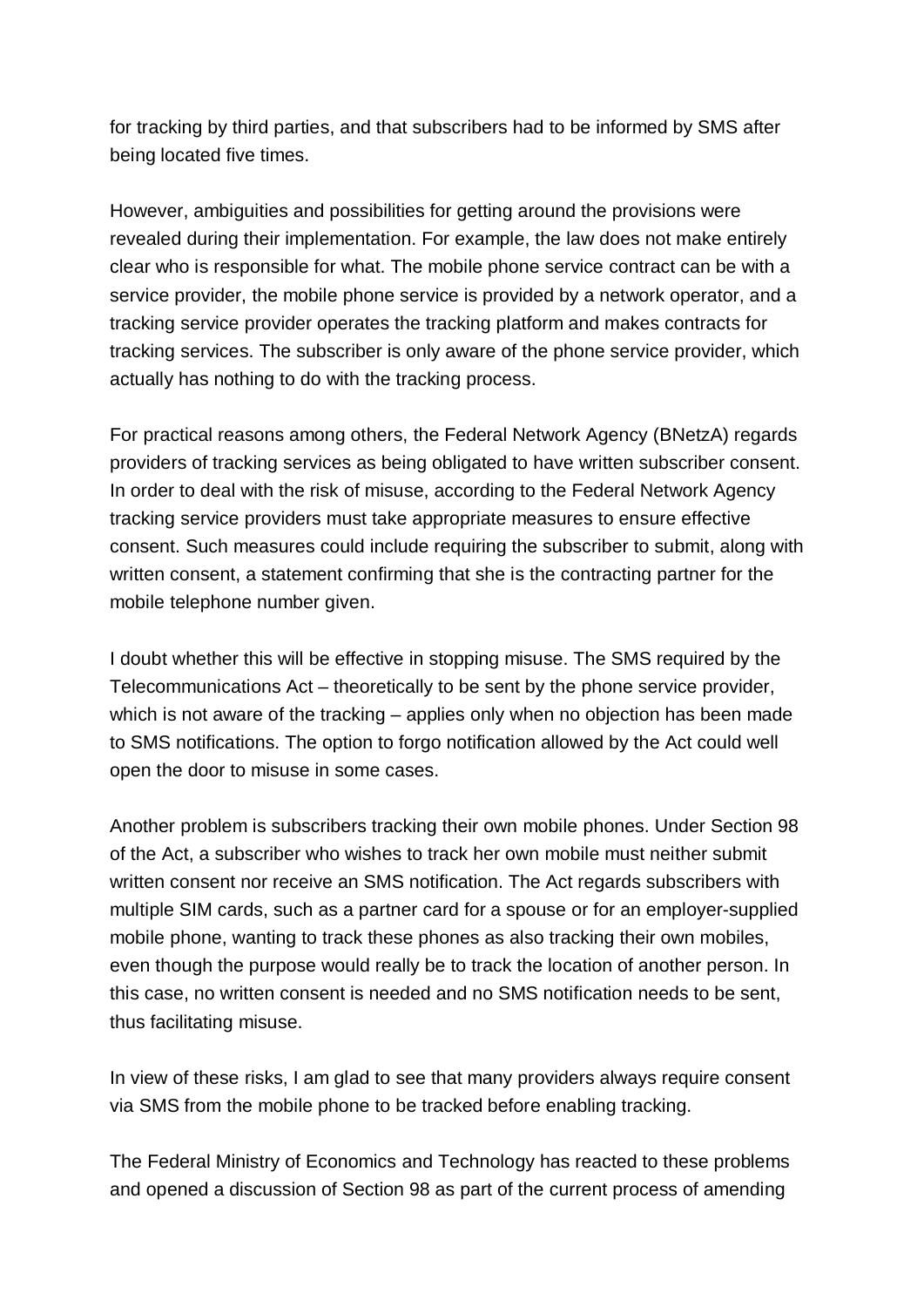the Act. At my suggestion, according to the version at the time this report went to press, an SMS notification must always be sent to the end-user device unless the location data are to be displayed only on that device. This kind of tracking would apply to services showing nearby restaurants, for example. I hope that the proposed provision will be adopted as soon as possible in order to reduce the possibility of misuse in connection with tracking services.

#### **Tracking smartphones**

While any mobile phone can be tracked via the network operator, this option is seldom used. Tracking smartphones, on the other hand, has become routine. Owning one of these handheld computers with telephone, camera, WLAN and GPS functions and a flat-rate plan is almost de rigueur in certain circles (see also no. 5.11). And they can be tracked using GPS, WLAN and cell data without the participation of the network operator. Data sent wirelessly are typically transmitted via the Internet to a provider – most of them American – which determines the phone's location. In addition to GPS data, databases with readings from WLAN stations and base stations are also used, so that phones can be located even without GPS reception. In return, the data transmitted by smartphones, combined with geodata gathered by special vehicles (see no. 4.1), provide the necessary informational basis. In this way, one can view a map of the local area, assign a geolocation tag to a photo, show one's own position to friends in a social network, or view advertising for local businesses.

These location data are covered not by the Telecommunications Act but by the Telemedia Act, as the telecommunications operator does not provide the location service itself. As a result, the data protection supervisory authorities of the *Länder* are responsible. Because these services are offered in many cases by American companies, European supervisory authorities unfortunately have little influence on how the location data are generated and used.

Very few users understand the processes at work when they use a smartphone to look for nearby restaurants. Surprising details emerged from a U.S. company's testimony to Congress in summer 2010 regarding the tracking functions of its devices: When tracking is activated, devices send data to the company under an alias and, if the user has not opted out of local advertising and the tracking function is not deactivated, the user's location is identified to the closest postal code and stored. Applications that can be downloaded onto a device are also subject to rules, for example that the user must provide consent and the location information is essential to the application. Even though the testimony clarifies some points, many questions remain unresolved upon closer inspection, such as how long data are retained. And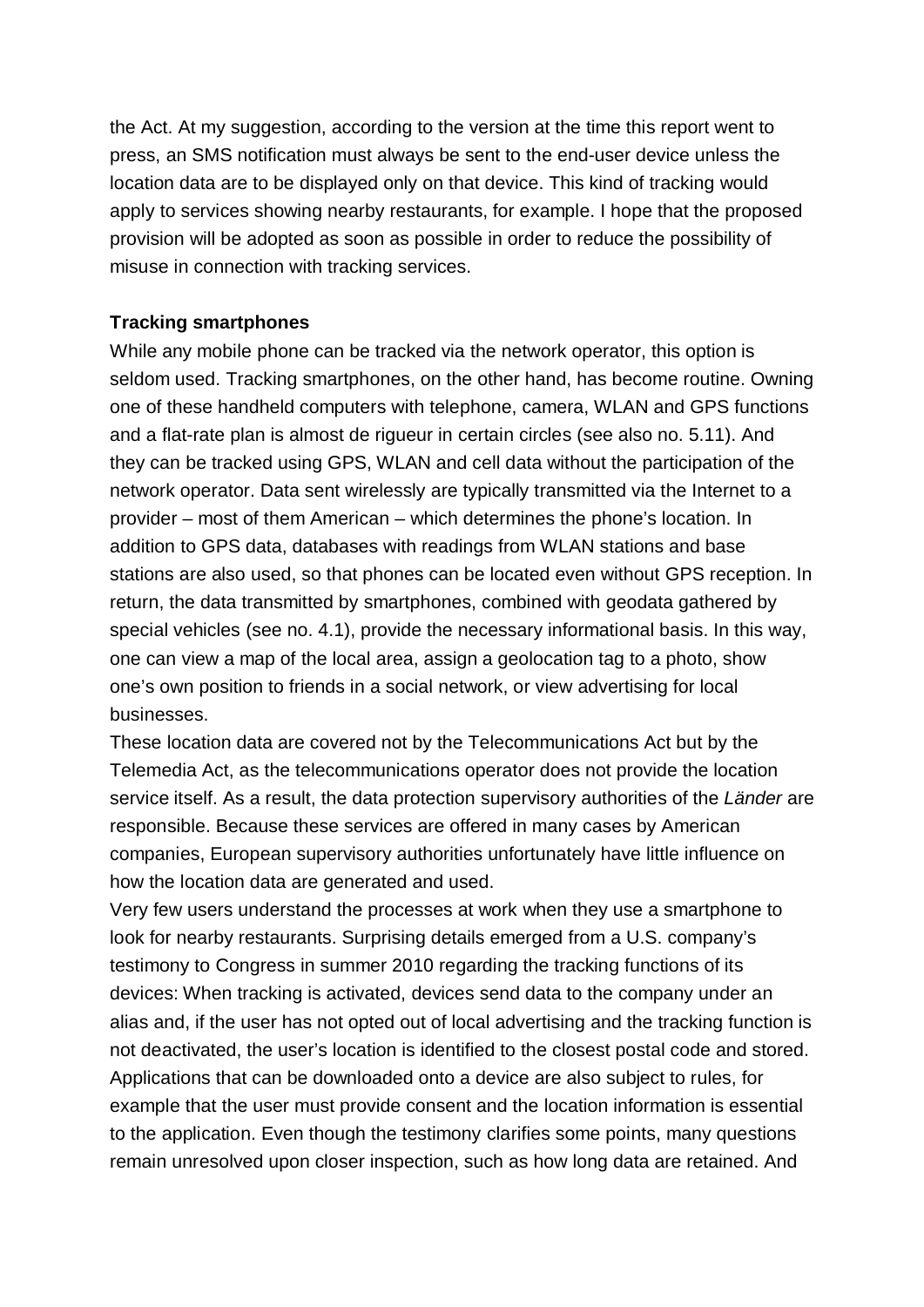opinions may differ as to whether data are anonymous or aliased, or whether they can identify specific persons.

These data are usually transmitted only after a user has agreed to the terms of use. But it is doubtful whether the few users who actually read these terms understand their full implications. Here I must call on every user to imagine the possible implications before providing consent or activating the tracking function and to use proper caution.

#### **Emergency call tracking**

Following enactment of the emergency call regulations on 6 March 2009 (Federal Law Gazette I, p. 481), I expect the Technical Guideline on Emergency Calls (TR Notruf) to be ready in early 2011. The initial draft did not resolve the problems I pointed out. In particular, when multiple network operators are involved, such as VoIP and Internet providers, they should be required to cooperate in tracking. The emergency call regulations state that appropriate measures are to be taken to protect the technical interfaces against misuse. The draft Technical Guideline does not mention how this is to be carried out, however. I do not foresee a satisfactory technical solution at this point. Because VoIP calls must be located to determine which emergency response centre has jurisdiction, a solution must be found to protect user's IP addresses from being localized through misuse of standardized emergency interfaces by unauthorized third parties.

The Technical Guideline should contain clearer rules on locating mobile calls to emergency response centres. Currently, a mobile call can be located as needed by the emergency call tracking system initiated by the Björn Steiger Stiftung and now operated by the Allianz OrtungsServices GmbH (AOS). In this case, the emergency response centre asks for oral consent. As currently amended, Section 98 of the Telecommunications Act would require written consent, which would be impractical in emergencies. It was therefore suggested that locating should be conducted formally on the basis of Section 108 of the Act, with the AOS serving as data processor for the network operator. This would meet the formal requirement that the network operator transmits the caller's location data to the emergency response centre. This solution would comply with the law until the Technical Guideline must be applied. At the time this report went to press, however, not all the necessary contracts had been signed.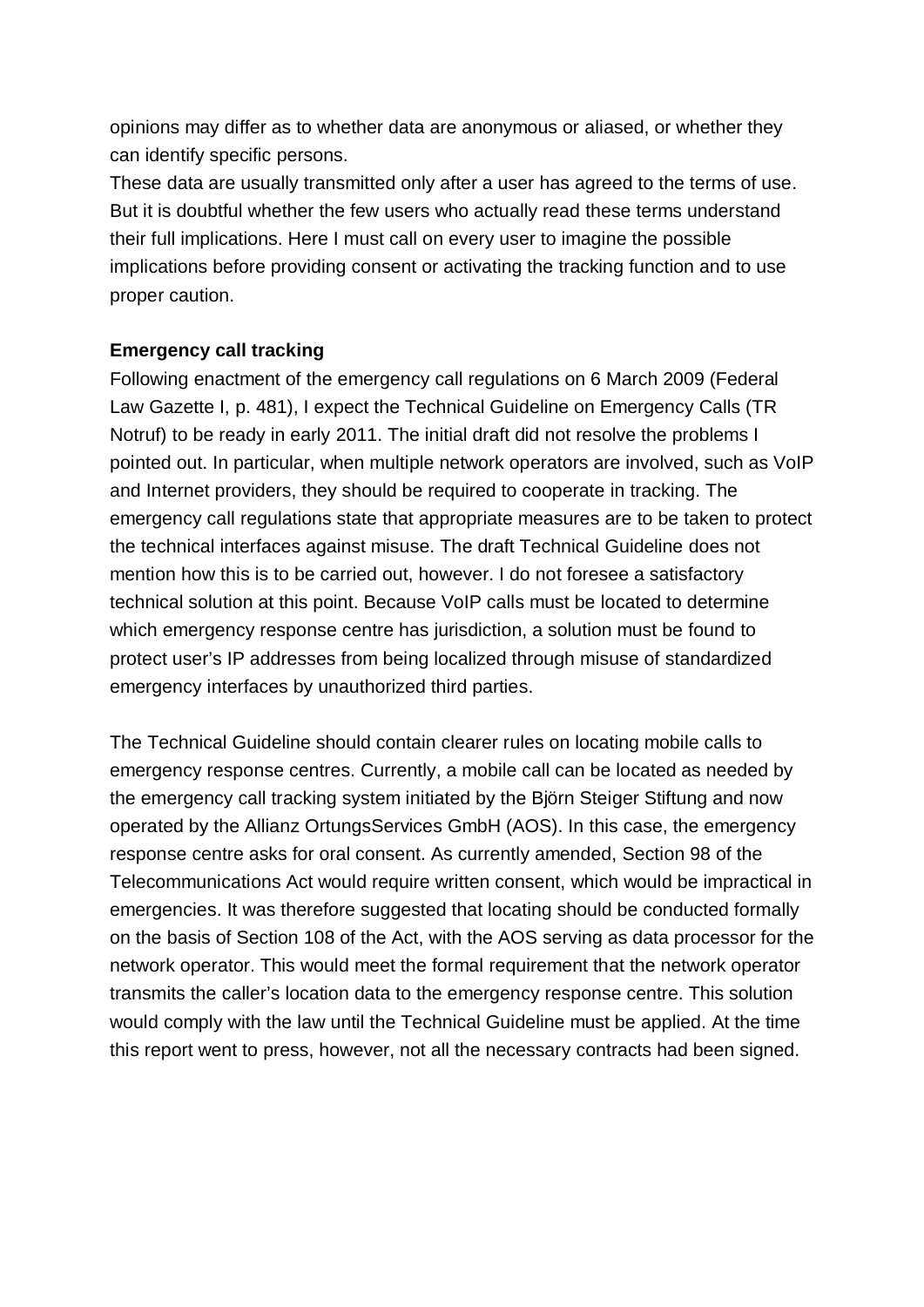## **6.5 Deep Packet Inspection: Are operators allowed to inspect communication content?**

*Telecommunications service providers may inspect the content of communications only in exceptional cases to conduct repairs. It is unlawful to analyse content using Deep Packet Inspection or to store content in log files on proxy servers.*

When inspecting a wireless service provider, I found that data (web pages) in mobile Internet use were altered and the alteration was documented within a log file. The content was altered by a proxy server (see box a for no. 6.5) to store information from the data packet in addition to the header content within the log files. A similar procedure is possible using Deep Packet Inspection (see box a for no. 6.5), which in some cases is available to network operators.

Providers usually refer to Section 100 (1) of the Telecommunications Act, which states that they may collect and use customers' inventory and traffic data to repair faults. In addition to the usual traffic data, the recorded data include the URL visited, the HTML status code contained in the response and the type of browser and are (sometimes) kept in anonymous form. Before the information is processed, the URL is reduced to the domain name. So it is conceivable that the data recorded are used not only to repair faults, but also for further – typically statistical – analysis of user behaviour, for example to measure mobile Internet traffic. This information can also be used to analyse the frequency of visits to a certain website and to create and/or evaluate marketing strategies. Closer inspection of this technology and its application raises the question whether analysing the packets violates the confidentiality of telecommunications, apart from the question of regulating data streams.

From a technical perspective, access to the Internet and the transmission of data on the Internet is designed as digital packet communication: Data to be transmitted (e.g. websites, e-mails, etc.) are broken down into small "parts", combined into packets and sent across data lines between the various Internet routers, for example from the provider via a DSL connection to a home computer or via a wireless connection to a smartphone. Data packets are generally divided into the header and the content. The header contains the information necessary to direct and process the data packets. The header data and content of packets vary depending on the protocol used; different protocols may also be used as a hierarchical data structure (see box b for no. 6.5). This structure can result in a large accumulation of data, of which only a small proportion is necessary for technical processing by the access provider. Unlike classic telephony, data packets are (usually) transmitted without a direct connection to their destination. With telephone calls, the telephone number determines the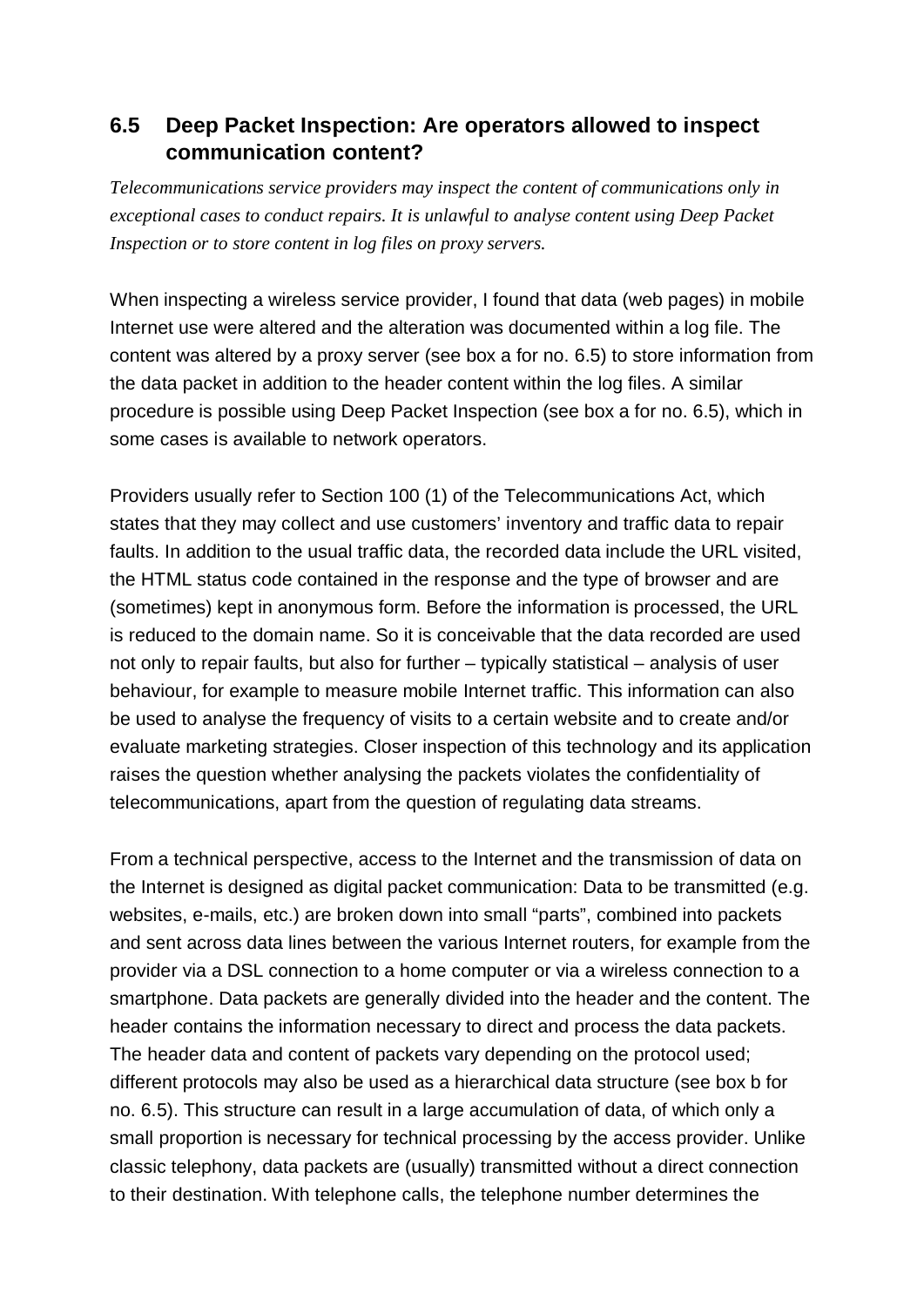destination and allows a dedicated communication channel; by contrast, data packets must be analysed constantly and further transmitted on the Internet using their headers. This makes it increasingly difficult to distinguish a single piece of data and classify it as traffic, usage or content data (see 22nd Annual Report, box for no. 7.8).

Whereas there is no doubt that a telephone number constitutes traffic data, the classification of a URL (of a requested website) contained within a complex set of protocols is subject to debate. Here it is essential to consider the specific case: For example, if a server hosts several websites but has only one IP address, the content provider (here: the hosting service provider) must analyse the URL to direct the request to the right website. By contrast, the content does not need to be analysed to send the message, because the destination is clear from the IP address (or the domain). When proxy servers are used, for example for mobile Internet access, the distinction between access and content provider is somewhat more complicated. Proxy servers are able to communicate with and influence the requested URL themselves, instead of sending the packets on sight unseen. Some proxy servers not only alter the appearance of a website, but may also re-format multimedia content (such as video). This process is comparable to the alteration of language coding during a mobile telephone call. Analysing the packet content is analogous to analysing the basic language frequency found in language coding which makes it possible to document whether the caller is male or female.

The content of the data packets is thus not only transmitted, but also altered. To simply transmit data via a proxy server, it would suffice to analyse the destination and/or sender data in the packet header. Regardless of whether traffic or content data are concerned, there is no legal basis for altering the data. The same applies to other forms of Deep Packet Inspection, which allow transmitted or temporarily stored content to be analysed. The use of this technology by Internet access providers and providers of proxy servers usually violates the confidentiality of telecommunications, except to repair a specific fault or to automatically protect against malware, and if the analysis is limited to address information.

I will therefore monitor service providers for compliance with the law.

Box a for no. 6.5

In network technology, **Deep Packet Inspection** (DPI) refers to a process which makes it possible to monitor data packets and analyse them at various levels. Both the header and the content of the communication may be analysed. Access and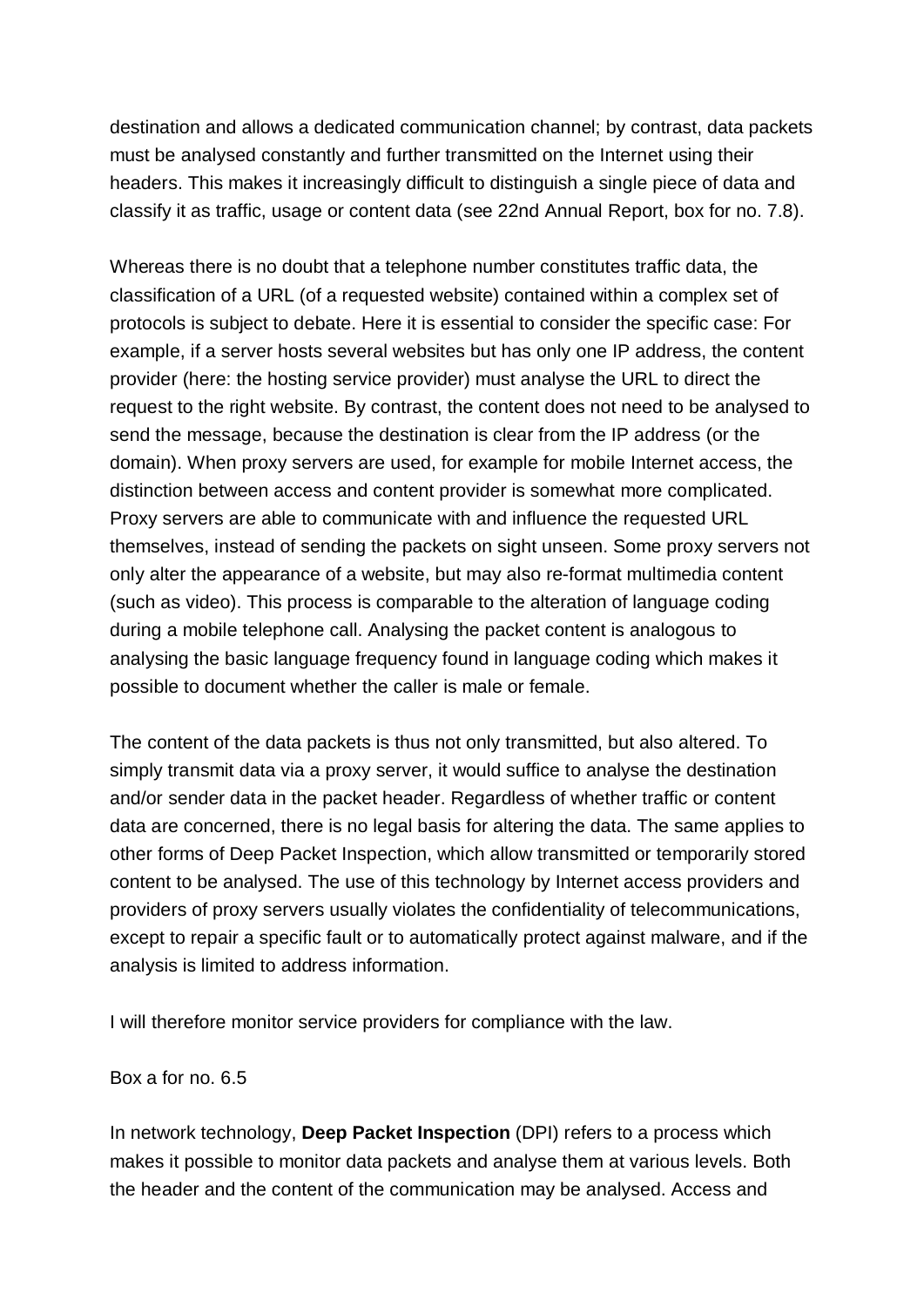content providers use this technology to screen for viruses, spam and certain protocols, such as Voice over IP (VoIP) or instant messaging within data packets.

For wireless Internet, data packets are sent via special proxy servers which adjust the content of websites visited to display them on (simple) mobile telephones and to send them through mobile networks faster. Proxy servers are used with high performance devices because the data must be altered during transmission via the wireless network, where delays and packet loss rates are much higher than in DSL networks. When using simple mobile telephones, it also makes sense to adjust the way websites are displayed. The decisive criterion here is not only the smaller processing capacity of mobile telephones, but also their smaller screens.

Box b for no. 6.5



Nested, hierarchical data structure of common communication protocols



The graphic shows the nested protocol hierarchy needed to view a website on a PC, for example. Each protocol level creates a data packet out of the available information, assigns it a header (similar to an address label) and forwards the data to the next-lowest level. In this example, the ethernet packet represents the "shipping container" for transmission over the network.

# **6.7 The underestimated risk of interception**

*It is becoming ever easier to intercept telecommunications content. Not only wireless and mobile communications media are affected. Existing protective mechanisms must be applied – anyone who fails to do so is acting irresponsibly.*

A corporate data protection official informed me of a case of interception in cable communications: A local telecommunications company offered a telephone and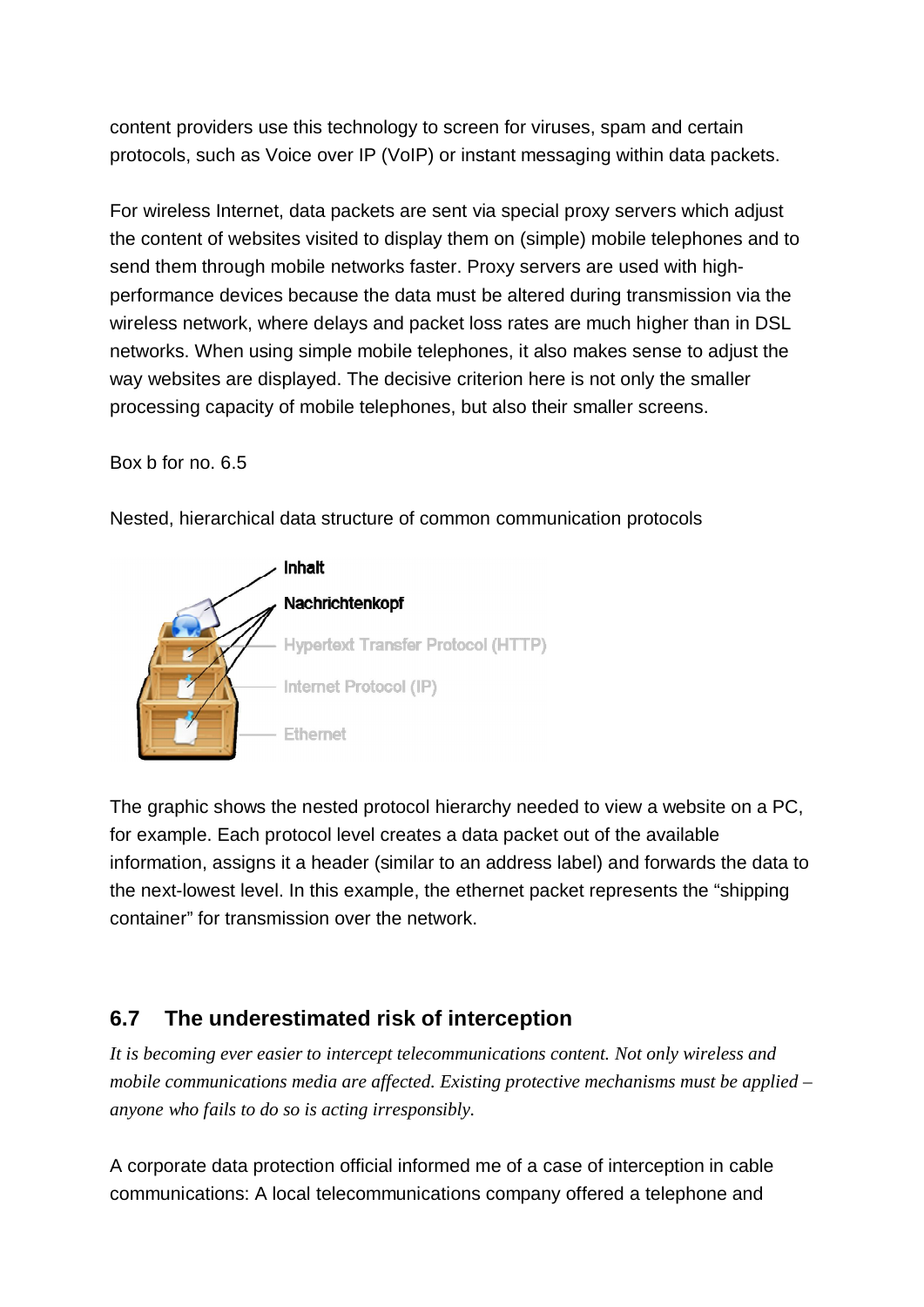Internet package over its own cable network. Service contracts were initially made on a trial basis. The problem was that telephone calls during the trial period were not encrypted and were able to be intercepted for at least three months. According to the public prosecutor's investigation, interception was possible using simple hardware (e.g. PC with DVB-C card) and software available on the Internet. It was possible to receive the unencrypted telephone calls at first on the entire network and then in larger segments.

According to Section 109 (1) of the Telecommunications Act, every service provider must take appropriate technical or other measures to protect the confidentiality of telecommunications and personal data and to protection telecommunications and data processing systems against unauthorized access. In this specific trial, customers were not informed in language understandable to all about the special risks of network security, in violation of Section 93(2) of the Telecommunications Act. The telecommunications company has since improved its telephone and Internet service and has begun regular, encrypted operations.

A petitioner wrote me that his DSL connection (see box for no. 6.7) was being slowed by "foreign" data. As he explained it, the problem was that the channel for data from the DSL provider to the client (downstream) was sending so much data even when not in use that he was unable to access the Internet or make telephone calls. His analysis of the incoming data showed that they were intended for a different customer or customers of the DSL provider and were addressed accordingly. According to the petitioner, while analysing the data, he was able to decode the content of the data packets and listen in on telephone conversations (VoIP), for example. An intensive investigation revealed that both an inadequate (or very open) hardware configuration in the past (unintentionally) led to unauthorized access, and that hardware defects displayed these and similar symptoms.

Already in 2009 it was found that telephone calls made using Digital Enhanced Cordless Communications (DECT) could be intercepted with little expense or specialized knowledge, because the cost of hardware needed for interception has fallen and because most makers of current DECT products fail to use the optional DECT-standardized encryption, despite knowing better. Users are not able to tell whether the device they use takes advantage of the DECT encryption options or whether the data are transmitted unencrypted.

The wireless situation is equally problematic. Although encryption is being used on a large scale for wireless transmissions (here: GSM), the algorithm used is so old that it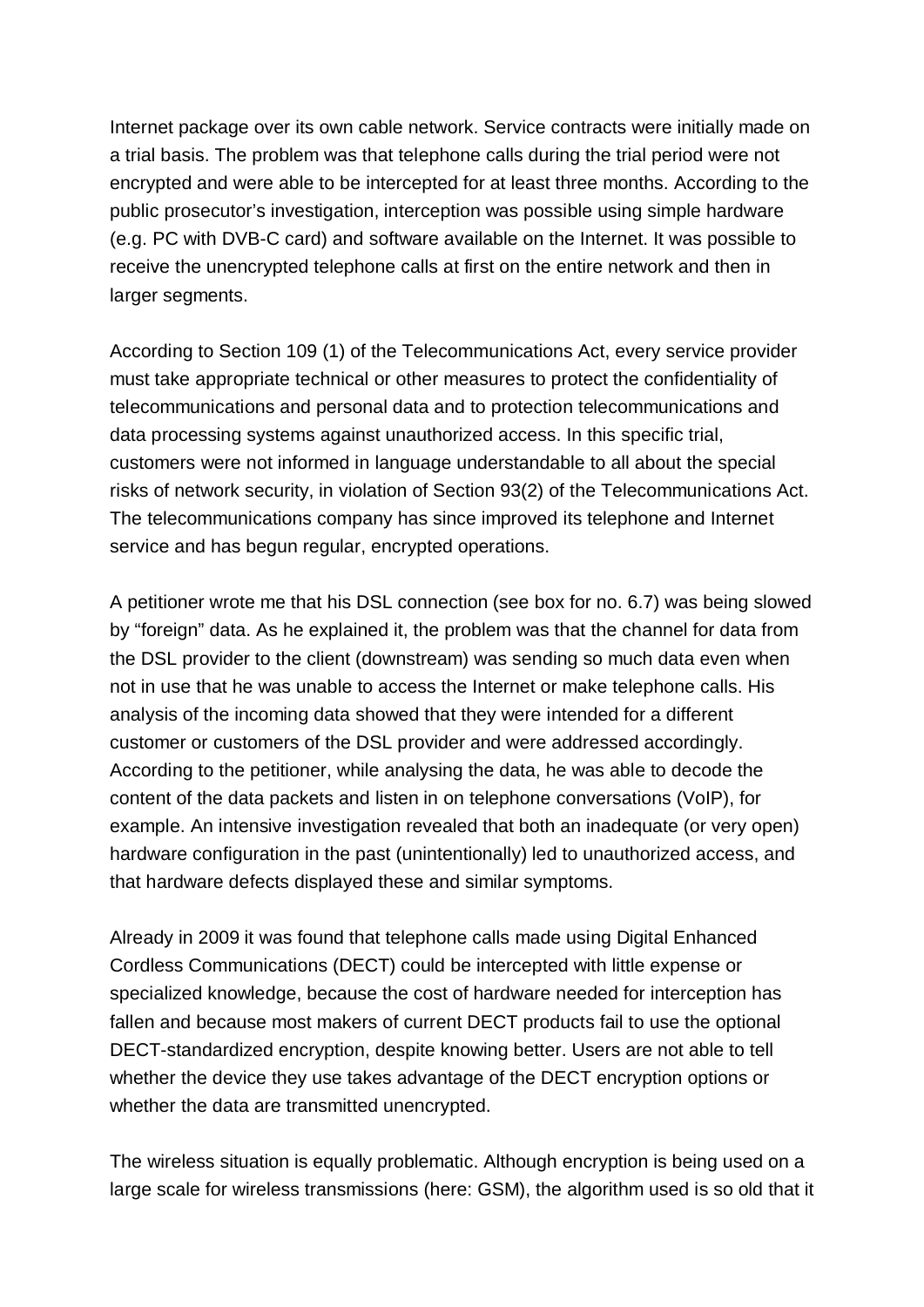no longer meets current requirements for protection against interception. In December 2009, computer experts presented an inexpensive way to decode mobile telephone calls in less than 20 minutes.

Overall, I view the current situation regarding the risk of interception with concern, especially since the rapid development of technical possibilities for communications surveillance gives reason to fear that worse is on the way. The growing lack of security due to the widespread availability of technologies to listen in on and decode wireless communication could be easily countered using up-to-date encryption algorithms. I believe it is irresponsible that, for purely economic reasons, most makers of wireless telephones market their devices without the encryption found in the DECT standard without making this apparent. It should also be remembered that Section 109 (1) of the Telecommunications Act requires all service providers to protect the security of content data by ensuring that hardware is correctly configured and functions properly.

#### Box for no. 6.7

In a DSL connection, subscriber lines of multiple customers run to the provider's central office, where voice signals are split from data signals. The Digital Subscriber Line Access Multiplexer (DSLAM) connects multiple customer DSL lines to the provider's network. The next network component is the DSL Access Concentrator (DSL-AC), which connects to the Internet.

In a "classic" DSL infrastructure, customer data from the DSL modem are aggregated and transferred via Asynchronous Transfer Mode (ATM) to the DSL-AC in a point-to point connection. The ATM function principle uses a private (virtual) channel to protect the data from being "seen" by other customers.

Next-Generation Networks (NGN), which are often used by providers which do not have their own lines, are often run using the ethernet protocol regardless of the network infrastructure. Unlike the classic networks, the ATM structure is already dissolved in the DSLAM and the data are transferred to the DSL-AC as ethernet packets. The packets of multiple customers are transferred via the same connection, which makes it difficult technically to separate customers.

## **6.8 The E-Postbrief is on its way. Will it arrive safely?**

*Deutsche Post AG carried out most of my design and data protection recommendations into account.*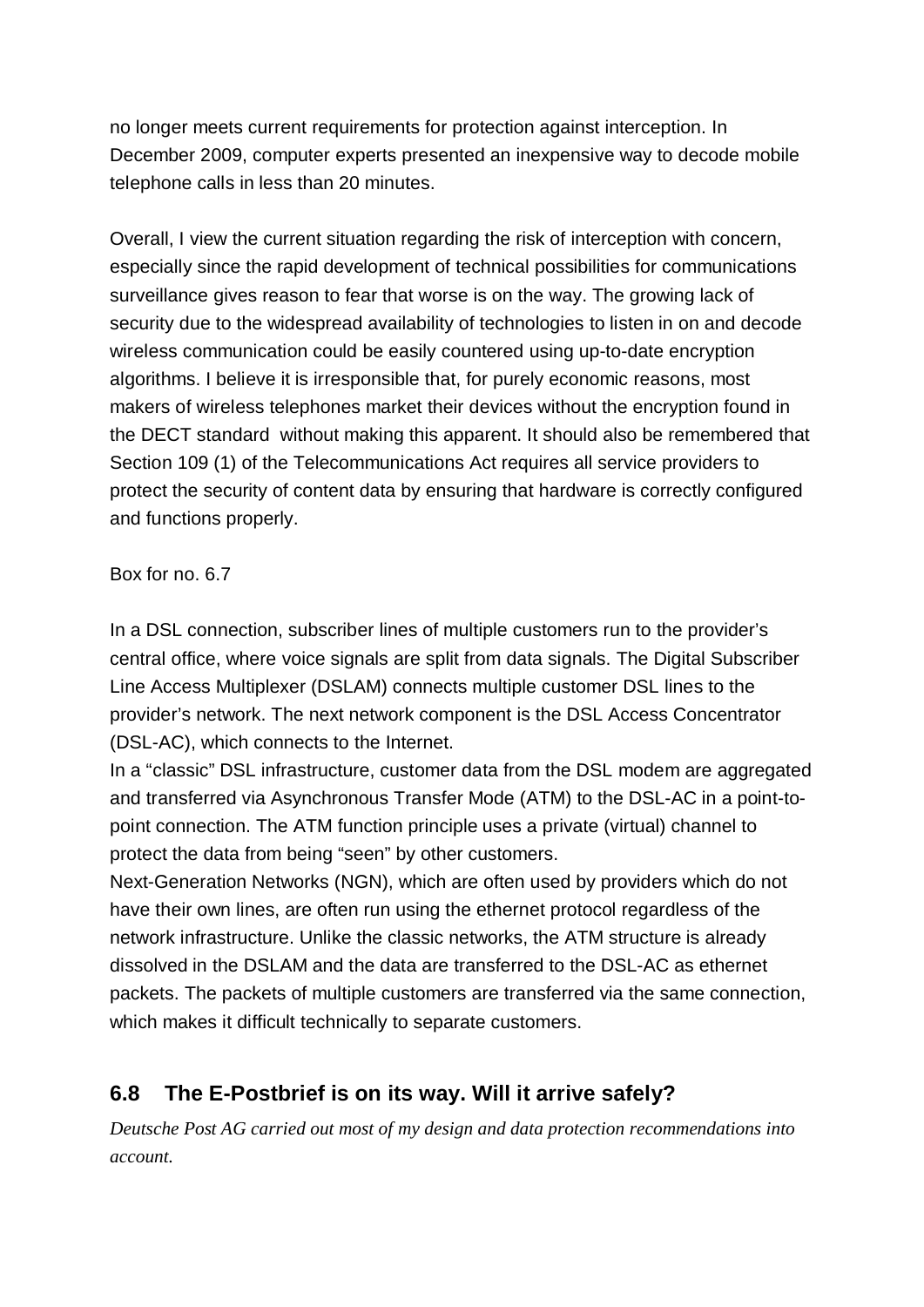Since summer 2010 Deutsche Post AG has been offering a new form of mail delivery, called "E-Postbrief". The company informed me about the new service before it was introduced. The E-Postbrief offers the option to deliver letters in conventional, paper-based form or in electronic form. To participate, whether as sender or recipient, requires individual registration. There are two channels for delivery: the fully electronic channel, in which an electronic message from the sender is transmitted directly to the recipient; and the channel in which only the sender, not the recipient, is a registered E-Postbrief participant. In the latter case, the sender's electronic message is printed out by Deutsche Post AG, put in an envelope, addressed and delivered to the recipient like a conventional letter (see box for no. 6.8).

For the fully electronic channel (both sender and recipient are registered participants), complete confidentiality is not yet guaranteed, as the channel does not use end-to-end encryption. For this reason, as in the case of De-Mail (see no. 3.3), senders must take additional measures on their own to ensure the confidentiality of especially sensitive data (such as health data), for example by enclosing these data in an encrypted attachment. In the case of electronic messages printed out for conventional delivery ("hybrid letter"), confidentiality is to be guaranteed by the fact that staff entrusted with printing out the messages who violate the privacy of posts and telecommunications (Art. 10 Basic Law) are subject to criminal prosecution.

In late October 2010, I visited the computing centre which provides the applications and digital processing and a printing centre which will send hybrid letters. Neither visit revealed any problems in terms of data protection law. The printing centre has long been responsible for printing out other documents with sometimes sensitive contents, such as invoices and account statements, on behalf of numerous companies.

So far, I have only received a few complaints about the E-Postbrief. Most of them have to do with the registration process (mobile telephone number required for the TAN procedure) and with the Deutsche Post AG printing out the E-Postbrief when conventional delivery is the only option. Among other things, concern focused on whether the privacy of posts was ensured. Parties to the delivery contract are only the sender and Deutsche Post AG, so that recipients have no influence on the delivery form. Because letters are printed under the terms of a contract with Deutsche Post AG, from the perspective of data protection law it remains responsible for upholding the privacy of posts.

Box for no. 6.8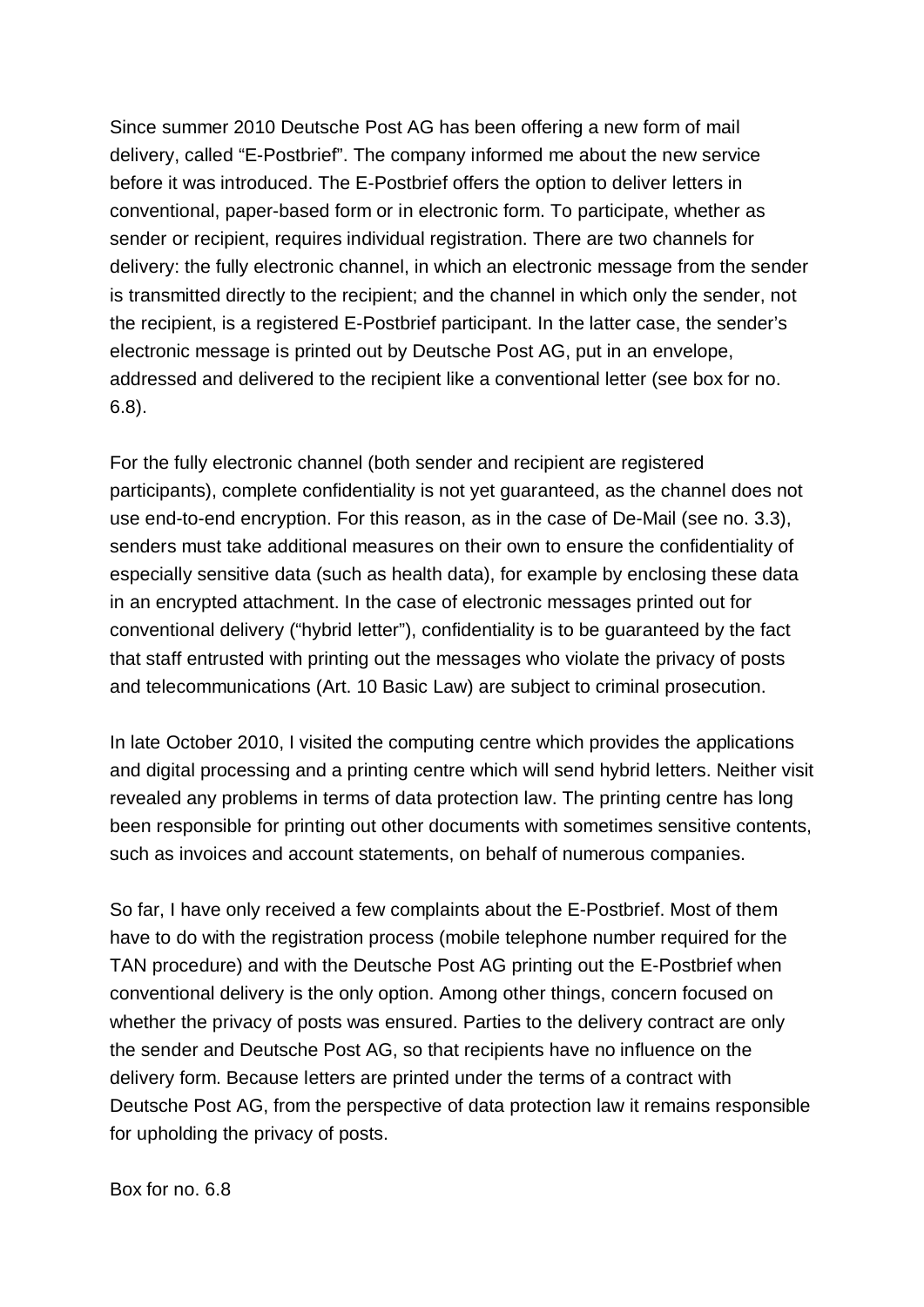The E-Postbrief in comparison with conventional postal delivery:



Unlike a conventional letter, the E-Postbrief is produced and sent electronically. If the recipient has registered with the service, the message will be delivered in electronic form. If the recipient is not registered, the message is printed, put in an envelope, addressed and delivered like a conventional letter ("hybrid letter").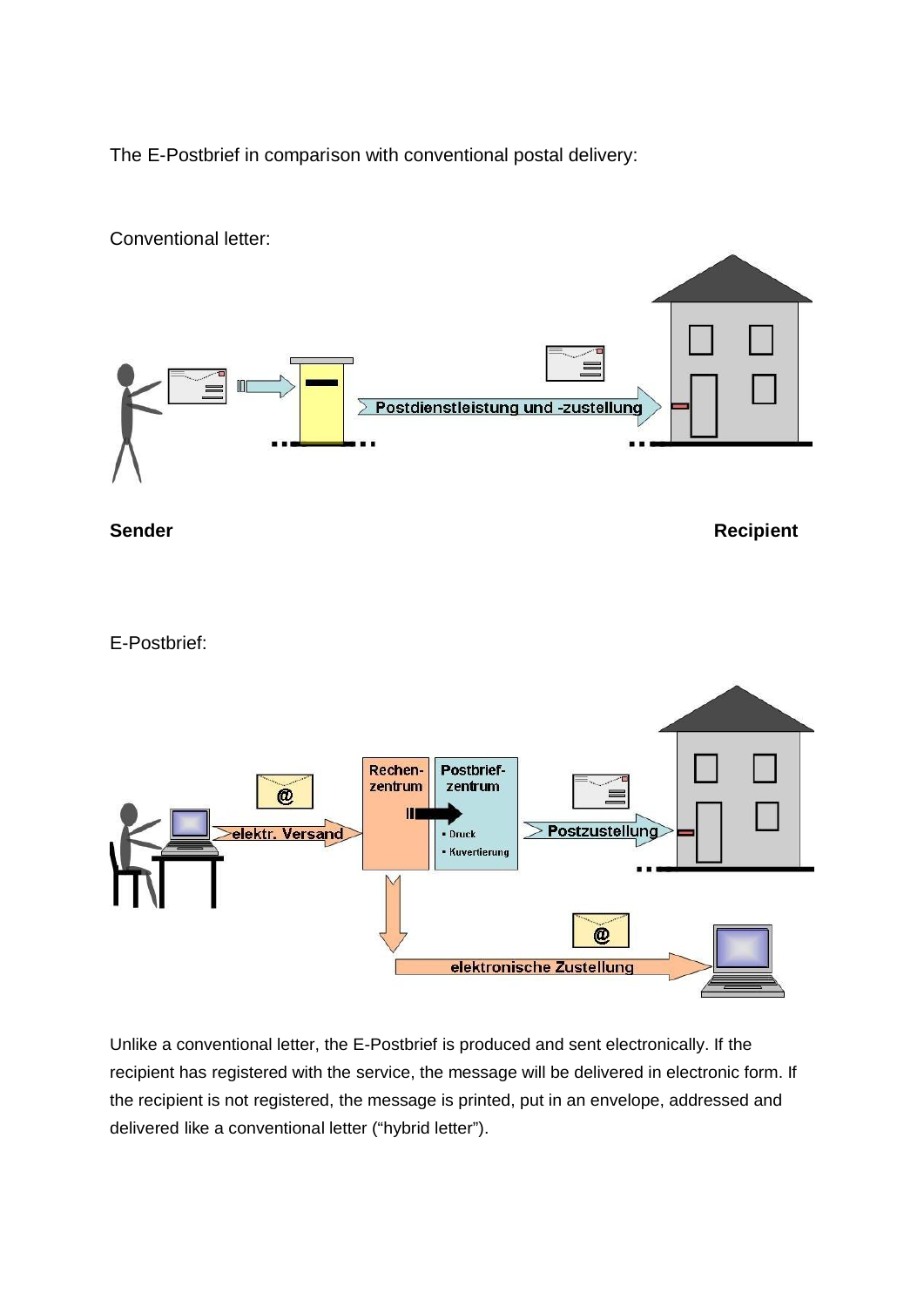## **6.9 Due diligence requirements of telecommunications companies vis-à-vis their customers**

*In a decision by the Bonn Regional Court of 1 June 2010 (7 O 470/09), a telecommunications company was required to inform its customers as quickly as possible about any unusually high charges. However, the question remains as to how this is to be done in compliance with data protection law.*

A customer sued her telecommunications company for reimbursement of excessive charges. There was no question that the charges were actually incurred, because the customer used an Internet rate charged by the minute. But the router provided by her telecommunications company was configured to maintain a connection, even when the customer was not using the Internet. The resulting costs amounted to more than €5,000 in five months. The court found for the customer, arguing that, due to the contract for a continuing obligation, the telecommunications provider had a special obligation to provide for the customer's welfare, which required the provider to respond to unusual customer behaviour within a few days.

However, the court did not address the question how this obligation was to be met in practice in compliance with the law. The Telecommunications Act (TKG) clearly defines the boundaries within which telecommunications providers may use the inventory and traffic data of their customers. Permanent monitoring of traffic data, as this case would seem to require, would violate the Act. Section 100 (3) of the Act allowing traffic data to be processed in order to detect misuse of telecommunications networks does not apply here, because the reason for the high charges was not misuse but an improperly installed router.

In my view, usage could be monitored only via the billing data, which are generated under the terms of the contract and thus may be used as inventory data needed to provide telecommunications services, in line with Section 95 (1) of the Act. Should a telecommunications provider find unusual customer behaviour when checking the billing data, the provider may inform the customer. However, the provider may not take any measures other than informing the customer, in particular viewing traffic data to determine the source of the anomaly, without the customer's explicit permission. Telecommunications providers must therefore live with the sword of Damocles in the form of such court judgements which are nearly impossible to carry out in compliance with data protection law.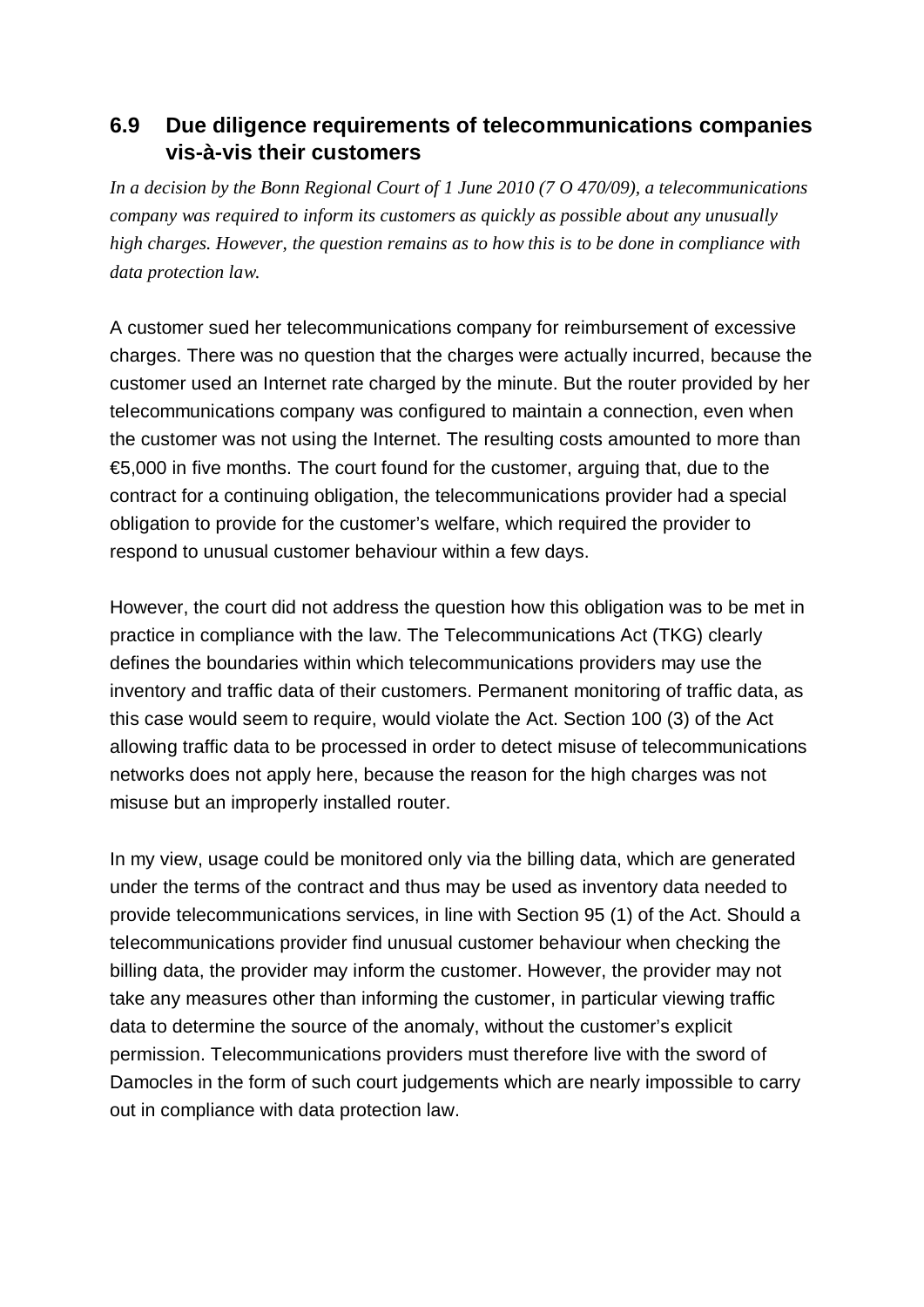## **6.10 Re-assignment of e-mail addresses**

*When e-mail addresses are re-assigned too quickly, messages may be misdirected. I believe a waiting period of at least three months is appropriate.*

Many people wrote to my office to complain that after they had terminated their contract with an e-mail provider, their old e-mail address was assigned to a new customer within such a short time that messages were sent to the wrong recipient. Senders were usually not aware that their messages were not going to the right person, due to the lack of direct contact to the recipient.

Every e-mail user is responsible for informing their contacts of e-mail address changes. Nonetheless, I can understand when this is not possible in every case. I therefore agree with the recommendation made at the 47th Meeting of the International Working Group on Data Protection in Telecommunications: E-mail addresses should be reassigned after a waiting period of three months. I have recommended to German providers of e-mail addresses that they follow this recommendation.

### **7 Internal security**

### **7.1 Federal security architecture**

#### **7.1.2 The counter-terrorism database of the federal intelligence services**

*Data processing by the domestic and foreign intelligence services in the counter-terrorism database displays serious shortcomings.*

After checking data processing by the Federal Criminal Police Office (BKA) in the counter-terrorism database (see 22nd Annual Report, no. 4.2.2.2), I concentrated during this reporting period on checking the data processing by the Federal Office for the Protection of the Constitution (BfV) and the Federal Intelligence Service (BND). In the process, I found serious shortcomings in some cases.

Data from a source file maintained by the BfV is automatically transferred to the counter-terrorism database. This leads to problems with the transfer of extended basic data: Certain data stored lawfully in the source file may not be added to the counter-terrorism database under the more restrictive provisions of the Act on Setting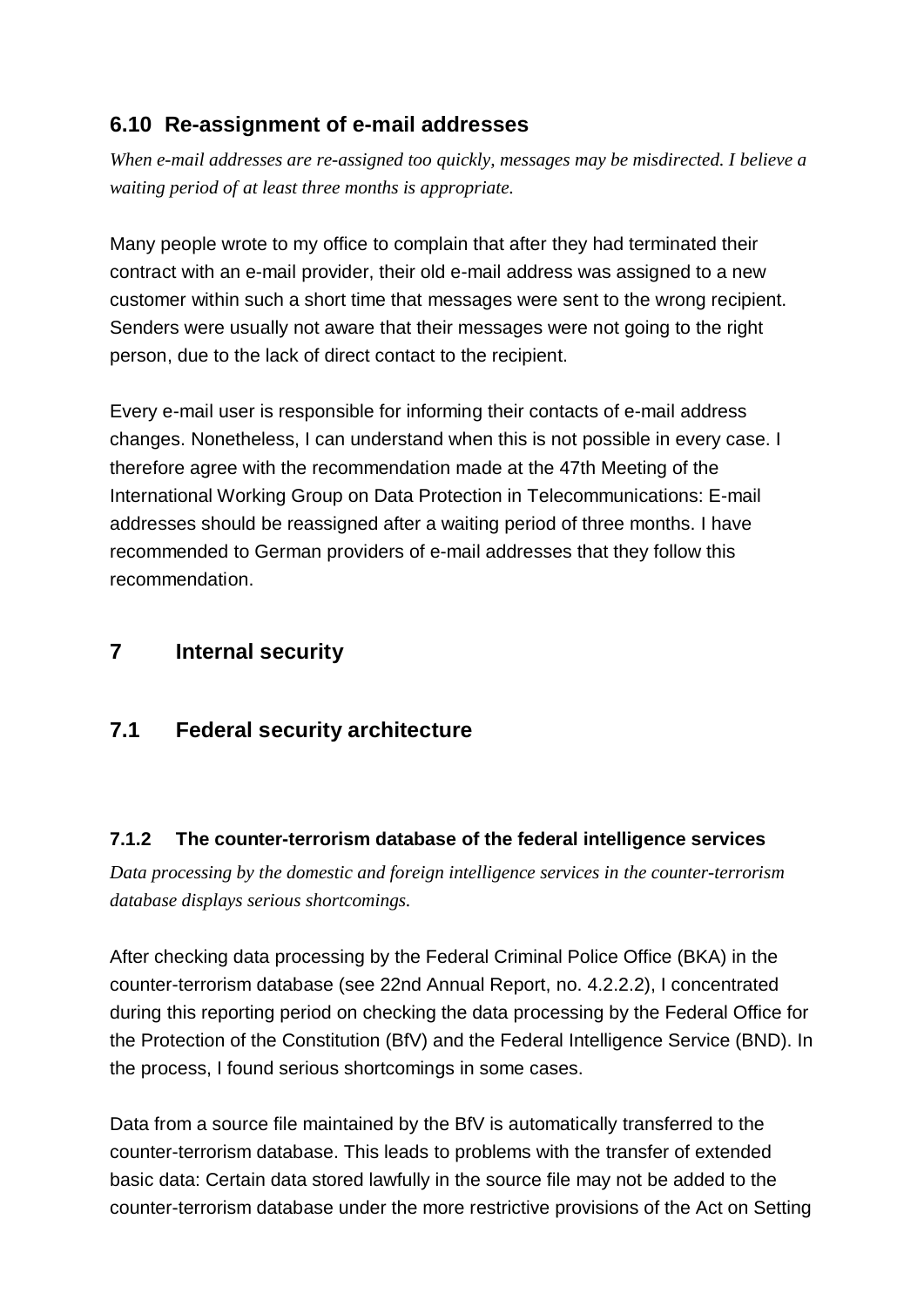up a Counter-Terrorism Database (ATDG). Here, more careful selection is needed before data are transferred to the counter-terrorism database. I also found that data records which were to be deleted from the source file were retained in the counterterrorism database, and free-text fields contained remarks which were not permitted. Happily, the BfV is aware of the problems and has agreed not only to remedy the shortcomings in the system, but also to provide special training to ensure that information is added to the counter-terrorism database properly.

In violation of the ATDG, the BfV added all the data collected from covert telecommunications surveillance to the counter-terrorism database without the required special marking. As a result, the other agencies with access to the database used these data without the special marking. Without such marking, no one can tell that these data are under special legal protection and may be processed only under special conditions. The BfV system which transfers data from source files to the counter-terrorism database made no provision for such marking. This problem affected much of the data. At my request, the BfV agreed to mark the relevant data as required by law and to ensure that all recipients of the data were informed of their requirement to mark the data accordingly. I therefore did not make a formal complaint. I will check to make sure the BfV carries out these things as agreed.

Another unresolved data protection problem is deciding when a contact person should be classified as "dolos" as defined in the ATDG: "Dolos" means that there are concrete indications that the persons concerned are aware of the planning or commission of a terrorist offence or of the commission, support or preparation of unlawful acts of violence as defined by the ATDG. Significantly more data may be collected on persons classified as "dolos" and their right to determine the use of their own data may be further encroached upon. Contrary to the BfV's interpretation, the experience of intelligence agencies is not sufficient to establish this status. Because storing data in the counter-terrorism database represents a serious intrusion upon basic rights, the person in question must be connected to a specific act which they knowingly support.

At the time this report went to print, the assessment of material added by the BND to the database had not yet been completed. I will report on the results in the next Annual Report.

#### **7.1.3 Logging conducted by the security authorities**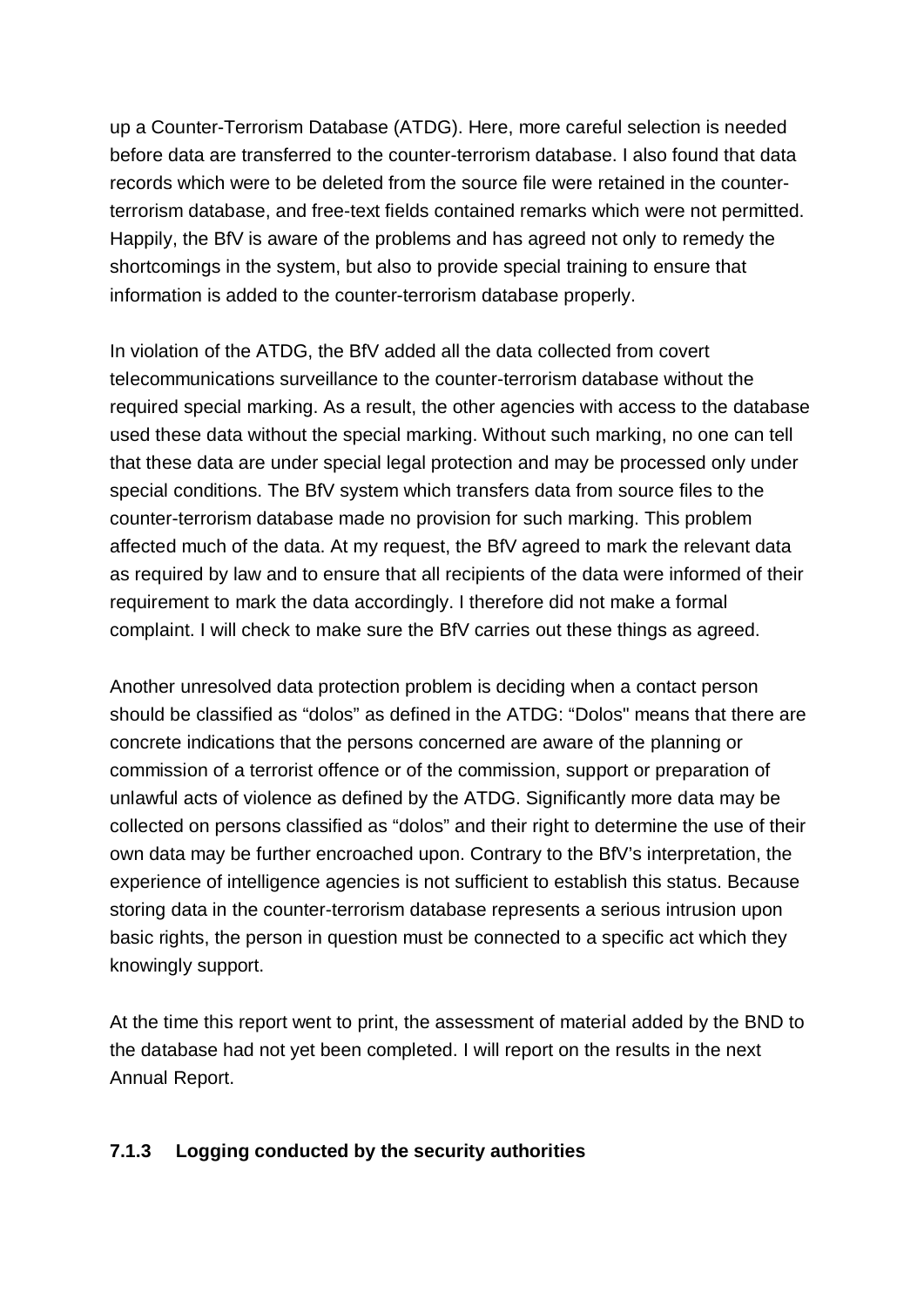Growing information networks between the security authorities and the creation of large-scale databases by federal police forces and intelligence services require new avenues for data protection which meet the needs of the various agencies. One option is to make greater use of the protocol data generated by database systems operations. However, this will require a complete log of all database transactions for the purpose of data protection (see above, no. 5.7).

#### **7.1.7 Police investigation using social media**

*Investigating via the Internet has become a major part of police work (see 18th Annual Report, no. 11.8; 21st Annual Report, no. 5.1.3). This includes increasing research in social media.*

The BKA also uses social media (see above, no. 4.5) and other open sources for clarification in investigations and to fulfil its tasks as a central agency under Section 2 of the Federal Criminal Police Office Act (BKA Act, BKAG). The aim is to detect when specific offences have been committed and to report these to the law enforcement authorities with jurisdiction. With reference to the Federal Constitutional Court decision of 27 February 2008 on remote searching of computer hard drives (1 BvR 370/07; see also 22nd Annual Report, no. 4.1.1), the BKA stresses that, as a rule, investigations conducted via the Internet do not intrude on basic rights. If such research via social media does intrude on basic rights, according to the BKA, Sections 161 and 163 of the Code of Criminal Procedure or Section 7 (1) and (2) of the BKA Act apply.

This raises the same issue as the activity of agencies participating in the Joint Internet Surveillance Centre (see above, no. 4.9). The determining factor is the stage at which police use of the Internet exploits the legitimate trust of data subjects in their communication partners. That issue notwithstanding, the Federal Constitutional Court decision referred to above stated that the right to determine the use of one's own data is infringed on whenever data collected on the Internet are purposely compiled, stored and analysed. This is the case when the BKA researches in social media as part of criminal investigations or for the purpose of analysis as part of its tasks as a central agency.

I doubt whether the provisions cited by the BKA can justify the infringement on the right of data subjects to control the use of their own data in the case of investigations using social media. According to the Federal Constitutional Court decision of 15 December 1983 on the population census, any restrictions of this basic right require a legal basis clearly stipulating the conditions and extent of these restrictions in a way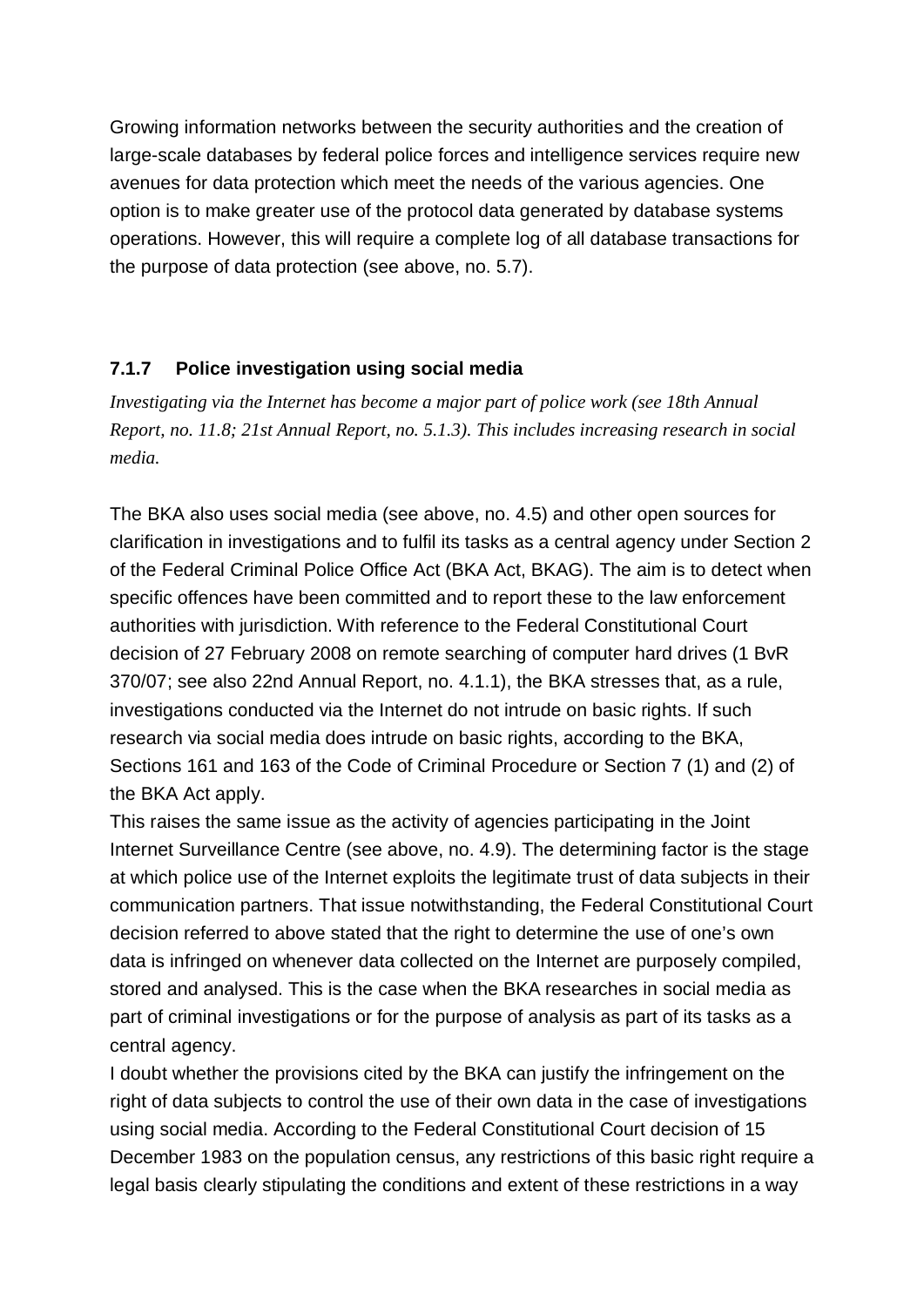apparent to data subjects. The generally worded provisions of Sections 161 and 163 of the Code of Criminal Procedure and Section 7 (1) and (2) of the BKA Act do not meet these requirements. In view of the legal uncertainty (noted not only by me) concerning the stage at which police research on the Internet constitutes an infringement of basic rights, I believe the content and limits of such authority should be governed by specific legislation.

# **7.2 Federal Criminal Police Office**

During the reporting period, my work focused on assisting with efforts concerning the statutory instrument in accordance with Section 7 (6) of the BKA Act (see no. 7.2.1 below), checking the BKA's data processing of state security files for data protection compliance (see no. 7.2.2 below) and its involvement in background checks for accreditation for major events (see no. 7.2.3 below).

## **7.2.1 Very late: A statutory instrument on the types of data which the BKA as central agency may store**

Last summer, the Federal Ministry of the Interior produced a catalogue of all the types of *data which the BKA may store in its function as central agency. By doing so, the ministry met a demand I had long insisted on - though only under pressure from the courts.*

My recent annual reports have repeatedly noted: "Still no statutory instrument in accordance with Section 7 (6) of the BKA Act" (see 22nd Annual Report, no. 4.3.2.3). That has now changed: On 9 June 2010, the Statutory Instrument on the Types of Data which may be stored under Sections 8 and 9 of the BKA Act entered into force, conclusively determining which kinds of data the BKA may store in databases in its role as central agency (Federal Law Gazette I, p. 716). This catalogue includes less critical types of data, such as name and place of birth, as well as more sensitive information, such as religious affiliation, bank accounts, whether there is an entry in the DNA database, and notes such as "leftist motivated offender".

I have called for such a statutory instrument for years, most recently in a joint resolution of the 77th Conference of Data Protection Commissioners of the Federation and the *Länder* of 26-27 March 2009 (see box for no. 7.2.1). The BKA Act includes the obligation to enact such a statutory instrument – for good reason: This is the only way to give the Bundesrat a say on which data the BKA may store as central agency, and the only way to create appropriate transparency.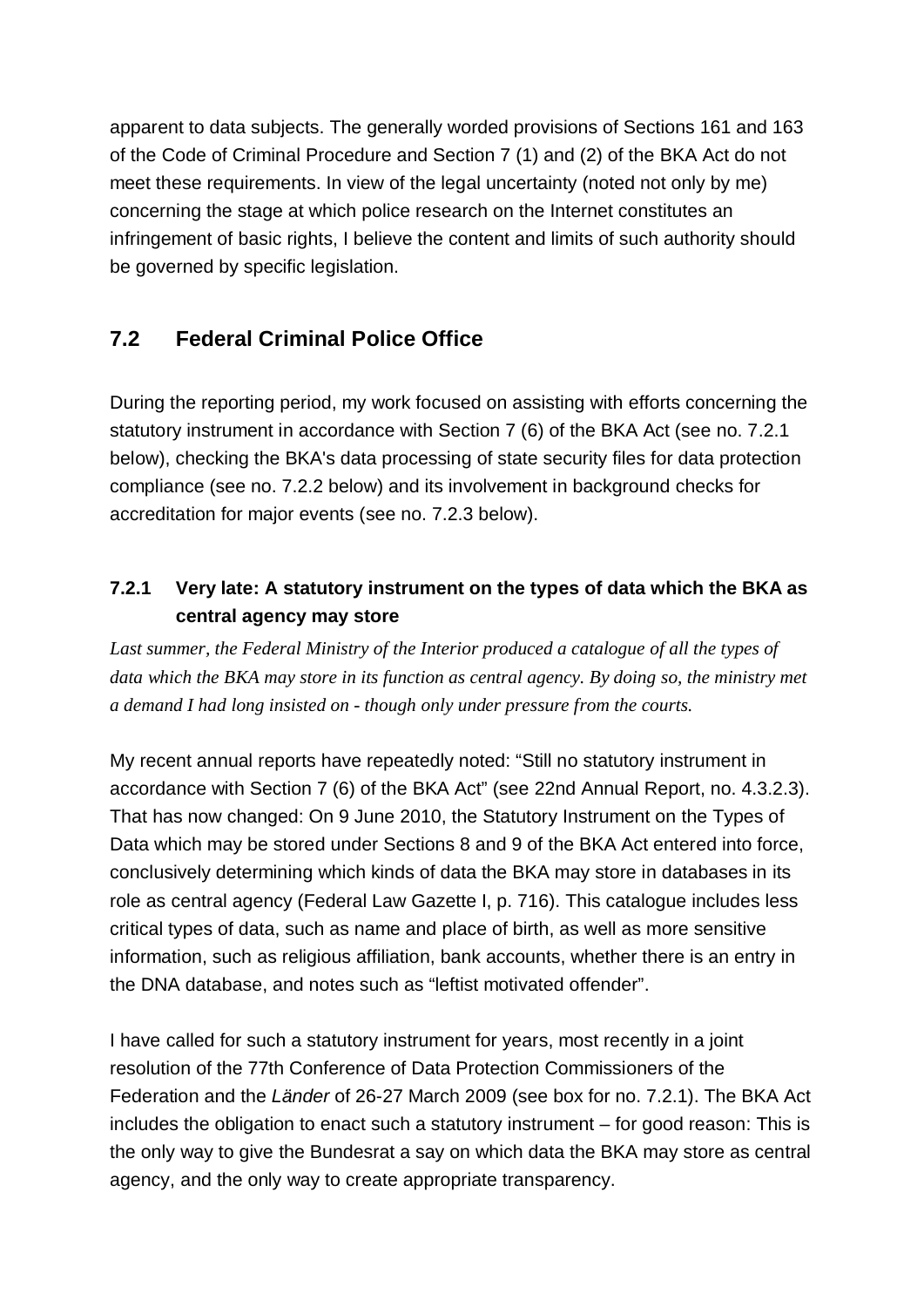The Federal Ministry of the Interior resisted these arguments for years, until a decision by the Lüneburg Higher Administrative Court forced it to reconsider. The court in Lower Saxony found that storing data in the joint federal–state hooligan data file was unlawful in the absence of such a statutory instrument (decision of 16 December 2008, 11 LC 228/08). The decision also put into question a large proportion of the BKA's data processing, because if Section 7 (6) of the BKA Act requires a legal basis, as the court found, then this applies as well to all other databases managed by the BKA as central agency. Without a statutory instrument, all these databases would run the risk of being declared unlawful.

The Federal Ministry of the Interior just managed to avoid that situation, as the statutory instrument went into effect on the very same day that the Federal Administrative Court ruled on the appeal in the above-mentioned case. Although the Federal Administrative Court found the hooligan data file lawful for that reason, it left no doubt that it would have agreed with the Lüneburg Higher Administrative Court, stating that Section 7 (6) of the BKA Act did not simply allow a statutory instrument but rather strictly required one (decision of 9 June 2010, 6 C 5.09).

The new statutory instrument does not provide a legal basis for collecting or processing data; the aim was not to cover more data or new types of data, but to provide a lawful basis for storing the existing data. During the proceedings, I successfully insisted on including in the statutory instrument a conclusive list of all types of data allowed in the BKA databases; as a result, the BKA may not include any other types of data.

During the interministerial consultations, it was agreed that the statutory instrument should not simply be a single long list of data types, but should link these to the different types of databases. This plan was carried out, making the text of the statutory instrument extremely complicated.

Unfortunately, the opportunity to reduce the types of stored data to the necessary minimum was missed. The provisions of the statutory instrument used the fullest extent of the legal framework allowed by Sections 8 and 9 of the BKA Act, and my call to limit the data stored to basic data on persons in the database went unheeded. Nor was my suggestion to use the statutory instrument to further clarify the text of Section 8 (5) of the Act on "other persons" acted on.

Box for no. 7.2.1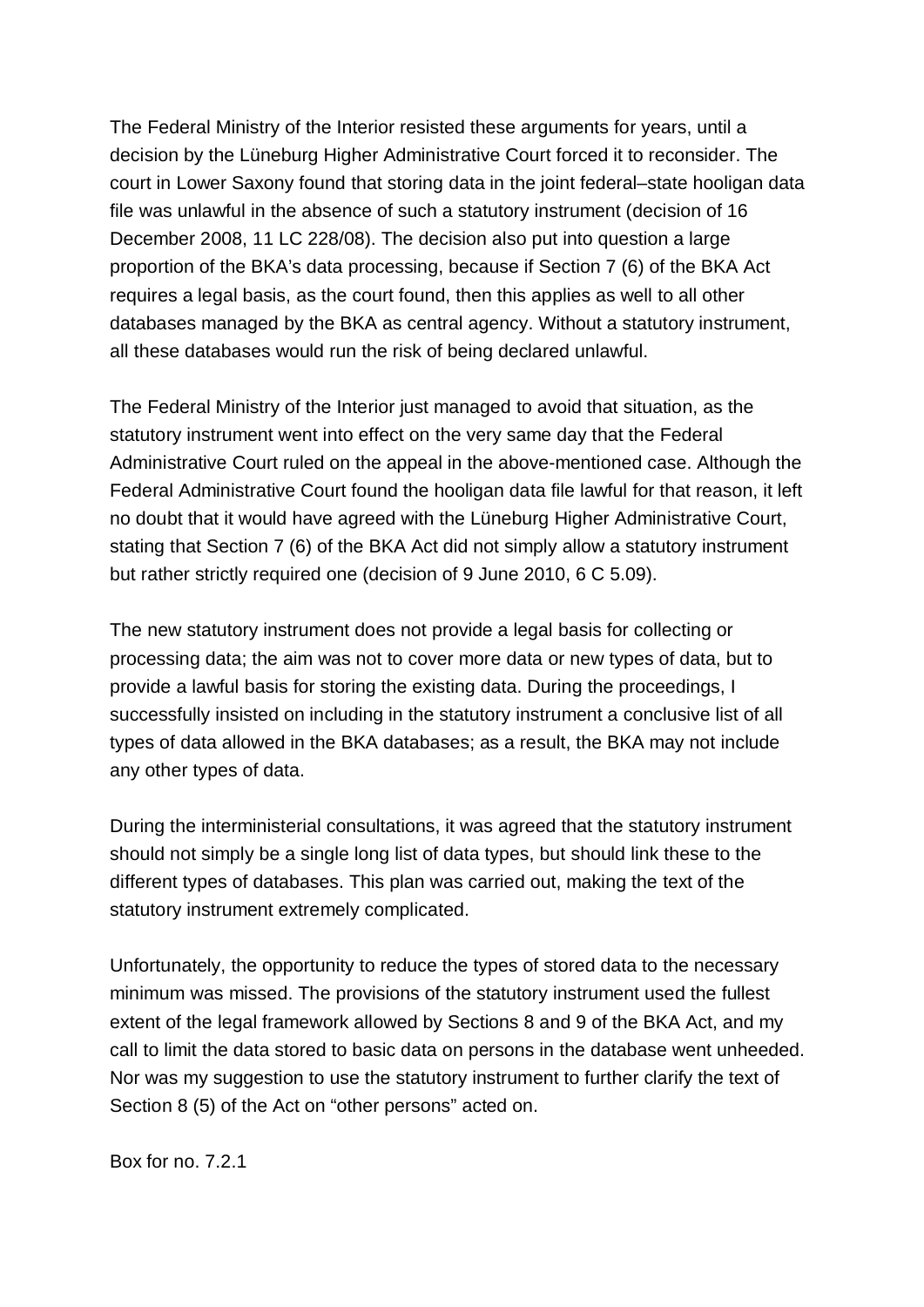### **Resolution of the 77th Conference of Data Protection Commissioners of the Federation and the** *Länder* **of 26–27 March 2009 in Berlin**

#### **There is no legal basis for data processing in INPOL by the police**

The federal and *Länder* police forces may lawfully store data in the INPOL police information system only when a statutory instrument in accordance with Section 7 (6) of the Federal Criminal Police Office Act specifies the type of data which may be stored in this database. No such statutory instrument exists. In its decision of 16 December 2008 (file reference 11 LC 229/08), the Lower Saxony Higher Administrative Court underscored this with regard to the joint hooligan data file. The decision is not only relevant for the lawfulness of the hooligan data file, but also has ramifications for all networked databases maintained as part of the INPOL police information system.

The court's decision confirms the position of the federal and *Länder* data protection commissioners. The relevant provisions do not support the Federal Ministry of the Interior's argument that the statutory instrument is not a prerequisite for processing the data in the networked databases.

Without such a statutory instrument, all data processing by the police in the networked databases is in violation of the law. The federal and *Länder* data protection commissioners call on the Federal Ministry of the Interior and the *Länder* governments to immediately take the necessary action and examine data processing by the police.

#### **7.2.2 Politically motivated crime: The BKA's IGAST database**

*The BKA's data storage practices in its IGAST database, which is used to send lists of anti globalization protesters abroad in advance of relevant events, are cause for concern.*

It has become standard practice among security authorities in different countries to exchange information on potentially violent demonstrators across international borders in advance of major political events, such as the NATO summit in Strasbourg and Kehl and the world climate conference in Copenhagen. The Federal Government's responses to enquiries from members of parliament on this issue have failed to resolve all my questions. I therefore checked on the BKA's data processing practices with regard to what it calls politically motivated crime. I focused on the BKA database on violent troublemakers who are active internationally (IGAST), the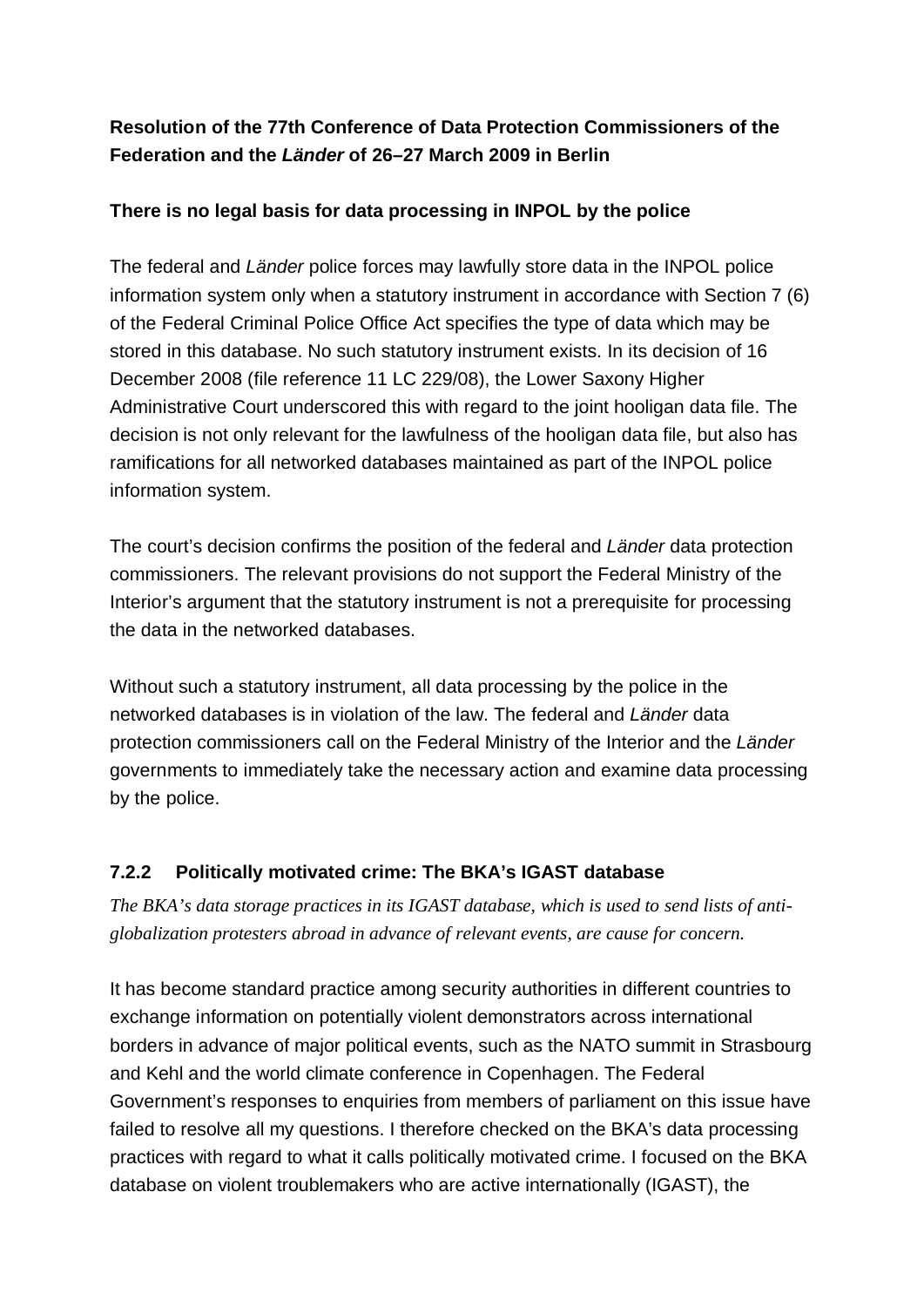successor to the Global database which has since been erased (see 20th Annual Report, no. 5.2.5.1).

The IGAST database has achieved some notoriety as the basis for a list of "violent troublemakers" who are opposed to globalization. The BKA sends this list to the police in the country hosting an event if violent demonstrations are anticipated. The recipients are instructed to destroy the data sent them no more than four weeks after the event. All the personal data transmitted in this context are covered by a data protection clause stating among other things that the data are subject to restrictions on use. Data are transmitted only if the receiving country has demonstrated an appropriate level of data protection.

The subject of my data protection concerns are not this practice of data transmission, however, but rather the structure of the IGAST database and the way it is managed: The persons included in the database are divided into two categories, although the order opening a file, which is in my possession, makes no reference to such division. One category includes persons considered to belong to the "hard core" of violent troublemakers, who are put on the list referred to above as necessary; the other category is made up of persons who are included in the database only to determine at a later date whether to add them to this list or delete their files within the data retention period. So the database contains files on accused persons, suspects and other persons as referred to in Section 8 of the BKA Act, but contrary to the order opening the file, it does not contain information on innocent persons, such as witnesses or contacts. Nor does the order opening a file specify the conditions for data transmission, and thus fails to provide the specification required by law. I also did not get a sense that the BKA had a clear definition of who constitutes a "violent troublemaker active internationally", especially with regard to those persons with files in the database who are not considered part of the "hard core" of violent troublemakers. The factual basis on which the BKA must make this decision also often seemed uncertain, especially since the BKA has to rely on sometimes very sketchy information from abroad or from the *Länder*. Nonetheless, the BKA is responsible under data protection law for the data stored in the IGAST database. As I told the BKA, I see no justification for storing data in certain cases, such as when demonstrators were included in the database for having blocked streets as part of a human chain or of the "Naked Block". Regardless of whether the actions of protesters can be considered violence in terms of criminal law, their data should be stored in the database only when the form of political protest chosen is obviously intended to injure humans or cause significant property damage. This is the only way to ensure that even provocative forms of political protest continue to be allowed. Even if the names of persons in these cases are not sent abroad, the fact that they are stored in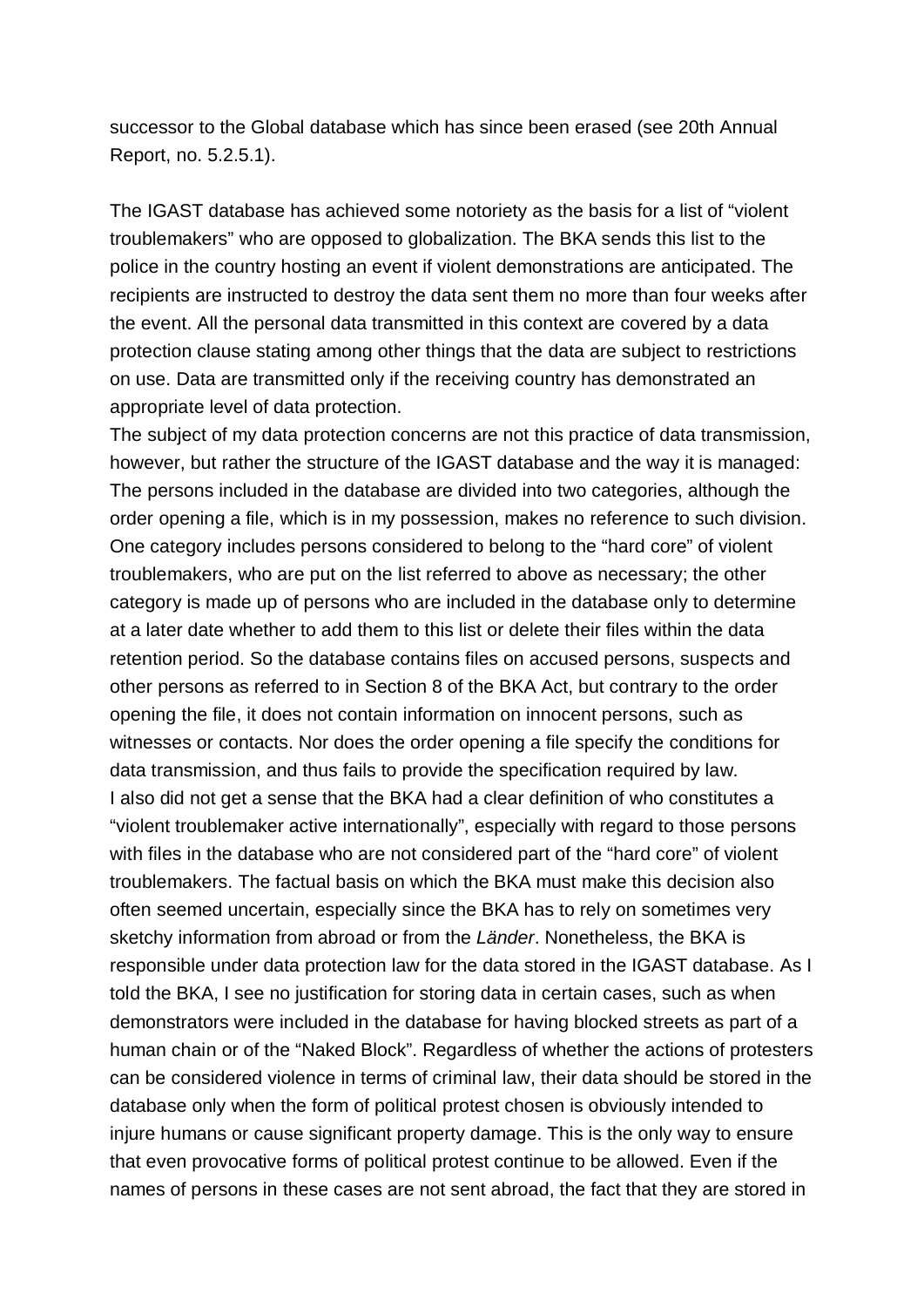the IGAST database alone constitutes intrusion on their right to control their personal information.

The BKA has agreed to review its data storage practices. No comments were available by the time this report went to press.

## **7.3 Federal Police**

During the reporting period, I focused on issues of technological data protection: participating in the discussion of introducing full-body scanners at airports and the related Federal Police research project (see no. 7.3.1 below); monitoring the pilot project on the easyPass biometric border control procedure (see no. 7.3.2 below) and the introduction of electronic criminal records for the Federal Police (see no. 7.3.3 below).

### **7.3.1 Full-body scanners at German airports: Progress and problems**

*Full-body scanners are being tested at German airports for the first time. It appears that my calls for comprehensive privacy protection have so far been taken into account.* 

Many of the measures taken to counter terrorist and criminal threats pose a dilemma for data protection, among other things: How far may privacy rights be encroached upon to counter these threats or at least minimize the risks? In many cases, one must choose between alternatives which may each have troubling implications. This is especially true for aviation security, which has been the repeated target of terrorist activity.

Following the attempted bombing on board a jet bound for Detroit on Christmas Day 2009, a discussion on the utility and risk of introducing body scanners at German airports began also in Germany. I received a wide variety of e-mails on this topic. Some showed little understanding for data protection concerns, while many others were worried about protecting their privacy. They feared that their sense of modesty would be violated or that this new form of imaging would reveal their medical conditions or unusual features, if not to the public then to strangers, especially as images of nude bodies produced by full-body scanners were then circulating in the media.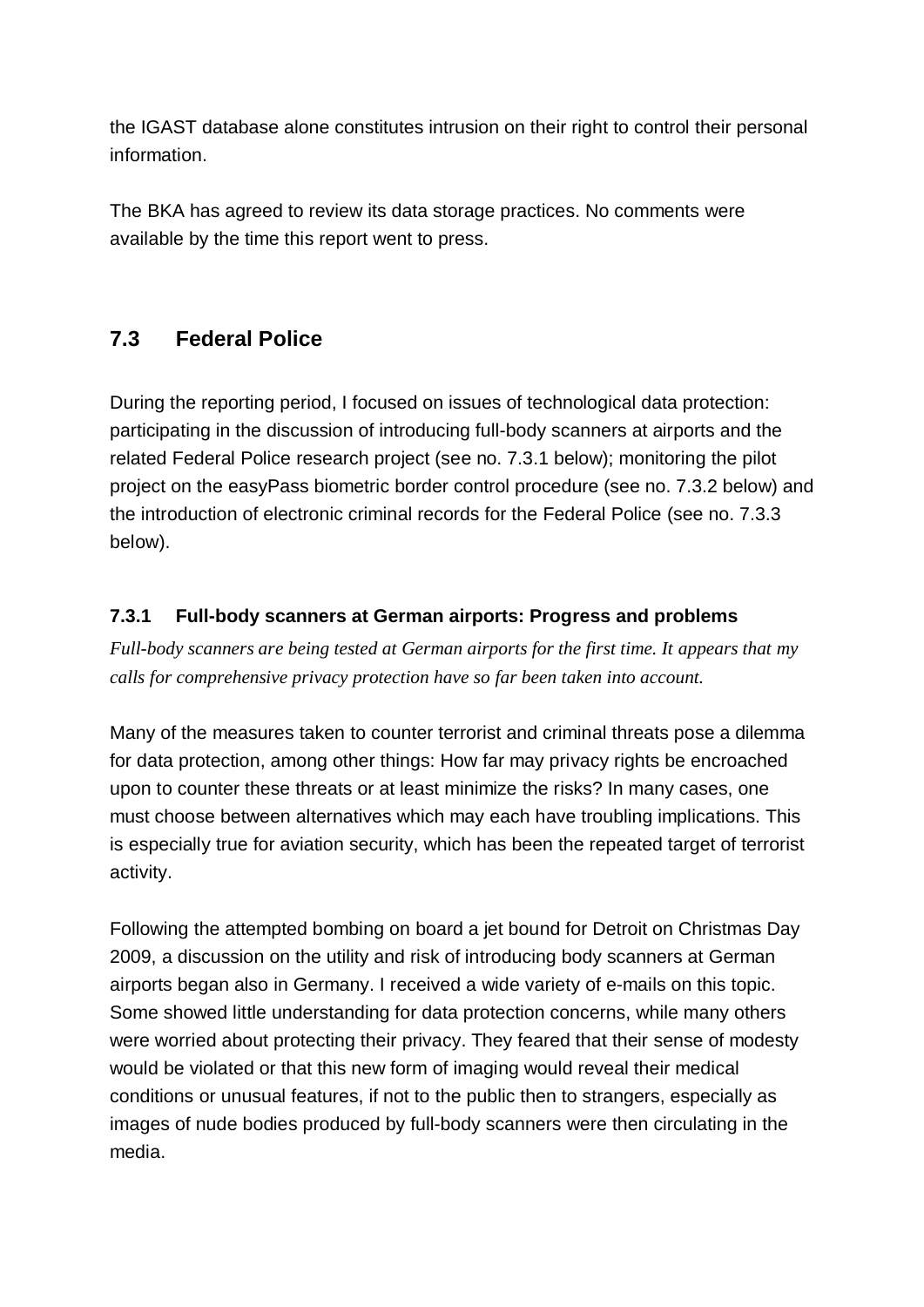To focus the public debate on the facts and to clarify which boundaries should not be crossed in the search for greater security, I formulated data protection requirements to be met in order for body scanners to be introduced. To this end, the data protection commissioners of the *Länder* and I drew up a resolution at the 79th Data Protection Conference on 17-18 March 2010 (see box for no. 7.3.1).

In the resolution, we stated that no body scanners should be used unless there was evidence that they increased security; that the data generated should not be stored; and that the dignity of the individual should be fully protected by not displaying body contours, sexual characteristics or medical aids (such as adult diapers or colostomy bags) to screening staff.

Measured against these criteria, I find the scanners currently being tested by the Federal Ministry of the Interior at Hamburg Airport to be a major improvement over earlier models, in particular since the image displayed shows only a generic outline rather than data subjects' actual body contours. However, I see a need for further improvement, and I have asked the Federal Ministry to have the body scanners certified by independent experts on the basis of the common criteria. I also expect the Federal Government to advocate at European level the requirements it has agreed to meet as Europe-wide minimum standards. In addition, the results so far indicate that the scanners still have a very high error rate, so they have not yet met the requirement of providing increased security or of being suitable for routine use.

Before testing began at Hamburg Airport, I inspected the devices at the Federal Police research laboratory, and I will carefully monitor the further progress of the body scanner testing. In an upcoming inspection, I will check first of all whether any data are being stored and whether screening staff conduct follow-up searches in a more private area as required and with the necessary sensitivity. One thing will likely be impossible to avoid: When the scanners are adjusted to detect more dangerous items, then they will also detect many things which are not dangerous.

Box for no. 7.3.1

### **Resolution of the 79th Conference of Data Protection Commissioners of the Federation and the** *Länder* **of 17–18 March 2010**

**Full-body scanners: Many open questions**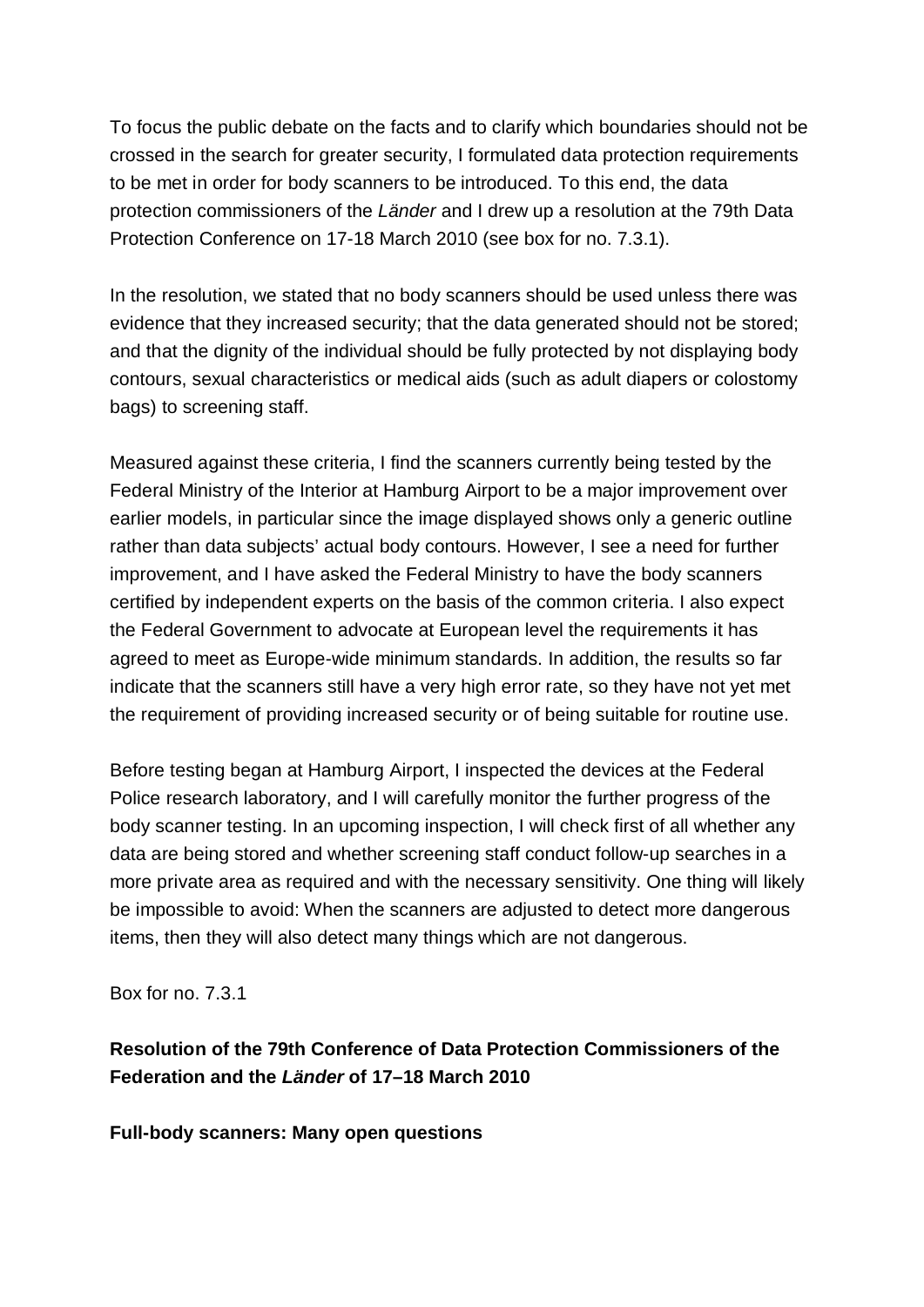The attempted Detroit bombing on 25 December 2009 set off renewed debate over the use of full-body scanners in screening airline passengers. This technology is intended to close gaps in security. However, it is still largely unclear what these devices can achieve technically and how they can be integrated into a consistent overall system of aviation security. A decision by lawmakers on whether to deploy such scanners should fulfil at least the following conditions:

- 1. It is necessary to clarify whether these devices will provide a significant improvement in security. The technical performance and efficiency of this technology are currently subject to serious doubts, especially with regard to their ability to detect low-density materials, such as powdered materials like those used in the attempted Detroit bombing.
- 2. It is necessary to ensure that the data of screened subjects are not saved after screening is completed. Technical measures should be taken to ensure that body contours are not displayed and that screening images are not saved after screening.
- 3. Even when these conditions are fulfilled, the use of scanners must not violate the basic rights of persons screened, in particular the constitutional right to human dignity and the right to life and physical integrity. For example, sexual characteristics, prostheses and medical aids (such as colostomy bags) may not be displayed. Harmful impacts on health must be ruled out.
- 4. Practical tests must be used to demonstrate that these conditions have been fulfilled.

### **7.3.2 Biometric border checks at airports: Sorting airline passengers into risk categories?**

*The International Air Transport Association (IATA) has proposed a fundamental overhaul of the system of security checks at airports based on sorting airline passengers according to risk categories.*

First, passengers would be identified using biometric features and checked against their booking information. In the next step, passengers would be divided into three categories: known passengers, ordinary passengers and potential threats. Depending on the result of the risk assessment, passengers would be directed to three different "tunnels", where they would undergo different levels of security checks. While "known travellers" – largely frequent business travellers – would have to undergo a more superficial physical inspection, it seems likely that the other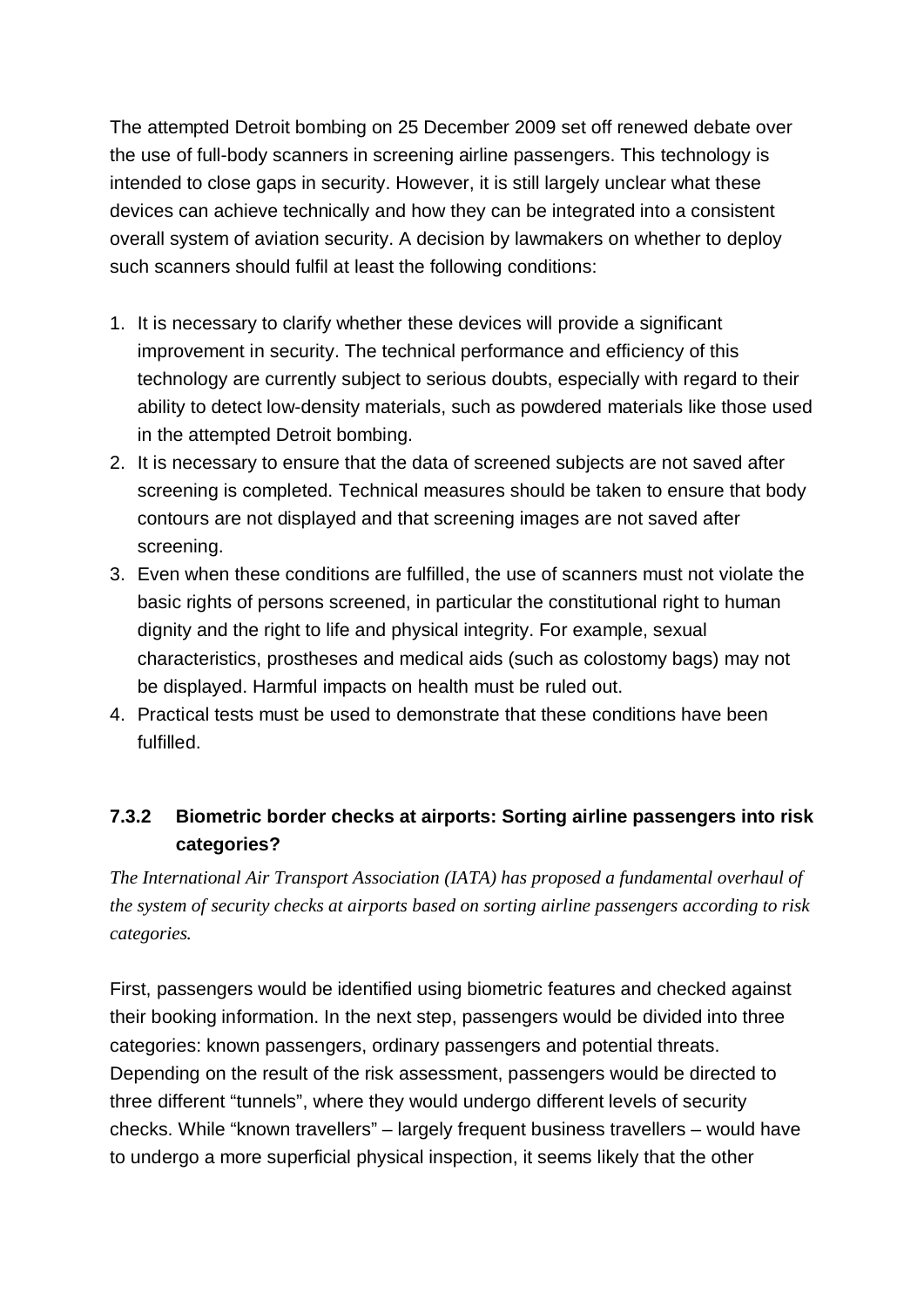categories would be subject to more intensive checks, with "potential threats" facing the most intensive searches and questioning.

In my view, however, such categorization is unacceptable.

Passengers would be categorized according to completely opaque criteria. This arrangement would be likely to benefit only business travellers. As a rule, ordinary passengers would see no improvement over the status quo, while those unfortunate enough to be categorized as "potential threats" would be subject to even more extensive, time-consuming and thorough checks. Since all passengers other than "known travellers" would not be aware of their category ahead of time, they would have to arrive at the airport even earlier than they do now to allow time for the extra screening should they be categorized as a "potential threat". Further, I am critical of the associated comprehensive check of all travellers' data because data collected for completely different purposes would be used to create a risk assessment, and because other official data and additional behaviour detection techniques during individual interviews would be used for risk assessment. This data check would be combined with a system of individual investigation. In my view, such a system would be extremely discriminatory, so I consider the IATA proposal to be very questionable. If implemented, it would represent further tightening of security at the expense of privacy rights.

The Federal Police screening procedures Automated and Biometrics-Support Border Controls (ABG) (see 20th Annual Report, no. 5.3.5, and 21st Annual Report, no. 4.5.2) and EasyPASS (see no. 3.5 above and 22nd Annual Report, no. 6.4) should also be viewed from this perspective, as they are intended to identify airline passengers with the help of biometric data and would thus constitute a building block in the IATA's proposed security screening system.

#### **7.3.3 Federal Police introduce electronic criminal records**

*The Federal Police are currently transferring their criminal records to an electronic system. This is also associated with data protection risks.*

During the reporting period, the Federal Police informed me of their decision to replace their conventional paper-based criminal records system almost entirely with an electronic system (eKA).

This change in the keeping of criminal records raises fundamental questions of data protection: Depending on the design, this switch may result in particular in more data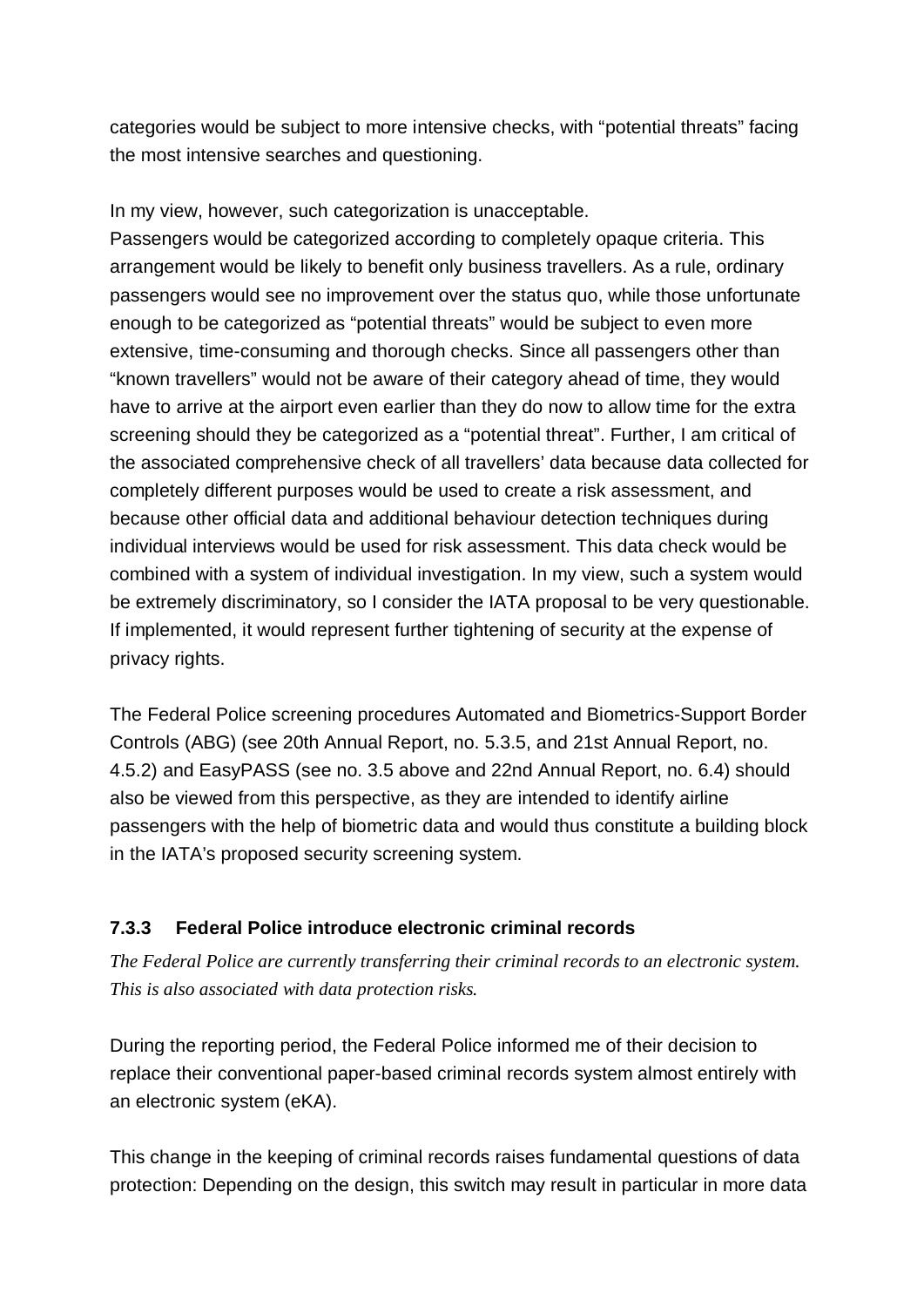being stored, in duplication of records and in an inappropriate increase in access to data and possibilities for searching records. For example, the Federal Police plan to include a broad range of measures – from law enforcement and threat prevention to other Federal Police tasks assigned by law – thereby expanding the group of persons covered by the electronic records system. Further, all Federal Police offices are to have access to the entire eKA database. The Federal Police databases @rtus (see 21st Annual Report, no. 5.3.1) and Bundespolizeiaktennachweis (Federal Police records system) (see 20th Annual Report, no. 5.3.2) partly overlap the eKA database in terms of function and purpose, which may lead to multiple records of personal data. In designing the electronic criminal records database, it is therefore necessary to consider whether other existing databases will no longer be needed and could therefore be deleted, and how to prevent misuse when so many more Federal Police officers will require only a mouseclick and some additional information to gain access to almost all the data contained in the electronic criminal records. The eKA database also raises familiar questions, such as how to limit the number of records on persons to the smallest necessary and when further storage of records should be reviewed. The Federal Police view the option to enter information about data subject's personality in the electronic criminal records as a special plus.

After a preliminary meeting, I conducted an inspection and advisory visit to the Federal Police Regional Office at Frankfurt Airport during the pilot phase introducing the electronic criminal records system. When this report went to press, the analysis of the large quantity of materials had not yet been completed. I will address this issue in my next annual report and give the results of the review.

## **7.4 Preventive telecommunications surveillance and telecommunications interception at the source**

*The Customs Criminological Office is authorized to conduct preventive telecommunications surveillance. It also intercepts telecommunications at the source, i.e. penetrates computer systems in order to listen in on encrypted conversations.*

Near the end of the reporting period, I conducted an advisory and inspection visit of the Customs Criminological Office (ZKA) to see how the ZKA uses preventive telecommunications surveillance, i.e. surveillance of e-mails and telephone conversations applied for before criminal proceedings have been initiated against the person under surveillance. The authorization for this serious encroachment on basic rights at an early stage was added to the Customs Investigation Service Act (ZFdG) years ago to give Customs investigators another tool to prevent illegal exports and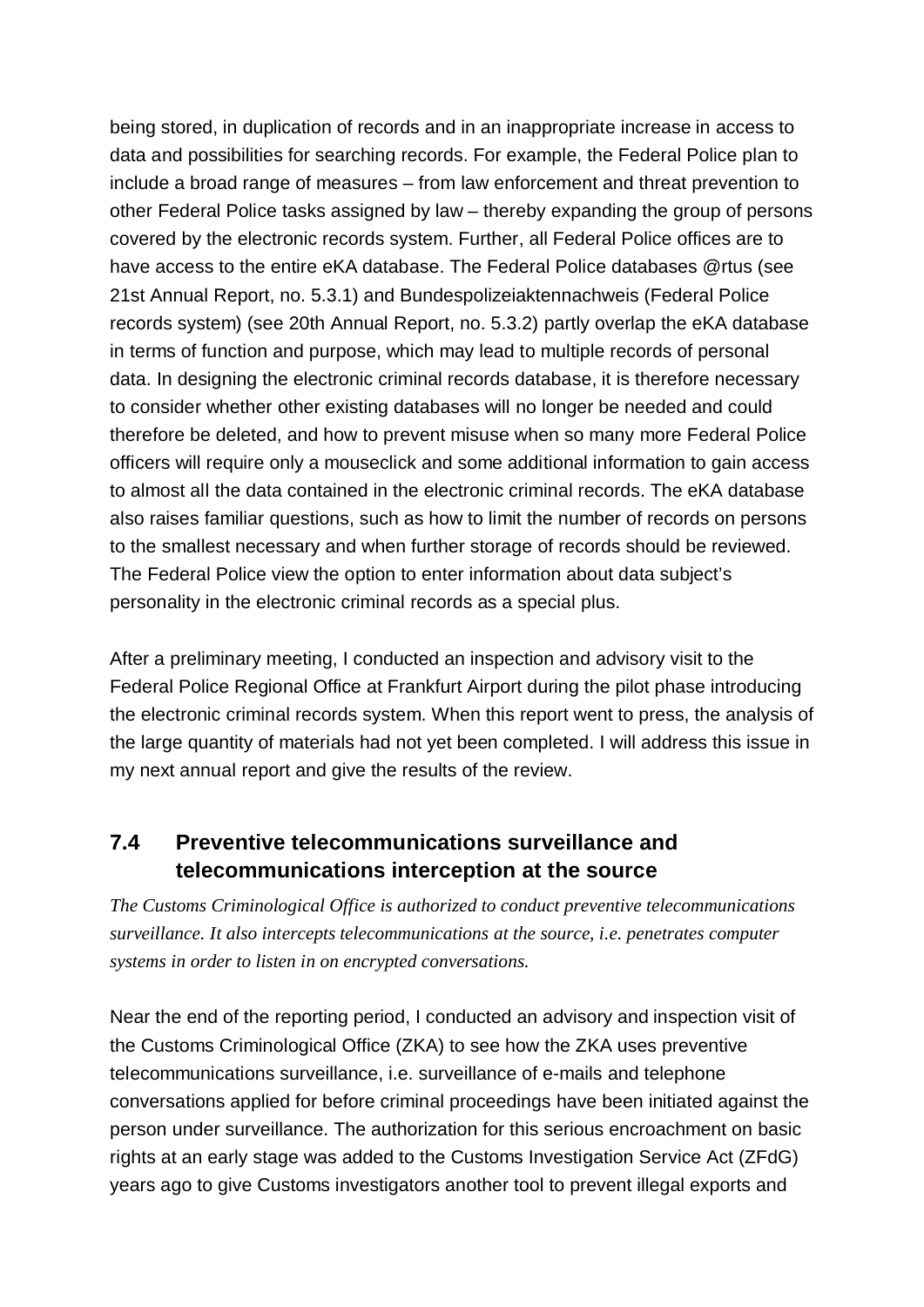imminent violations of the War Weapons Control Act (KWKG) (see 21st Annual Report, no. 5.4.1).

During this visit, it was obvious that the courts have a great influence on the practice of gathering and processing telecommunications data obtained through preventive surveillance. This applies not only to the court order almost always required to conduct such surveillance, but also to the storage of the data obtained. For example, the legal requirement to notify the subject of surveillance is largely determined by court rulings, since court approval is required to postpone or waive such notification. For this reason, I focused my inspection on how the ZKA manages content concerning what is known as the core area of the private sphere.

In addition, I read in a newspaper report that the ZKA had already used telecommunications interception at the source in several cases. This term refers to surveillance of conversations transmitted in encrypted form. The most familiar example is Internet telephony. In order to listen in on such conversations, it is necessary to install software on one of the computers involved which allows access to the data before they are encrypted. In this way, the measure is similar to remote searching of computer hard drives, but unlike remote searching, interception at the source must ensure that access is limited to telecommunications data generated during a conversation; no other data stored on the computer may be collected. The legal basis for telecommunications interception at the source is a very contentious issue. In my view, this measure cannot be based on the same legal provisions as conventional telecommunications surveillance, such as Section 100a of the Code of Criminal Procedure or even Section 23a of the Customs Investigation Service Act. Following the Federal Constitutional Court decision of 27 February 2008 on remote searching of computer hard drives (1 BvR 370/07; see 22nd Annual Report, no. 4.1.1), I believe special legal authorization is required, as was created in Section 20l of the BKA Act.

When this report went to press, I had not yet completed my final review of the information gained during the visit. In particular, apart from the legal monitoring of preventive telecommunications surveillance it is necessary from the technical point of view to understand how the ZKA installs the software needed to intercept at the source and check that it collects only data generated during the ongoing telecommunications connection. I will report on the results in the next Annual Report.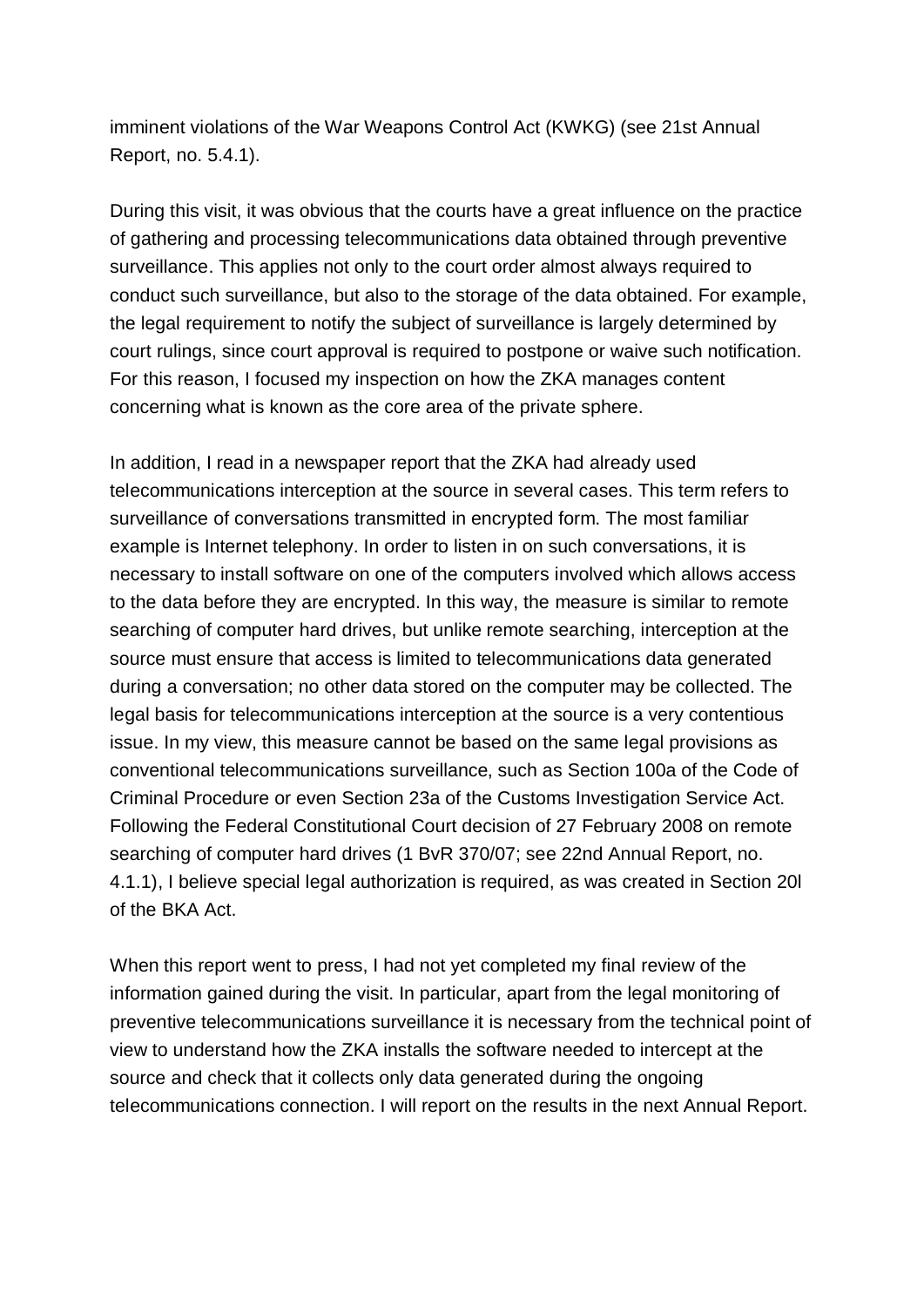### **7.5.1 Should the federal and** *Länder* **domestic intelligence agencies be allowed to set up a comprehensive information pool?**

*Expanding the intelligence database of the federal and Länder authorities for the protection of the constitution (NADIS) into a comprehensive knowledge network (NADIS-WN) violates legal restrictions and is therefore unlawful.*

The federal and *Länder* authorities for the protection of the constitution are required to store identifying information called basic data (e.g. name, address, etc.) as well as the file reference for persons and organizations under surveillance in a separate index file (NADIS). In this way, each authority for the protection of the constitution can find out whether the others have information on a person or organization. But NADIS does not show what information this is. Text excerpts or text files, such as surveillance reports, may be stored in NADIS only in strictly regulated exceptions.

Now NADIS is to be expanded into a comprehensive knowledge network (NADIS- WN). This means a change of paradigm to an information pool in which every network partner stores as many data as possible on NADIS-relevant persons and organizations. Other network partners will be able to read and automatically analyse this information (for example using full-text search). The first project phase (NADIS- WN 1.0) is already under way and is to go into nation-wide operation on 4 October 2011. A major goal of this phase is storing unstructured source documents and information, such as source reports, reports from other intelligence services, surveillance reports, newspaper reports and publications (e.g. Internet content).

The problem is that such documents may also contain information on persons who do not come under the jurisdiction of the Federal Office for the Protection of the Constitution (BfV) and which up to now may not be kept on file. This includes information on persons under age 16 and non-suspicious persons who have come into contact with the target at random or unawares, such as family members, neighbours, co-workers, supervisors or journalists who contact or report on such persons or organizations for professional purposes. Under current law, the BfV may store their data in paper-based files but not in databases and may not analyse them for intelligence purposes under any circumstances. NADIS-WN 1.0 would cross this legal boundary (like DOMUS; see 18th Annual Report, no. 14.1 and 20th Annual Report, no. 5.5.2).

The law deliberately distinguishes between storing data in paper and electronic files. The law was intended to keep these data out of electronic files where they could be filtered, analysed and sent around the world in less than a second thanks to electronic technology. The Federal Constitutional Court too has always stressed that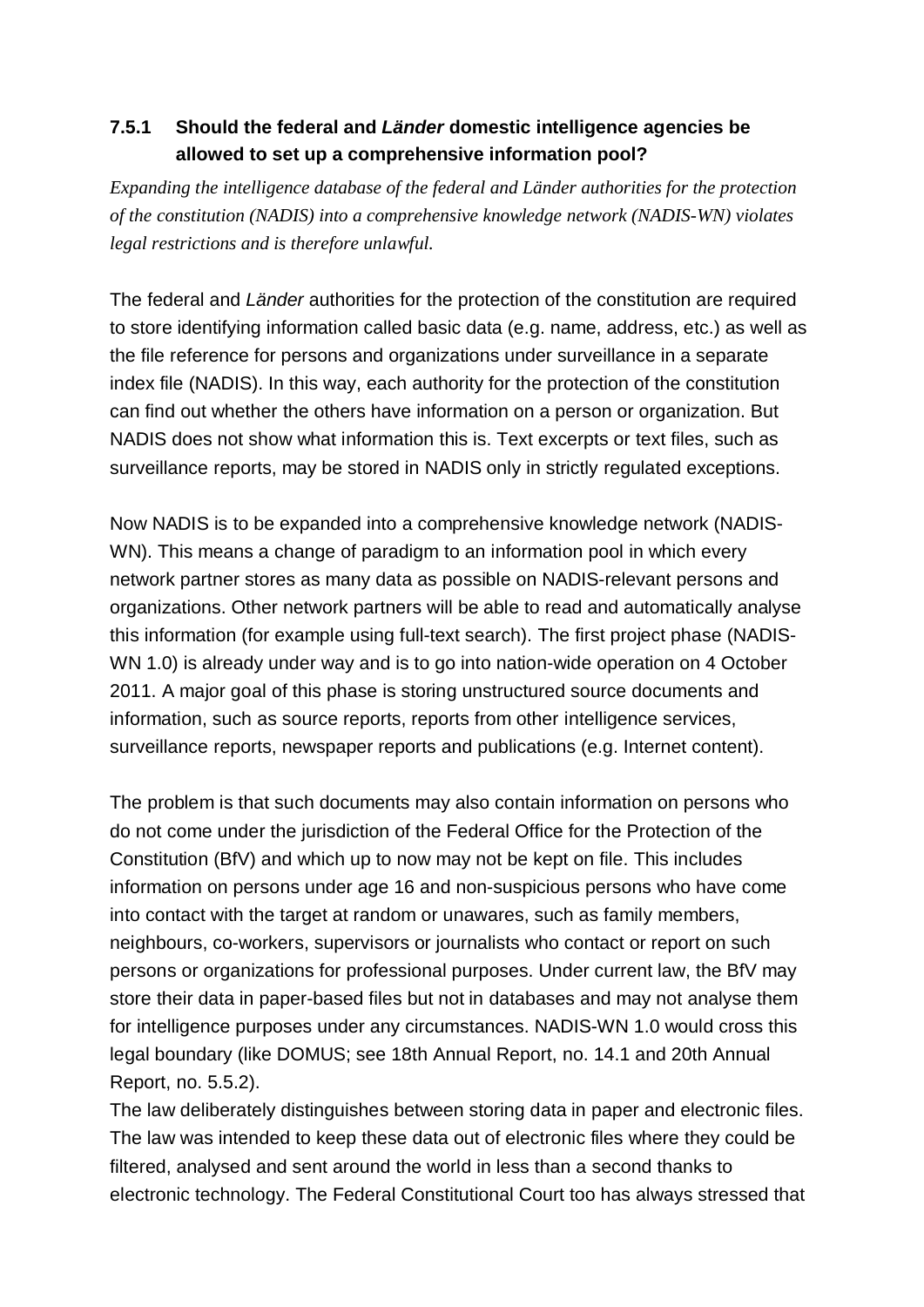merely by transferring personal data from paper files to electronic files constitutes an intrusion on the basic right to determine the use of one's own data. According to the court, data stored in electronic files, unlike those in paper files, can be accessed at any time regardless of their location within seconds. In the court's view, the quantity of data available for electronic processing creates a special potential for intrusion which would not exist in the case of paper files, which would have to be processed conventionally.

The Federal Ministry of the Interior believes that storing such data in NADIS-WN does not represent unlawful intrusion, because technical safeguards prevent the data from being analysed separately. However, this contradicts the law and the Federal Constitutional Court as referred to above. Further, technical safeguards can be suspended relatively easily and quickly, as pointed out in a resolution by the Conference of Data Protection Commissioners of the Federation and the *Länder* at their 80th session on 3-4 November 2010 (see box for no. 7.5.1).

Saving source documents and information in NADIS-WN 1.0 would also have serious consequences: If a non-suspicious person later becomes suspicious and her information is lawfully stored in NADIS-WN 1.0, a comprehensive search would turn up also those data stored unlawfully when she was still a non-suspicious person.

To sum up: NADIS-WN 1.0 does not comply with existing law. Implementation measures which have already been taken must therefore be reversed without delay. I have informed the Federal Ministry of the Interior. No comments were available by the time this report went to press.

Box for no. 7.5.1

### **Resolution of the 80th Conference of Data Protection Commissioners of the Federation and the** *Länder* **of 3/4 November 2010**

#### **No full-text searching in databases of the security authorities**

The Conference of Data Protection Commissioners of the Federation and the *Länder* calls on the Federal Government and the *Länder* governments to design full-text based databases in compliance with the very restrictive constitutional boundaries.

The federal and *Länder* security authorities (domestic intelligence, police) are currently expanding their electronic filing systems. In doing so, they are including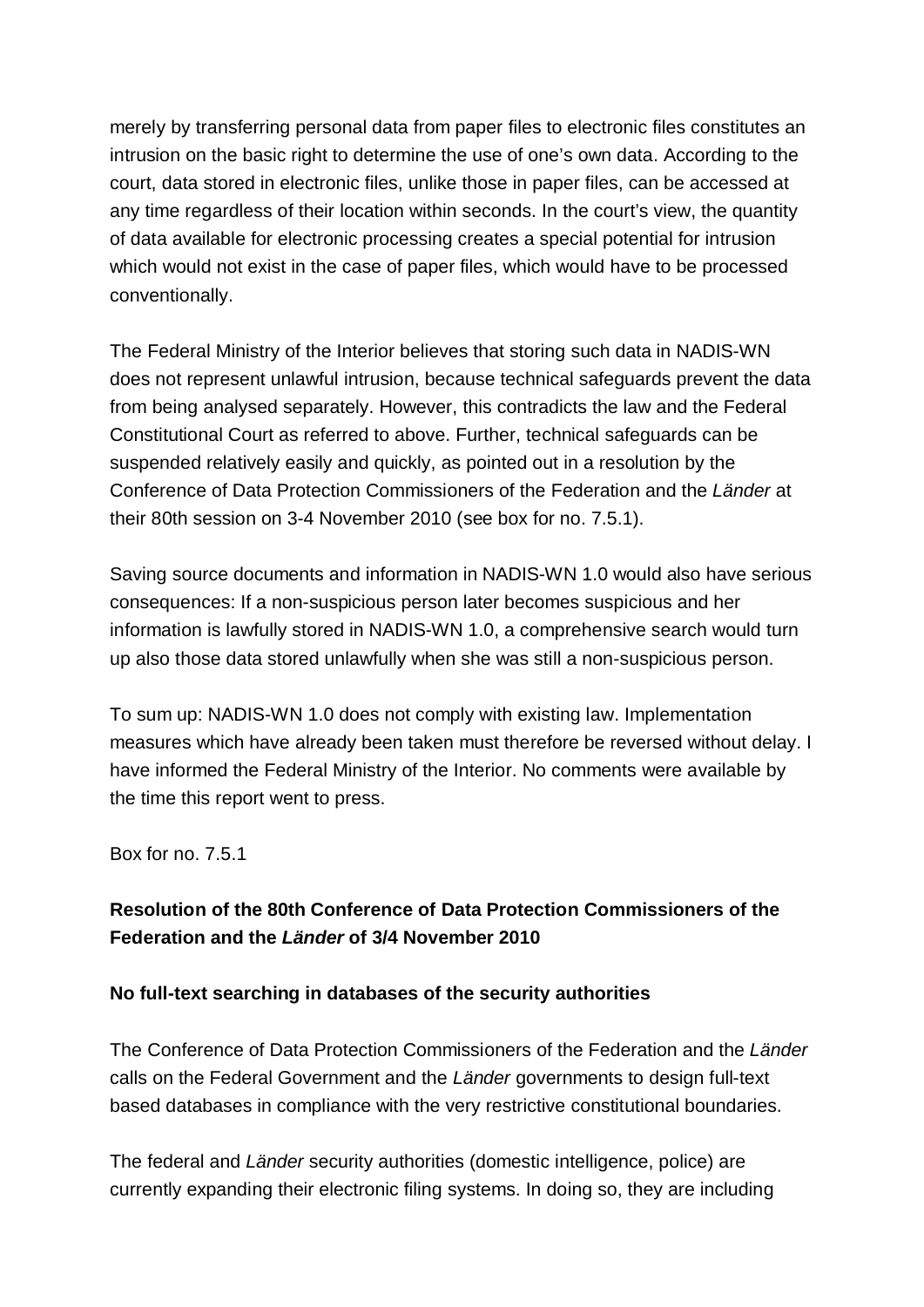data which up to now have been available only in paper form and are pursuing comprehensive full-text processing and search options which will make it possible to search for any word or other text in a document.

This has serious consequences. The files also include information on persons other than those targeted by the official measures. The new system will make it possible to conduct targeted electronic searches of information on innocent persons who unknowingly came into contact with the target person and who happen to be mentioned in the file.

This change of paradigm contradicts existing law, which states that security authorities may save and transmit selected personal data in electronic files only under strict conditions. Today, the types of data and data fields to be stored must be defined in detail in specific orders on opening and maintaining files. The data protection commissioners must be consulted in advance.

The ability to conduct full-text searches would override these data protection safeguards. It would no longer be possible to enforce the restrictions on data processing. The legal boundaries are anchored in the constitution. The law deliberately sets stricter requirements for personal data stored in electronic filing systems, because, as the Federal Constitutional Court emphasizes in its established rulings, electronically stored data can be accessed and comprehensively analysed within seconds, regardless of their location. According to the court, this represents a serious intrusion on data subjects' basic right to control the use of their data, especially when the data were gathered and processed without the data subject's knowledge.

These constitutional safeguards to protect data subjects' right to control their own data, in particular the separation of informational powers, would cease to function if all information were to be subject to unlimited electronic full-text searching.

There would be no difference in legal terms if technical mechanisms (temporarily) hindered such analysis, because such mechanisms can be altered technically at any time, and because temporary barriers to the possibility of searching would prevent neither intrusion on the right of data subjects to control their own data nor the violation of the restrictions on preventive data processing set by the Federal Constitutional Court.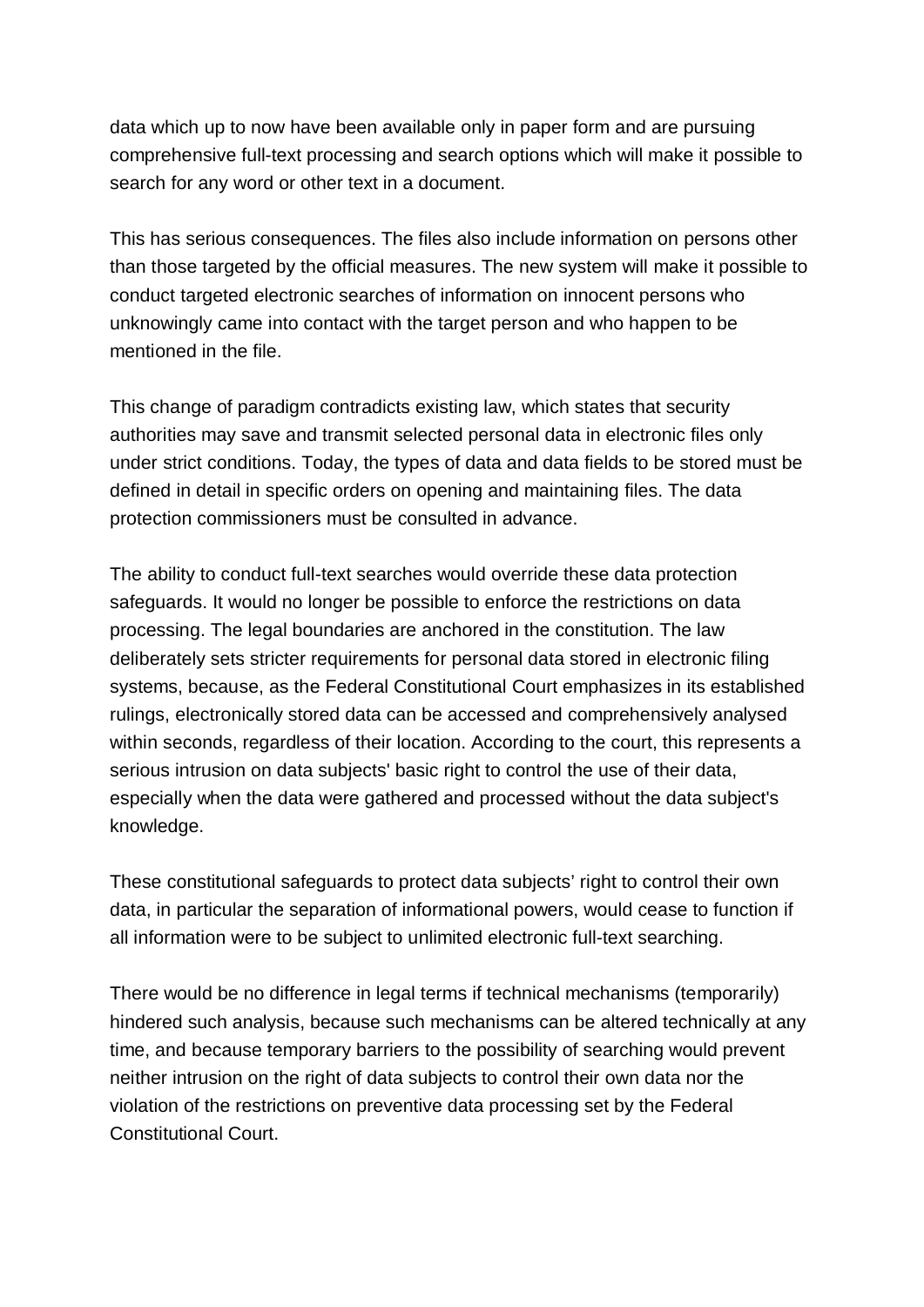If these data protection risks exist within general administrative agencies, they are even greater in security authorities. This applies especially to the intelligence services, which are allowed to gather information on legal behaviour and intelligence, the relevance of which has not yet been established. Such system-wide, targeted searching could have serious consequences for possibly innocent data subjects. These risks must be taken into account and dealt with already in the planning phase when expanding IT systems.

### **7.5.2 Problems with the right to information from the domestic intelligence agencies**

*When the Federal Office for the Protection of the Constitution (BfV) refuses requests for information, the grounds for refusal are supposed to be documented. The BfV is also responsible for information received from the Länder offices for the protection of the constitution (LfV).*

The right to information covered by Section 15 of the Act Regulating the Cooperation between the Federation and the Federal States in Matters Relating to the Protection of the Constitution and on the Federal Office for the Protection of the Constitution (Act on the Protection of the Constitution, BVerfSchG) is essential to exercising the basic right to determine the use of one's data. Already in my 22nd Annual Report (no. 4.7.1) I called on the BfV to comply with the constitution when responding to requests for information. Now there is again cause for criticism.

In accordance with Section 15 (1) of the above-mentioned Act, the BfV must furnish data subjects free of charge with information on the data it has stored relating to them, if they refer to concrete matters and prove to have a special interest in the information they have asked for. The BfV has sometimes set its standards too high with regard to these conditions.

And in cases when it is allowed by law to deny a request for information, it has not reviewed the individual request or documented it appropriately but has refused the request out of hand.

According to Federal Constitutional Court rulings, this is not allowed. In its decision of 10 October 2000 (1 BvR 586/90), the court stated that the reasons for refusing a request for information are to be recorded so they are available for review by third parties. The court also said that the reasons for refusal must be clear and understandable. After meeting with the BfV, I was able to ensure that these requirements of the court have now been implemented by all the relevant departments. As a result, I can now review the reasons for refusal at least in terms of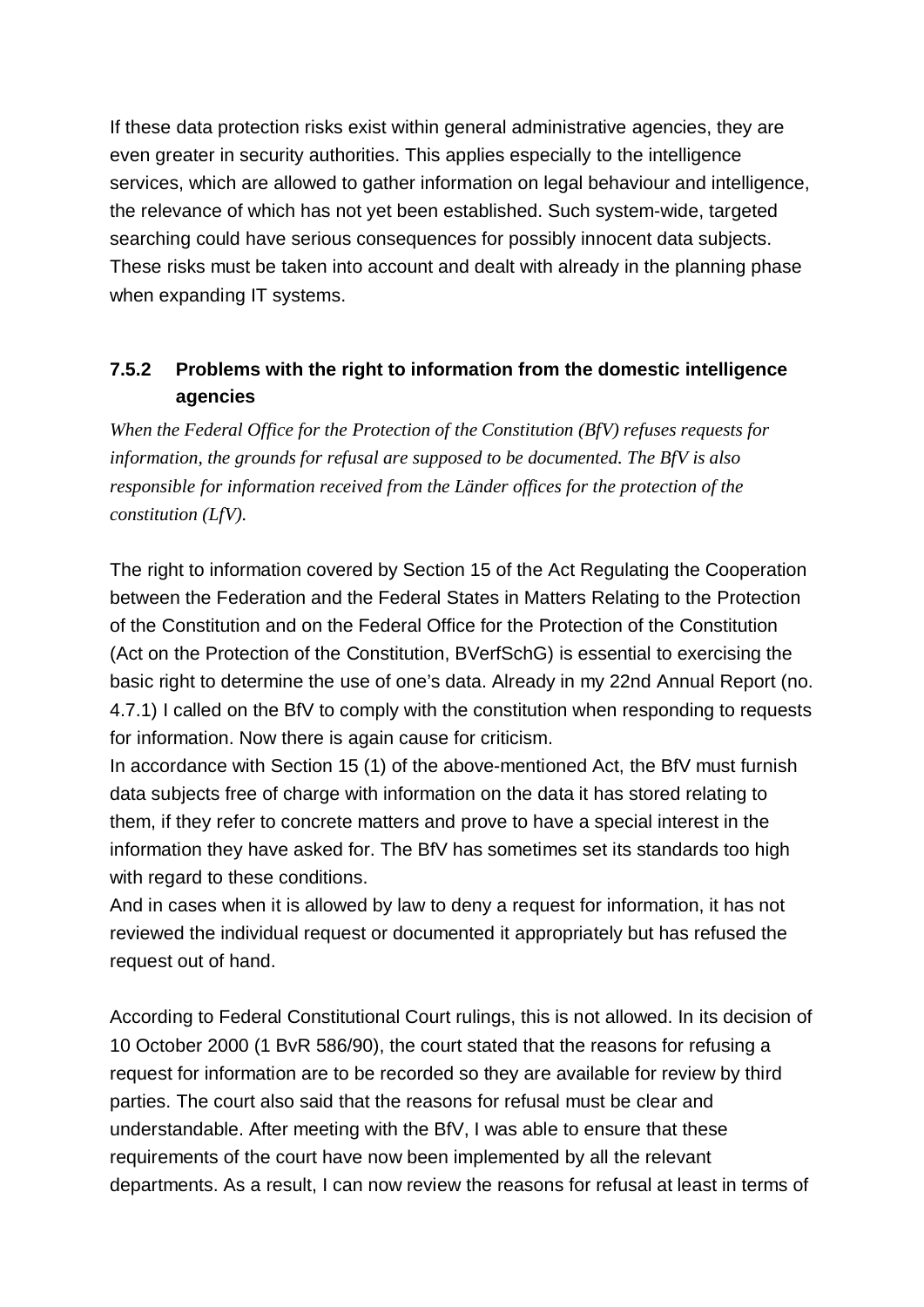their plausibility. However, this does not completely solve the problem. If the only information the BfV has on a data subject is information received from an LfV, then the BfV cannot, as a rule, review the individual request: In their own interest, the LfV often fail to provide the (background) information necessary to determine for example whether providing the information would endanger an LfV source. In these cases, the LfV tell the BfV only that providing information would endanger the source. But this is not enough for the BfV to refuse an information request. When the BfV accepts information from an LfV, this information becomes the legal property of the BfV, meaning that the BfV must meet all the legal requirements concerning this information. It cannot delegate its responsibility to the LfV, i.e., it is not sufficient for an LfV to carry out a review relevant for an information request submitted to the BfV. The BfV itself must review the individual request. To do so, it requires the necessary information from the LfV.

It is unacceptable under both constitutional and data protection law that many LfV massively resist this requirement and that data subjects must resort to legal proceedings to enforce their right to information. The BfV concedes that it will lose in court due to the LfV's improper conduct. I call on the federal and *Länder* governments to enable the BfV to provide information in compliance with the law. This means that the LfV must inform the BfV of their reasons for denying information requests and must report the review of the requests in a way that upholds the interest of the LfV in maintaining confidentiality.

#### **7.6 Intelligence services**

#### **7.6.1 Data processing conducted by the Federal Intelligence Service**

*In inspecting a large-scale central database of the Federal Intelligence Service (BND) containing several million files, I found violations of data protection law. Until a system which complies with data protection law is created, these files are to be used operationally only in exceptional cases.*

Most of the violations are due to structural shortcomings in the database. Among other things, the BND has failed to carry out any resubmission checks or reviews to assess whether data items qualify for erasure as stipulated in Section 5 (1) of the Act on the Federal Intelligence Service in conjunction with Section 12 of the Act on the Protection of the Constitution. As a result, the database contains a large quantity of data, both public and covertly obtained, which should have been reviewed and in some cases deleted long ago. Further, old data kept by the BND even before the present database, which has existed for many years, was created were transferred to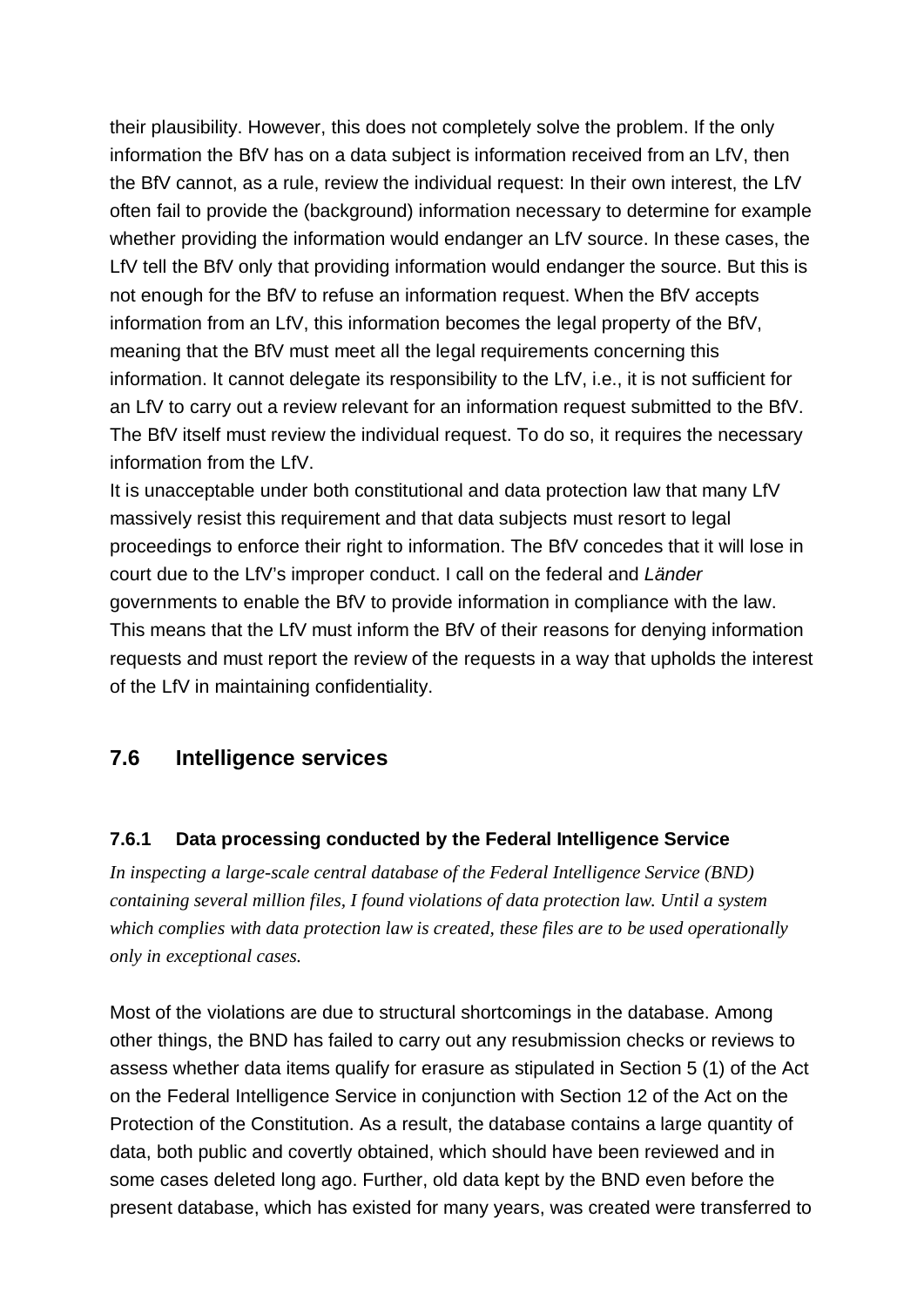the database without being reviewed first. Some of these data are as old as the BND itself.

In view of the vast daily influx of data, this database is tantamount to a constantly growing reservoir of information with no outlet.

Following in-depth discussion of this problem area, I called on the BND and the Federal Chancellery as the competent supervisory authority to ensure that this database is handled in compliance with the law. In the BND's view, this database represents its "backbone", an indispensible data collection which cannot be taken apart and subjected to a comprehensive revision in accordance with the prevailing statutory requirements on account of the vast volume of data it contains and the attendant technical difficulties. The BND concedes that this might be possible in conjunction with the BND's relocation to Berlin. In order to alleviate my concerns in the short term, the Federal Chancellery proposed moving all data stored for more than ten years out of the current online database and into a separate archive, to be used only in special cases for current operational purposes, such as the fight against terrorism or proliferation.

I am open to this proposal, particularly since the Federal Chancellery has said that the archive would be kept only temporarily, until the database is restructured in compliance with the law. I am to be informed in advance of the further plans.

#### **8.1.1 The 2011 census**

*The 2011 census has begun. For the first time since 1987 (in the former West Germany) or 1981 (in the former East Germany), Germany is conducting a population census to implement Regulation (EC) No 763/2008. This census will be primarily register-based.*

Every registration authority in Germany submitted its data files to the statistical offices by the deadline on 1 November 2010. Additional data are to be submitted on 9 May and 9 August 2011. A housing census, a sample survey of households and surveys of communal housing (e.g. nursing homes, dormitories, emergency housing) will also be conducted on 9 May 2011.

The Act on the Register-Based Census in 2011 (Zensusgesetz 2011, ZensG 2011), which entered into force on 16 July 2009, provides the legal basis for the population census. I already reported on the draft legislation (see 22nd Annual Report, no. 5.5).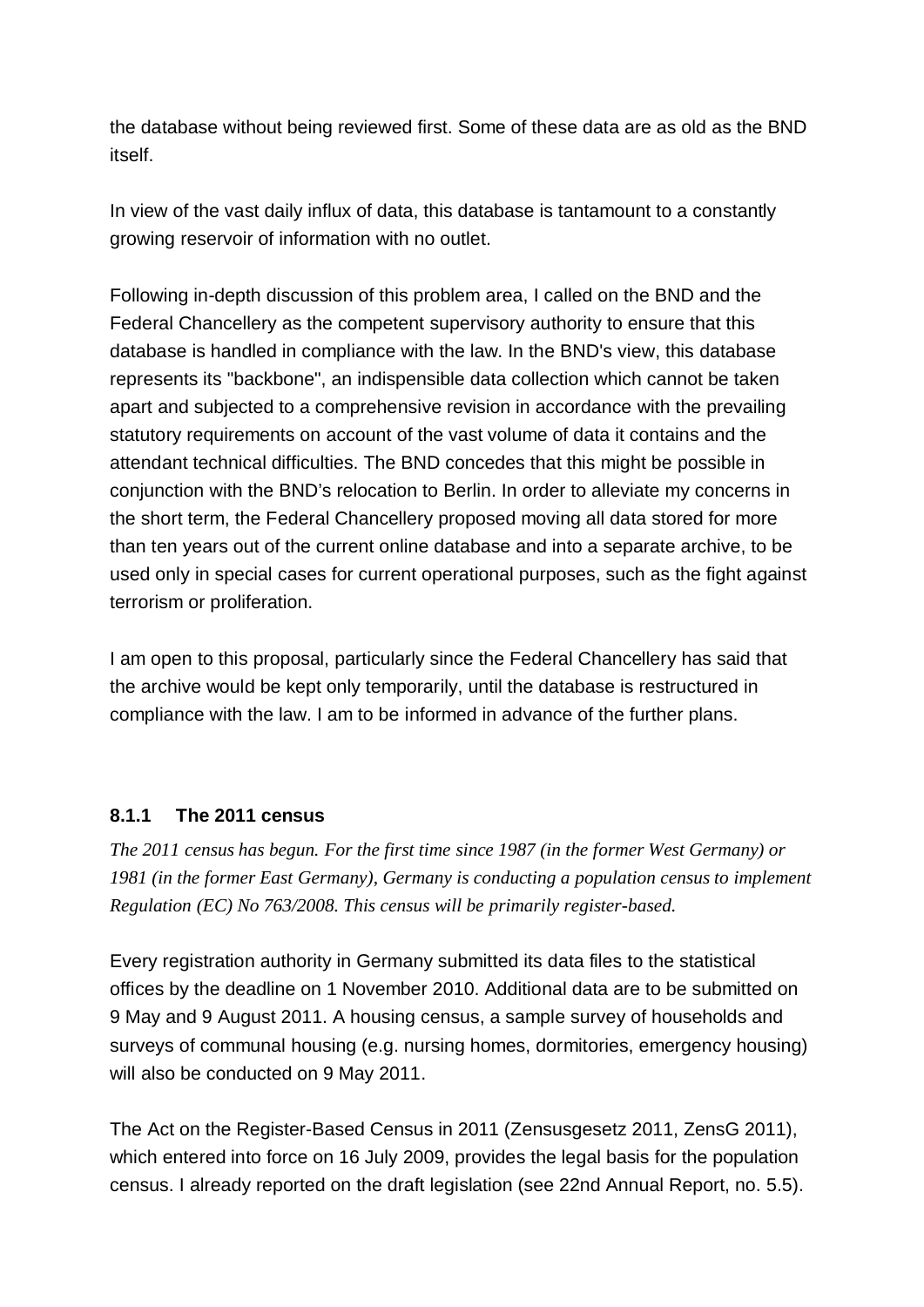Unfortunately, my recommendation not to collect personal data on sensitive types of communal housing (such as prisons, where the information could result in social discrimination against the persons concerned) was not followed.

And further topics were added to the household survey while the Act was being passed. The topics "Legal membership of a religious community under public law" and "Religious affiliation, faith or world view" are not provided for in European law. During the legislative process, I repeatedly questioned the need for and appropriateness of these topics. Unfortunately, my objections were ignored and these topics were included in the Act on the Register-Based Census in 2011. However, answering the question regarding religious affiliation will be voluntary.

For the housing survey, all homeowners will be asked to complete a written survey on their property, including questions on the year the home was built, the type of heating, the size of the home and how it is used (Section 6 (2) of the Act).

For the household sample survey, 9.6% of the population will be asked to respond. Questions cover personal information and information about education, training and occupation (Section 7 (4) of the Act). For the survey of communal housing, residents will be asked to provide their month and year of birth, family status and date on which they entered communal housing. Although, contrary to my recommendation, the law allows personal data to be collected on residents of sensitive communal housing, the Federal Statistical Office has at least developed a special procedure for processing these data to do justice to these residents' special need for protection.

Other persons in need of special protection are those whose registration data are not to be disclosed due to danger to their life or well-being, for example persons participating in a witness protection programme. In order to ensure that such persons receive the necessary special protection, I recommended excluding their addresses entirely from the household sample survey.

The statistical offices developed a generic security strategy for the 2011 census, which I was allowed to review. In terms of methodology, the strategy is oriented on the standards issued by the Federal Office for Information Security (BSI). Section 13 of the Act states that each person is to be issued an identification number. I found it especially important that this number should not reveal the person to whom it is assigned, so I persuaded the Federal Statistical Office to encrypt the personal identification number using a hash function.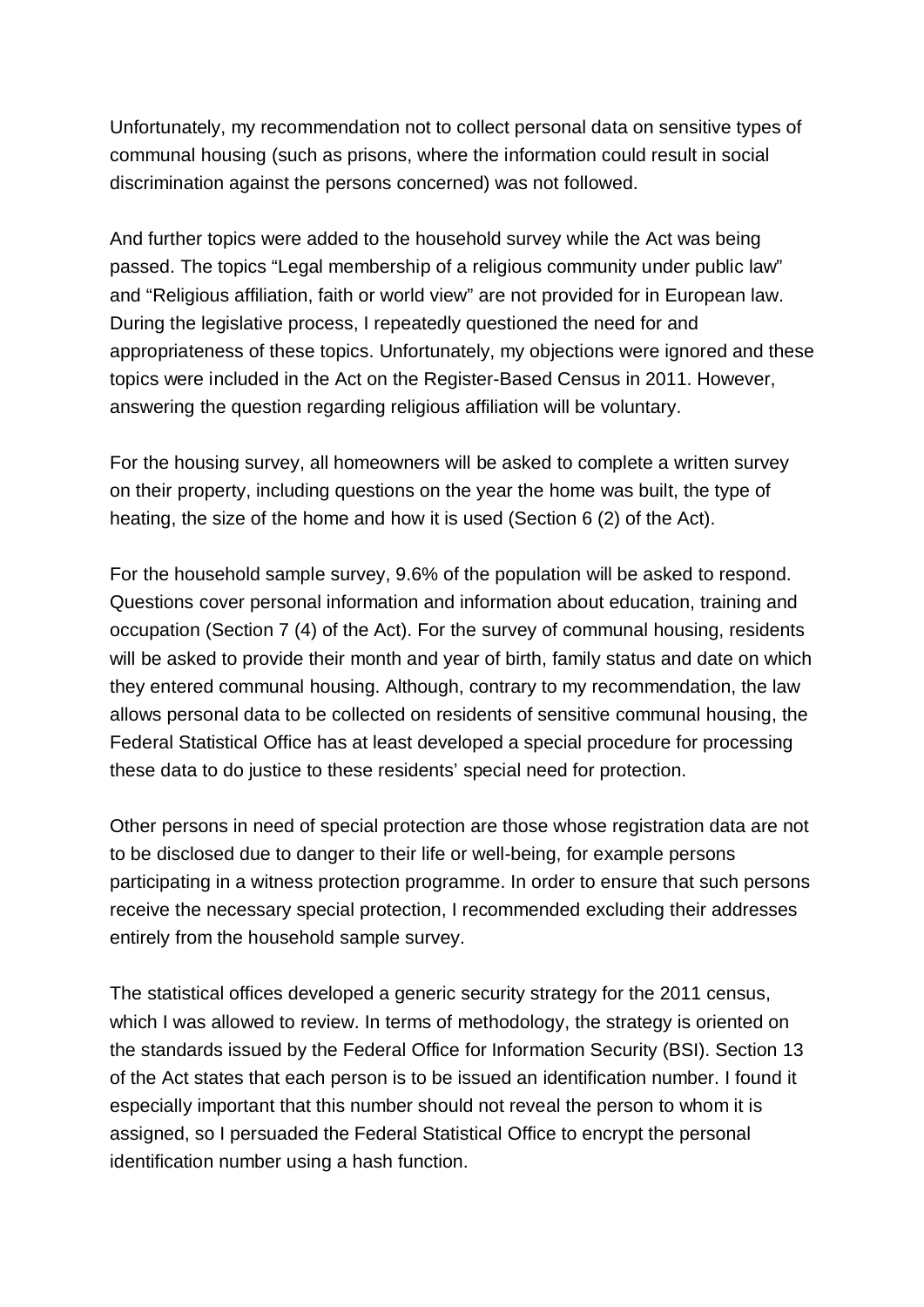In addition to the identification number referred to in Section 13 of the Act, additional numbers will be assigned as internal statistics for organizational purposes only. One of these numbers is the respondent ID within the housing census. This number identifies specific persons for internal statistics and to compile their data for the housing census. The respondent ID consists of a series of numerals which in themselves reveal no information. However, as an internal identifier, the respondent ID may not be used outside the statistical offices, as I was able to convince the Federal Statistical Office. The original plan called for using the respondent ID as the number on the questionnaire forms in the housing census. Instead, now every questionnaire is assigned a non-systematic number which can be linked within the official statistical offices with the respondent ID using an algorithm.

I will be intensively monitoring the practical implementation of the 2011 census in close cooperation with the data protection commissioners of the *Länder*, who are responsible for the state statistical offices, the cities and municipalities. In particular, I will be checking compliance with

- · legal restrictions on data use,
- · data deletion at the earliest possible date, and
- a high standard of data security.

### **8.2 Law on foreigners**

### **8.2.1 Central Register of Foreigners: Time to provide better protection for the data of EU citizens!**

*The Central Register of Foreigners does not sufficiently implement European law on when data of EU citizens may be stored. Now lawmakers must take action.*

The Central Register of Foreigners (Ausländerzentralregister, AZR) contains personal data on all foreigners residing in Germany longer than three months, including EU citizens. With its decision of 16 December 2008 (C-24/06), the European Court of Justice found that this storage of data on EU citizens in a central register such as the AZR and the transmission of these data to other agencies was permitted only under strict conditions (see 22nd Annual Report, no. 16.1). Following this decision, I decided to check the AZR for compliance with data protection law. I found that the European Court of Justice requirements have not been implemented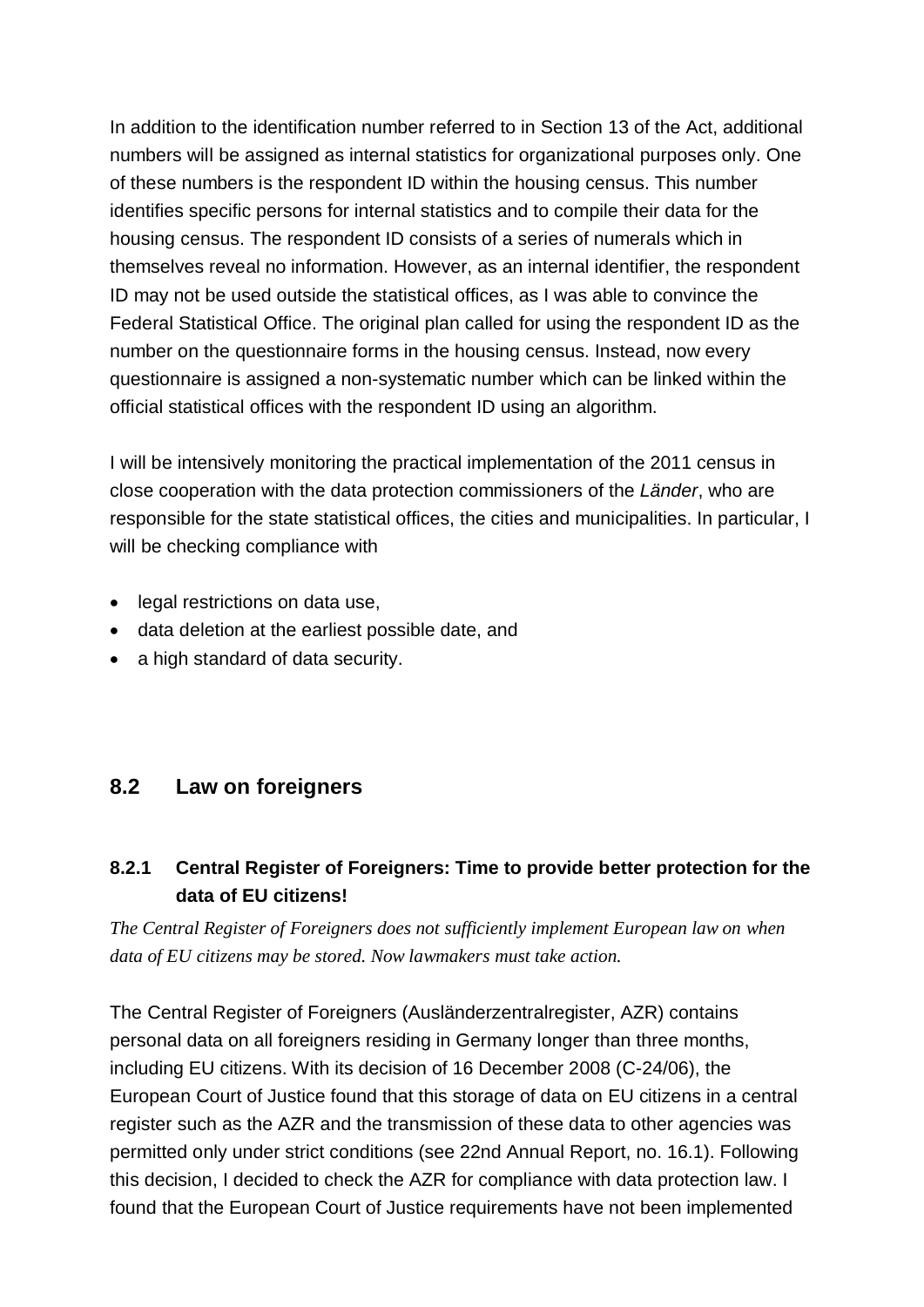with regard to automated retrieval, which applies to most of the data retrieved. Nor had notices on EU citizens been deleted, so data stored in the AZR on EU citizens could still be transmitted, for example to security authorities for law enforcement purposes, even though the European Court of Justice had explicitly stated that this was not permitted. I complained about this violation of European law pursuant to Section 25 (1) no. 1 of the Federal Data Protection Act. Nor had the agency responsible for the AZR taken any technical or organizational measures to ensure that data could be retrieved only for the purposes recognized by the European Court of Justice and only by the authorities with responsibility for law on foreigners.

In response, the Federal Ministry of the Interior promised to delete any remaining notices on EU citizens. The technical measures to implement the rules on automated retrieval are to be taken as soon as the process of amending the Act on the Central Register of Foreigners (AZR Act, AZRG), which is currently under way, has been completed. However, the draft bill initially presented by the Federal Ministry of the Interior for approval by the other federal ministries did not sufficiently transpose the European Court of Justice requirements into national law. For this reason, I have advocated significantly reducing the amount of data stored in the AZR on EU citizens and allowing these data to be transmitted only for residence law purposes and only to the authorities responsible for this area.

The legislative process had not yet been completed at the time this report went to press. I will continue to monitor the process and work for rapid technical implementation in the AZR as soon as the Act has been amended.

The research clause agreed among the ministries with my participation in 2007 is to be included in the amended Act, which I view positively (see 21st Annual Report, no. 7.1.3). This clause will make it possible to use the AZR data on third-country nationals for research purposes.

### **8.2.2 The electronic residence title: A document in credit-card format, with fingerprints**

*With the introduction of the electronic residence title, foreigners authorities will require not only photographs but also fingerprints of foreigners living in Germany.* 

In implementing Regulation (EC) 380/2008, the Federal Ministry of the Interior created the legal basis for introducing electronic residence titles for foreigners who are not EU citizens. Starting in September 2011, the new electronic residence titles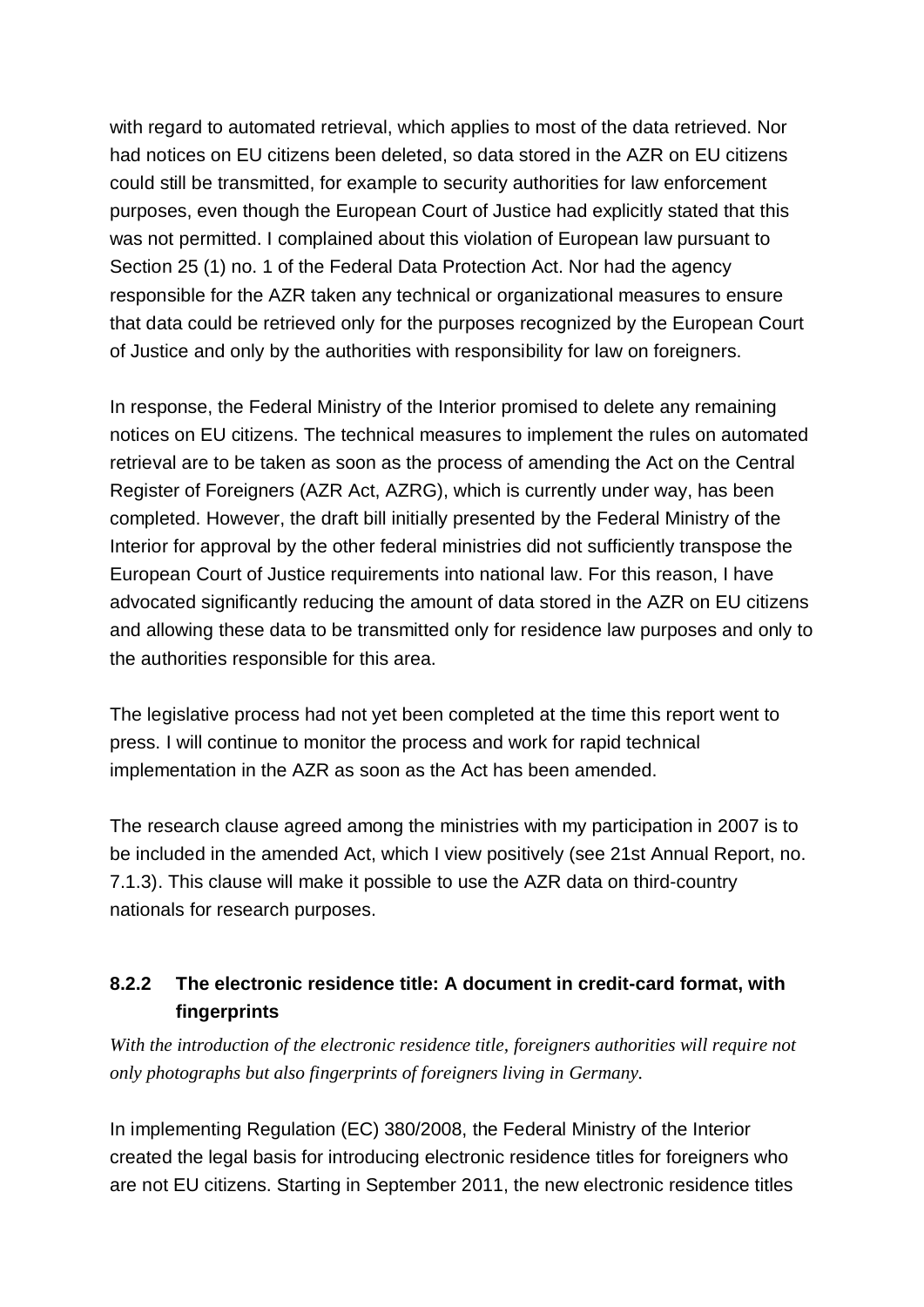are to be issued in credit-card format, like the new national identity card (see no. 3.2). The residence card will contain a chip on which two fingerprints and a digital photo of the cardholder are stored as biometric identifiers, which is required by the European regulation (cf. box for no. 8.2.2). Unlike the identity card, for the residence card two fingerprints are mandatory.

The new residence card will offer the additional option of serving as an electronic proof of identity for legal transactions on the Internet.

As part of my participation in the legislative process, I worked to ensure a high level of data protection and security for the biometric identifiers stored on the chip and for the electronic proof of identity function. The same data protection requirements as for passports (with regard to biometric features see 22nd Annual Report, no. 6.3.1) and the new identity card (with regard to the proof of identity function, see no. 3.2 and 22nd Annual Report, no. 3.3) are to be applied accordingly to the residence card. I will carefully monitor to check whether these data protection requirements are carried out, especially with regard to protected access to the biometric data stored on the chip.

I also oppose calls to store the biometric identifiers in central registers, such as the Central Register of Foreigners.

Box for no. 8.2.2

Electronic residence title for foreigners

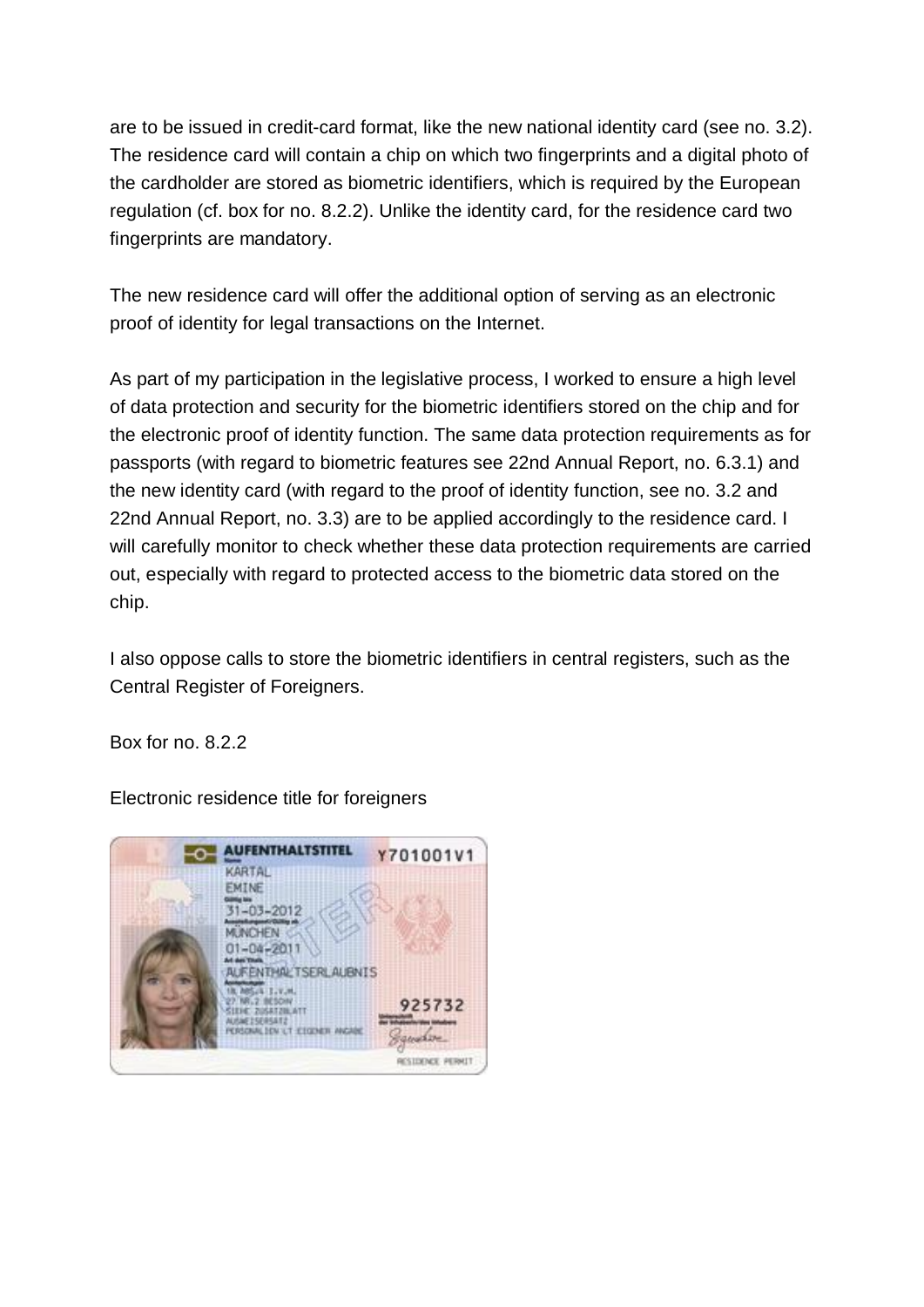

## **9 Financial matters**

# **9.1 CD-ROMs of data on tax cheats: Data protection should not go out the window because of government budget deficits!**

*The debate over buying CD-ROMs of tax data from questionable sources has revealed tension between the possibilities and limits of government action under the rule of law. I believe special legislation is needed to reconcile the conflicting and protected interests.*

The debate over whether the government should buy from "shady sources" a CD- ROM containing data files on suspected tax cheats caused controversy among data protection officials and the general public. A data dealer who had illegally acquired data files on customers of a Swiss bank offered to sell this information to the German government. Those in favour of buying could not understand why the German tax authorities should not use these data due to data protection concerns about their source, arguing that such data should not be protected, as doing so would cover up tax evasion. For this reason, they argue, the German tax authorities are not prevented from working with informants.

Nonetheless, I spoke out against buying data files from illegal sources. A government based on the rule of law must act within the law. The relevant requirements for official investigations are defined in particular by the Code of Criminal Procedure, which does not allow covert access to information technology systems. Nor do the provisions of the German Fiscal Code applicable to tax investigators allow covert searches of third-party computers and data stored there to seek evidence of tax evasion. The informant apparently acquired the data he was offering by these or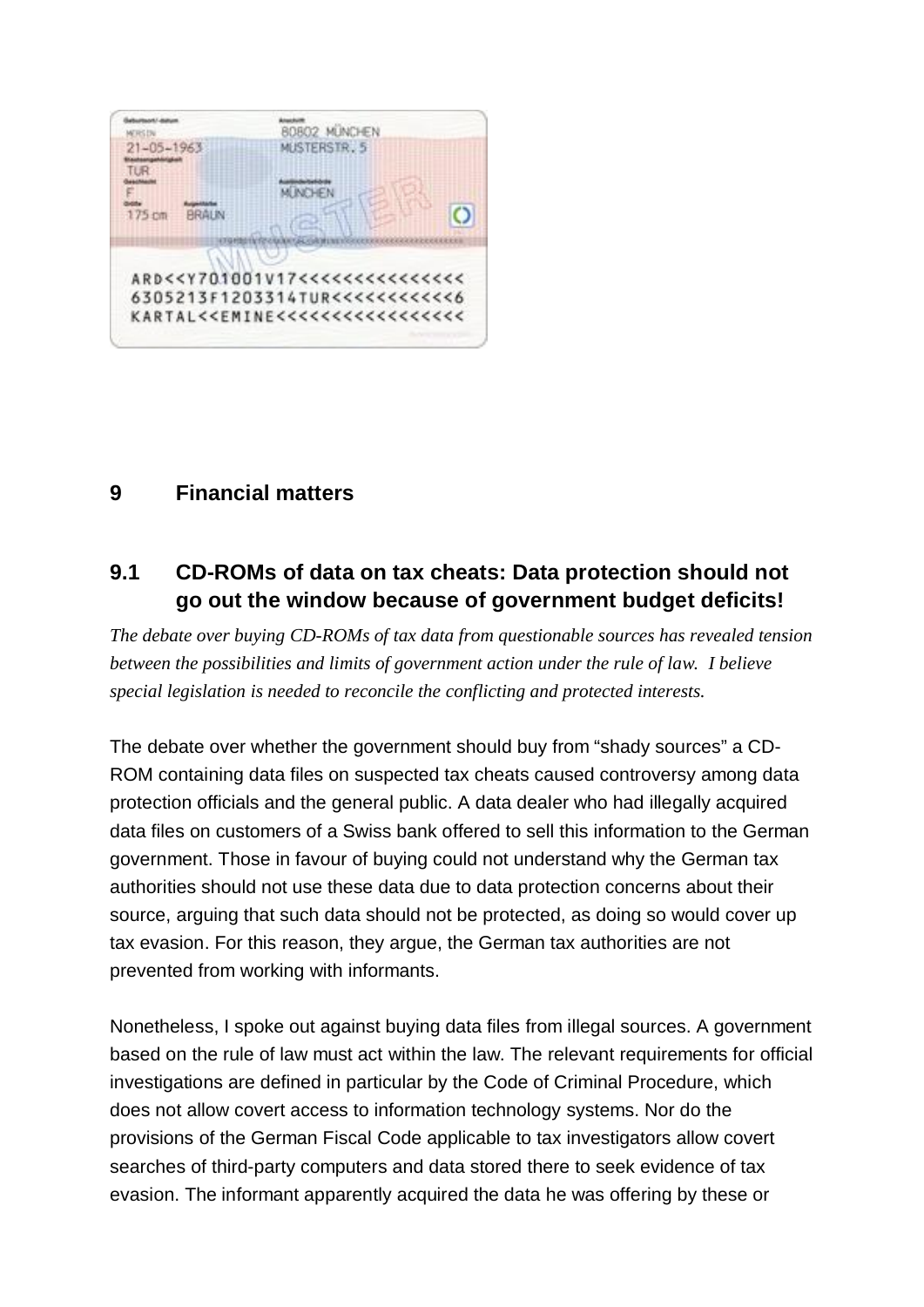similarly illegal means. Data acquired in violation of data protection regulations remain unlawful even if they are to be used for a legitimate purpose. A government based on the rule of law may not evade its legal limits by relying on unlawful actions by third parties.

The possible consequences of rewarding "data thieves" constitute a special problem: If the government pays informants for CD-ROMs with illegally acquired data files, instead of calling them to account for their criminal activity (and possibly extraditing them), one must ask whether the government is indirectly encouraging the theft of confidential personal data.

Buying a CD-ROM of tax data from an illegal source represents a special investigative measure which in my view is permissible only on the basis of special authorization not granted by current law. Authorities in a state based on the rule of law must conduct their investigations in a clear and transparent way. This includes transparency with regard to how information makes its way to the tax authorities.

For this reason, I have called for concrete federal regulations to deal with offers of data files on tax evaders. Lawmakers are called on to reconcile the conflicting interests in such cases. In any case, buying such data files should only be a last resort. The tax authorities must have already exhausted the information-gathering means at their disposal, including information-sharing with foreign tax authorities and the possibility of mutual legal assistance (see no. 9.7). And any regulations must not encourage the business model of illegal data acquisition or illegal data trafficking. Apart from this specific issue, I also believe that the question of dealing with data from "shady sources" will assume increasing importance for the law enforcement authorities due to technological progress. This is another reason for creating special regulations.

In connection with thoughts on a legal basis, I believe it is also necessary to discuss the use of purchased information further. In the meantime, the Federal Constitutional Court has ruled that the initial suspicion required to search a home may be based on data from a CD-ROM sold to the Federal Intelligence Service by an informant from Liechtenstein (Federal Constitutional Court, decision of 9 November 2010, 2 BvR 2101/09). However, this ruling does not conclusively clarify the question of whether acquiring such data is permitted.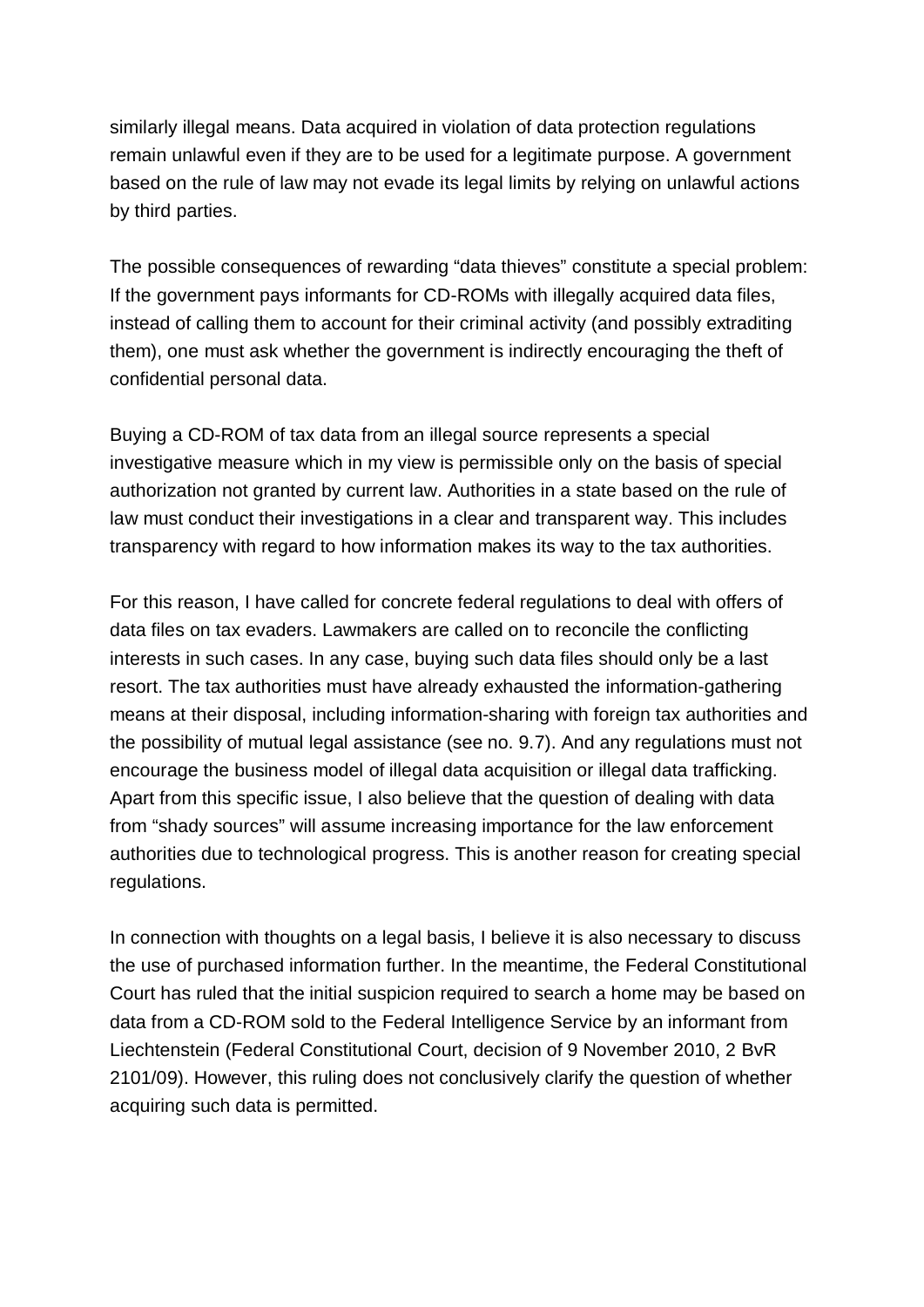# **9.2 The power of tax identification numbers**

*The government keeps a central record of all German citizens using tax identification numbers. Expanding the stock of data or linking different data pools which are based on the tax ID number entail serious risks to the right to determine the use of one's personal information.*

Ever since the tax identification number was introduced, I have pointed to the danger that it could turn into a personal ID number linked to other databases, enabling the creation of comprehensive personal profiles (see 22nd Annual Report, no. 9.1). The danger is less that the tax ID number becomes a general identifier than that its use is gradually expanded to other applications, which would ultimately have the same effect.

Unfortunately, recent developments tend to confirm my fears: The Annual Tax Act of 2010 assigned new functions to the tax ID number, which lawmakers intended to better enforce the tax laws and improve the distribution of the tax burden. However, the new law also gives the government new possibilities to store a wide variety of data in a central database on individuals identified by their tax ID number. The main problem is that the tax ID number is increasingly being gathered and processed by private-sector bodies,

for example under the rules introduced in the Citizens Relief Act (Bürgerentlastungsgesetz Krankenversicherung) pursuant to Section 10 (2) and (2a) of the Income Tax Act (EStG). These rules allow private health insurance companies to collect and process tax ID numbers so that insured persons may claim relevant expenses when filing their tax statements. As numerous letters to my office indicate, the persons affected fear becoming "transparent taxpayers". In particular, they criticize the fact that they can claim the full extent of preventive medical expenses only if they agree to have their health insurance company collect and process their tax ID number.

However, effective consent under Section 4a (1) first sentence of the Federal Data Protection Act depends on the free decision of the data subject, which in turn requires a real possibility of choice, which does not exist in this case. I have therefore recommended to the Federal Ministry of Finance that it provide taxpayers with alternative ways to provide proof of their preventive medical expenses, for example by providing the relevant receipts to the tax office. Unfortunately, the ministry has so far failed to follow my recommendation.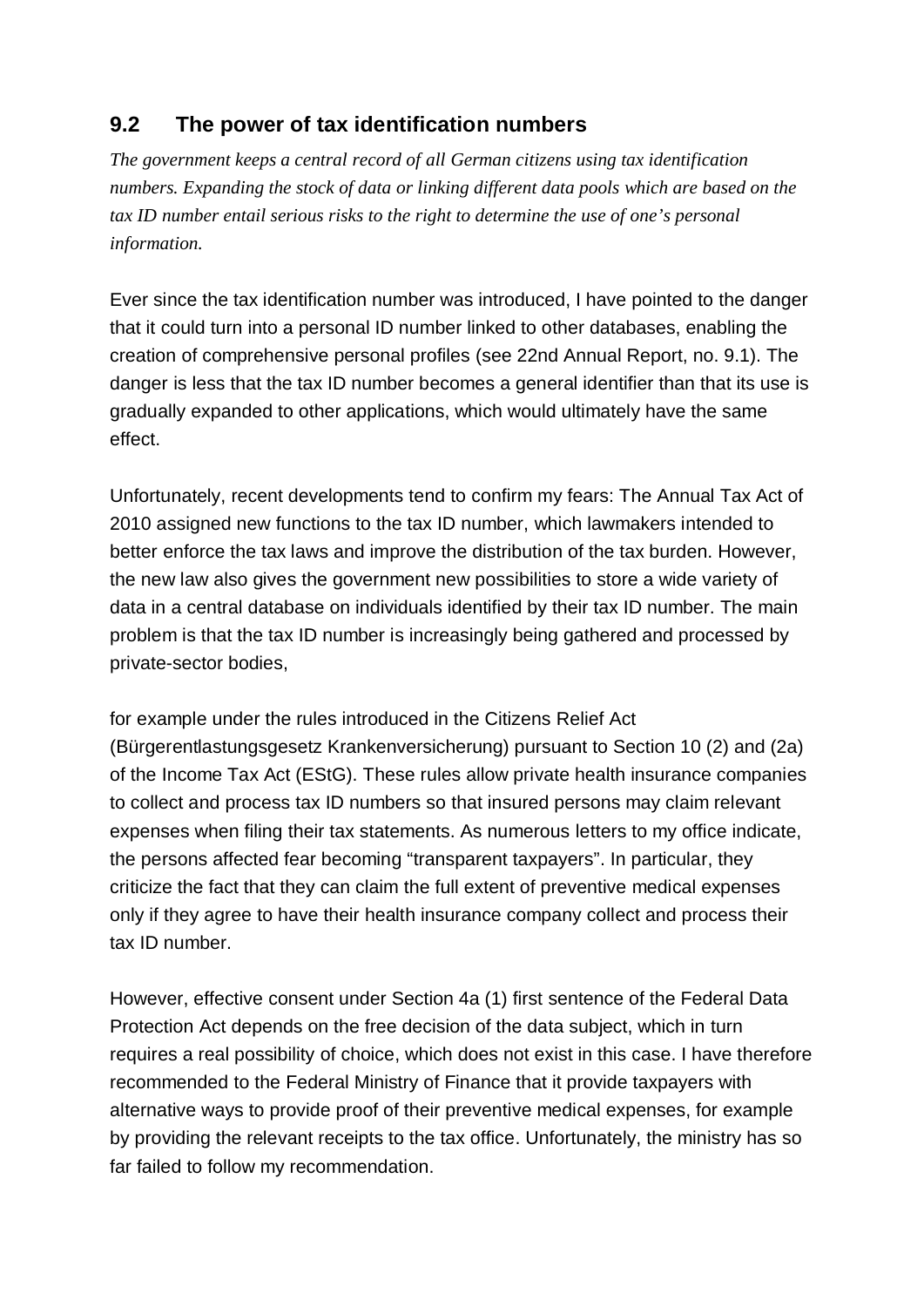Another problem is that, due to the variety of bodies using the tax ID number for all sorts of purposes, data subjects cannot find out without extra effort which of these bodies are storing which of their data. The result would be a "creeping" accumulation of their data without the data subjects' knowledge. I am also critical of the fact that new legislation may be introduced to allow further tax-relevant data to be stored under the tax ID number, as has already happened in the case of income-taxrelevant data under Section 39e of the Income Tax Act (see no. 9.3). Because tax law extends into almost all areas of life, very extensive data files could result. These data pools might also allow conclusions to be drawn about facts with no direct relation to taxes.

The Finance Court in Cologne, which in a test case examined the lawfulness of tax ID numbers collected on the basis of Sections 139a and 139b of the German Fiscal Code, shares my concerns (Finance Court Cologne, decision of 7 July 2010, 2 K 3093/08). Although the court expressed "significant doubts" concerning the constitutionality of the tax ID number, these doubts were not sufficient to convince the court of a constitutional violation, so the matter was not referred to the Federal Constitutional Court.

Given the sensitivity of these data and the possible threat arising from automated data processing in connection with the tax ID number, I already pointed out at an early stage the need to secure the database with a comprehensive IT security strategy specifically tailored to the processes in use. The Federal Ministry of Finance let me see this strategy only after I made a formal complaint under Section 25 (1) of the Federal Data Protection Act. I am currently examining the numerous documents and plan to monitor the handling of tax data during an advisory and inspection visit to the responsible Federal Central Tax Office.

## **9.3 Introducing the electronic wage tax card**

*Paper-based wage tax cards are to be replaced by an electronic process effective 1 January 2012, bringing automation in the tax administration to a new level, both qualitatively and quantitatively. This project raises many data protection questions.*

The database of tax identification (ID) numbers at the Federal Central Tax Office (BZSt) is currently being expanded to include data needed for wage tax withholding. The electronic wage tax withholding information (German acronym ELStAM) kept in the database in accordance with Section 39e of the Income Tax Act covers not only tax-relevant data, but also some sensitive personal data, such as religious affiliation,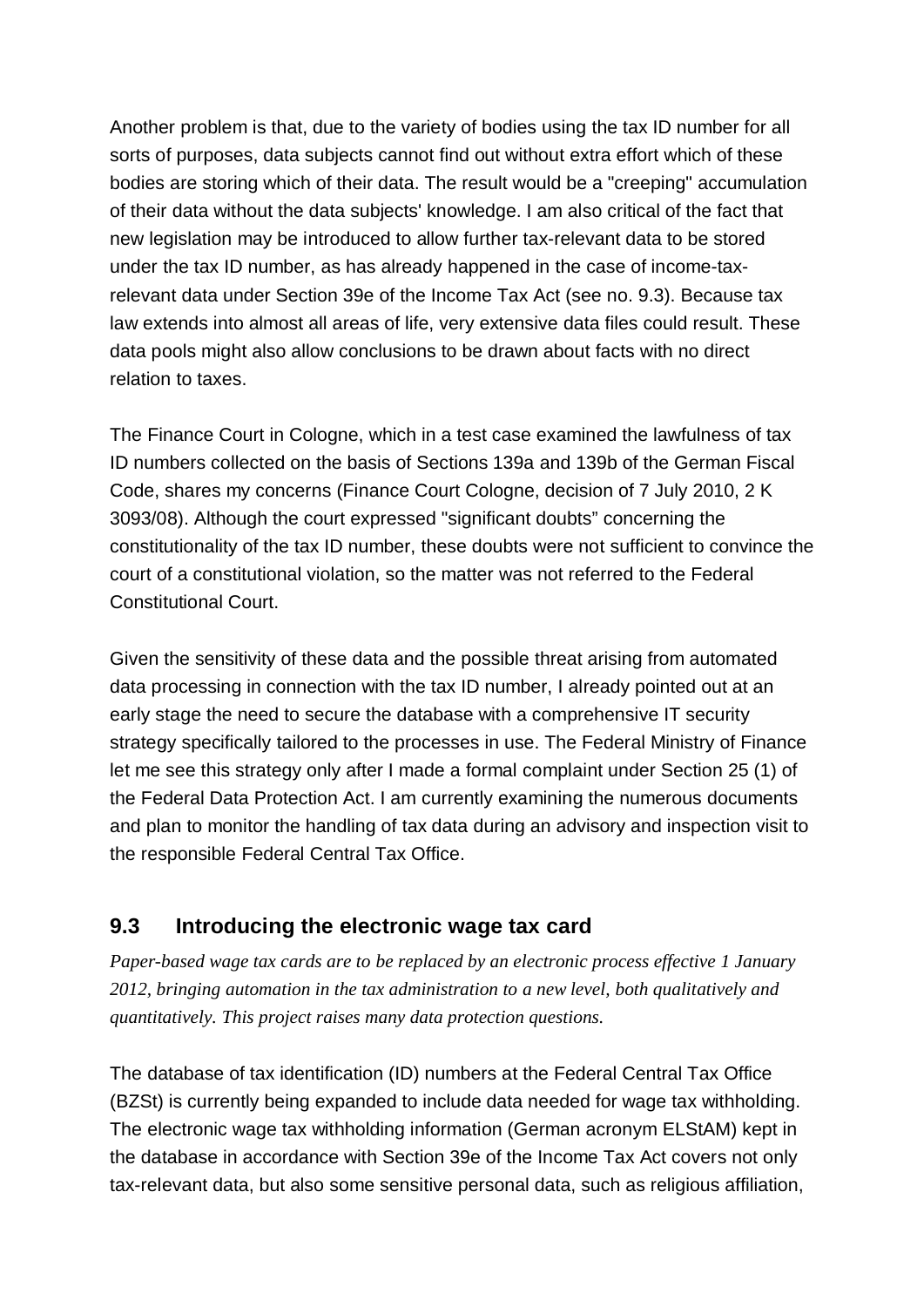family status and information about family members (see box a for no. 9.3). Although the introduction of the electronic wage tax card will not result in any new personal data being collected, data previously kept by different register and tax authorities will now be compiled into one central database for the first time. The expanded database will contain sensitive tax data for more than 40 million employed persons when it goes into operation. I have already pointed out the associated risks repeatedly (see 22nd Annual Report, no. 9.3).

With the Annual Tax Act of 2010, supplementary provisions on the electronic wage tax card were adopted in Section 52b of the Income Tax Act. During the legislative process, I advocated improving the planned data protection requirements. I welcome the fact that the German Bundestag followed my recommendation to have the tax offices inform affected taxpayers about the expanded information in the database well in advance of the new procedure (see Bundestag printed document 17/3549, p. 29 and 17/3349, p. 44). The Federal Government's original draft bill did not provide for such an arrangement. This will give affected taxpayers the chance to check their data held by the BZSt for accuracy and correct them before their employers retrieve these data.

The stored data files are to be accessible to about 4 million employers nation-wide. To access these data, employers must be authenticated via the ELSTER-Online website. I view this process with some scepticism, as the ELSTER website primarily serves to transmit taxpayer documents to the tax administration electronically (see no. 3.6). There are doubts as to whether the website is an appropriate channel of access for employers, because the current technical framework conditions do not ensure adequate proof of employers' identity and authorization to access the data. Due to the sensitive nature of the data files, the risk of unauthorized access must be ruled out as far as possible. The tax administration must take the necessary technical and organizational measures to do so. With this in mind, I welcome the new Section 52b (8) of the Income Tax Act allowing employed persons to block all access to their data via the responsible tax office or to select employers who may access their data or not.

With regard to the transfer of tax-relevant data from local register authorities to the BZSt in order to build up the ELStAM database, I have explained that it is necessary to develop a security plan tailored to the specific IT application in parallel with the data transfer. The Federal Ministry of the Finance has agreed to develop such a security plan, which I will examine once it is completed and has been sent to me. Together with the data protection commissioners of the *Länder*, I will continue to work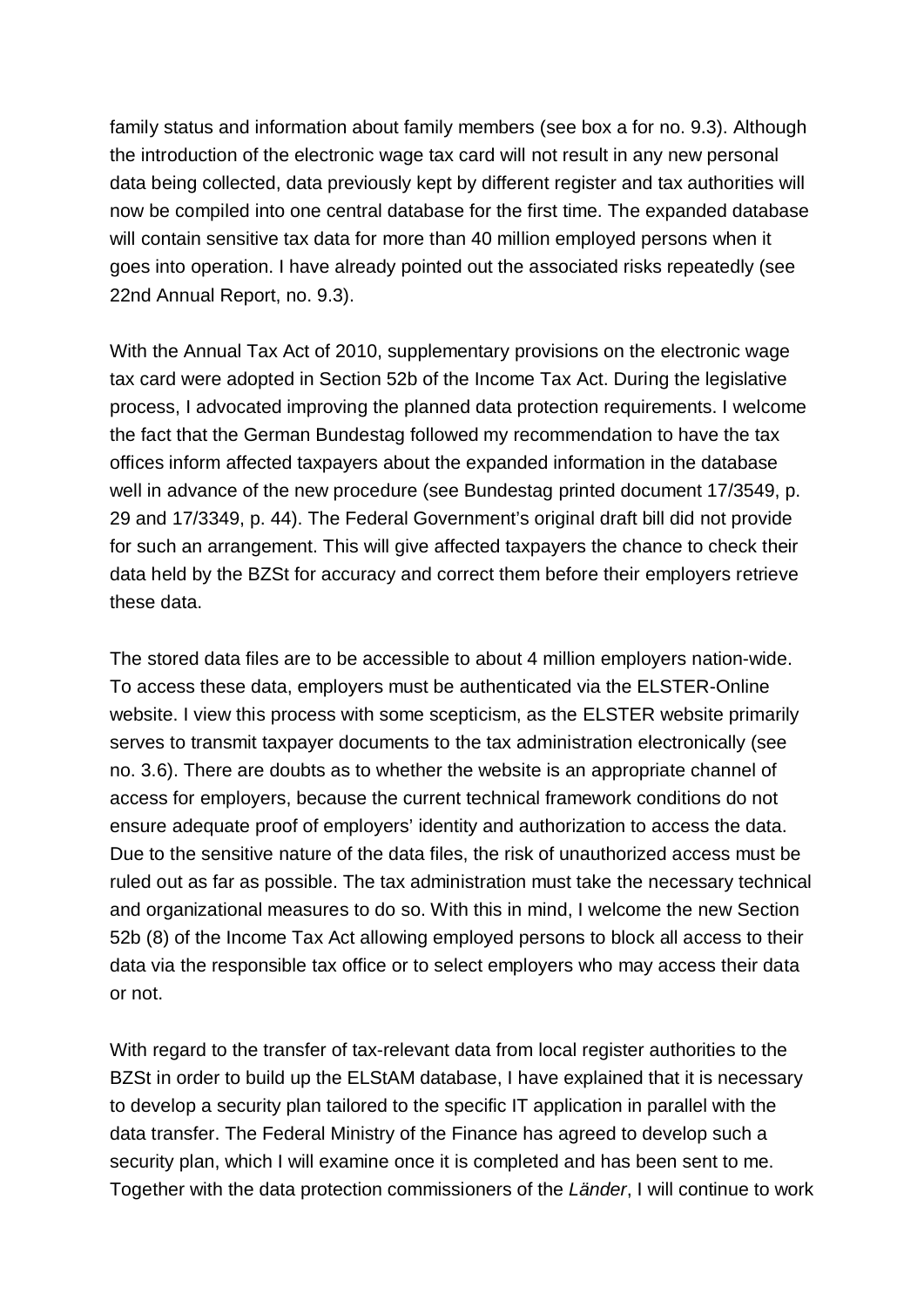on behalf of better protection for the sensitive wage tax data stored in the central tax database (see also the Resolution of the Data Protection Commissioners of the Federation and the *Länder* of 24 June 2010, box b for no. 9.3).



Box b for no. 9.3

**Resolution of the Conference of Data Protection Commissioners of the Federation and the** *Länder* **on the expansion of the central tax database to include electronic wage tax withholding information of 24 June 2010**

#### **Expanding the tax database entails major risks**

The Bundesrat and Bundestag will soon be discussing the planned provisions in the Annual Tax Act of 2010 on expanding the central tax database. Electronic wage tax withholding information (ELStAM), such as sensitive information on religious affiliation and family members, is to be added to the database. The data protection commissioners of the Federation and the Länder find it necessary to examine these provisions in a critical light to determine whether they suffice for data protection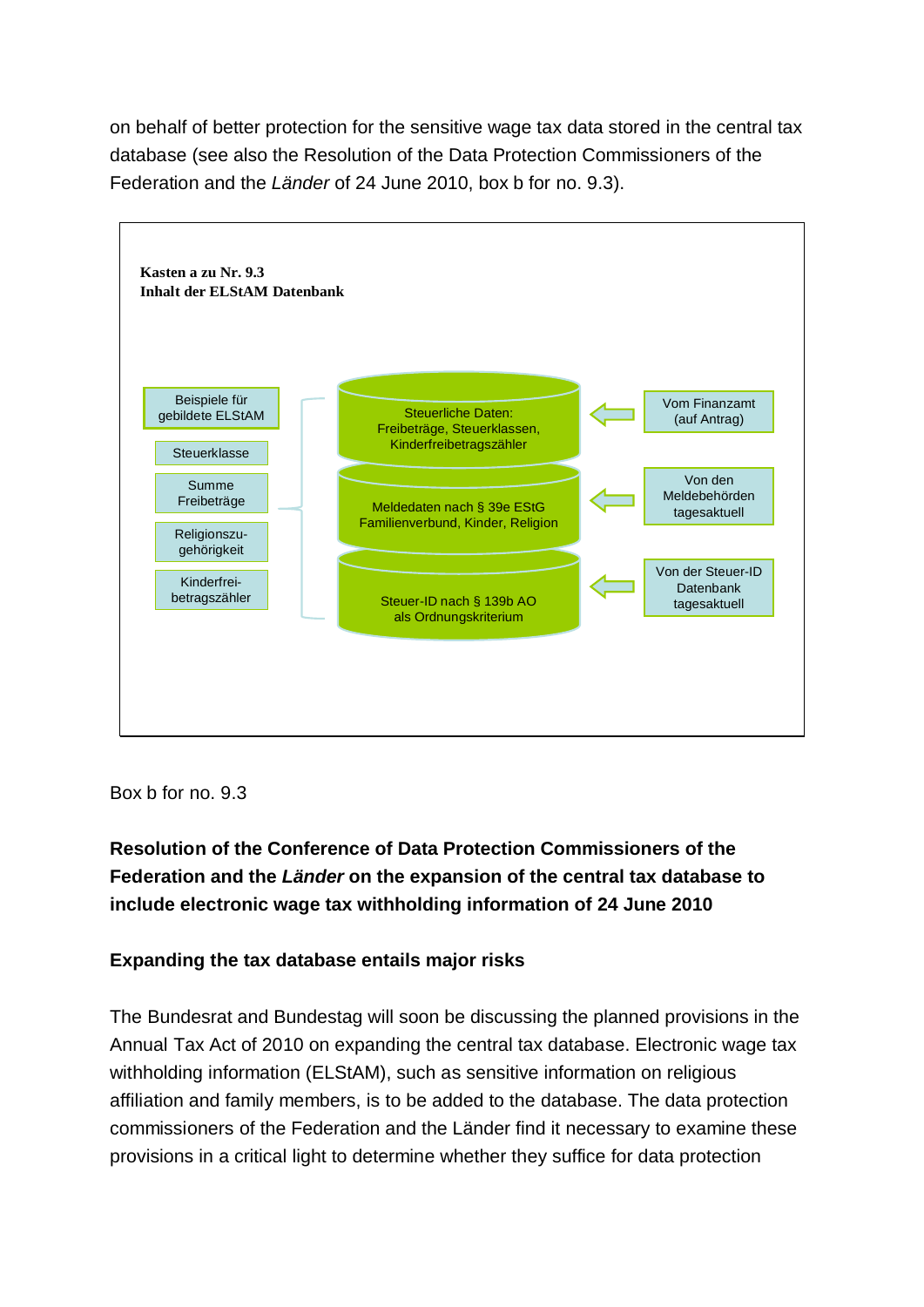purposes and adequately uphold the rights of the employees concerned. The following points require special attention:

#### – *Informing employees in advance*

The paper-based wage tax card is to be replaced by the electronic wage tax card. In order to ensure that the transition to the new process is transparent, affected employees must be informed of the specific information about them before the new system goes into operation. This will enable them to correct any errors in the data at the Federal Central Tax Office before they are accessed by the employer.

#### – *No preventive data retention*

The central database is supposed to keep data files also on those persons who are not in employment which is subject to the wage tax. The retention of data files for possible future use is highly questionable under constitutional law. Data files should be kept only on those persons who are required to pay the wage tax.

### – *Preventing unauthorized retrieval of data*

About 4 million employers nation-wide will have access to the stored data. Retrieval of the electronic wage tax withholding information should be possible only after employers or third parties commissioned by them have verified their identity and provided their tax number. The procedure must ensure that only authorized employers can retrieve data files. Whether this will be achieved has yet to be clarified. If unauthorized data retrieval cannot be ruled out, then access should be possible only with the participation of the employee concerned.

# – *The system should not be launched without a security plan tailored to the specific IT application*

The expanded central database will contain highly sensitive tax data on more than 40 million employees. A high standard of data security must be in place by the time the system goes into operation. This requires a comprehensive and complete application-specific IT security plan. Experience shows that developing IT security plans for databases on this scale takes a significant amount of time. The IT security plan must be completed before the work of expanding the database begins.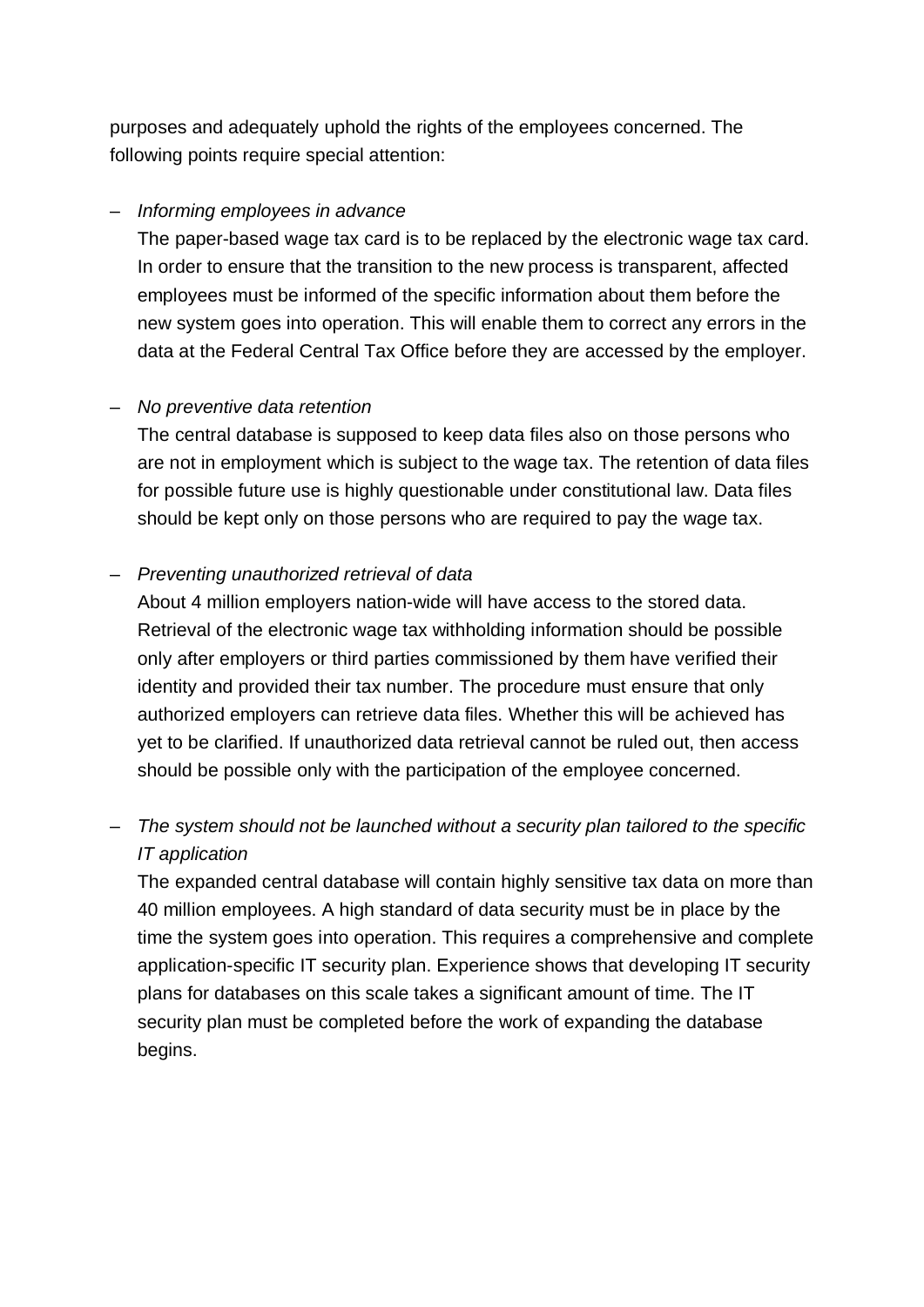# **9.7 Sharing tax-related information with other countries**

*International sharing of tax information has recently assumed greater importance. Data protection law must be respected here as well.*

As a result of the global financial and economic crisis, international cooperation on tax matters is to be increased, especially with regard to information-sharing among tax authorities. Under the supervision of the Organization for Economic Cooperation and Development (OECD), detailed standards for such information-sharing have been developed. Germany is currently making bilateral agreements with countries which have important financial centres; these agreements are intended to enable information-sharing in compliance with the OECD standards.

In the framework of my participation, I work to ensure that the procedures for intergovernmental sharing of tax data pay attention to data protection concerns. This applies above all to automated information-sharing, in which personal data are transferred periodically in the absence of a specific request; and to spontaneous information-sharing, in which one country transmits information which may be relevant for other countries without being asked. These two forms of information sharing represent a much more serious infringement of the right to determine the use of one's data than convention data transmission in response to a request and therefore must be precisely defined as to purpose and extent.

## **10 Business and transport**

## **10.1 Binding corporate rules**

*The procedure for adopting binding corporate rules (BCR) for transferring data from the EU to third countries has been significantly speeded up. During the reporting period, I was able to successfully complete the review of the BCR of Deutsche Post AG using this procedure.*

Under the EU Data Protection Directive, personal data may be transferred to third countries which do not ensure an adequate level of data protection on certain conditions (Article 26, Directive 95/46/EC). To do so, companies must make adequate data protection guarantees, among other things using binding corporate rules (BCR). During the reporting period, the Art. 29 Data Protection Working Party continued its efforts to simplify and standardize the BCR procedure. The procedure for reciprocal recognition agreed in 2008 between the data protection supervisory authorities of several Member States significantly expedited the process. With this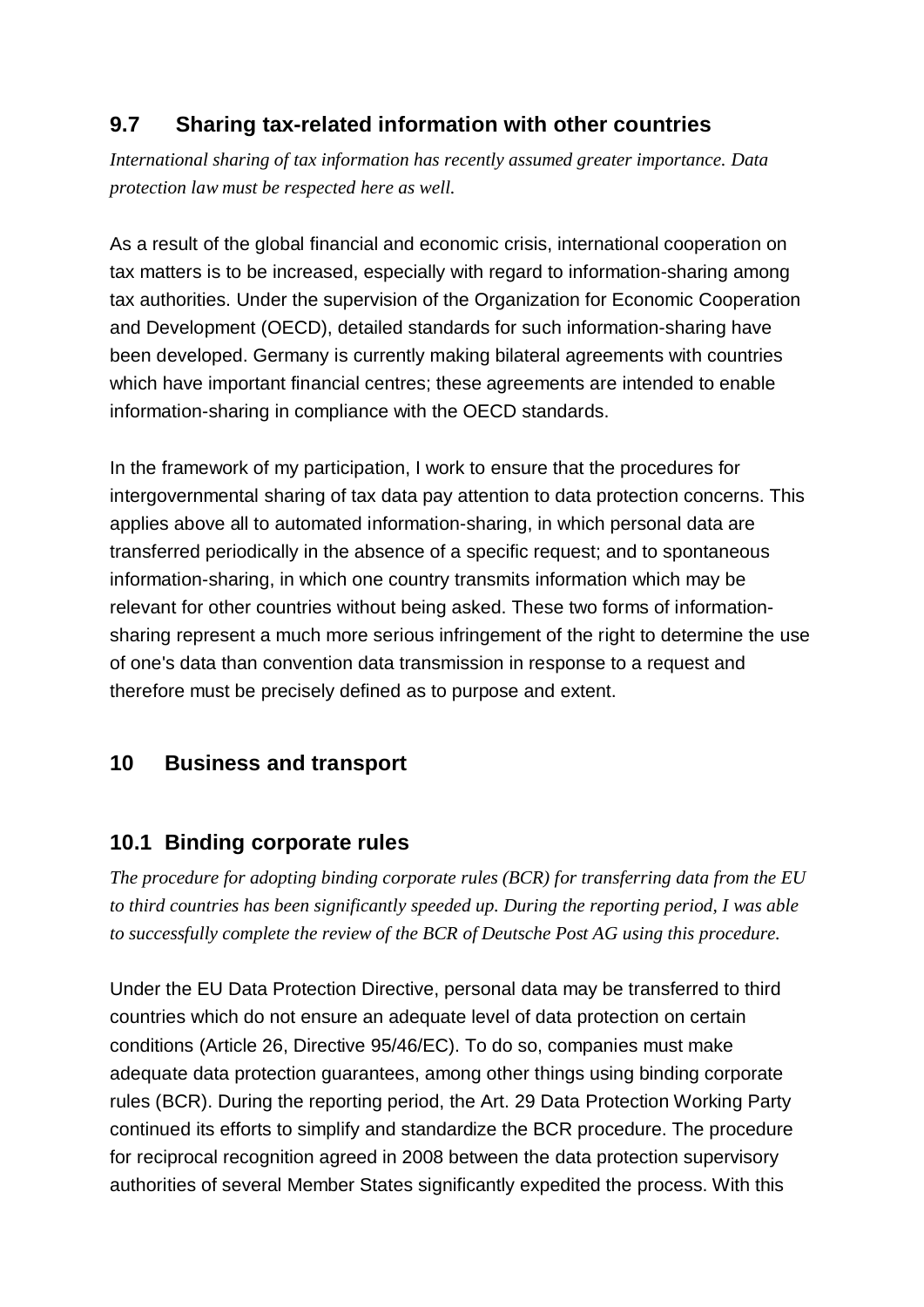procedure, if the supervisory authority gives the BCR of a company in the lead Member State a positive review, this is sufficient grounds for the authorities in the other Member States to approve the BCR as well (see 22nd Annual Report, no. 13.2.3). Nineteen data protection supervisory authorities are currently participating in the procedure. In addition, the catalogue of frequently asked questions to inform companies what European data protection supervisory authorities require of BCR has been revised (WP 155 Rev. 4 of 8 April 2009).

In 2007, Deutsche Post AG, a globally active group of companies which constantly shares customer and employee data across international borders, asked me to oversee the European procedure for reviewing binding corporate rules in accordance with the requirements of the Article 29 Working Party. Because the procedure for reciprocal recognition was established during the approval process, Deutsche Post AG's BCR were reviewed using this procedure at European level and the review was completed in December 2010. I also issued the approval to transfer data in accordance with the BCR presented under Section 4c (2) of the Federal Data Protection Act. The majority of European supervisory authorities agrees that this approval needs to be issued only once. When it introduces its BCR, Deutsche Post AG will create a network of data protection commissioners throughout the entire group.

# **10.8 A Europe-wide motorway toll? Only with good data protection!**

*Europe is growing together – toll collection is to be simplified in future. It is possible to make phone calls world-wide without switching mobile telephone carriers; the European Commission hopes to introduce similar "roaming" for roadway toll collection too.*

For years, I have dealt with data protection aspects of electronic toll collection (in the 19th Annual Report, no. 29.1, for the first time at length). Now the question has come up whether Germany's stricter data protection rules for the HGV toll could be undermined when European law is implemented.

Due to Directive 2004/52/EC of 29 April 2004 on the interoperability of electronic road toll systems and Commission Decision 2009/750/EC of 6 October 2009 on the definition of the European Electronic Toll Service, the Member States are required to create the necessary conditions for introducing a European Electronic Toll Service (EETS). In order to enable electronic collection of all sorts of road use fees on the entire Community road network, the internal market will be opened to European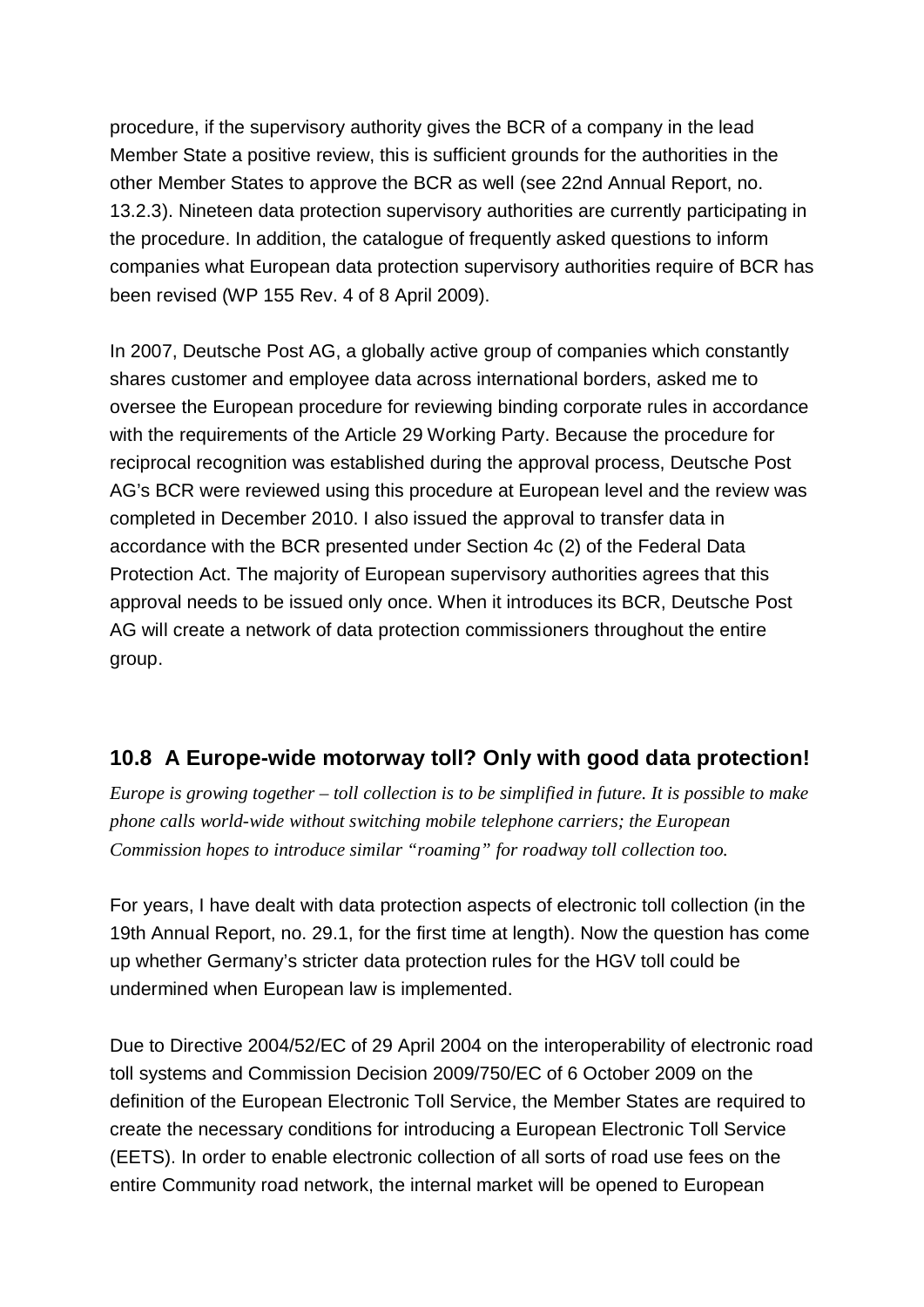operators. The declared aim is to produce enough interoperability so that a service operator can provide users with one contract, one on-board device per vehicle and one invoice. The positive effect for users (e.g. large hauliers operating Europe-wide) is supposed to be that in future they will be able to choose their EETS operator themselves, resulting in greater convenience and a reduced administrative burden. EETS is to supplement the national electronic road toll systems in the Member States.

The Federal Ministry of Transport, Building and Urban Development (BMVBS) included me in the implementation of the European requirements at a very early stage. Every Member State was required to provide an Internet-based platform (EETS register) with all information for potential service operators by 9 July 2010. This register was set up at the Federal Office for Goods Transport (BAG). By 9 October 2010, the register was also supposed to contain all legal, technical and organizational requirements for the EETS area, i.e. the road network subject to tolls, as well as information about the national register office. In addition, the register must show the registered EETS operators based in Germany and the contracts concluded between the Federal Office for Goods Transport and the EETS operators. Extensive information is now available to all on the website [www.bag.bund.de.](http://www.bag.bund.de.) Before setting up the register, the BMVBS asked me for advice on data protection law. My recommendations were incorporated into Document 4.1, *Mauterhebung im EETS-Gebiet ABMG und Mauttransaktionskonzept* (Toll collection in the EETS area Motorway Toll Act for Heavy Goods Vehicles (ABMG) and toll transaction strategy), available on the BAG website. The explicit mention there of the strict restrictions on data use in the ABMG give me hope that these will not be circumvented by opening the internal market. I will continue to monitor this issue and discuss it with my European colleagues as necessary.

### **12 Protection of employee data**

### **12.1 Protection of employee data: Good things take time?**

*In summer 2010, the Federal Government presented a draft bill on the protection of employee data intended to replace Section 32 of the Federal Data Protection Act which entered into force in 2009. However, I still see a need for major improvements in key areas.*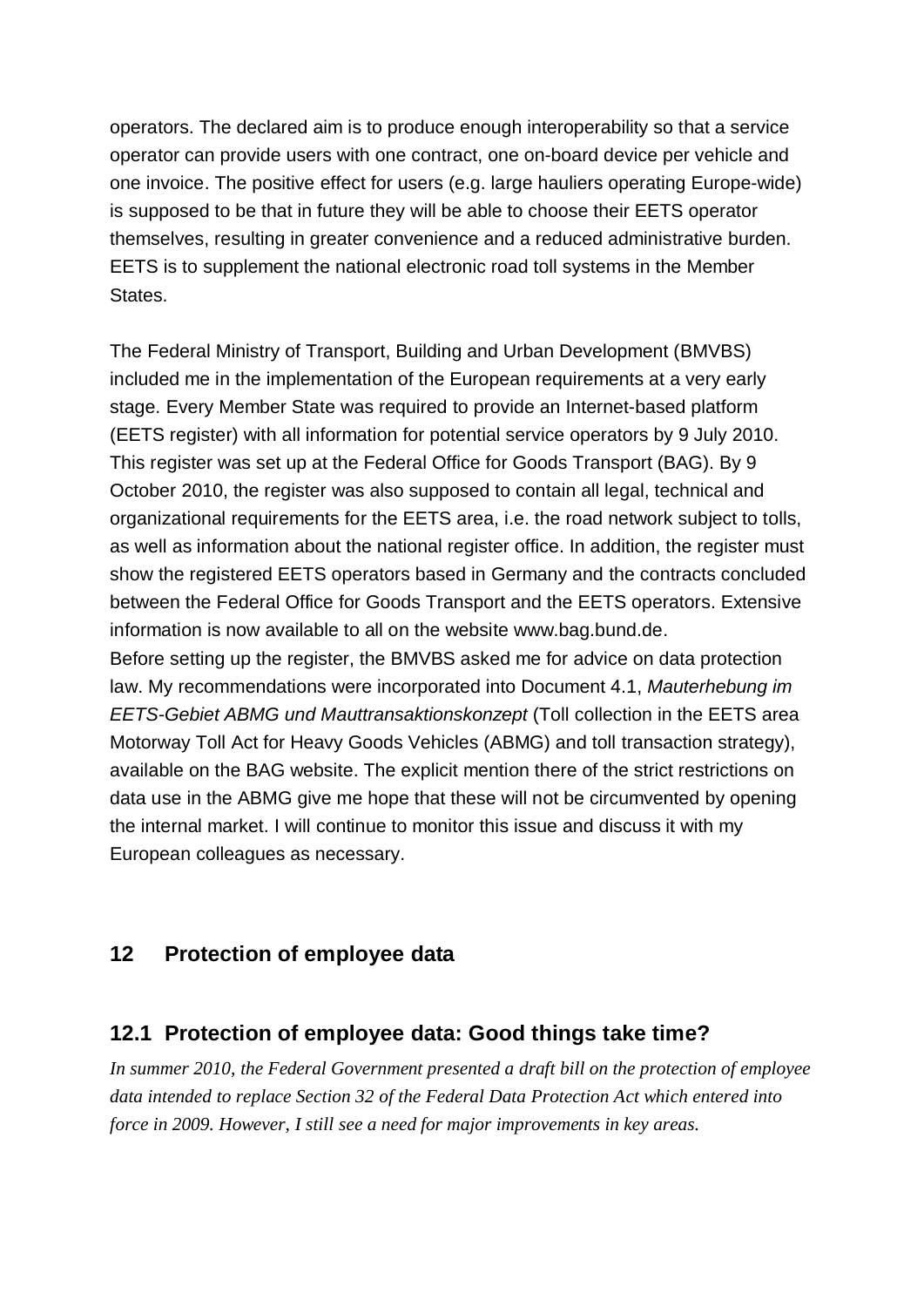It seems that spectacular data protection scandals (see no. 12.2 below) are necessary to push the decades-long effort to develop legislation on protecting employee data.

Initial activities were undertaken in 2009 with the aim of anchoring in law data protection rules for employment contracts. On 16 February 2009, a round table invited by the Federal Minister of the Interior focused on the necessary improvements to data protection for workers. Social partners and I were also invited to the round table. Afterwards, the Federal Government agreed to create a basic provision in the Federal Data Protection Act to strengthen the protection of workers' data. This provision was to be drafted by an interministerial working group in which I was to participate.

In parallel, lawmakers responded to the data protection scandals by adopting not only a basic provision on employee data protection as part of the second revision of the Federal Data Protection Act (see no. 2.2) but also rules on comparing employee data with other data for law enforcement purposes (Section 32 BDSG). This was the first legal provision stating that personal data gathered for employment-related purposes could not be used for any other purpose. However, it failed to deal with many other issues concerning the use of personal data before, during and after the end of employment.

Shortly before the 2009 Bundestag elections, the Federal Ministry of Labour and Social Affairs published the draft Act Governing Data Protection in the Employment Sector. After the elections, the SPD parliamentary group introduced this draft bill in the Bundestag without revisions (Bundestag Doc. 17/69). This draft calls for a separate Act Governing Data Protection in the Employment Sector. By contrast, the parties in the governing coalition agreed on 26 October 2009 to incorporate employee data protection into the Federal Data Protection Act.

The coalition agreement of the new Federal Government announced improvements to employee data protection. But the Federal Ministry of the Interior's draft legislation provided in late March 2010 failed to carry out key goals improving workers' constitutional right of privacy. In its Resolution of 22 June 2010 (see box for no. 12.1), the Conference of Data Protection Commissioners of the Federation and the *Länder* therefore expressed serious criticisms.

In the course of the subsequent discussions and in the framework of interministerial coordination, some improvements were made and included in the draft legislation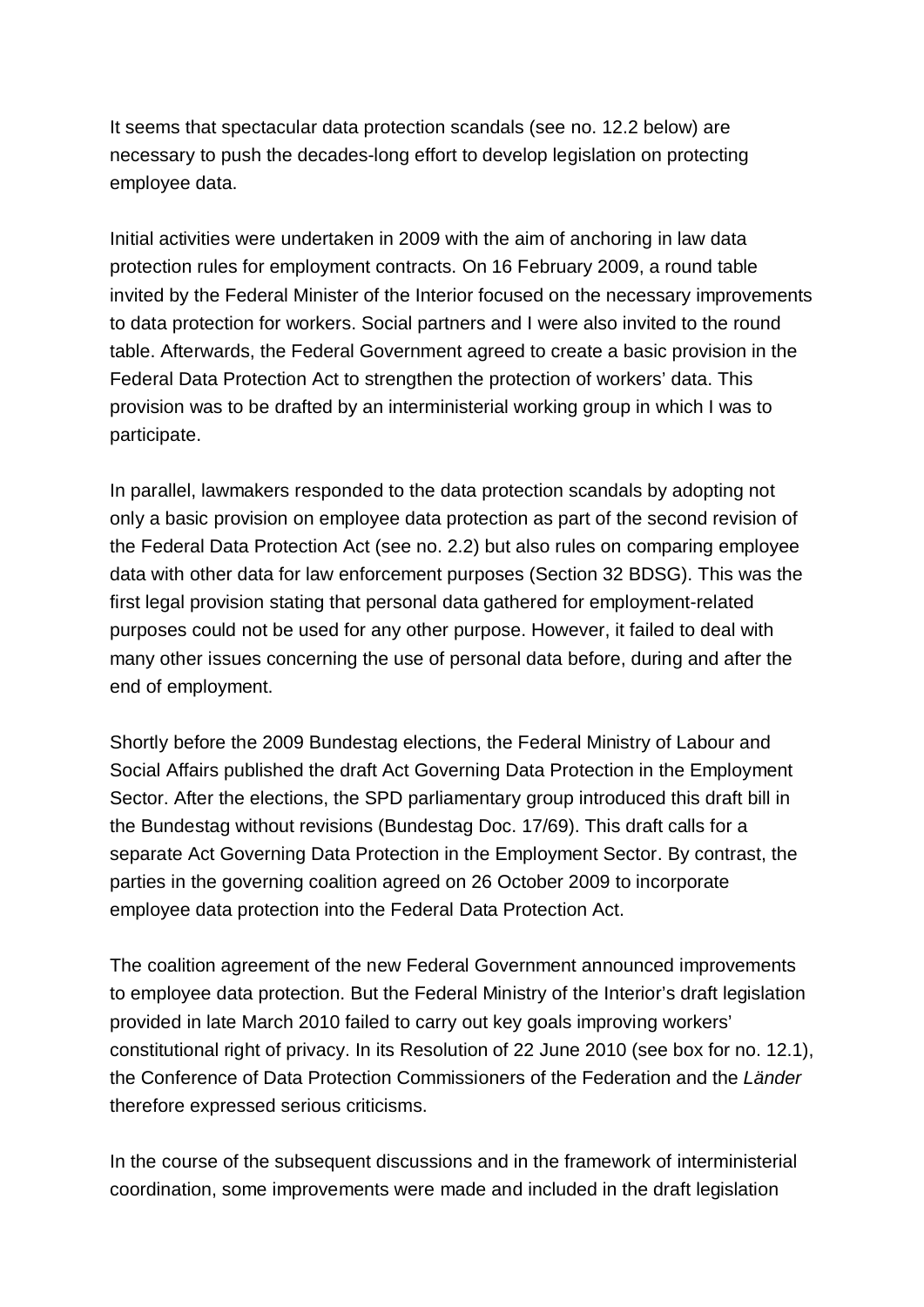adopted by the Federal Government on 25 August 2010. For example, the rules on covert investigations, video monitoring and data screening were improved. I view as positive the fact that covert data screening is to be allowed only as a last resort. Covert investigations may be conducted only when there is a suspicion of wrongdoing. Another achievement is that the first step of data screening must be conducted using data which have been depersonalized or rendered anonymous. And covert video monitoring will not be permitted.

Apart from these positive elements, I see a further need for improvement:

- Data screening should be permitted only for a specific reason. In my view, routine data screening to detect suspicious circumstances is unreasonable.
- The underlying rule for covert data processing also provides for the purpose of "preventing further crimes". I cannot imagine a scenario in which this rule would be needed, as such measures are to be directed only against employees who have already been convicted of a crime and would hardly still be at work.
- Also problematic is the plan to allow employee data to be used for a wide range of behavioural and performance monitoring. For example, Section 32i (3) of the draft amendment to the Federal Data Protection Act, which mainly covers e-mail data, contains wording to this effect. I find this too broad.
- The permission to conduct overt video monitoring in the draft amendment is also far too broad and would in fact be worse than the status quo. For example, video monitoring would be permitted for "quality control", however that may be defined.
- There is no clear rule for cases in which both work-related and private use of telecommunications is allowed. Such a provision could also be anchored in the Telecommunications Act, although this would have the disadvantage that the provisions on using e-mail at work would be in two different laws.
- The provision requiring employees to inform their employer of data protection violations before contacting the data protection supervisory authority (Section 32l (4) of the draft amended Federal Protection Act) unreasonably restricts the rights of employees.

The draft legislation is currently under discussion in parliament. I will continue to exert pressure so that the protection of employees' personal data receives the attention appropriate to technical developments and current changes in the world of work (see most recently 22nd Annual Report, no. 11.1).

I continue to hope that, once the legislation on employee data protection is passed during this legislative term, we will be able to say: "Good things take time."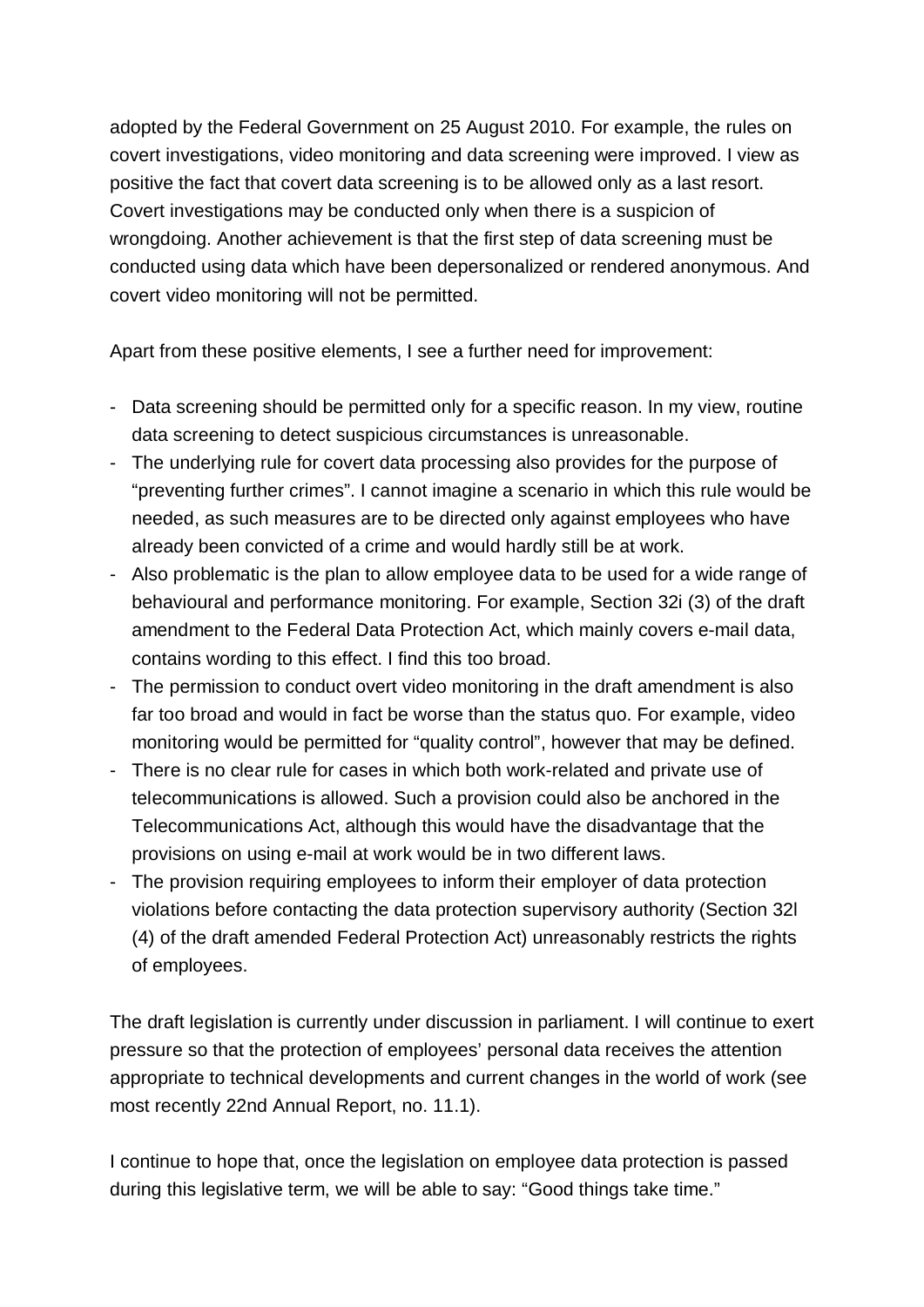# **Europe and international affairs**

## **13.1 Treaty of Lisbon brings changes for data protection**

*The Lisbon Treaty's entry into force represents a milestone for European law on data protection.*

The Treaty of Lisbon, which the heads of state and government of the 27 European Union Member States signed on 13 December 2007, entered into force on 1 December 2009 (consolidated version in OJ C 83 of 30 March 2010, p. 47 ff.). The Treaty amended the two founding treaties of the Union: the Treaty on European Union (TEU) and the Treaty establishing the European Community (EC Treaty), now called the Treaty on the Functioning of the European Union (TFEU).

The Lisbon Treaty has made fundamental changes to the system of EU law by ending the pillar structure of the EU policy areas introduced by the Maastricht Treaty. The previous Title VI of the TEU governing police and judicial cooperation in criminal matters ("Third Pillar") was transferred to the TFEU. Its new Title V ("Area of freedom, security and justice") now contains all provisions governing the common justice and home affairs policy (counter-terrorism, policy on border controls, asylum and immigration, police cooperation, judicial cooperation in civil and criminal matters).

An important consequence of integrating justice and home affairs policy in the TFEU is that this key area of EU policy is now largely subject to the regular legislative process and thus to the full co-decision powers of the European Parliament. Legislative acts of the Union adopted on the basis of Title VI of the old TEU are subject to a five-year transitional period starting with the Lisbon Treaty's entry into force: During this period, the Union's system of legal redress has only limited applicability (Art. 10 Protocol (No 36) on transitional provisions, OJ C 83 of 30 March 2010, p. 325 f.).

These changes, especially the end of the pillar structure, also have great significance for data protection. The addition of Art. 16 to the TFEU has created a uniform legal basis for the protection of personal data which applies to all EU policy areas including police and judicial cooperation. Article 16 (1) TFEU has the same wording as the basic right to data protection in Article 8 (1) of the EU Charter of Fundamental Rights (see box for no. 13.1). Article 16 (2) TFEU provides the basis for issuing secondary data protection law concerning the processing of personal data by the institutions,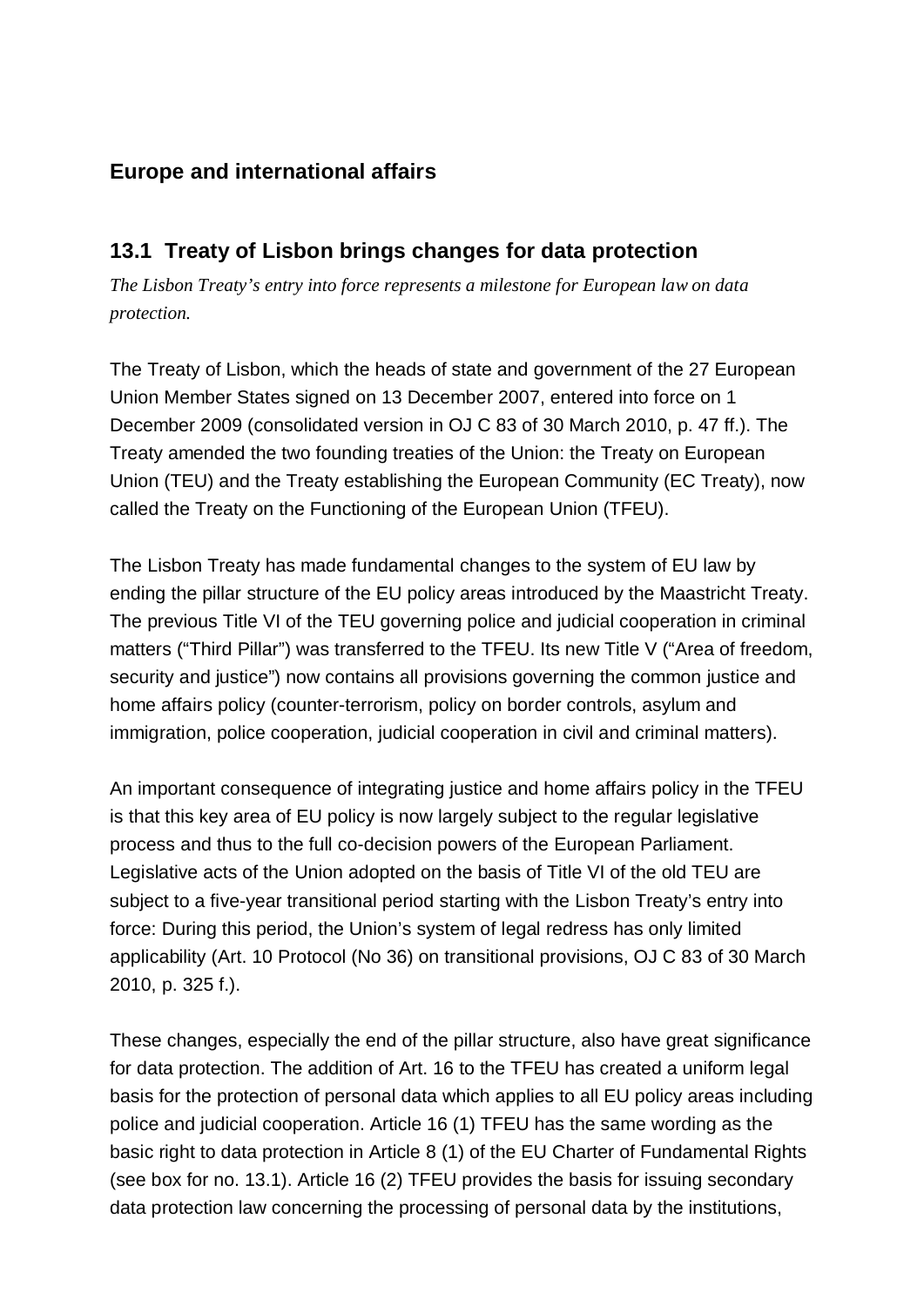bodies and other agencies of the European Union and the Member States "when carrying out activities which fall within the scope of Union law". This has major consequences for data protection with regard to police and judicial cooperation (see no. 13.5).

In addition, with the entry into force of the Lisbon Treaty, the EU Charter of Fundamental Rights (OJ C 83 of 30 March 2010, p. 389 ff.) was promoted to the status of primary law and made binding via a legally binding reference in Art. 6 (1) of the TEU.

Box for no. 13.1

#### **Article 8 of the EU Charter of Fundamental Rights: Protection of personal data**

Article 8 of the EU Charter of Fundamental Rights contains the basic right to the protection of personal data. Sub-section 1 guarantees everyone the right to the protection of personal data concerning him or her. According to sub-section 2, these data must be processed fairly for specified purposes and on the basis of the consent of the person concerned or some other legitimate basis laid down by law. Under Article 51 (1) of the Charter, this basic right is binding on the institutions, bodies and other agencies of the Union and on Member States when implementing Union law.

## **13.2 Amending the European Data Protection Directive**

*Data protection law is to be modernized at European level as well. The most important part of this effort is revising the legal framework for data protection in the European Union.*

Directive 95/46/EC introduced a common legal basis for data protection in the EU Member States already in 1995. After the Lisbon Treaty did away with the pillar structure (see no. 13.1) and due to rapid technological change, the European legal framework for data protection urgently requires a general overhaul. The reform process initiated by the European Commission offers the opportunity to make data protection capable of dealing with the Internet and to bring it into the 21st century everywhere in Europe.

On 9 July 2009, the European Commission launched a consultation procedure on the future legal framework for EU data protection. The results of the consultation are to be incorporated into the European Commission proposal for revising the Data Protection Directive 95/46/EC, announced for the 2nd quarter of 2011.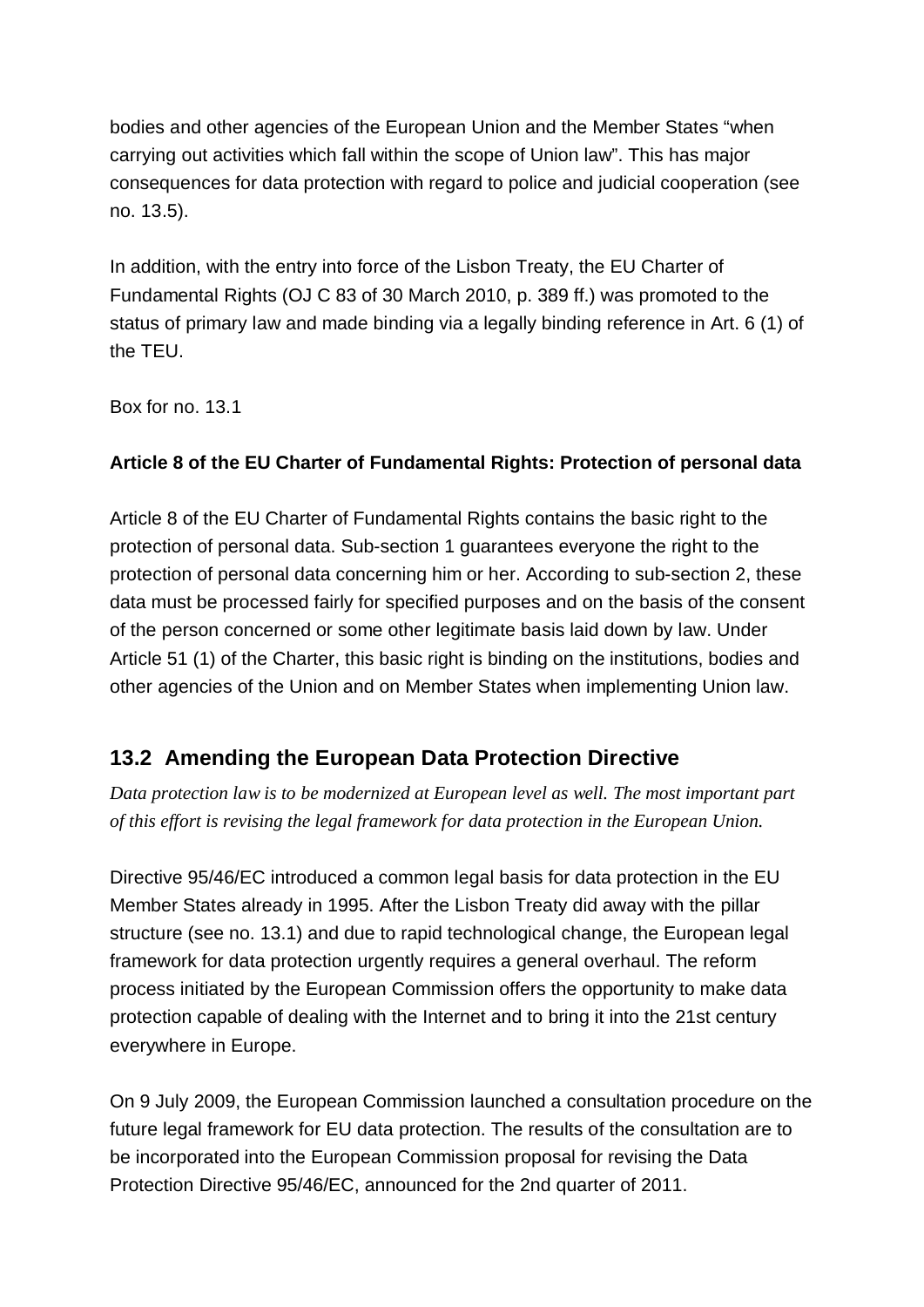During the consultation, the Article 29 Working Party and the Working Party on Police and Justice produced a joint paper titled **"The Future of Privacy" (WP 168)** in December 2009. The document contains extensive recommendations to strengthen the principles of data protection, rights of data subjects and the status of national data protection authorities and to expand the EU legal framework to the areas of police and justice.

On 4 November 2010, the European Commission published the communication "A common approach on data protection in the European Union" (COM final 2010 609). In the Commission's view, the dossier contains crucial points for revising Directive 95/46/EC. The communication focuses on the following key points: strengthening the rights of individuals; strengthening the internal market dimension; data protection in the field of police and prosecution authorities; global dimension of data protection; strengthening the data protection authorities.

(The documents referred to can be found on the Internet at [http://ec.europa.eu/justice\).](http://ec.europa.eu/justice).)

The revision of the EU legal framework is very important also for modernizing German data protection law (see no. 1.1), as the former determines the parameters for national regulations and sets binding requirements for lawmakers in the Member States. For this reason, during the consultation process on the Commission's communication and in consultation with the *Länder* data protection commissioners, I submitted a comprehensive strategy for data protection in the European Union. Of crucial importance is the statement that the European legal framework must set a high minimum standard for data protection and at the same time must leave room for more extensive rules to protect data subjects as referred to in Article 8 of the EU Charter of Fundamental Rights. The contribution of the federal and *Länder* data protection commissioners to the consultation is published on my website at [www.datenschutz.bund.de,](http://www.datenschutz.bund.de,) under the heading "Europe and international affairs".

## **13.3 The Article 29 Data Protection Working Party**

*The Article 29 Data Protection Working Party adopted important documents during the reporting period. These documents explain key data protection concepts such as "controller" and "applicable law". The document on the future of privacy in Europe should also be noted. The group also conducted a joint enforcement action in the field of preventive data retention and expressed its views on the level of data protection in Andorra, Israel and Uruguay.*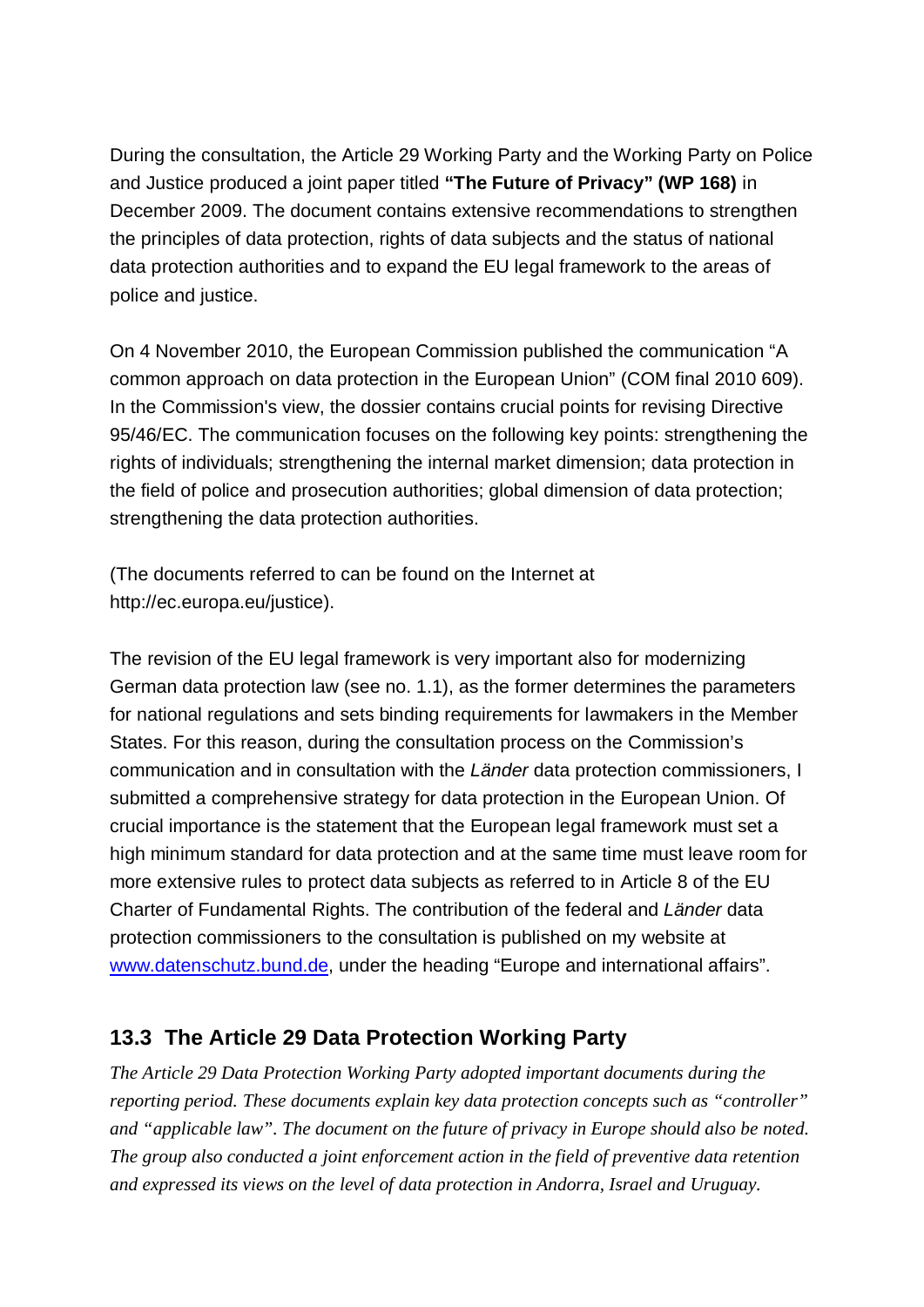The Article 29 Working Party is the central coordinating body for data protection supervision in the European Union. The Working Party comprises representatives of the national data protection supervisory authorities in the Member States, the European Data Protection Supervisor and (as a non-voting member) the European Commission's Directorate D, which also acts as secretariat for the group.

As in previous years, the Article 29 Working Party dealt with a broad range of different topics again in 2009 and 2010. The Working Party adopted a total of 22 working papers during this period. Of these, 16 were adopted as official opinions. The topics dealt with ranged from data protection issues in combating product piracy, the protection of children's personal data and data protection in social networks to the problematic nature of data protection related to RFID chips.

The Article 29 Working Party expressed its position on important data protection issues in the following opinions:

- The Future of Privacy: Joint contribution to the Consultation of the European Commission on the legal framework for the fundamental right to protection of personal data (WP 168), adopted 1 December 2009 (see also no. 13.2).
- **Opinion 1/2010 on the concepts of "controller" and "processor"** (WP 169), adopted 16 February 2010. In view of the ongoing development of information and communications technologies (ICT) and the increasingly global nature of data processing, the Article 29 Working Party believes that it is necessary to clarify these terms and distinguish them from the concept of third-party processing. In its analysis, the Working Party came to the conclusion that the distinction between controller and processer remains relevant and that it is necessary "to allocate responsibility in such a way that compliance with data protection rules will be sufficiently ensured in practice". (Regarding rules on third-party processing in the Federal Data Protection Act, see no. 2.4.)
- **- Opinion 3/2010 on the principle of accountability** (WP 173), adopted 13 July 2010. Regarding the principle of accountability, the Working Party notes that the processor's responsibility for data protection must be better anchored and implemented in practice. This need is apparent from a number of data protection mishaps. The Working Party therefore put forward a concrete proposal for a principle of accountability which could be included in the revised Data Protection Direction 95/46/EC. This principle of accountability "would require data controllers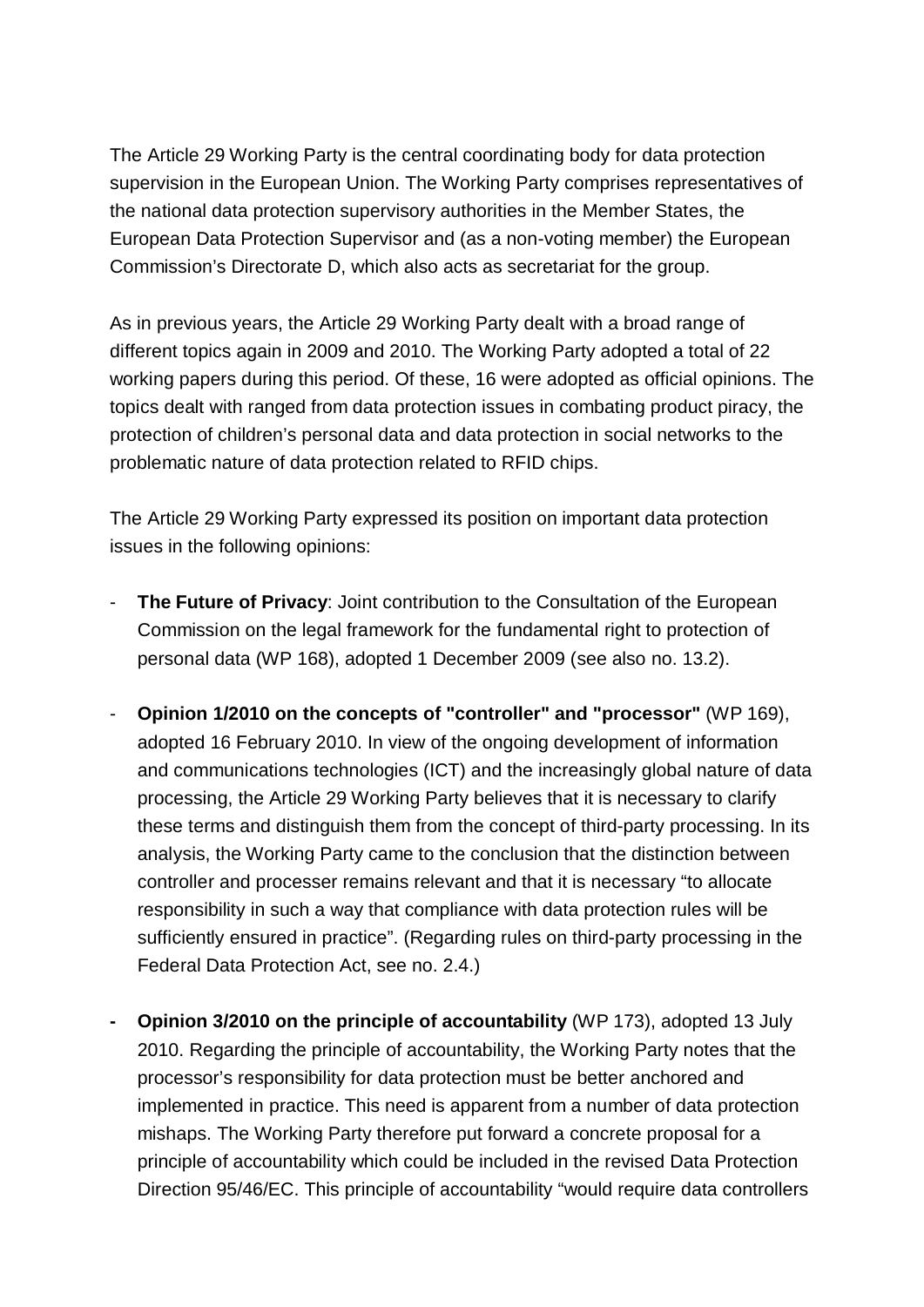to put in place appropriate and effective measures to ensure that the principles and obligations set out in the Directive are complied with and to demonstrate so to supervisory authorities upon request."

**- Opinion 8/2010 on applicable law under Article 4 of the Data Protection Directive** (WP 179), adopted 16 December 2010. In this opinion, the Working Party deals with the "scope of application of Directive 95/46/EC, and in particular of its Article 4, which determines which national data protection law(s) adopted pursuant to the Directive may be applicable to the processing of personal data." In this context, the key terms of Article 4 ("establishment of the controller on the territory of the Member State" and "equipment situated on the territory of the said Member State") are explained in further detail and clarified using appropriate examples. The Article 29 Working Party conducted a joint enforcement action to check compliance with provisions on preventive data retention under Directive 2006/24/EC in all EU Member States during the reporting period. The Working Party found significant differences and shortcomings, especially with regard to the categories of data to be retained, the necessary security measures and the retention periods. The report provides recommendations for action to remedy these shortcomings (WP 172).

For my office, I can report that a staff member in the division for technological data protection has assumed the task of coordinating the technology working group of the Article 29 Working Party. Staff from my office and representatives of the *Länder* data protection commissioners are active in the Working Party's other working groups and are able to include their recommendations and experience.

The website of the Article 29 Working Party has a chronological list of adopted documents, which are available online in all the official EU languages. (http://ec.europa.eu/justice/policies/privacy/workinggroup/wpdocs/2010\_en.htm).

# **13.4 Safe Harbour**

*At the meeting of the Düsseldorf Group in Hanover on 28-29 April 2010, the supreme supervisory authorities for data protection in the private sector reached an important decision on applying the Safe Harbour agreement.*

Unfortunately, the experience with the Safe Harbour agreement between the EU and the U.S. has not been entirely positive. I am particularly critical of the fact that, although they have committed to compliance with the Safe Harbour principles, some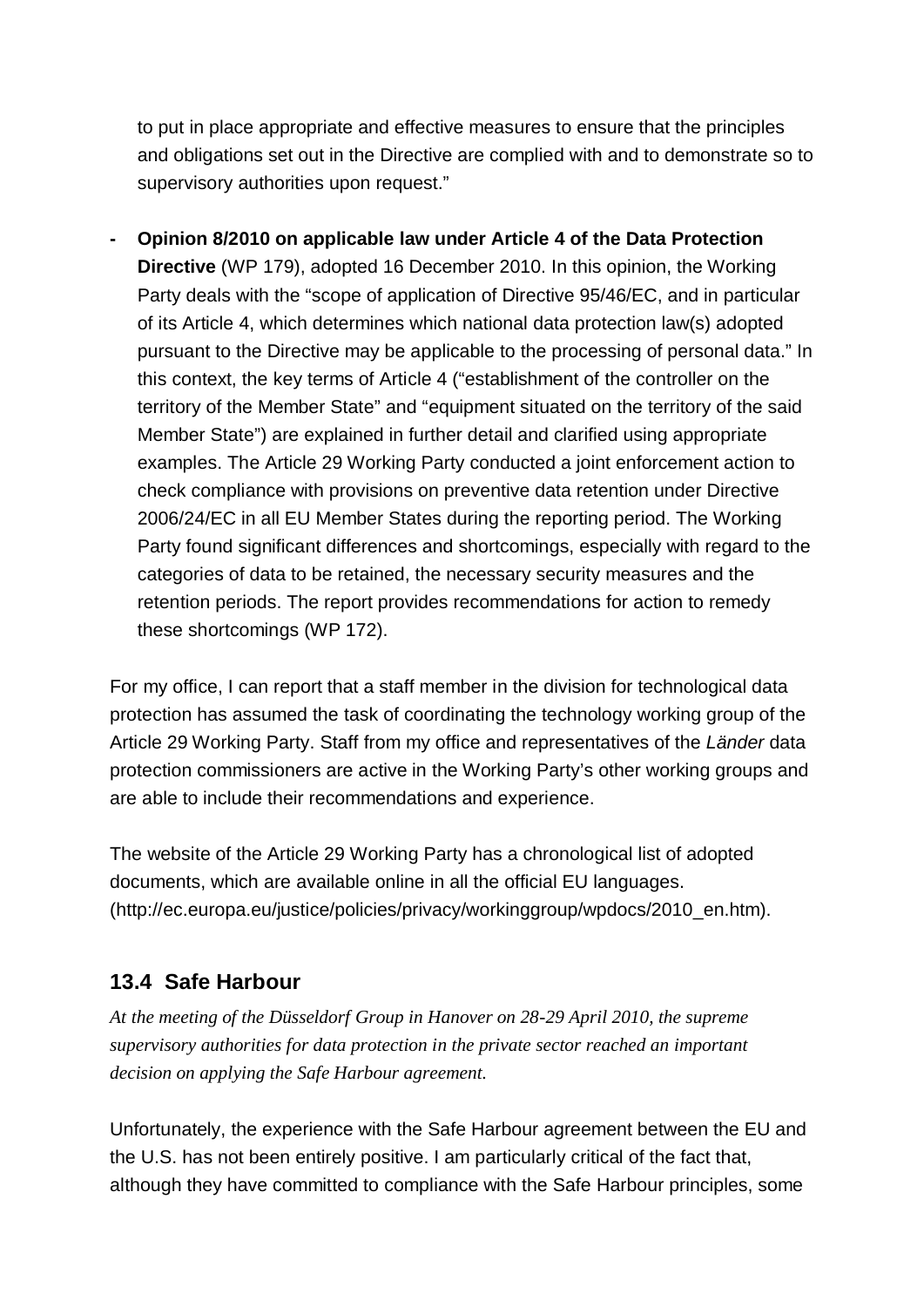U.S. companies active in Europe do not meet the obligations of European data protection law in practice, and that the data protection authorities find working with them very complicated and difficult. This applies in particular to certain "major players" on the Internet (see for example no. 4.1.2).

In their resolution of 28-29 April 2010, the supreme supervisory authorities for the private sector point out that when transferring data to U.S. bodies, data-exporting companies cannot rely on data importers' declarations that they are certified under the Safe Harbor agreement. Instead, the data exporter must confirm that the certification is still valid. The data exporter must also ask the data importer to demonstrate how it complies with Safe Harbour information requirements with regard to processing the data of data subjects. This minimum check must be documented by the exporting company to present to the supervisory authorities upon request.

The supervisory authorities also emphasize the importance of greater cooperation between the Federal Trade Commission (FTC), which is responsible for enforcing the agreement on the U.S. side, and the European data protection authorities in order to improve compliance with the principles. The data-exporting companies are therefore called on to inform the responsible data protection supervisory authority when they become aware of violations of Safe Harbour principles (see box for no. 13.4).

Box for no. 13.4

### **Meeting of the Düsseldorf Group in Hanover on 28-29 April 2010**

**Resolution of the supreme supervisory authorities for data protection in the private sector, adopted in Hanover on 28-29 April 2010** (revised version of 23 August 2010)

## **Checking self-certification of the data importer under the Safe Harbour agreement by the data exporter**

The EU and the U.S. Department of Commerce have had an agreement on the Safe Harbour principles since 26 July 2000. $^2$  This agreement is intended to guarantee that U.S. companies provide an appropriate level of data protection by agreeing to comply with the Safe Harbour principles. Companies may self-certify by agreeing to comply

<sup>&</sup>lt;sup>2</sup> Commission Decision 2000/520/EC of 26 July 2000 pursuant to Directive 95/46/EC of the European Parliament and of the Council on the adequacy of the protection provided by the safe harbour privacy principles and related frequently asked questions issued by the US Department of Commerce, OJ L 215 of 25 August 2000, p. 7.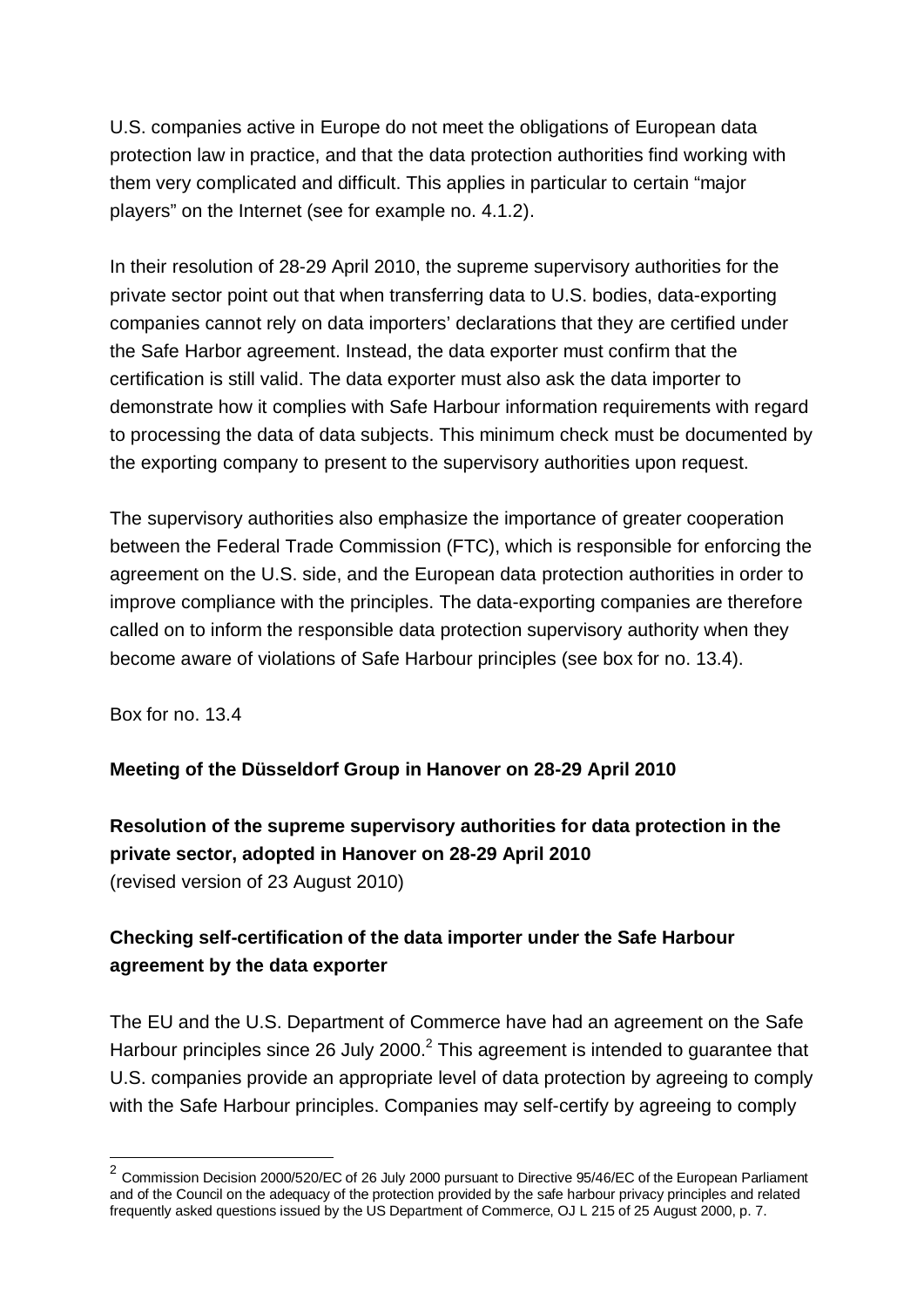with these principles and applying to the FTC. Personal data from Europe may be transferred to U.S. companies certified in this way under the same conditions as within the European Economic Area (EEA). The U.S. Department of Commerce publishes a list of all Safe Harbour-certified companies on the Internet.

As long as the authorities in Europe and the U.S. do not check all the self-certification of U.S. companies, German companies should be obligated to check certain minimum criteria before transferring personal data to U.S. companies on the Safe Harbour list.

In this context, the supreme supervisory authorities for the private sector point out that when transferring data to U.S. bodies, data-exporting companies cannot rely exclusively on data importers' declarations that they are certified under the Safe Harbour agreement. Instead, data exporters must make sure that data importers are Safe Harbour certified and do in fact comply with Safe Harbour principles. At the very least, the exporting company must check whether the importer's Safe Harbour certification is still valid. The data exporter must also ask the data importer to demonstrate how it complies with Safe Harbour information requirements<sup>3</sup> with regard to processing the data of data subjects.

This is important also to enable the importing company to provide this information to persons affected by the data transfer.

This minimum check must be documented by the exporting company to present to the supervisory authorities upon request. Should there be any doubt as to whether the U.S. company complies with the Safe Harbour criteria, the supervisory authorities recommend using standard contract clauses or binding corporate rules to ensure an appropriate level of data protection by the data importer.

When checking, if a data-exporting company finds that the certification of the importing company is no longer valid or that the necessary information for data subjects is not provided, or if other violations of Safe Harbour principles come to light, the responsible data protection supervisory authority should also be informed.

3 Information requirements: Organizations must notify individuals about the purposes for which they collect and use information about them. They must provide information about how individuals can contact the organization with any inquiries or complaints, the types of third parties to which it discloses the information and the choices and means the organization offers for limiting its use and disclosure. This notice must be provided in clear and conspicuous language when individuals are first asked to provide personal information to the organization or as soon thereafter as is practicable, but in any event before the organization uses such information for a purpose other than that for which it was originally collected or processed by the transferring organization or discloses it for the first time to a third party.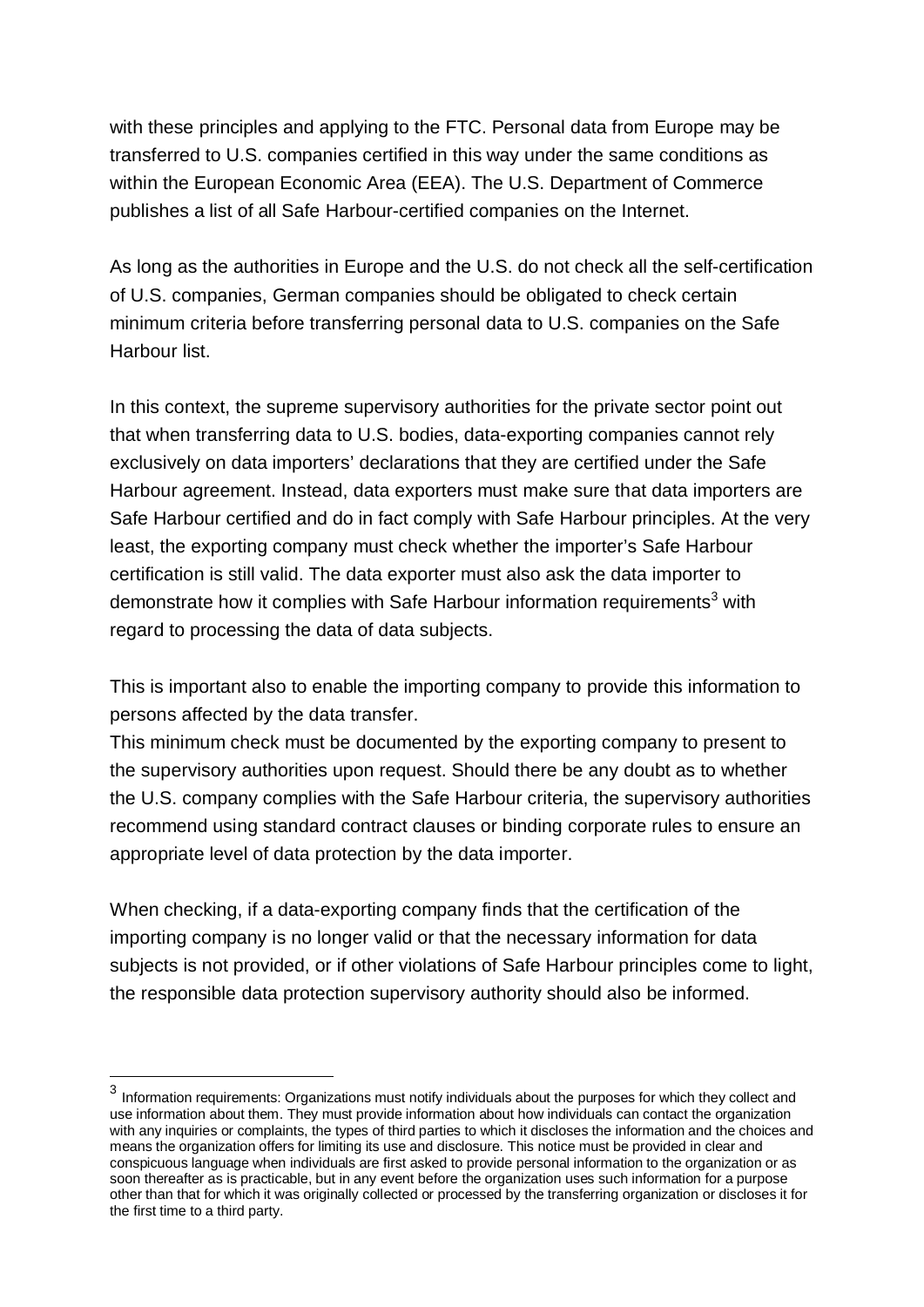Cooperation between the FTC and the European data protection authorities plays a key role in improving compliance with the Safe Harbour principles. To this end, the FTC and the European data protection authorities must increase their checking of compliance with the Safe Harbour principles. The legal certainty which the Safe Harbour agreement is supposed to ensure for transatlantic data traffic can be achieved only when the principles are effectively enforced in practice.

# **13.5 New developments between Stockholm and Lisbon**

*Many things have happened in the old "third pillar": a new programme with new goals for the EU and above all a new legal framework since the Lisbon Treaty entered into force.*

Since my last Annual Report, the framework for what was once known as the EU's "third pillar", i.e. police and judicial cooperation in criminal matters, has fundamentally changed: The Member State governments have set new goals for the further development of the area of freedom, security and justice over the next five years in what is called the Stockholm Programme. This programme has been met with mixed feelings, however (see the resolution of the 78th Conference of Data Protection Commissioners of the Federation and the *Länder*). Although the programme gives data protection a more central position, in view of the planned projects I have my doubts as to whether it will indeed have an impact on the work of the European bodies. In any case, further steps are needed to achieve a balance between security and freedom in Europe (see box for no. 13.5).

Of even more fundamental significance than the Stockholm Programme is the entry into force of the Lisbon Treaty. The previous pillar structure of the EU was dissolved and the exceptional role of the area of police and judicial cooperation in criminal matters was greatly restricted. Although much remains unchanged for the time being, due to transitional arrangements, some changes have already occurred and more are on the way. This is due among others to Article 16 of the Treaty on the Functioning of the European Union (TFEU), which gives the European Parliament and the Council general powers to "lay down the rules relating to the protection of individuals with regard to the processing of personal data" acting in accordance with the ordinary legislative procedure. So unanimity is no longer required, and the European Parliament is a legislative body along with the European governments. Under the Lisbon Treaty, an integral part of this legal framework is also the European Charter of Fundamental Rights, whose Article 8 lists the protection of personal data as one of the key fundamental rights in the EU while stating the conditions for data processing (see no. 13.1 above).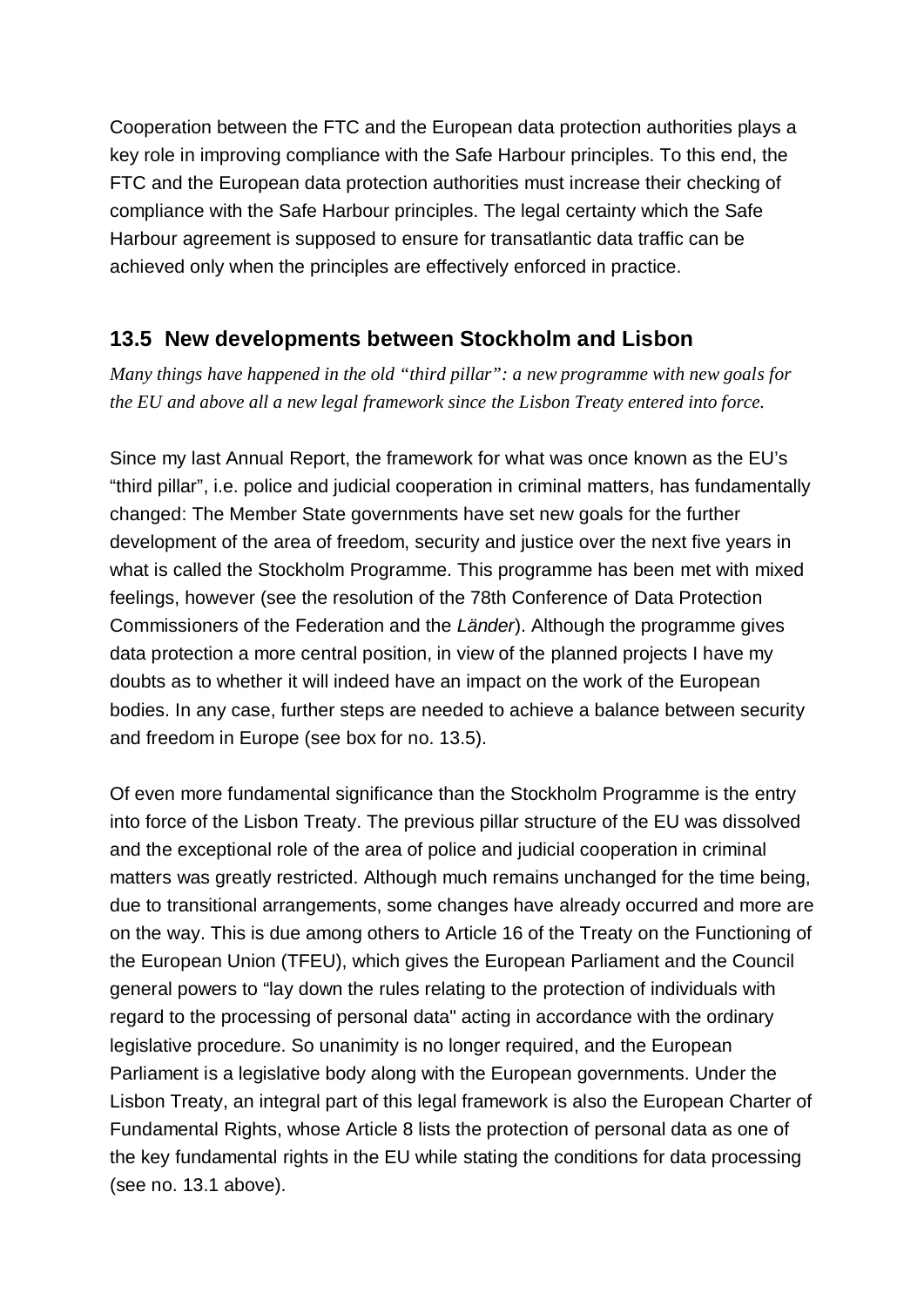I see this as offering a special opportunity for data protection in the area of the former third pillar. The aim must be both to improve the level of data protection and to achieve greater harmonization of law in Europe. Council Framework Decision 2008/977/JHA of 27 November 2008 on the protection of personal data processed in the framework of police and judicial cooperation in criminal matters (see 22nd Annual Report, no. 13.3.1) is thus inadequate in this respect, apart from the fact that it has so far been implemented in very few EU Member States. So the way in which the data protection authorities work together at European level should also be examined. My impression is that the European Commission wishes to act as the engine for modernizing data protection law in the EU, using the new legal framework to thoroughly overhaul the relevant legislation on police cooperation. The Commission has announced this intent several times, most recently in its communication on revising the European Data Protection Directive 95/46/EC of November 2010 (see no. 13.2). The Commission now has the initiative as well as the right to initiate legislation.

At present, the various legislative acts in the area of police and judicial cooperation in criminal matters are difficult even for experts to reconcile. In future, it will therefore be necessary to anchor general data protection principles for this area in legislation. Although special legislation will still be needed to do so (for example regarding the Schengen Information System or Europol), such exceptions to the general principles, for example with regard to the right of data subjects to obtain information from the police, will always require justification and clear expression in law.

Further, the Article 29 Working Party, as European advisory body for data protection issues, needs to be reorganized now that the pillar structure has been discontinued. Limiting the Working Party to the scope of application of Directive 95/46/EC is simply outdated. And the European data protection authorities will have to find a way to coordinate important enforcement tasks more effectively. For this reason, the structure and working methods of the enforcement bodies also need to be reformed. The thoughts on new legislation in the area of police and judicial cooperation in criminal matters are still in the early stages. I will play an active part in the upcoming discussions, and I hope to be able to report further success in my next annual report.

Box for no. 13.5

### **Resolution of the 78th Conference of Data Protection Commissioners of the Federation and the** *Länder* **in Berlin on 8 – 9 October 2009.**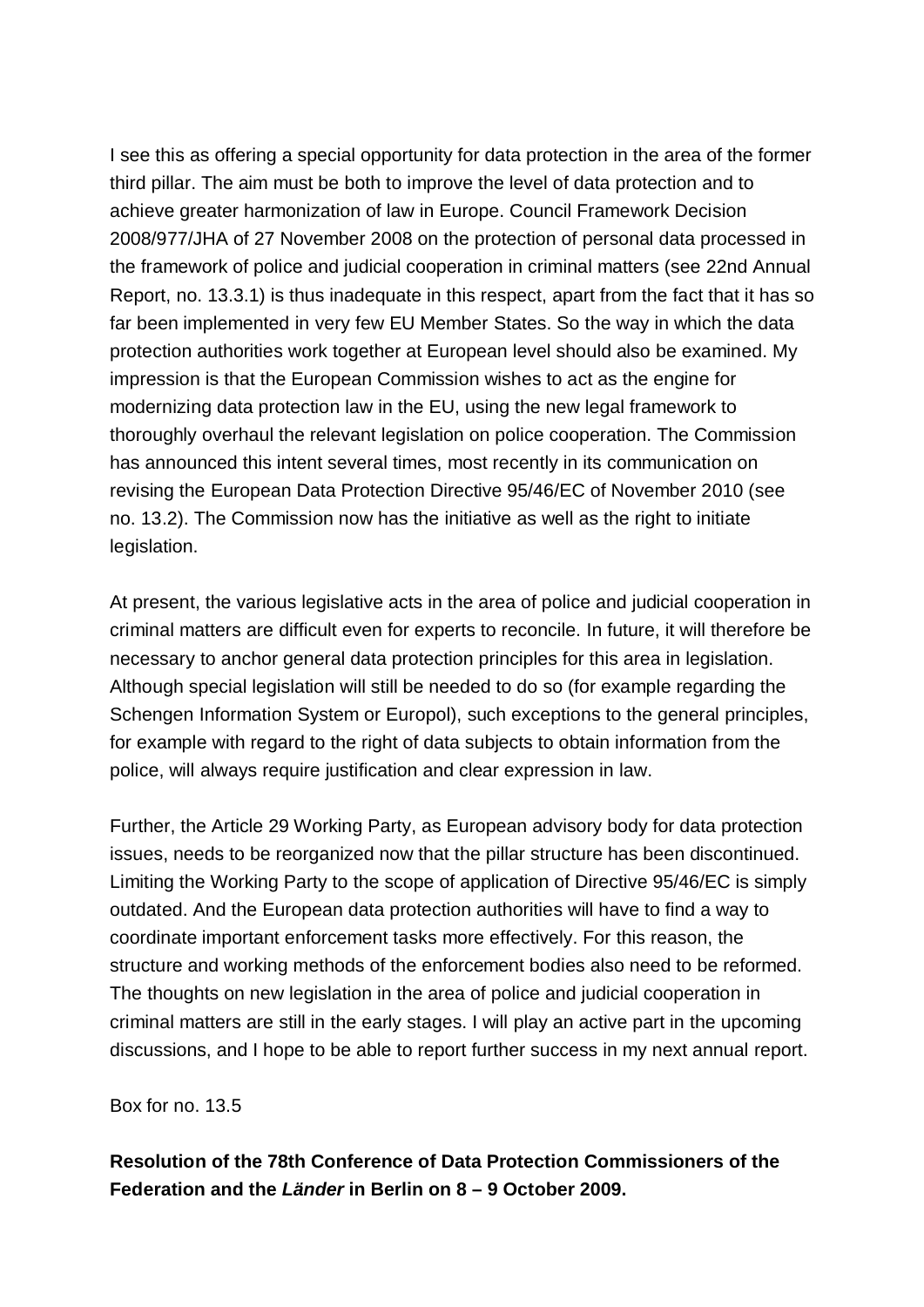## **Shortcomings in European data protection even with the Stockholm Programme**

In its Stockholm Programme, the European Union intends to define its policy aims for developing the area of freedom, security and justice in the coming five years. This is the purpose of the draft presented by the Commission of the European Communities.

The Commission's draft mentions protecting personal liberties and privacy as priorities of internal and security policy in a "citizens' Europe", and steps such as the EU's planned accession to the European Convention on Human Rights, information and awareness-raising campaigns on data protection, and the promotion and possible certification of data protection-friendly technologies also point in this direction.

However, specific ideas for improved data protection lag well behind the goals for improved security architecture. For the latter, the Commission's draft contains an extensive catalogue of measures which in some cases are extremely intrusive, such as an electronic system for preauthorizing and recording entry to and exit from Member States and the creation of a European criminal records information system. Without appropriate measures to ensure data protection and security, the plan to create a single platform for information processing offering almost unlimited possibilities for data processing threatens civil liberties.

The data protection commissioners of the Federation and the *Länder* believe further steps are needed to achieve a balance between security and freedom in Europe. Such steps include in particular:

- further developing Council Framework Decision 2008/977/JHA into harmonized data protection legislation which is binding also for national data processing and which ensures a high level of data protection in the area of police and judicial cooperation;
- concluding agreements with third countries subject to their compliance with data protection principles;
- creating an independent data protection advisory and enforcement body for all areas of police and judicial cooperation between the EU Member States;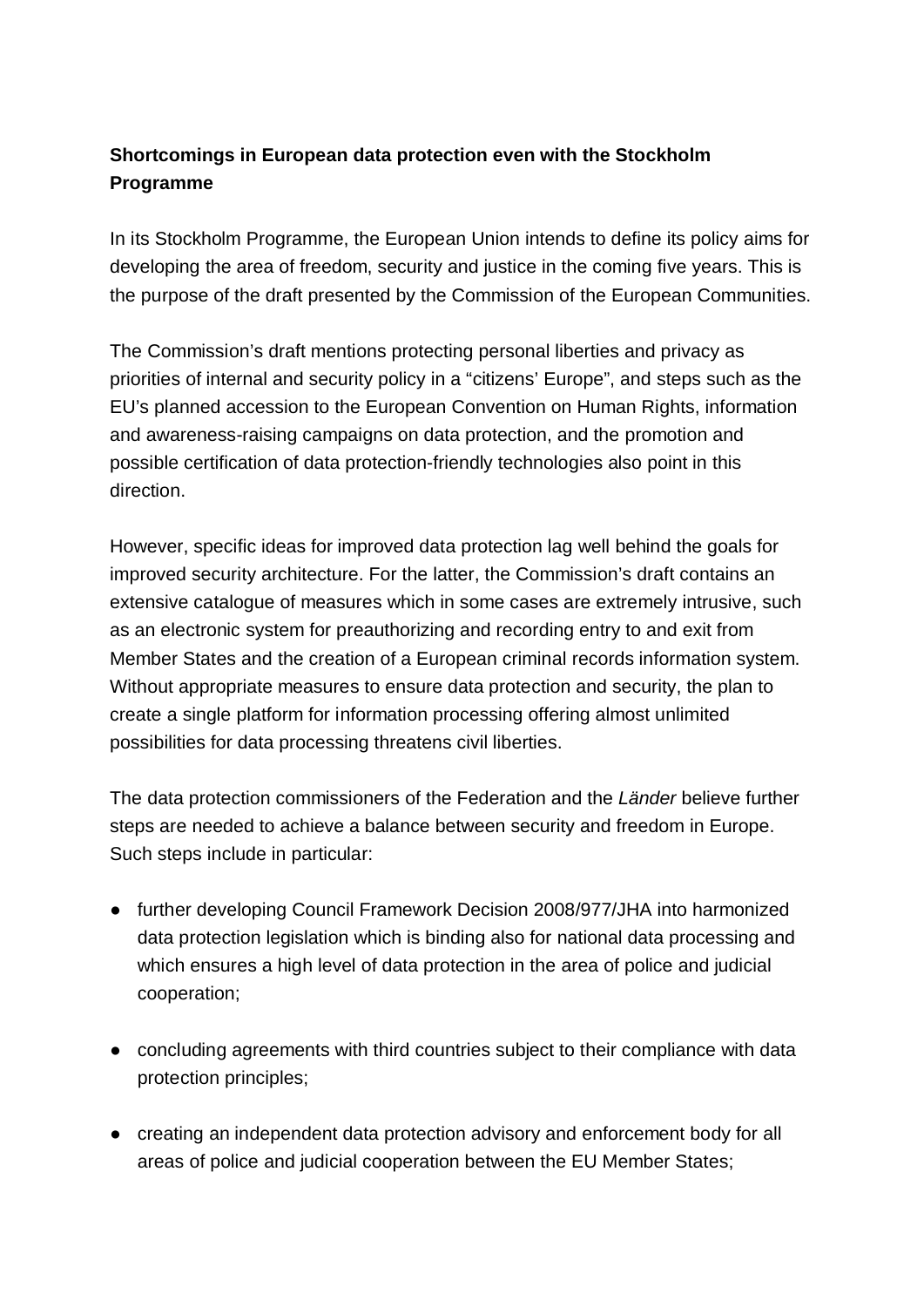- evaluating the many security policy projects agreed at EU level with regard to their effectiveness, intrusion on fundamental rights and possible overlaps with each other before adopting further legislative acts;
- improving transparency and democratic controls over legislation in the area of police and judicial cooperation at European level independent of the adoption of the Lisbon Treaty.

The Conference of Data Protection Commissioners of the Federation and the *Länder* call on the Federal Government to support these demands in the subsequent process, also taking into account the Bundesrat's criticism of giving Europol and Eurojust executive powers, for example.

# **13.6 Selling out to the U.S. on European financial data?**

*There is some scepticism about the EU - U.S. TFTP Agreement on transferring financial data to the U.S., especially with regard to the involvement of Europol in such transfers.*

I have already described my serious reservations about U.S. authorities having access to SWIFT data on money transfers (21st Annual Report, no. 9.4). The U.S. Treasury Department enters these data into the Terrorist Finance Tracking Program (TFTP) to gain insight into the financing of international terrorism and to assist U.S. and foreign intelligence services and law enforcement agencies in preventing and prosecuting terrorism.

In its resolution of 8 – 9 October 2009, the 78th Conference of Data Protection Commissioners of the Federation and the *Länder* spoke out against "selling out to the U.S. on European financial data" and called on the Federal Government to protect the sensitive financial data of its citizens by rejecting any agreement which would allow transferring data well below the threshold of criminal suspicion and which lacks appropriate data protection standards (see box for no. 13.6).

The modified EU – U.S. TFTP agreement which entered into force on 1 August 2010 displays significant shortcomings with regard to data protection.

This agreement gives Europol a key role. Europol is supposed to check whether the U.S. requests asking SWIFT to transfer financial data comply with the requirements and restrictions stated in the agreement. This special monitoring and corrective function was assigned to Europol due to its special expertise. To carry out this role, Europol may require the U.S. authorities to supply additional documents for the exclusive purpose of evaluating the request. SWIFT can respond to U.S. requests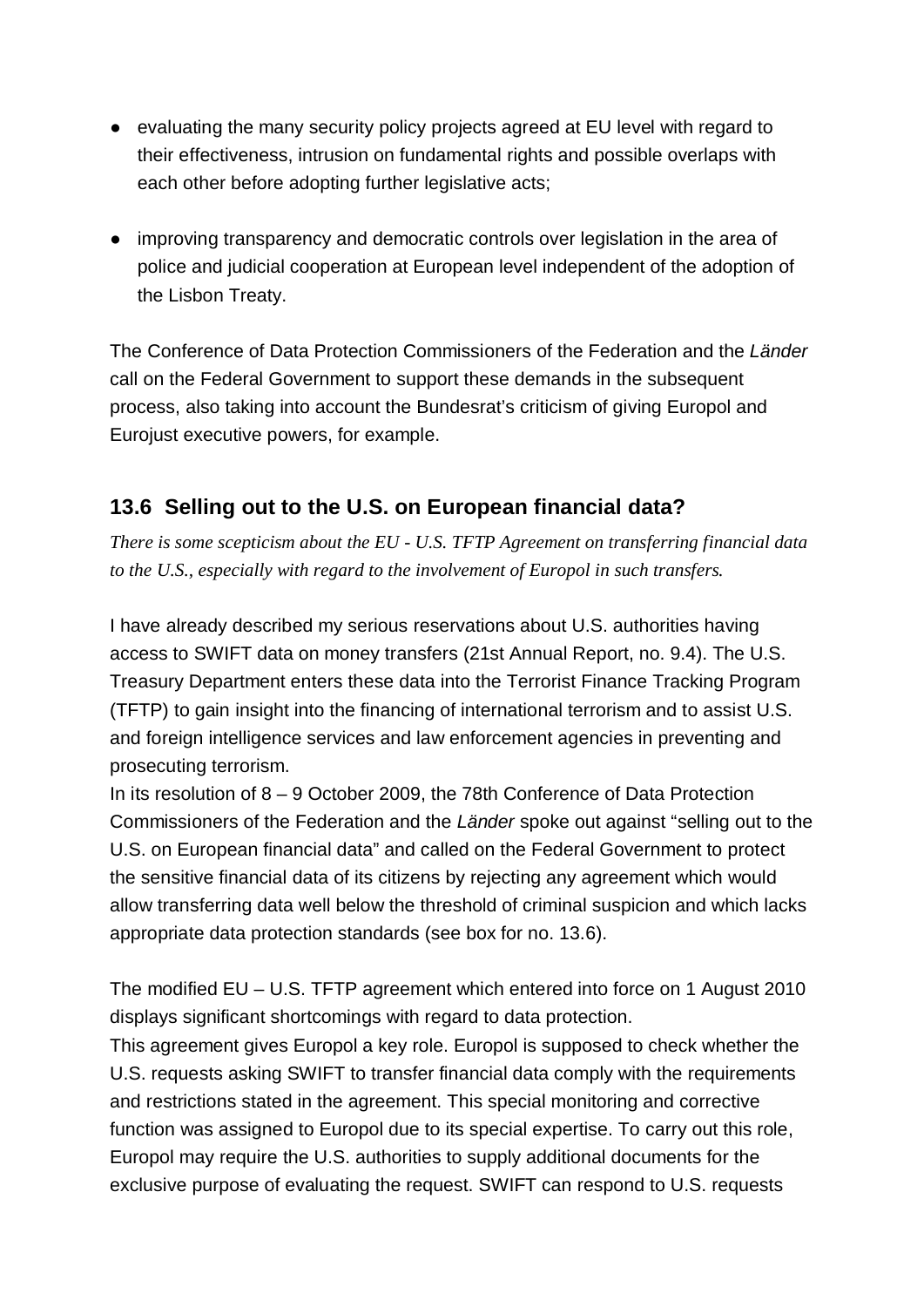only if Europol determines that the request complies with the terms of the TFTP agreement. So everything ultimately rests on Europol's decision, that is, its interpretation of data protection law.

A major cause for concern is the fact that Europol is supposed to watch over the procedure even though, as a police agency, it also has an interest in transferring the data to the U.S. authorities, because Europol is not allowed direct access to the SWIFT data, but may gain access via the U.S. Further, Europol's new function in practice gives it the power to receive other kinds of data from the U.S. authorities to which it has so far had only limited access. These potential conflicts of interest are not in the interest of the persons concerned or of data protection. It is at least questionable whether Europol can or wants to fulfil the watchdog function it has been assigned by limiting the flow of data; this should be examined soon. For this reason, the Joint Supervisory Authority (JSA), which is responsible for monitoring Europol's data processing (see no. 13.11), has already inspected Europol's checking of U.S. requests. A few days before that inspection, Europol unexpectedly classified the U.S. requests and all related documents as "secret", meaning that the concrete results of the inspection cannot be made public. Further details on the JSA's action were not available at the time this report went to press.

In view of Europol's crucial monitoring function assigned by the European Parliament and the European Commission under the TFTP agreement, these bodies should be informed in detail of the results of the JSA inspection. The same applies to the Council of the European Union, the Europol Management Board and the national parliaments, some of which were very divided over the agreement. This is the only way that any necessary adjustments can be made to the agreement and any misuse be stopped quickly.

Doing so is all the more urgent since the European Commission has already started hearings on introducing an EU TFTP and has given Europol the opportunity to present its data protection monitoring procedures as a model for the new EU TFTP.

Box for no. 13.6

**Resolution of the 78th Conference of Data Protection Commissioners of the Federation and the** *Länder* **in Berlin on 8 – 9 October 2009.**

**Don't sell out to the U.S. on European financial data!**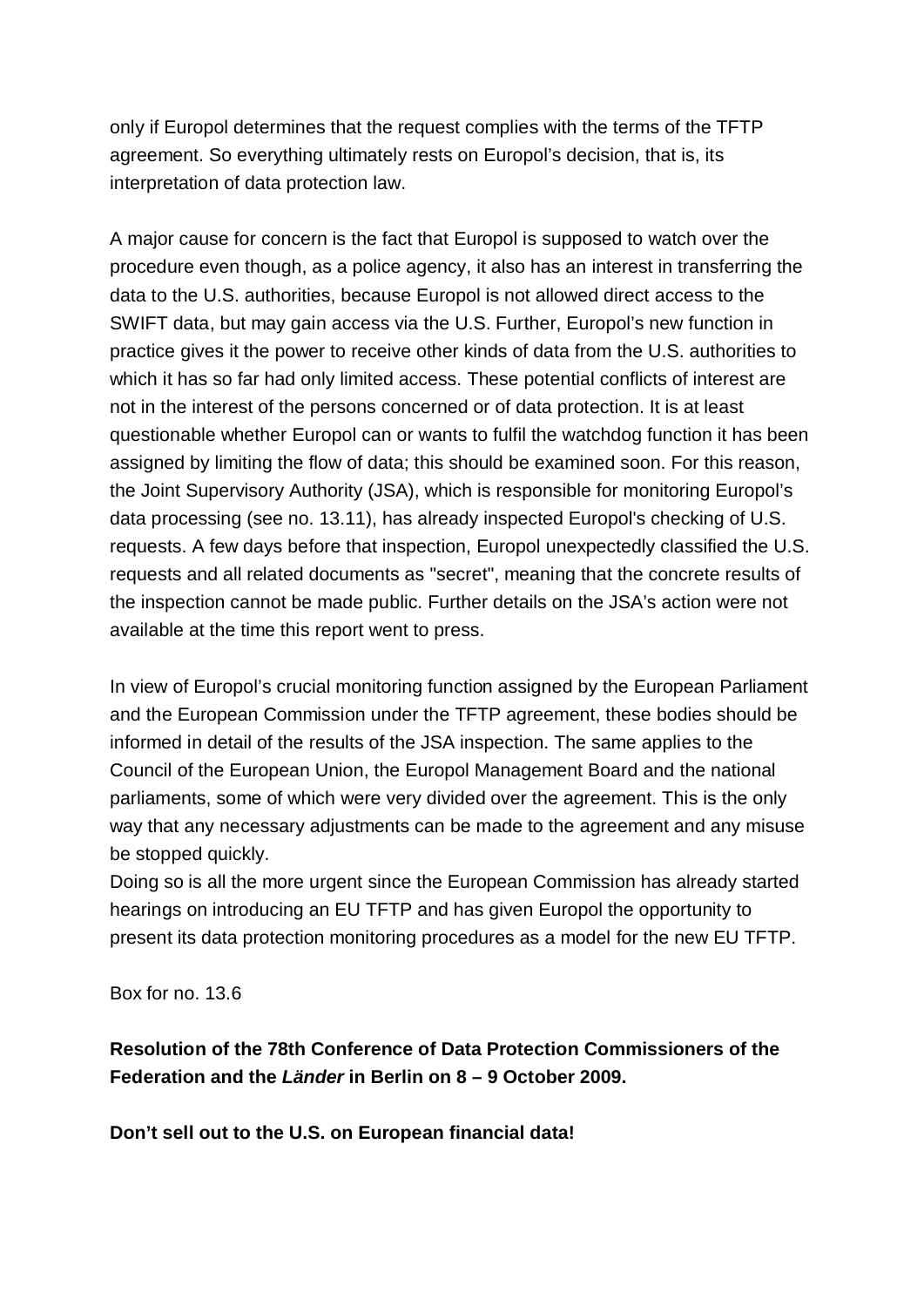For counter-terrorism purposes, the U.S. is currently negotiating with the EU on access to data on financial transactions stored on SWIFT servers in Europe, even when these transactions have nothing to do with the U.S. The Conference of Data Protection Commissioners of the Federation and the *Länder* is especially critical of the fact that U.S. authorities seek access to transaction data even in the absence of reasonable suspicion of involvement in or support for terrorist activities. Such an agreement would give U.S. authorities powers that Germany's constitution does not give its own security authorities.

Such an extensive infringement on the right to determine the use of one's own data in the absence of reasonable suspicion of criminal activity would be impossible to justify under data protection law. It would also be highly questionable with regard to the protection of confidence for European enterprises.

Another reason for concern is that data protection standards in the U.S. are significantly lower than those in the European Union. In particular, the U.S. does not have an independent supervisory authority and persons who are not permanent residents of the U.S. have no right to examine the use of their data by U.S. authorities in a court of law.

Further, there are already doubts as to the need for such comprehensive access for foreign authorities to data stored in Europe. For example, within the framework of mutual assistance, law enforcement agencies are already able to transfer personal data in individual cases to investigate suspected terrorist activity.

Finally, it is to be feared that such an agreement on access to SWIFT data may set a precedent. Firstly, the U.S. could use the same arguments to demand access to other sensitive data stored in Europe, such as telecommunications data. Secondly, after giving the U.S. such broad access to European data, it would be difficult for the EU to justify denying such access to other third countries.

The Conference expects the Federal Government to protect individuals' sensitive financial data effectively and to reject an agreement which would allow transferring data well below the threshold of criminal suspicion and which lacks appropriate data protection standards.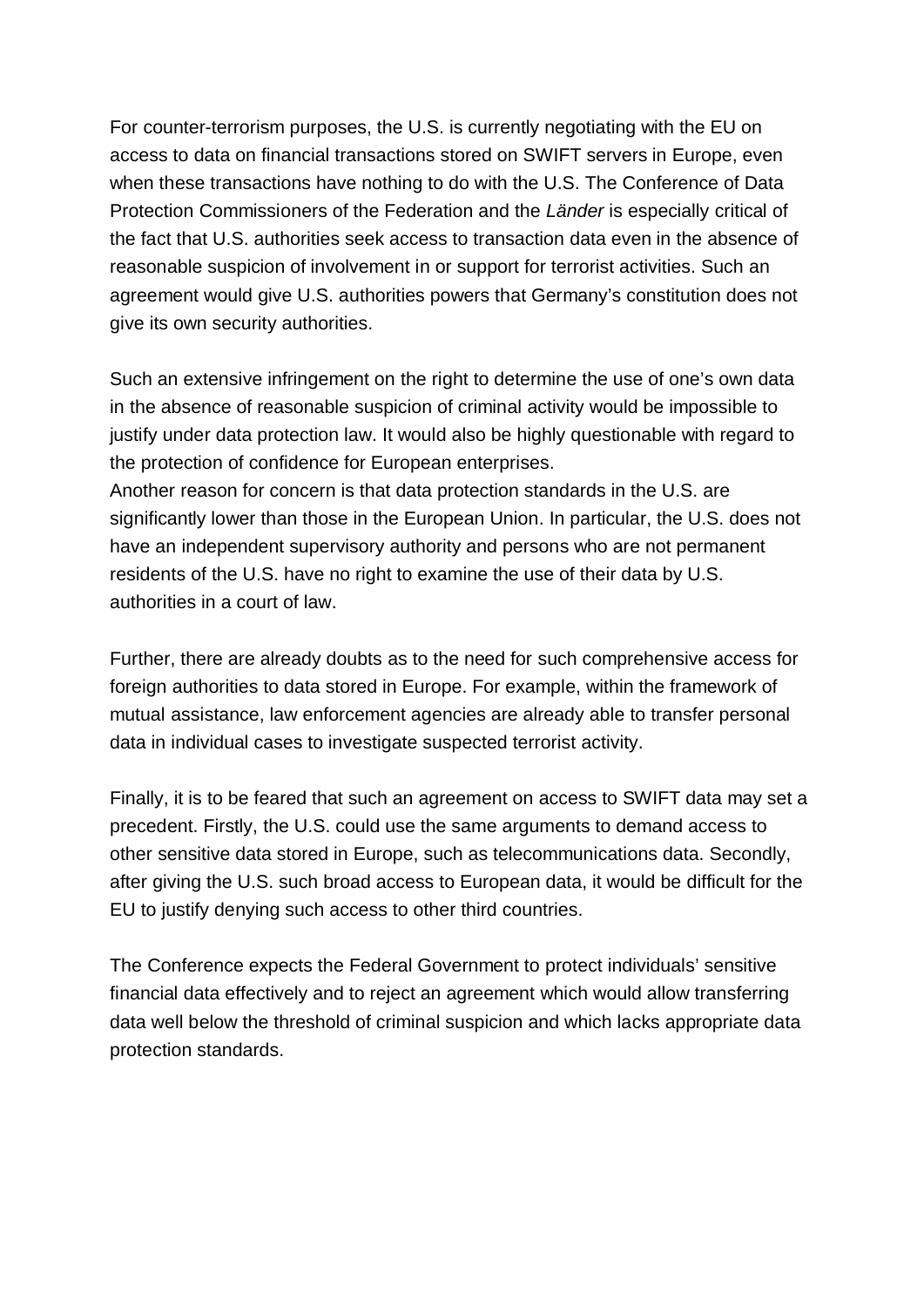## **13.7 Checking data against lists of terrorists**

*Again in this reporting period, I have found myself dealing with the UN and EU terrorist lists. It is still not clear who may or must check customer and employee data against these lists, in which situations and on which legal basis.*

Questions about the usefulness and lawfulness of these lists of terrorists and terrorist organizations (UN Al-Qaida Sanctions List, EU list of terrorists and terrorist groups) and about the practical consequences for persons on these lists occupied me already in my previous annual report (see 22nd Annual Report, no. 13.6). Although some action has been taken in the meantime, basic questions remain unresolved.

Apart from the lack of evidence that the lists even make a significant contribution to counter-terrorism, the amendment to the relevant regulation in response to major criticism from the European Court of Justice has somewhat improved the legal situation for persons on the lists. According to Council Regulation (EU) 1286/2009 of 22 December 2009 (OJ L 346 of 23 December 2009), the consultations for which I participated in at national level via Germany's Federal Foreign Office, listed persons are now to be informed by the European Commission of the reason for their listing and to be given the opportunity to express their views on the listing. These are then forwarded to the UN Sanctions Committee. What this committee does with this information, however, remains as opaque as its own listing procedure.

The discussion has increasingly focused on the question as to who is authorized and obligated, and in which situations and on what legal basis, to use these lists in screening. The wording of the Regulation fails to make this clear; it states only that "No funds or economic resources shall be made available, directly or indirectly, to, or for the benefit of, natural or legal persons, entities, bodies or groups listed" (Article 2 (2) Regulation (EC) No 881/2002).

In terms of their wording, this and a similar provision are addressed to anyone. In practical terms, they leave companies in particular with the question whether they must check their employees against the lists or accept it when others do.

In addition, an exception applies in the case of customs law: As I found out after receiving numerous comments from affected businesses, customs authorities now require all employee data to be checked against the terrorist lists before granting the status of Authorized Economic Operator (AEO). I have reservations about that. I find no provisions in the relevant Commission Regulation (EC) No 1875/2006 laying down provisions for the implementation of the Community Customs Code nor in the more detailed European Commission guidelines (TAXUD 2006/1450) which would justify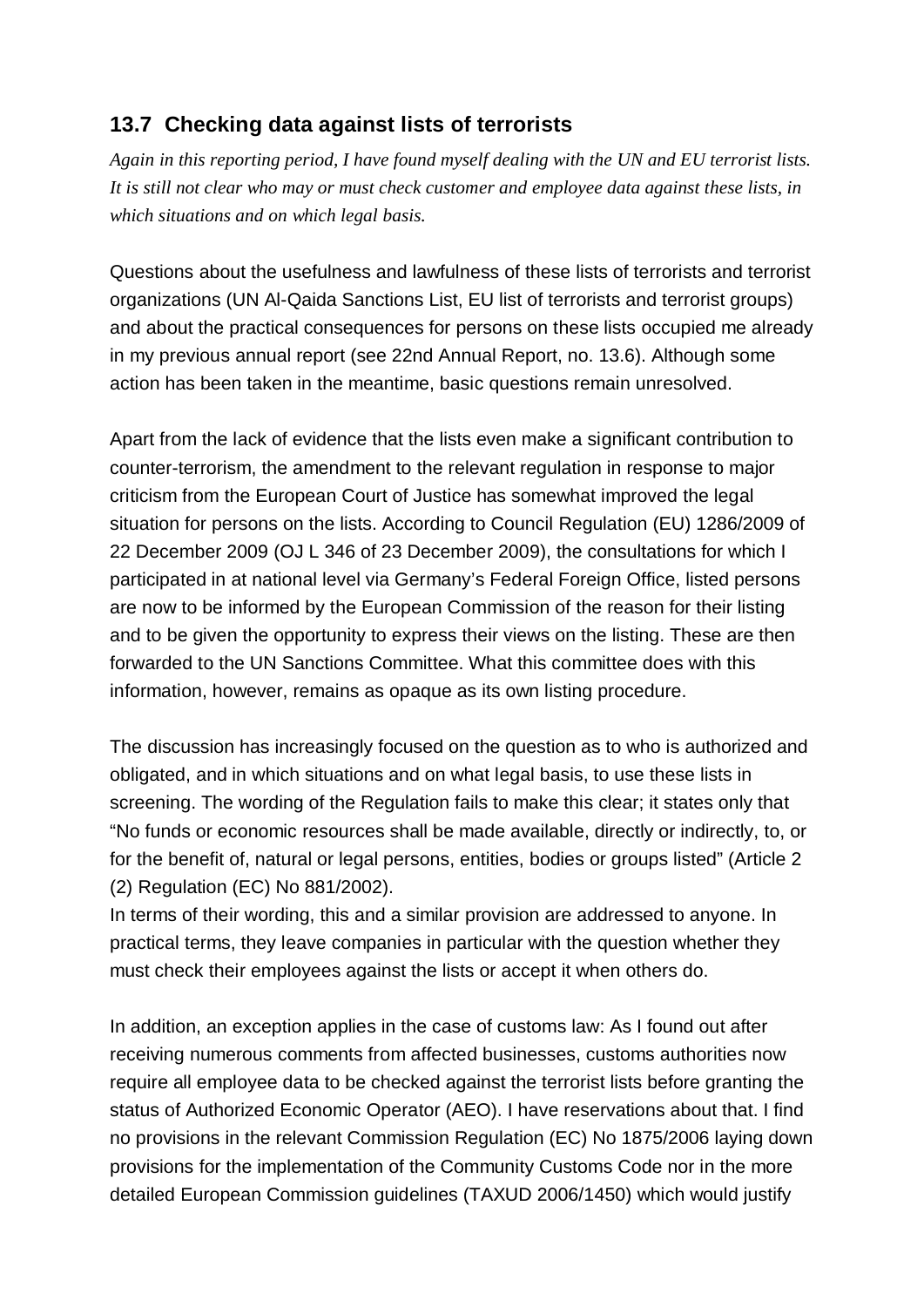such systematic checking of all employees as part of the certification procedure under customs law. I have informed the Federal Ministry of Finance about my concerns regarding this practice by the customs authorities and the AEO service instruction on which it is based.

In response, the Federal Ministry of Finance revised the AEO service instruction to clarify that employee data should be checked against the EU list of terrorists only for employees active in "security-relevant areas" (see AEO service instruction, last revised 22 June 2010, 253). As a result, customs officers may no longer require the systematic checking of all employee data as part of the AEO certification process. Although this revision resolves my concerns on a central point, I still recommend creating an explicit legal provision on the extent of data checking permitted in the framework of AEO certification, because I hear from practitioners that different customs offices interpret the service instruction very differently.

The need for a legal provision is apparent, also in view of the principle of proportionality, from the fact that the group of employees in security-relevant areas can be defined very differently. The more employees defined as part of this group, the more will be subject to data screening and the more such screening resembles universal employee data screening which is problematic in terms of data protection. In order to create legal certainty for the companies concerned, I recommend legislation defining the type and extent of organizational measures companies must take to satisfy the requirement of due diligence. Due to the European dimension of the questions associated with AEO certification, the Federal Government should work at European level to clarify the relevant EU customs rules.

Due to the uncertainty of companies and associations with regard to this issue, I have asked the Federal Government for a statement on its position. After checking with the other ministries, the Federal Foreign Office informed me that companies and other economic operators are not legally obligated to conduct systematic screening of all their customer and employee data; instead, they are required to conduct such screening to the extent required for due diligence, and anything beyond that would violate the principle of proportionality.

I regard this statement from the Federal Foreign Office as a step in the right direction, although I fear that companies will continue to be uncertain as to what the law requires.

Because the discussions of a possible legal obligation to conduct data screening and the resulting legal uncertainty stem from European law, I have also asked the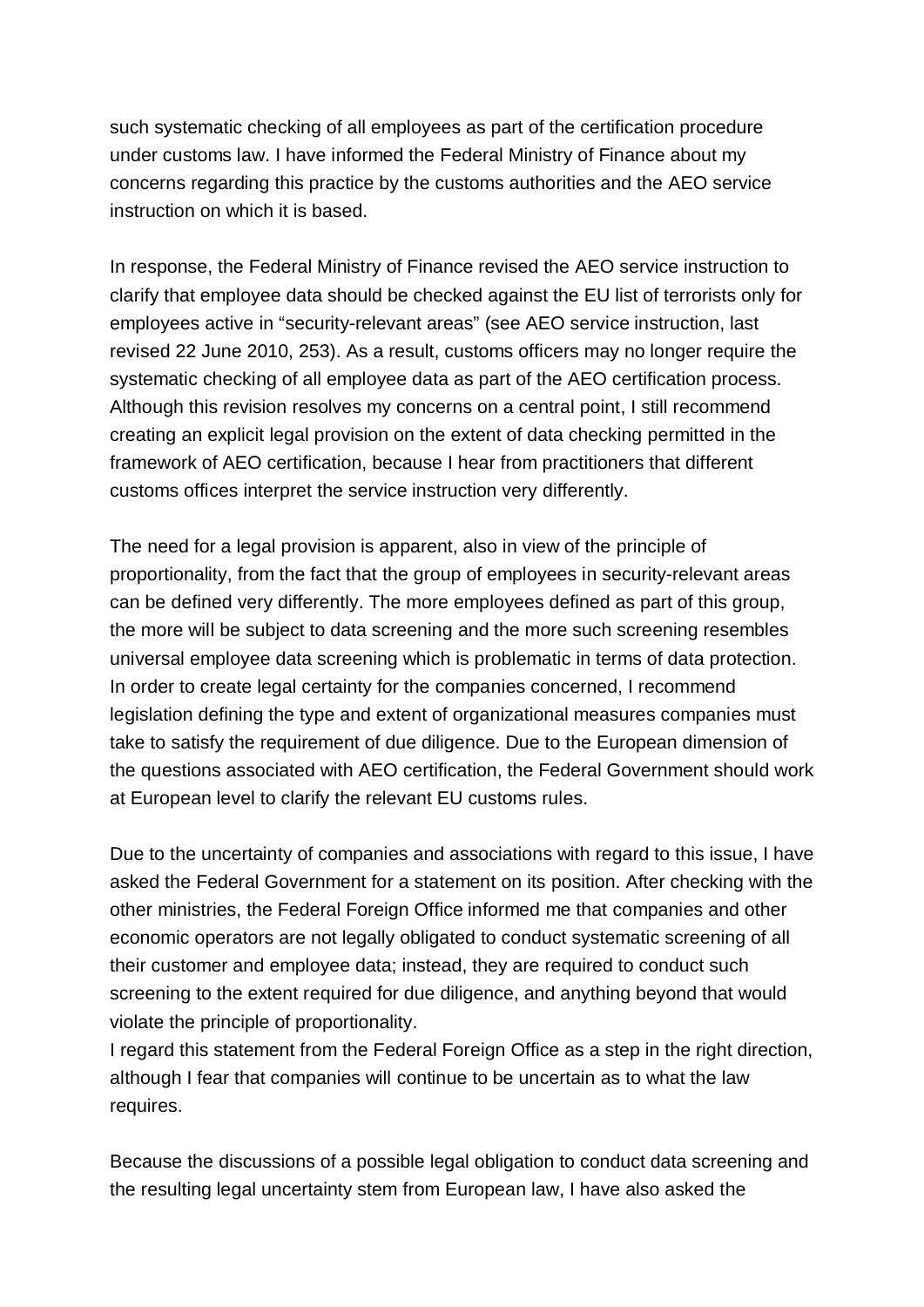European Commission for clarification on interpreting the counter-terrorism regulations. I am still waiting for a response.

In the meantime, various parties have proposed setting up a round table to give all stakeholders an opportunity to express their views of the problem and to seek a common solution. I am open to such a proposal.

# **13.8 A new framework agreement with the U.S.**

*For years, there has been criticism of the way U.S. authorities handle the data of European citizens. The EU now hopes that a new agreement with the U.S. for the area of police and judicial cooperation in criminal matters will set binding data protection standards at the same level as in Europe.*

It has almost become a commonplace that the U.S. has a completely different understanding of data protection. Criticism of the U.S. was everywhere in the past, whether over the transfer of passenger name records (see no. 13.9), financial transaction data (see no. 13.6) or fingerprint and DNA reference data (see 22nd Annual Report, no. 13.4). Criticism focused on excessive data retention periods, the lack of independent data protection supervision, and the lack of legal redress for European citizens, to mention only a few points.

So I welcome the fact that in early December 2010, the European ministers of justice and home affairs gave the European Commission a mandate to start negotiating a framework agreement with the U.S. This agreement is supposed to define the principles to be applied by the security authorities on both sides of the Atlantic when transferring and processing data.

Out of a lengthy catalogue of demands by the European data protection commissioners, I would like to focus on a few especially important ones:

● In order to achieve a consistently high standard of data protection, the standards to be negotiated should apply not only to future agreements between the EU and the U.S., but also to existing ones. It is equally important that the new standards be applied when individual Member States transfer data to the U.S. on the basis of national law or bilateral agreements, whether these agreements or the national legal basis already exist or not.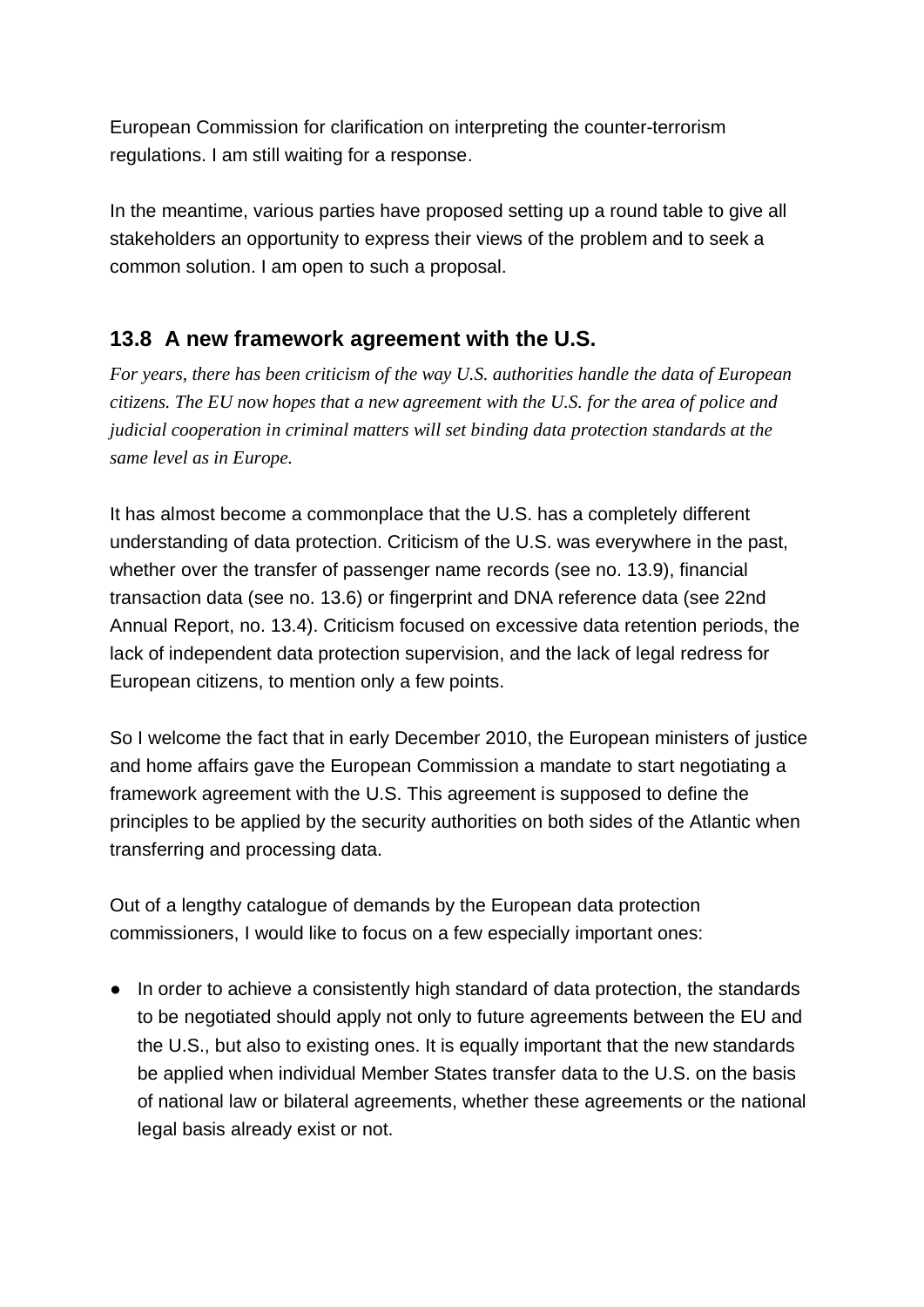- European citizens must be able to enforce their data protection rights in the U.S. against authorities and courts. This is currently in doubt. The agreement offers a chance to dispel these doubts with clear rules which are binding for all U.S. authorities and courts and apply regardless of the nationality of the data subject.
- The practice of U.S. security authorities of storing data for decades (without reasonable suspicion of wrongdoing) is simply incompatible with the European understanding of data protection. Such data retention is excessive and must be appropriately limited.
- An independent supervisory authority is also integral to the basic European understanding of data protection and is anchored in both Council of Europe Convention 108 and the EC Data Protection Directive. The European Court of Justice once again emphasized this in a recent ruling (see no. 2.1).

The negotiations are likely to be long and difficult for a number of reasons, but the chance of achieving binding data protection standards for sharing personal data with the U.S. is worth the effort.

# **13.9 Airline passenger data**

*The use of airline passenger data to prevent and combat terrorism and serious crime remains highly topical.*

My last annual report already dealt with the use of passenger data (see 22nd Annual Report, no. 13.5), and the issue remains topical: In September 2010, the European Commission issued a communication on a "global approach" to concluding agreements on airline passenger data (passenger name record (PNR) data). The European Parliament also caused some movement, as, according to the Lisbon Treaty, it must approve agreements with third countries. These are now being re negotiated (see no. 13.8.1). As a result, the Council has held off on considering whether to process PNR data of passengers travelling between the EU and a third country and use these data also within the EU. The European Commission has announced that it will present a new legislative proposal in early 2011. The Federal Government has also presented draft legislation requiring airlines to provide passenger data to the customs authorities on request. Ministerial consultations on this proposal, which is not intended to transpose European law, had not yet been completed when this report went to press (see no. 13.8.2).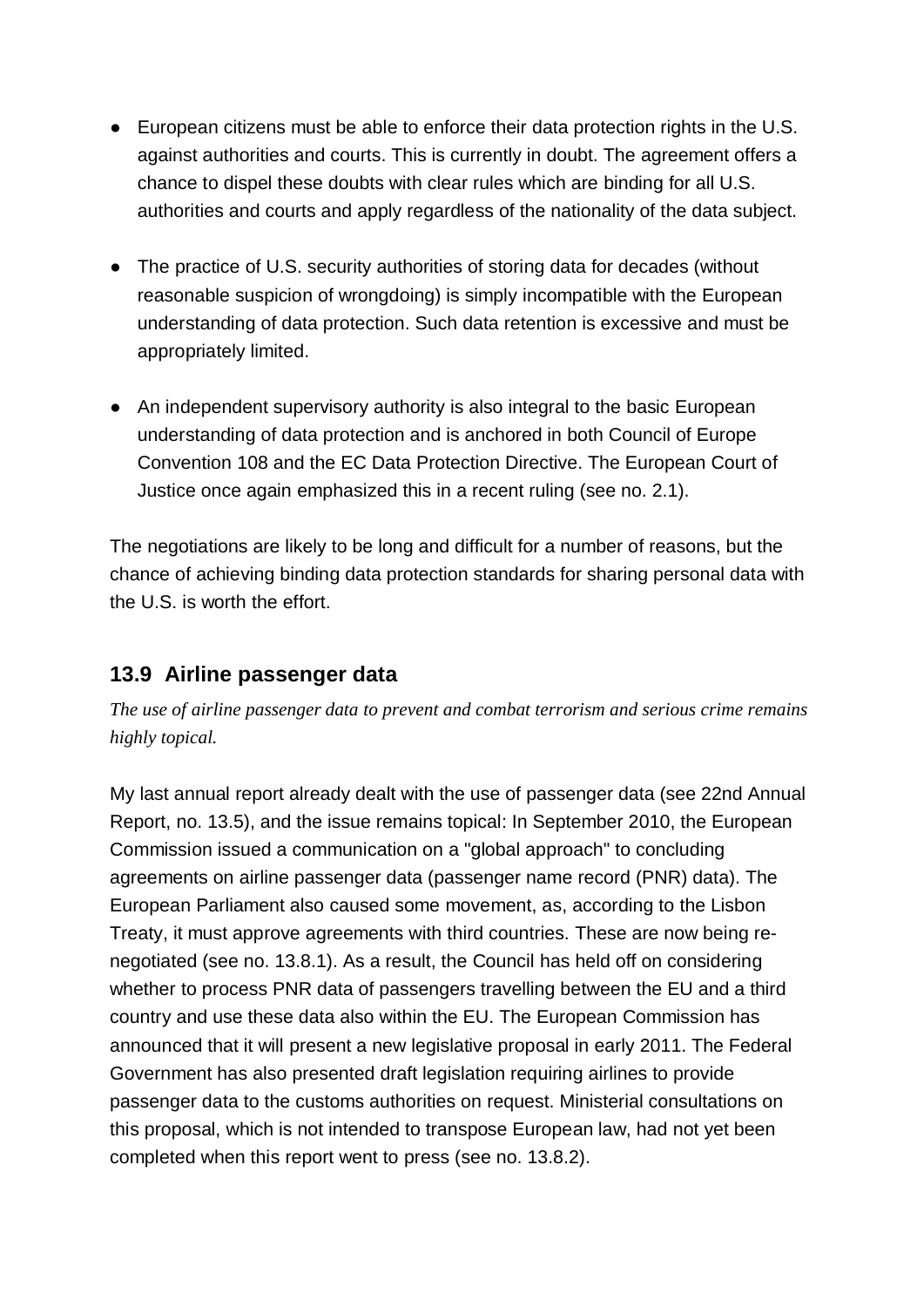### **13.9.1 New developments in agreements with third countries on airline passenger data**

*The existing agreements on the transfer of passenger data are being re-negotiated. The European Parliament will play a decisive role in this process, as its approval is now necessary under the Lisbon Treaty.*

I continue to have serious reservations about the undifferentiated transfer and use of airline passenger data without reasonable suspicion for threat prevention and law enforcement purposes. This involves systematically extracting passenger data from airline reservations systems, transmitting them to other countries, where they are not adequately protected and often retained for unreasonably long periods of time – all without reasonable suspicion or any indication that processing these data for threat prevention and law enforcement purposes is even useful or necessary.

I have repeatedly pointed out the particular inadequacies of the PNR agreement with the U.S. (see 22nd Annual Report, no. 13.5). In one of the main points of criticism, the transmission procedure chosen, the shortcomings have not yet been remedied: The American authorities continue to insist on online access to the airline reservation systems ("pull system"), although the agreement specifies a transition by 1 January 2008 at the latest to a "push" system in which the airlines themselves transfer the data to the U.S. I view this as a violation of the agreement and expect the European Commission and Council to insist that the U.S. authorities comply with the transition as agreed.

In September 2010, the European Commission issued both a communication on the future "global approach" to PNR agreements and guidelines for negotiations with the U.S., Australia and Canada on new PNR agreements. The Commission understands the "global approach" to be a set of general criteria to be applied to all future PNR agreements with third countries. In an opinion, the Article 29 Working Party welcomed the global approach to PNR agreements and its efforts on behalf of improved data protection in the agreements. However, the Working Party continued to question the need for security authorities to process passenger data and expressed serious reservations about referring to "risk assessments" and "analysis of patterns" based on PNR data. It also called for further improving privacy protection for passengers. The European Parliament expressed many of the same concerns and demands - and the European Parliament will be the key in future, because the Lisbon Treaty requires the approval of the European Parliament to adopt new treaties (see no. 13.1). This includes the PNR agreement with the U.S., which will expire in 2014 at the latest. The newly strengthened role of the European Parliament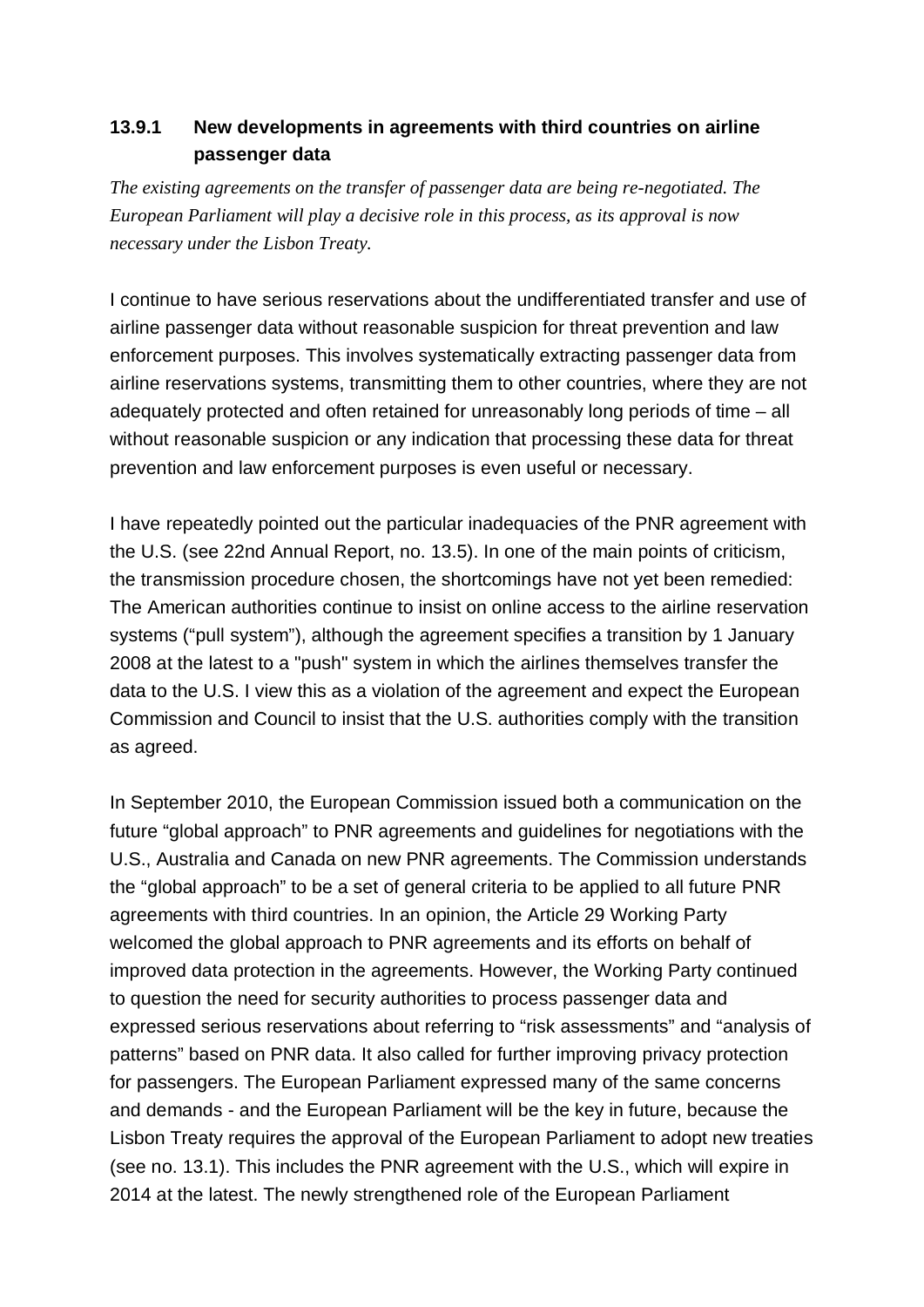represents a chance to improve data protection in transatlantic data traffic. I hope the members of the European Parliament know how to use their power.

### **13.9.2 Will customs authorities soon have access to passenger data too?**

*The Federal Ministry of Finance wants to grant the Customs Administration extensive access to passenger data. I am critical of this development.*

Recently, demands have repeatedly been made to transfer passenger data to additional authorities beyond those required by European law. For example, the Federal Ministry of Finance has presented proposed legislation to create a legal basis for gathering and transferring passenger data to Customs Administration authorities and the Customs Investigation Service. The proposed legislation would give the customs authorities even greater access to passenger data than the Federal Police, for example, whose powers of access are determined by EU law (Directive 2004/82/EC; see 22nd Annual Report, no. 13.5.2). For example, they would also have access to data of passengers of flights from Germany to non-EU countries and even to data of passengers on flights within the EU. The proposal also provides for transferring information about the payment of booked flights to the customs authorities and for extensive options for forwarding the data to other authorities.

I am critical of this development. Apart from my fundamental reservations about forwarding passenger data without reasonable suspicion and for different purposes, I am also concerned by the fact that the draft legislation would allow detailed personal data on airline passengers to be transferred not only to the customs authorities, but also to other government agencies. These data could be used to create profiles or patterns of passenger travel. This should be viewed all the more critically, as the draft legislation would also cover data of passengers travelling between Schengen countries, even though checks of persons travelling within the Schengen area have largely been discontinued.

The ministerial consultations, to which I was invited only at a later phase, were not yet completed when this report went to press. I hope the Federal Government decides to stop this project.

# **13.10 Implementing the "Swedish Initiative"**

*The same conditions should apply to data transfer between European and national police authorities. But the basic problem remains: Europe does not have a consistently high level of data protection in the field of law enforcement.*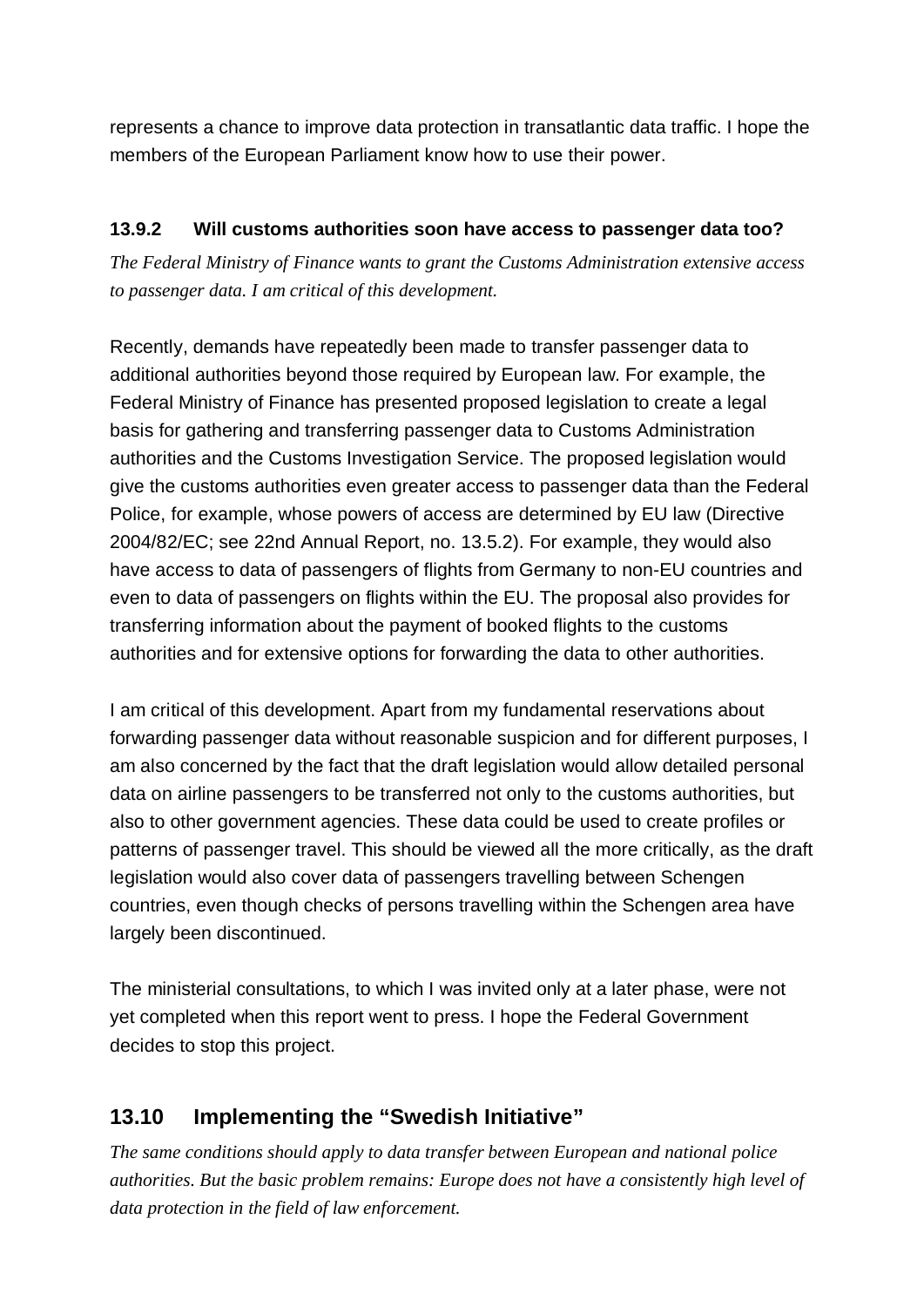According to the "Swedish Initiative", the transfer of personal data between police in different EU Member States should not have to satisfy requirements any stricter than those that apply to data transfers between police within an EU Member State. This may sound plausible in a united Europe, but it depends on a similarly high level of data protection in all EU Member States. However, this is still not the case.

For this reason, in their resolution of 6 – 7 November 2008 (22nd Annual Report, no. 13.3.6), the data protection commissioners of the Federation and the *Länder* called on German lawmakers to utilize the remaining room for discretion in implementing the Swedish Initiative to improve data protection. Following a lengthy delay, the Federal Government has now introduced a legislative proposal, which was still in the early stages of the legislative process when this report went to press. This proposal, which underwent numerous changes in the drafting process, appropriately addresses most of these concerns. During the ministerial consultations, I successfully advocated for clarification of the conditions under which data transfer may take place and when it is prohibited, and for limiting the scope of information provided without a previous request. I see the remaining shortcomings as consisting primarily in the fact that the conditions for police sharing of data are to be improved, while the rights of individuals vis-à-vis the police are not to be strengthened at the same time. So I have high hopes that the Lisbon Treaty will bring a fresh start also in this area (see no. 13.5).

### **13.11 Europol**

#### **13.11.1 Europol: Central office for police information-sharing in the EU**

*Europol is increasingly becoming a European central office for police investigation with extensive data collections. However, this is permitted only within the Council Decision establishing Europol.*

Over the years, Europol has steadily increased in importance. The Council Decision establishing Europol entered into force on 1 January 2010, giving Europol a new legal basis and expanding its tasks and powers (see 22nd Annual Report, no. 13.3.3). The Lisbon Treaty has now defined Europol's tasks in primary law: in Article 88 of the Treaty on the Functioning of the European Union (TFEU) which explicitly assigns Europol the mission of strengthening action by the Member States' police authorities and other law enforcement services and their mutual cooperation in preventing and combating crime. As a result, the Member State governments have undertaken in the Stockholm Programme (see no. 13.5 above), which sets out the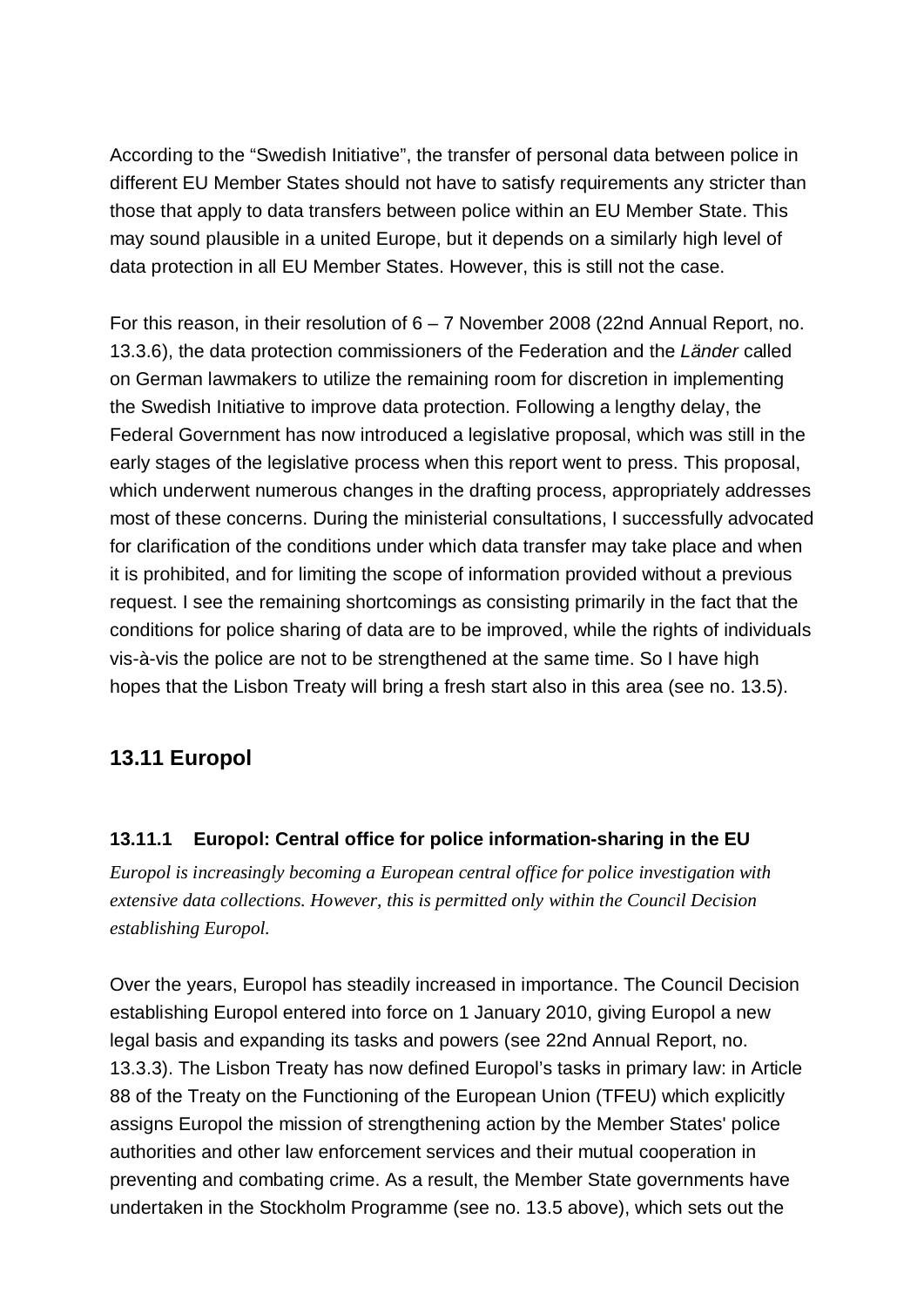policy goals for the further development of the area of freedom, security and justice, to make greater use of Europol's potential by having it play a greater role in the mutual exchange of information.

Europol is therefore striving to position itself as the central office for information sharing by the police in the EU. To get there, it has started a number of projects; Europol's Joint Supervisory Body, comprised of representatives from the Member States' data protection authorities, is responsible for determining whether these projects are permitted under data protection law. The projects include the following:

- "Check the Web" (adopted in 2007 by the EU Justice and Home Affairs Council) to increase cooperation between the police and judicial authorities in monitoring and analysing publicly accessible Internet sources. The core component of the project was setting up an information portal at Europol as a technical platform for Member States' security authorities to exchange information. Over time, however, Europol started using this portal to enter its own information and to create its own analyses using the information from the portal, which increasingly became a Europol information system. At the recommendation of the Europol Joint Supervisory Body, the portal was therefore transferred to the legal framework of the Europol Council Decision (2009/371/JHA) and is now run as an analysis work file as referred to in the Council Decision.
- Under the heading "cross-matching", Europol examines the possibility of expanding its information collection by checking its own information against Member State information exchanged via Europol. Europol plans in future steps to check data from European information systems and the Member States' national police information systems. Currently, Europol is checking only data transferred to it by the Member States without further specification to see whether it has jurisdiction and whether it already has information on the matter in its own information systems. Although the current practice may still comply with the relevant provisions of the Europol Council Decision, it is doubtful whether the future development phases can be carried out lawfully without amending the Decision.
- The Council Decision also authorizes Europol to gather personal data from private, commercial information providers, such as credit rating agencies. Given the large quantity of personal data such credit rating agencies collect on innocent persons, Europol is allowed access to such data only to the degree absolutely necessary to carry out its tasks. Whether the Europol Council Decision provides a sufficiently precise legal framework remains to be seen.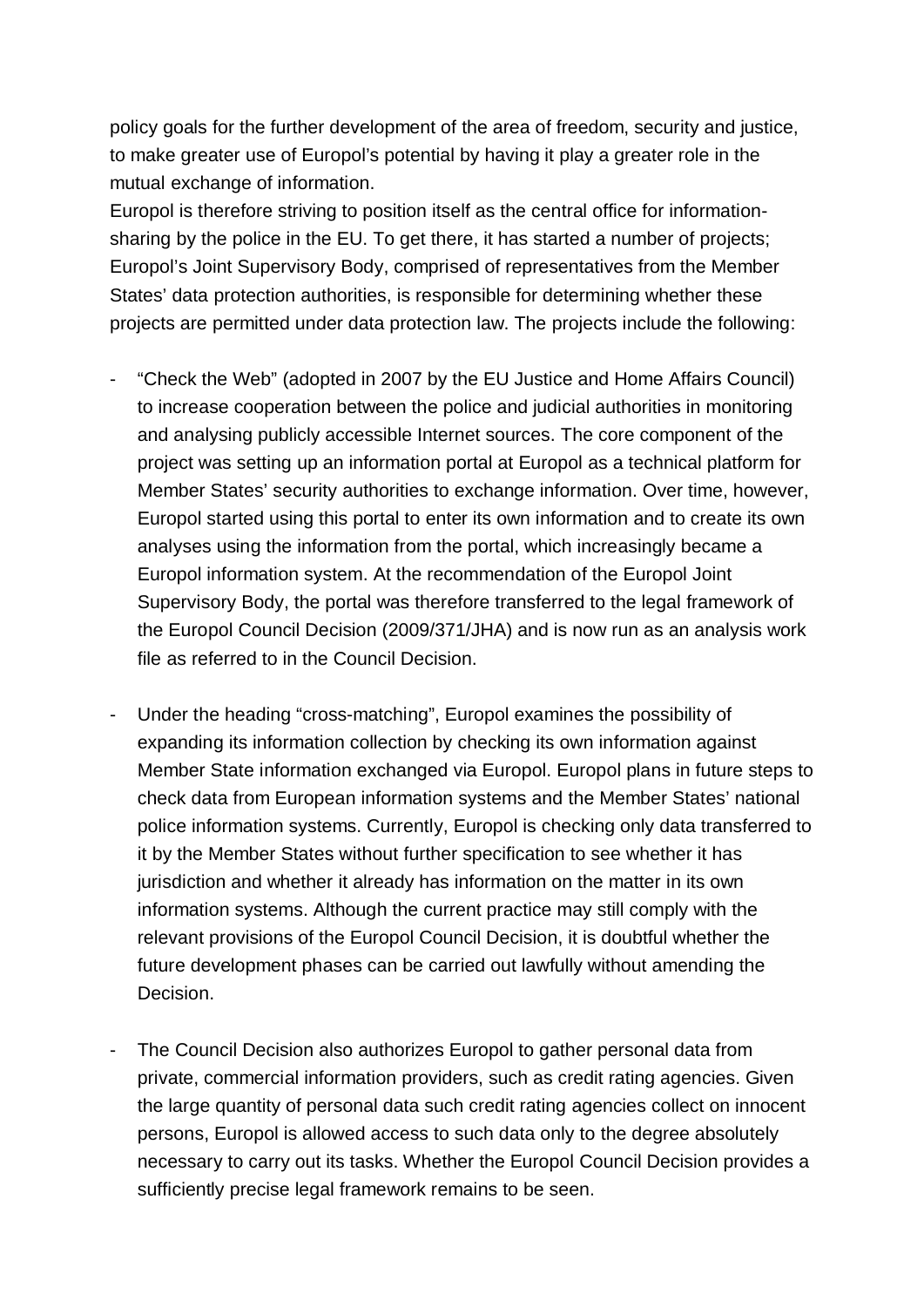As these examples demonstrate, it is often questionable whether Europol's striving to become an information hub for police investigative cooperation in Europe and the measures taken to that end can be put into practice on the basis of the current Europol Council Decision. These measures are often new, more intrusive forms of data processing which would require special legislation which adequately specifies and limits their content, purpose and extent.

Against the backdrop of Europol's growing importance, the question also arises whether the current structure of data supervision as performed by the Joint Supervisory Body involving all 27 EU Member States is still capable of ensuring effective, efficient and flexible data protection oversight.

#### **13.11.2 Complaints from Germany to Europol's Appeals Committee**

*For the first time in its existence, Europol's Appeals Committee had to decide on two queries from Germany. They had to do with the extent of the right to information.*

The Europol Convention and Council Decision establishing Europol assigned Europol's Joint Supervisory Body the task of dealing with requests from individual data subjects for Europol for information about their personal data on file and to correct or delete such information. For this purpose, the Joint Supervisory Body set up its Appeals Committee as a kind of court to provide legal remedy for individuals claiming the right to information about their personal data and the right to have Europol correct or delete these data.

For the first time, the Appeals Committee had two such claims from Germany. The applicants each objected to the fact that, as they claimed, Europol had failed to make clear in its notification to them whether it had data about them in its databases. Because the applications were submitted in 2009, the Appeals Committee was required to deal with them in accordance with the relevant provisions of the Europol Convention (rather than the Council Decision, which went into effect in 2010). Under Article 19 (3) of this Convention, "the right of any individual to have access to data relating to him or to have such data checked shall be exercised in accordance with the law of the Member State where the right is claimed". Article 19 also lists reasons for refusing such access. Since the applicants claimed their right to access in Germany, German law applied, specifically: Article 19 of the Federal Data Protection Act. Applicants are also to be informed when no data related to them are stored by the controller. This follows directly from the basic right to determine the use of one's own data. Determining the use of one's own data requires the freedom to decide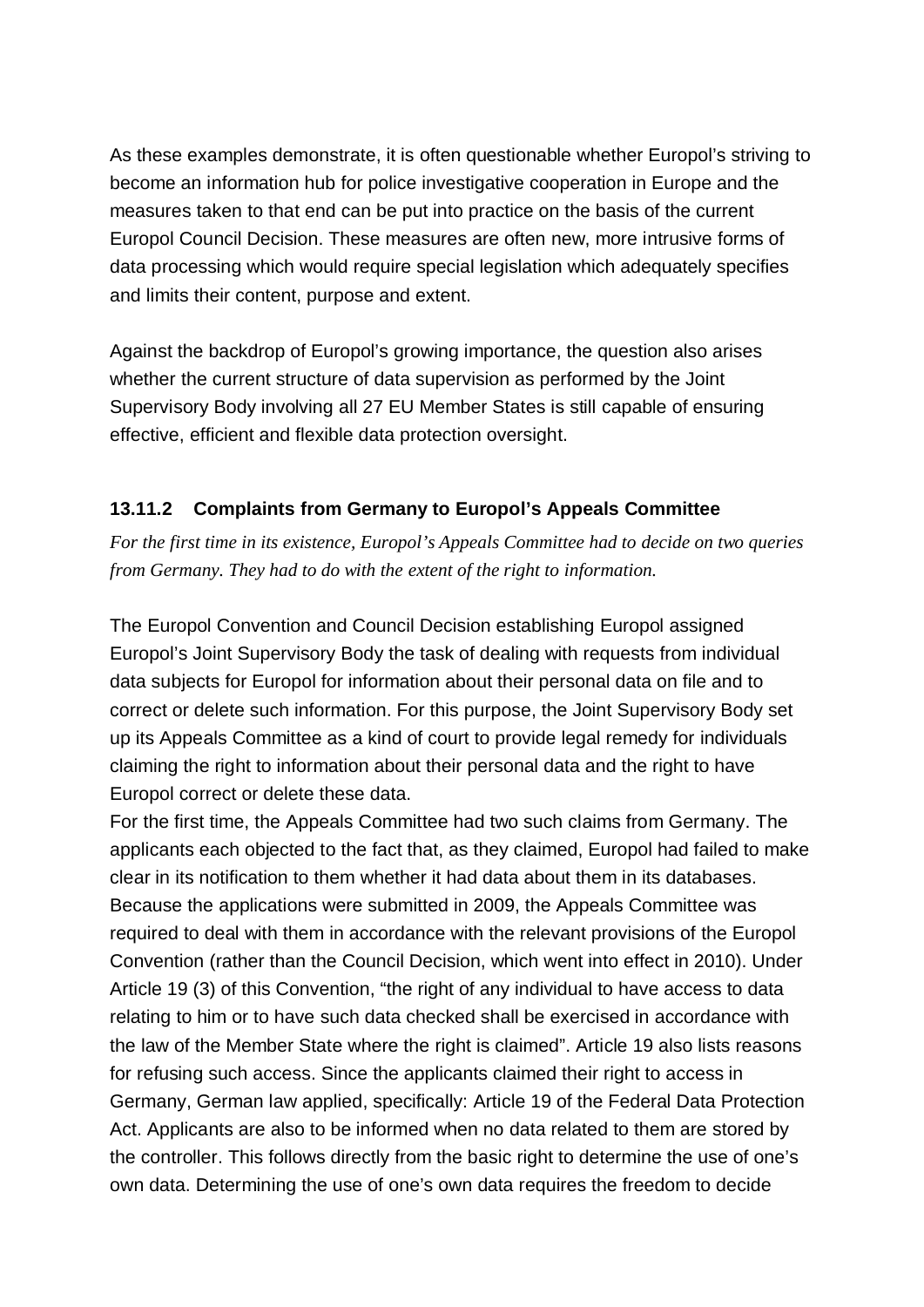whether to claim the right to delete or correct data and the right to effective legal protection. This requires knowing not only who processed which data for which purposes, but also knowing that none of one's personal data are recorded. Notification which fails to make this clear fails to fulfil the constitutionally mandated protective function of the right to information. Information (including the information that none of one's personal data have been recorded) may be withheld only if one of the conditions specified in Section 19 (4) of the Federal Data Protection Act applies. Article 19 of the Europol Convention contains a similar provision on refusing to provide information. As a result, the Appeals Committee must decide whether Europol's notification in the two cases complied with the relevant provisions of the Europol Convention and the Federal Data Protection Act. The appeals are still being processed.

## **13.12 International organizations**

*During the reporting period, both the Council of Europe and the Organization for Economic Cooperation and Development (OECD) were occupied with important individual issues and with preparing comprehensive amendments to their data protection instruments.*

In November 2010, the Council of Europe adopted an important recommendation on profiling, to be implemented by its member states at national level. The collecting and compiling of personal data to create profiles represents a special threat to individuals' right to control the use of their personal data and should be strictly regulated to protect individual privacy. The recommendation aims to "strike a fair balance" between data protection and legitimate interests justifying the creation of profiles. With regard to data protection, the Council of Europe will focus on updating its 1981 Convention 108 for the protection of individuals with regard to automatic processing of personal data. The planned revision of the Convention, which is to start in spring 2011 with a consultation, is intended particularly to confront new challenges arising from technological advances on the Internet, such as cloud computing and social media. The modernization efforts thus are very similar to those being considered at EU level (see no. 13.2) and in Germany (see no. 1.2).

In 2010, the OECD celebrated the 30th anniversary of its Guidelines on the Protection of Privacy and Transborder Flows of Personal Data with three events focusing on the significance of the Guidelines, the role of individuals and the economic dimension of data protection. Based on the results of a survey of its member states to be conducted in early 2011, the OECD will decide whether to revise the Guidelines. In addition, the OECD has continued its efforts to improve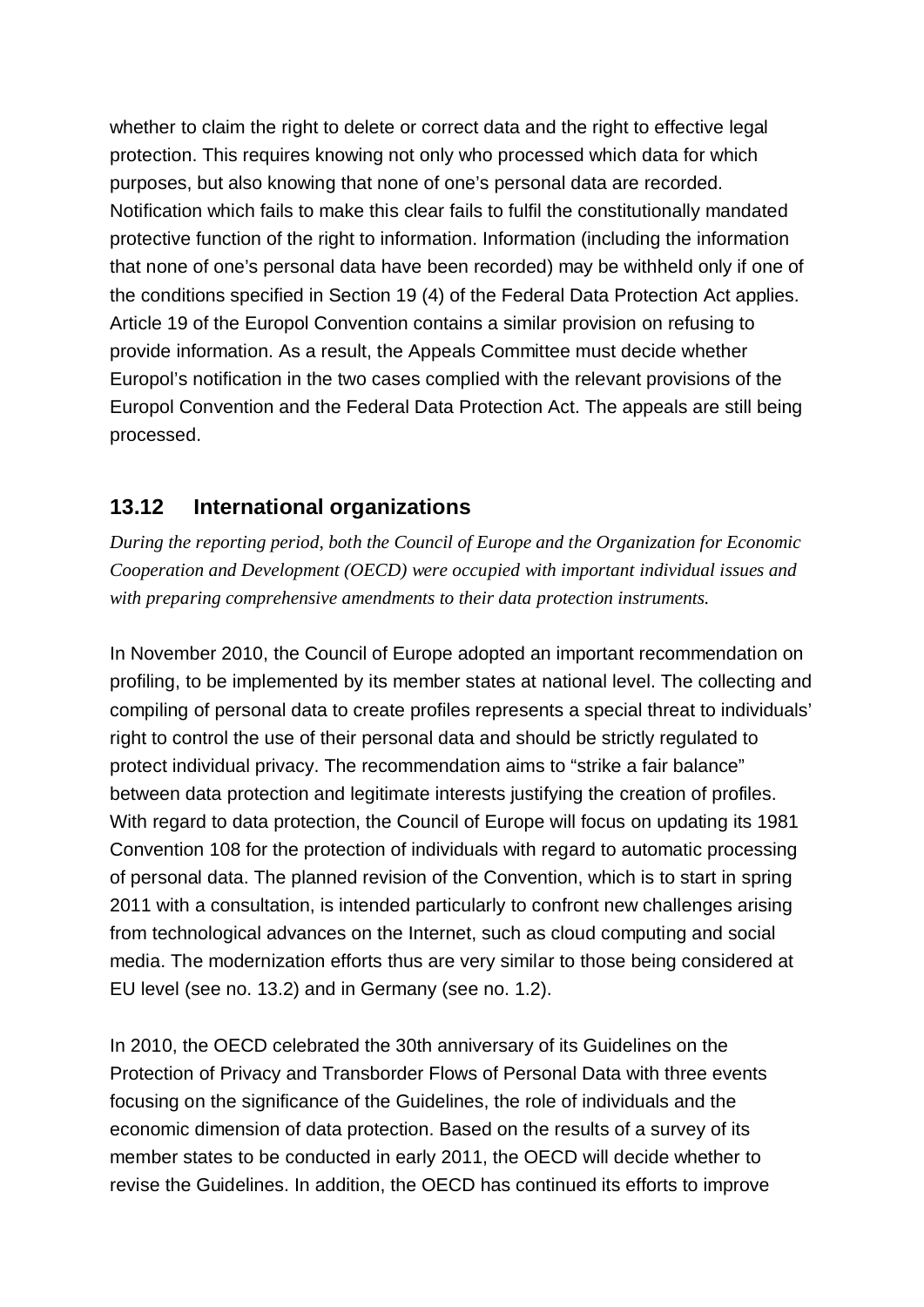cooperation between the national data protection authorities. It has drawn up an overview of national points of contact and a standard form to facilitate contact between data protection authorities, and it supports the work of the Global Privacy Enforcement Network (see no. 4.11) by developing the network's website.

# **13.13 European Privacy and Data Protection Commissioners' Conference**

*During the reporting period, the European Privacy and Data Protection Commissioners' Conference focused on issues related to police and judicial cooperation in criminal matters.*

The European Privacy and Data Protection Commissioners' Conference was held in Edinburgh on 23 – 24 April 2009 at the invitation of the UK Information Commissioner's Office. The conference adopted a declaration recalling the data protection authorities' commitment to maintaining a high level of data protection and stressing that Europe must continue to act as a global leader in promoting data protection (see Annex 7). In another resolution, the conference called on the European countries to ensure that applicable data protection standards are met when concluding international agreements on police and judicial cooperation in criminal matters (see Annex 8).

Issues related to police and judicial cooperation in criminal matters at the European Privacy and Data Protection Commissioners' Conference in Prague on 29 – 30 April 2010. In a resolution on the planned agreement between the EU and the U.S. concerning data protection standards in the area of police and judicial cooperation in criminal matters (see no. 13.8 above), the conference called on the EU to insist on a high level of data protection (see Annex 9). In a resolution on the use of body scanners for aviation security, the conference stressed the need to find a fair balance between the effectiveness and need for this new technology and its impact on privacy (see Annex 10).

# **13.14 International Conference of Data Protection and Privacy Commissioners**

*The International Conference of Data Protection and Privacy Commissioners kicked off key initiatives for creating international data protection standards and improving global cooperation.*

The 31st International Conference of Data Protection and Privacy Commissioners, held in Madrid on 4-6 November 2009, had a record number of participants: More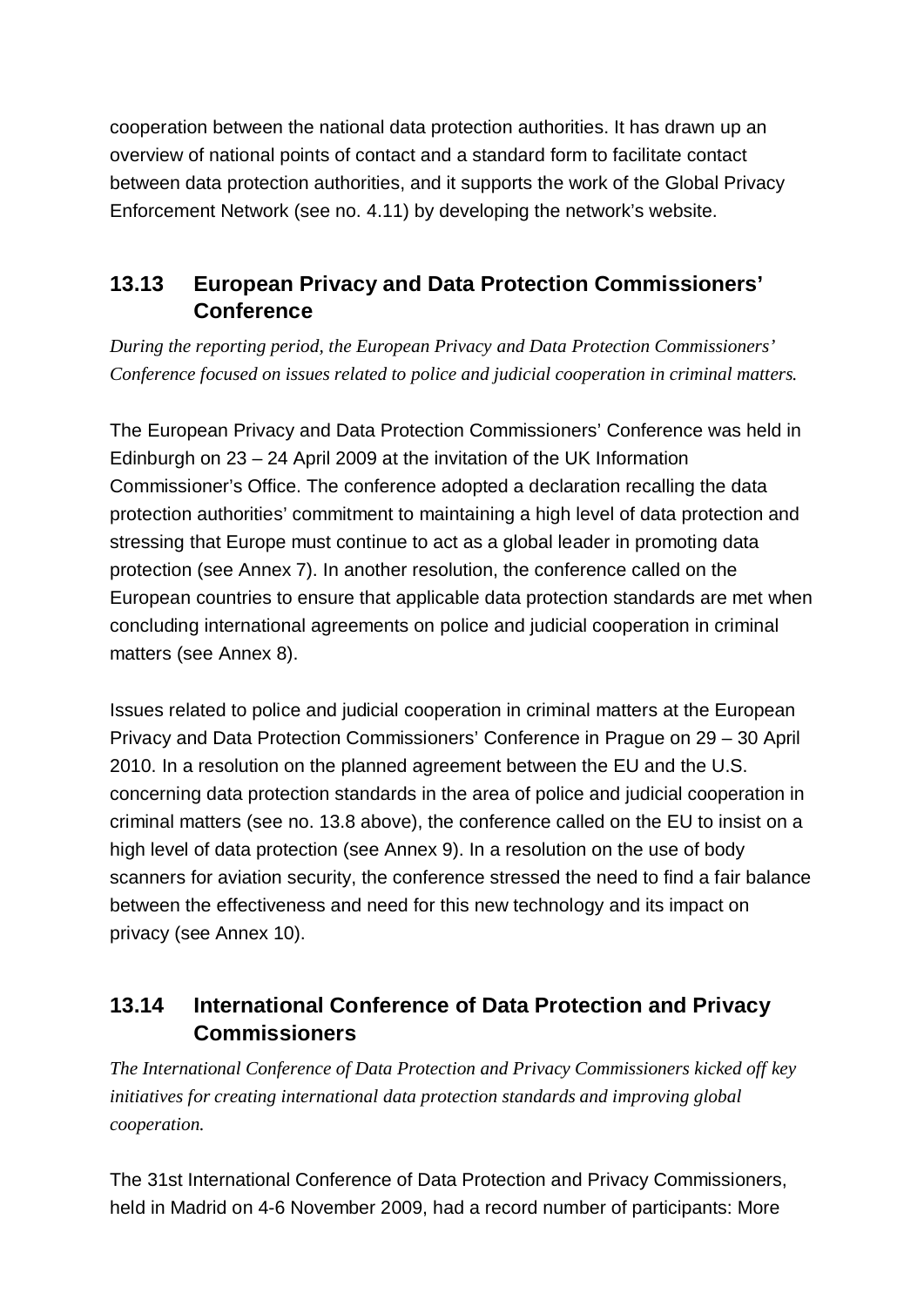than a thousand data protection and privacy commissioners from more than 80 countries gathered to discuss current issues of privacy protection. The main focus of the event was improving and increasing international cooperation. Special attention is to be given to international data protection standards to be developed jointly with industry representatives and non-governmental organizations, and intended to lay the groundwork for an international data protection convention (see Annex 11).

The 32nd International Conference of Data Protection and Privacy Commissioners was held in Jerusalem on 27 – 29 October 2010, hosted by ILITA, the Israeli Law, Information and Technology Authority, with the motto "Privacy: Generations". Intensive discussions dealt with the generational differences in data protection requirements, using the example of social media such as Facebook and Twitter. Another focus was current challenges to data protection posed by new technologies. In this context, the conference adopted a resolution on privacy by design calling for data protection to be incorporated into the design of information technology systems from the earliest stages.

## **15 Important items from past annual reports**

#### 1. 22nd Annual Report, no. 5.7: **Establishing a visa alert database**

Following the announcement in the coalition agreement for the 17th legislative term, the Federal Ministry of the Interior presented a ministerial draft on creating a central visa alert database. Although the plan from the previous legislative period to store data on all visa applicants' hosts, persons submitting formal obligations and other references without reasonable suspicion was discontinued, some of the reasons for alerts to be stored in the database go beyond what is absolutely necessary, for example storing data when unlawful behaviour is suspected rather than proved. I am also critical of the fact that crimes are to be entered into the database which are unrelated to the visa process or other foreign matters. Further, according to the draft, the security authorities are to have extensive access rights. As part of my participation in the interministerial coordination process, I clearly expressed my reservations about the planned design of the visa alert database. If this project is pursued, it should first of all assist the German visa authorities in their work. The data entered into the database should be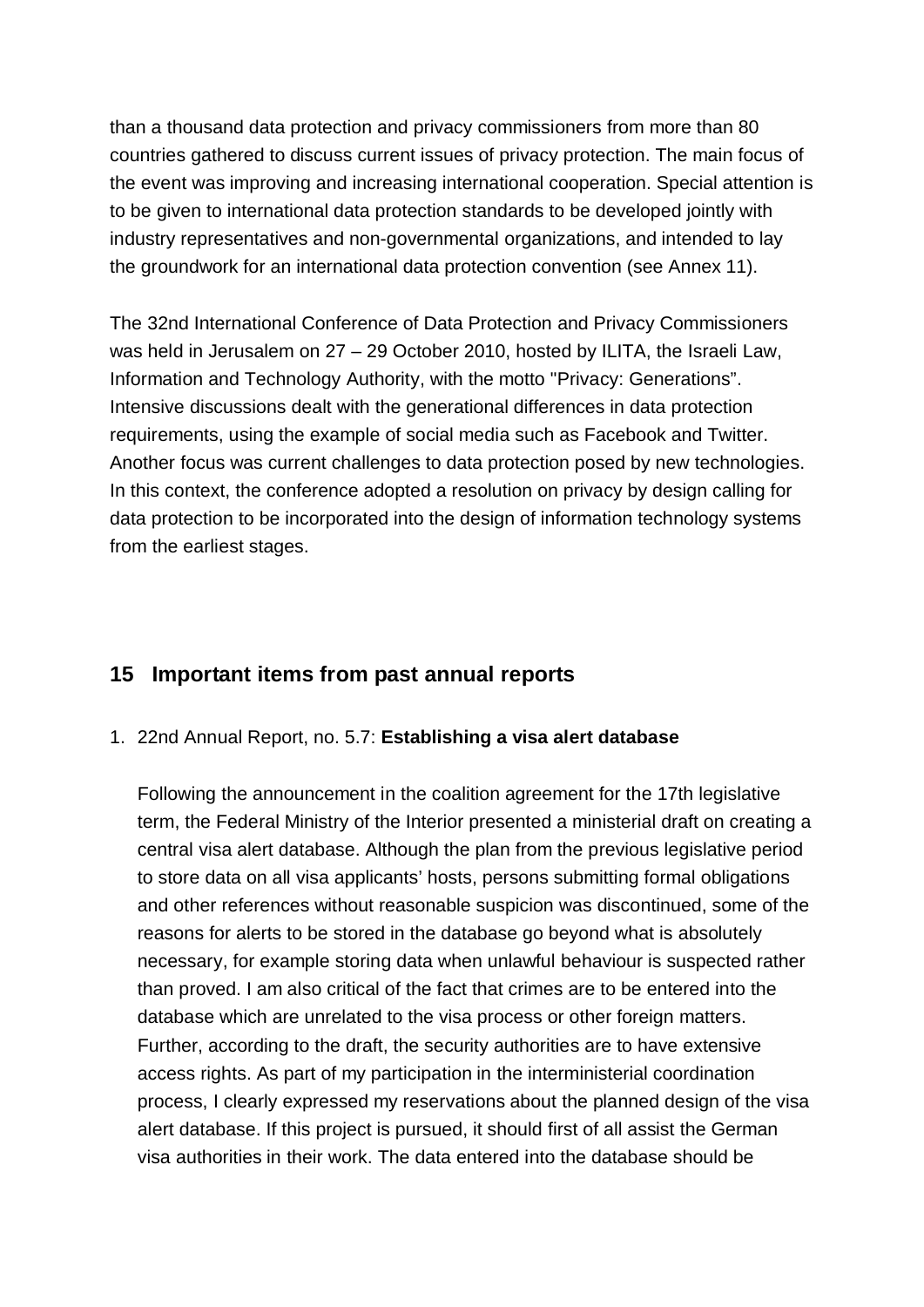oriented exclusively on this purpose. It remains to be seen how this project is implemented.

#### 3. 22nd Annual Report, no. 10.5.1: **Collecting migration statistics on job seekers**

I reported on the new provision in Section 281 (2) of the Social Code, Book III, on collecting information about the immigrant background of job seekers for statistical purposes only. The relevant statutory instrument entered into force in October 2010 (Federal Law Gazette 2010 I, p. 1372). It also provides for distinguishing ethnic German resettlers. I find the legislative intent to collect precise statistics concerning this group also with regard to labour market participation and basic subsistence in order to promote integration reasonable.

The plans to use the data on immigrant background also in daily operations were unsuccessful in the previous legislative term and have not yet been revived.

### 4. 22nd Annual Report, no. 14.2: **Data protection at German diplomatic missions abroad**

The data protection shortcomings found during an inspection and advisory visit to a German diplomatic mission abroad have since largely been remedied by the Federal Foreign Office. With regard to the unresolved issue of the lack of a directory to the data processing systems, the Federal Foreign Office has informed me that it is currently working on including such a directory in a new system of forms. Also in need of discussion is the security of communications between the legal and consular departments abroad and the German authorities via the Internet. Because the main issue here is communications between state and local authorities (e.g. registration offices), I have included the *Land* commissioners for data protection in the discussion. The consultations had not yet been concluded when this report went to press.

## 8. 22nd Annual Report, no. 3.4.1: **European Services Directive (use of the European Internal Market Information System (IMI))**

Directive 2006/123/EC on services in the internal market was implemented on 28 December 2009. In the *Länder*, the "points of single contact" are available to advise potential service providers.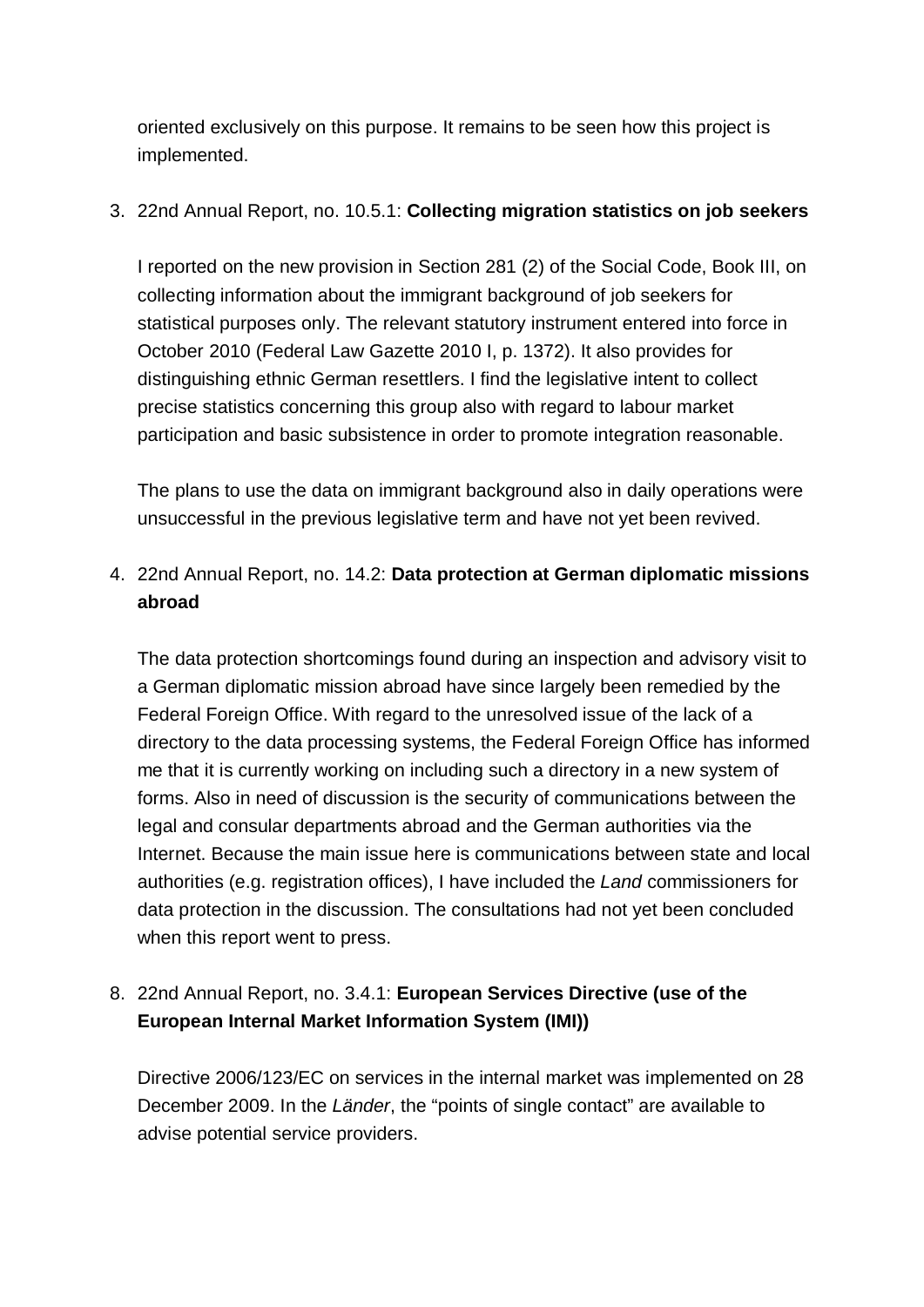And the Internal Market Information System (IMI) was launched in early 2010, enabling many local, regional and national authorities to communicate with their counterparts abroad, for example in case of doubt that documents presented by a service provider are authentic, so that it is necessary to consult the responsible authorities in the issuing Member State.

The federal and *Länder* data protection commissioners and the European Data Protection Supervisor have all demanded that IMI be operated in accordance with a clear legal basis; the European Commission has so far not met this demand, although it has promised to do so.

As expected, the number of enquiries made using IMI is not very large, so that in the meantime, there are thoughts of using the existing technical infrastructure also for enquiries at exclusively national level. Not only is there no legal basis for using IMI within a Member State, but doing so would also lead to enormous problems for other reasons. The central server of the European Commission is located in Luxembourg, so every national-level enquiry would also constitute cross-border European data transfer. Another problem is that the Commission has so far refused to allow the *Länder* data protection commissioners, who are responsible for the prior checking of IMI implementation and its national use, access to the security strategy and the technical description of processes on which IMI is based. The Commission does not want to provide this information, arguing that the system is subject only to inspection by the European Data Protection Supervisor. I will continue to monitor the situation.

### 9. 22nd Annual Report, no. 10.1: **Act on Genetic Testing: Setting limits for genetic tests**

The Act on Genetic Testing in Humans, which entered into force on 1 February 2010, governs genetic testing and analysis as well as the use of the resulting genetic samples. The Act contains numerous data protection provisions such as the right to be informed of the results of genetic tests as well as the right not to be informed if one does not wish to know the results.

Key provisions govern paternity tests, which are allowed only with the consent of the person to be tested. Secret paternity tests are not permitted. Only a doctor may conduct genetic tests for medical purposes. If the test is a predictor of one's own health or that of an unborn child, then genetic advising must be provided before or after the test.